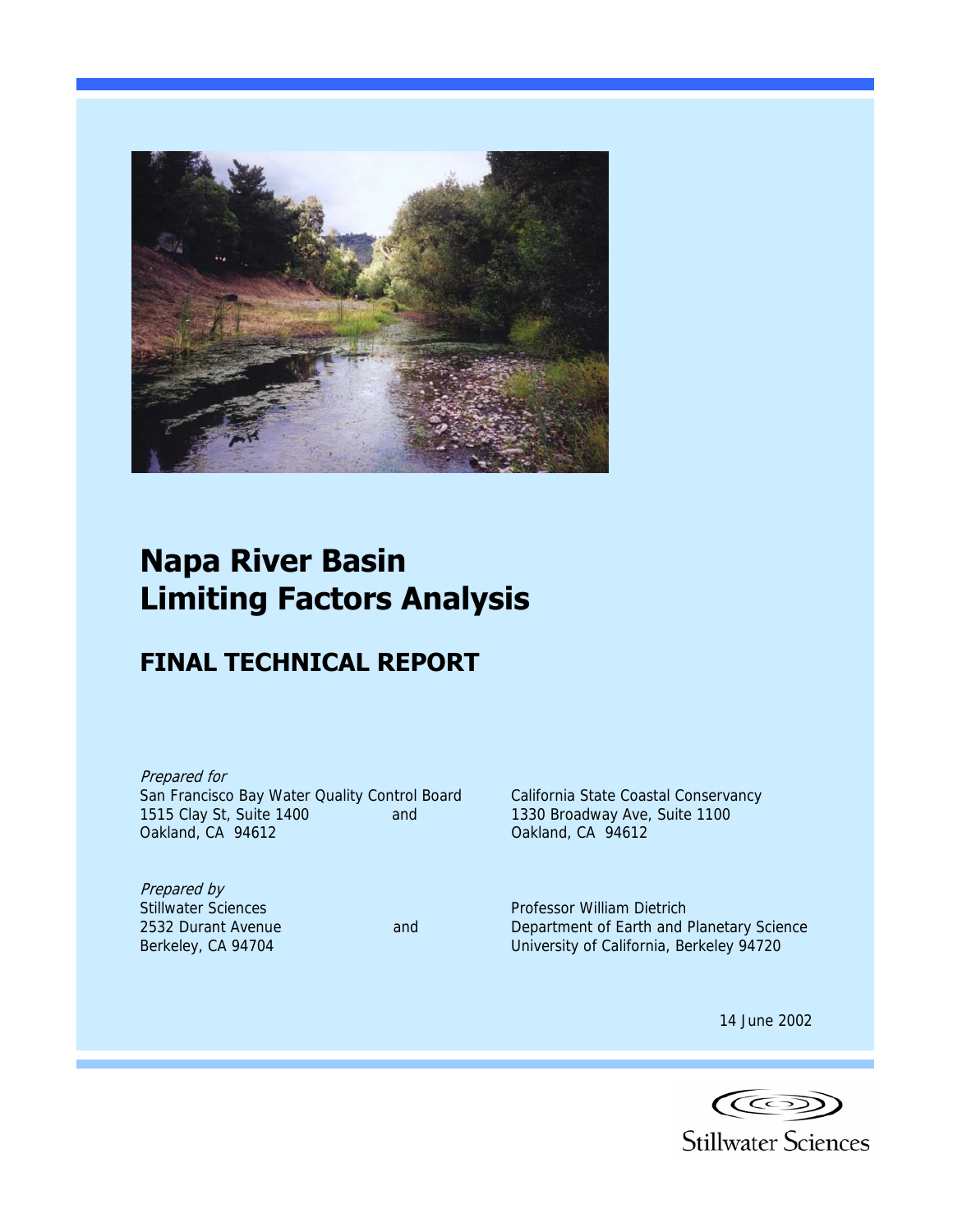## **Table of Contents**

| 1                       |                                                                         |                                                                                                                |  |  |  |  |
|-------------------------|-------------------------------------------------------------------------|----------------------------------------------------------------------------------------------------------------|--|--|--|--|
| $\boldsymbol{2}$        |                                                                         |                                                                                                                |  |  |  |  |
|                         | 2.1                                                                     |                                                                                                                |  |  |  |  |
| 3                       |                                                                         |                                                                                                                |  |  |  |  |
|                         | 3.1<br>3.2<br>3.2.1<br>3.2.2<br>3.2.3<br>3.3<br>3.4                     |                                                                                                                |  |  |  |  |
| $\overline{\mathbf{4}}$ |                                                                         |                                                                                                                |  |  |  |  |
|                         | 4.1<br>4.2<br>4.3<br>4.3.1<br>4.3.2<br>4.3.3                            |                                                                                                                |  |  |  |  |
| 5                       |                                                                         | <b>IDENTIFICATION AND SCREENING OF POTENTIAL LIMITING FACTORS AND</b>                                          |  |  |  |  |
|                         | 5.1<br>5.1.1<br>5.1.2<br>5.2<br>5.2.1<br>5.2.2                          | DEVELOPMENT AND SCREENING OF POTENTIAL LIMITING FACTORS AND INITIAL<br><b>Factors Considered in this Study</b> |  |  |  |  |
|                         | 5.2.3                                                                   |                                                                                                                |  |  |  |  |
| 6                       |                                                                         |                                                                                                                |  |  |  |  |
|                         | 6.1<br>6.1.1<br>6.1.2<br>6.2<br>6.2.1<br>6.2.2<br>6.2.3<br>6.2.4<br>6.3 |                                                                                                                |  |  |  |  |

Stillwater Sciences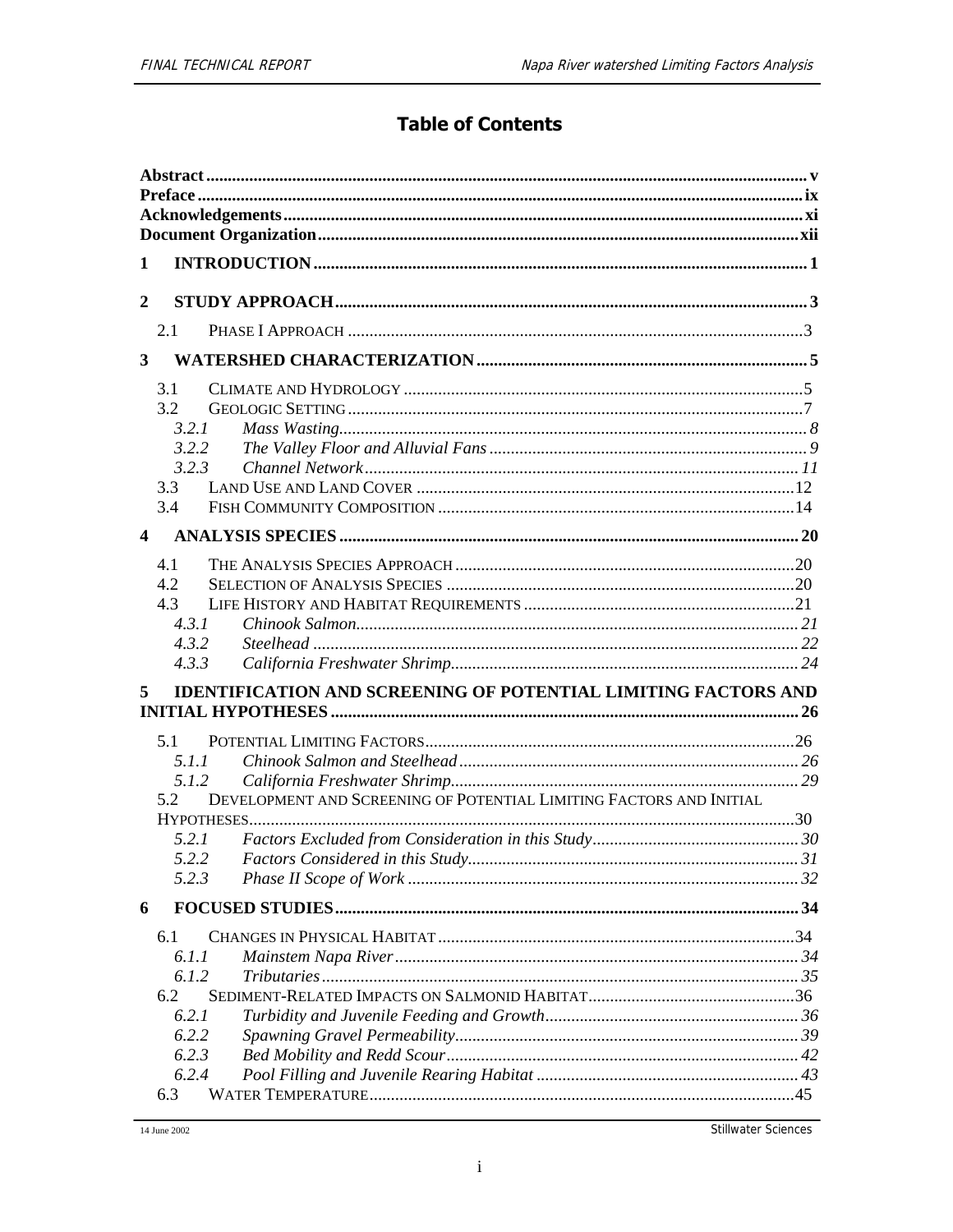|   | 64  |                                                                          |  |
|---|-----|--------------------------------------------------------------------------|--|
|   |     | 6.4.1                                                                    |  |
|   |     | 6.4.2                                                                    |  |
|   | 6.5 |                                                                          |  |
|   | 6.6 |                                                                          |  |
|   | 6.7 | DISTRIBUTION AND ABUNDANCE OF CALIFORNIA FRESHWATER SHRIMP HABITAT53     |  |
| 7 |     |                                                                          |  |
|   | 7.1 |                                                                          |  |
|   | 7.2 |                                                                          |  |
|   | 7.3 |                                                                          |  |
| 8 |     |                                                                          |  |
|   | 8.1 | PHYSICAL HABITAT AND CHINOOK SALMON IN THE MAINSTEM NAPA RIVER 63        |  |
|   | 8.2 |                                                                          |  |
|   | 8.3 |                                                                          |  |
|   | 8.4 |                                                                          |  |
|   | 8.5 | EFFECTS OF TEMPERATURE, FOOD, AND FLOW ON GROWTH OF JUVENILE STEELHEAD66 |  |
|   | 8.6 |                                                                          |  |
| 9 |     |                                                                          |  |

### **List of Tables**

|               | Table 3-2. Instantaneous peak flow magnitudes for the Napa River at St. Helena gage (number 11456000)                                                                                                  |  |
|---------------|--------------------------------------------------------------------------------------------------------------------------------------------------------------------------------------------------------|--|
|               |                                                                                                                                                                                                        |  |
|               |                                                                                                                                                                                                        |  |
|               |                                                                                                                                                                                                        |  |
|               | Table 3-6. The distribution of predicted grain size categories throughout the Napa River watershed 12                                                                                                  |  |
|               |                                                                                                                                                                                                        |  |
|               | Table 3-8. Freshwater fish species guilds currently or historically occurring in the Napa River watershed 15                                                                                           |  |
|               | Table 3-9. Distribution of fish species in the Napa River and its tributaries (salmon and steelhead data are<br>shaded for easy reference) observed during surveys from the 1950s to 1997 conducted by |  |
|               | Table 5-1. Factors potentially limiting salmon and steelhead populations in freshwater environments and                                                                                                |  |
|               | Table 6-1. Comparison of Egg-Larvae Survival Index (from permeability measurement) to estimated                                                                                                        |  |
|               | Table 6-3. Flow conditions for all sites, alluvial fan/valley floor sites, and upland sites of the Napa River                                                                                          |  |
| Table $7-1$ . | Summary of conceptual models and hypotheses developed during this Phase I study regarding<br>historical and current conditions in the mainstem Napa River and their potential effects on               |  |

14 June 2002 Stillwater Sciences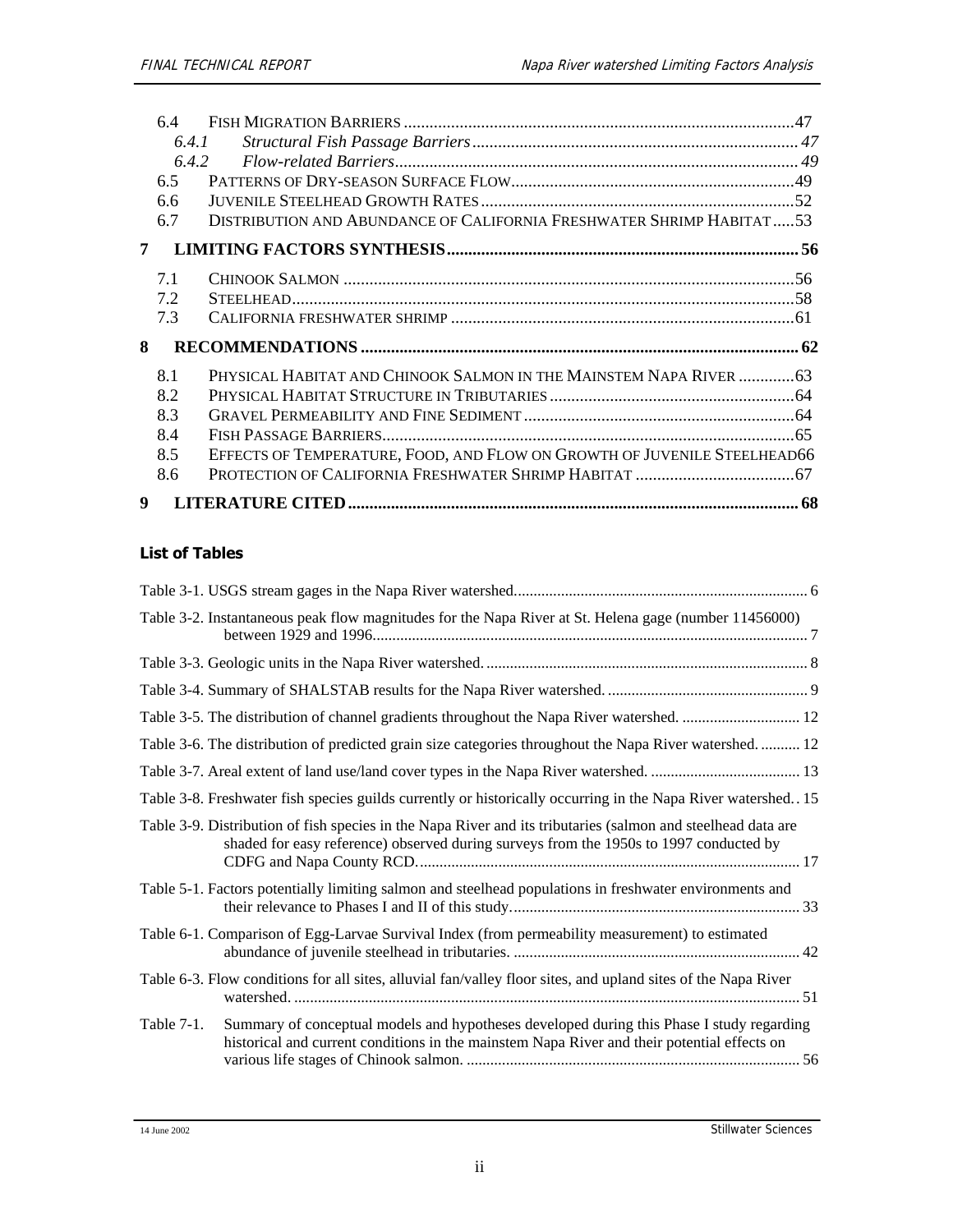Table 7-2. Summary of Phase I conceptual models and hypotheses; regarding hypothesized historical and current conditions in the mainstem Napa River and its tributaries and their potential effects on different life stages of steelhead................................................................................................ 59

#### **List of Figures**

- **Figure 3-1** Flow duration curve for the USGS Napa at St. Helena gage (number 11456000) from WY 1940 to 1995.
- **Figure 3-2** Flow duration curve for the USGS Napa at Napa gage (number 11456000) for WY 1930-1932 and 1960 to 2000.
- **Figure 3-3** Typical daily average hydrograph for a dry water year (WY 1987) at the USGS Napa near St. Helena gage (number 11456000).
- **Figure 3-4** Typical daily average hydrograph for a normal water year (WY 1966) at the USGS Napa near St. Helena gage (number 11456000).
- **Figure 3-5** Typical daily average hydrograph for a wet water year (WY 1974) at the USGS Napa near St. Helena gage (number 11456000).
- **Figure 3-6** Average proportion of surveys encountering particular fish guilds in the mainstem and tributaries of Napa River.
- **Figure 6-1** Comparison of early 1940s and 1998 aerial photographs of mainstem Napa River (a) north of Ritchie Creek, (b) near Soda Creek, and (c) in the vicinity of the Dry Creek confluence.
- **Figure 6-2** Turbidity and discharge measurements at four of the 24 sites sampled within the Napa River watershed.
- **Figure 6-3** The egg survival-to-emergence index used to interpret the relative impact of measured permeability on steelhead production
- **Figure 6-4** Water temperature sampled by continuous recording thermographs at 4 sites within the Napa River watershed.
- **Figure 6-5** Results of a mark-recapture study on Caspar Creek by Kabel and German (1967).
- Figure 6-6 The effects of water temperature and food availability on steelhead growth, based on studies by Brett et al. (1969).
- **Figure 6-7** Results of juvenile steelhead summer growth pilot study.
- **Figure 7-1** Chinook salmon life cycle and potential limiting factors in the Napa River watershed.
- **Figure 7-2** Steelhead life cycle and potential limiting factors in the Napa River watershed.
- **Figure 7-3** Simplified California freshwater shrimp life cycle and potential limiting factors in the Napa River watershed (based on USFWS 1998).

#### **List of Maps**

- **Map 1.** Base Map
- **Map 2.** Shaded Relief
- **Map 3.** Geology
- **Map 4.** Predicted Shallow Landslide Hazard
- **Map 5.** Alluvial Fan and Valley Fill Areas
- **Map 6.** Stream Channel Gradient
- Map 7. Predicted Median Grain Size
- **Map 8.** Land Use/Cover Types
- Map 9. Reconnaissance and Mainstem Survey Sites
- **Map 10.** Temperature, Turbidity, Gravel Permeability, Pool Filling Survey Sites
- **Map 11.** Pool Filling and Gravel Permeability Survey Results
- **Map 12.** Potential Barriers and Impediments to Fish Passage
- **Map 13.** Surface Water Conditions, Fall 2001

#### **List of Appendices**

#### **Appendix A. Methods and Data**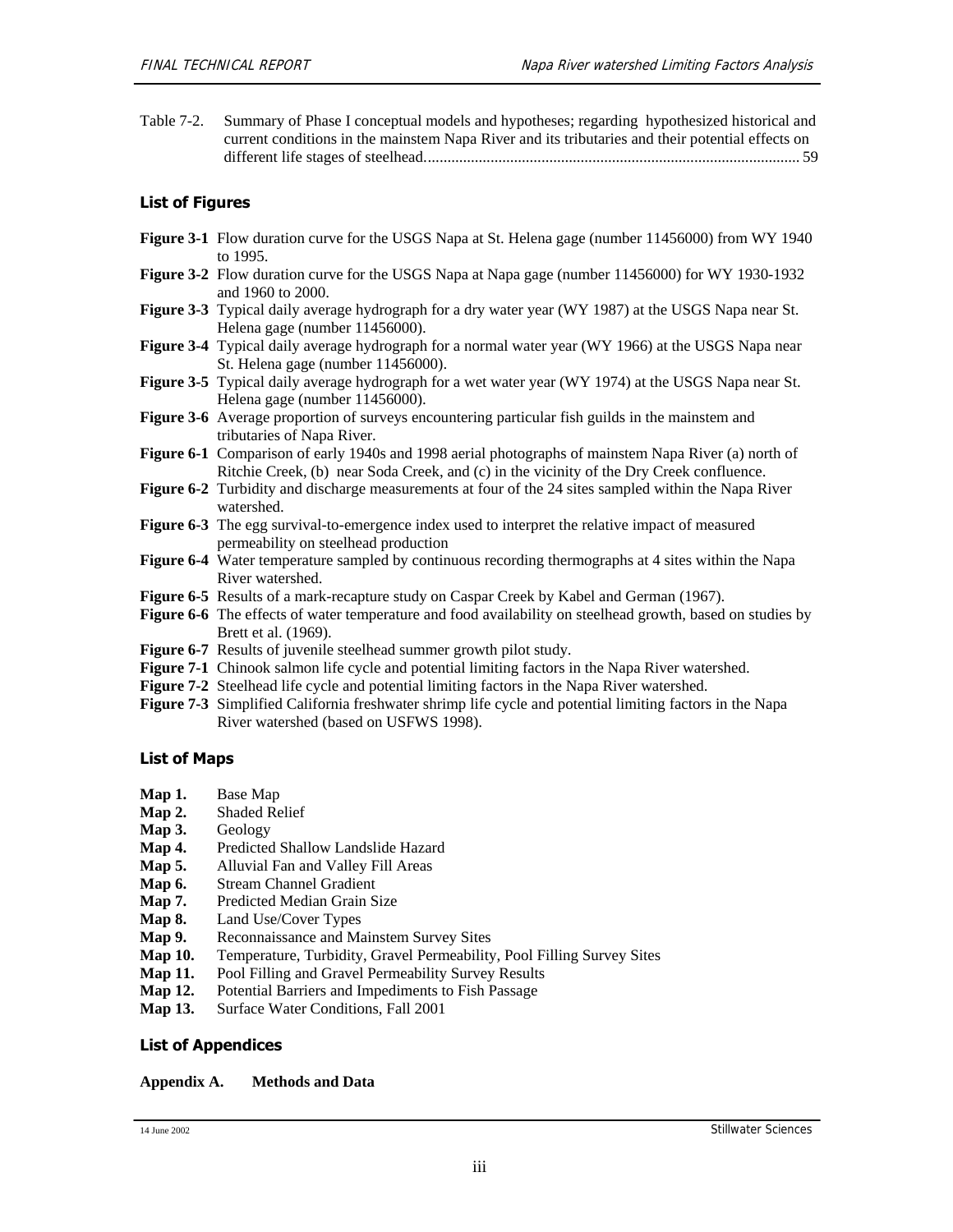A1 Watershed Characterization A2 Fish Occurrence Database A3 Dry Season Surface Water Conditions A4 Fish Passage Barriers A5 Mainstem Aerial Photograph Analysis A6 Mainstem Extensive Habitat and Geomorphic Surveys A7 Turbidity A8 Permeability A9 Pool Filling A10 Temperature Monitoring A11 Steelhead Summer Growth A12 Steelhead Population Dynamics Modeling

#### **Appendix B. Analysis Species Summaries**

B1 Chinook Salmon B2 Steelhead B3 California Freshwater Shrimp

#### **Appendix C. Description of Studies Proposed for Phase II**

**Appendix D. Public comments**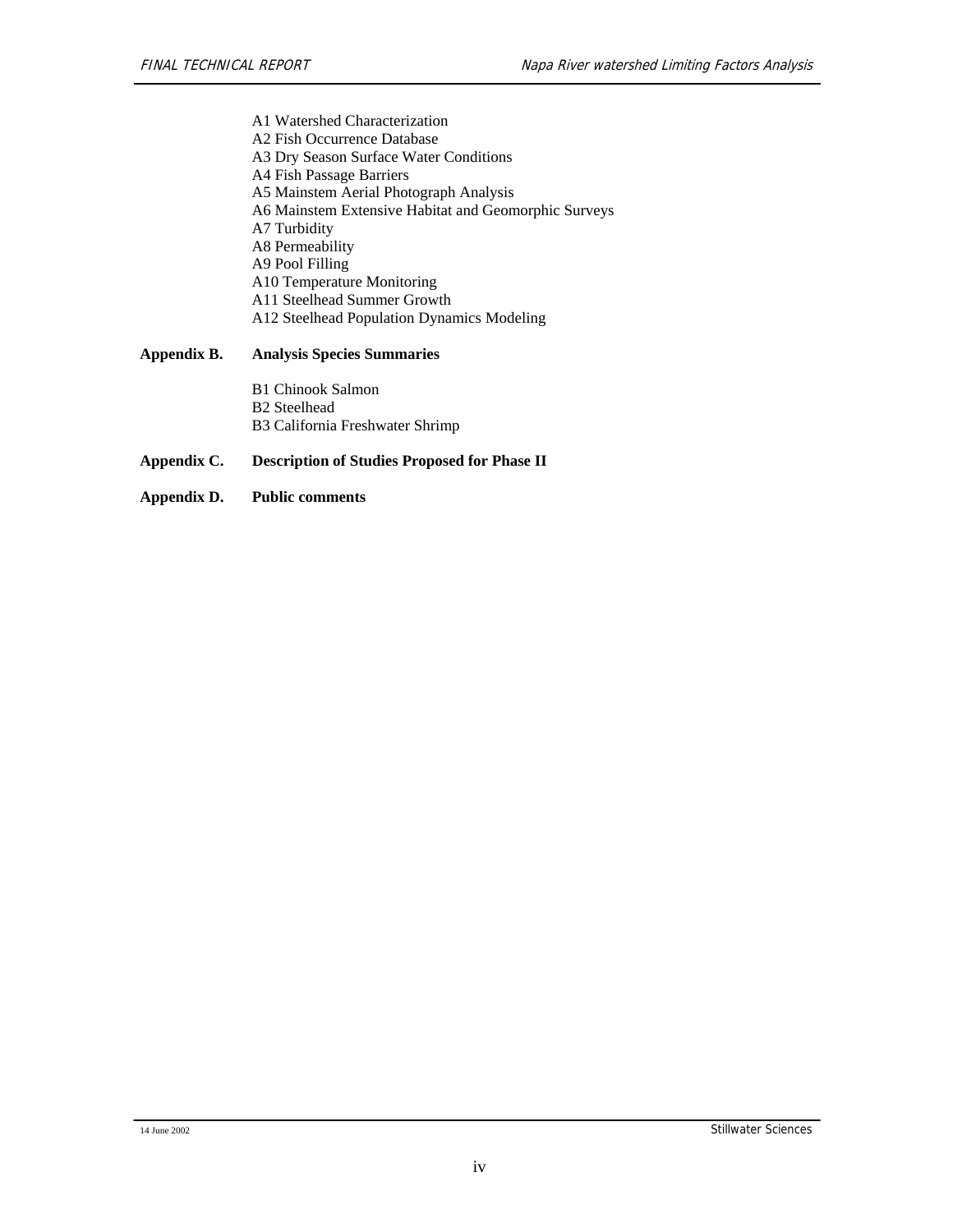### **Abstract**

Although the abundance and distribution of salmon, steelhead, and other native aquatic species are believed to have declined substantially during the historical period, the Napa River and its tributaries continue to support an exceptionally diverse and almost entirely intact assemblage of native fishes including runs of steelhead, with habitat primarily in the tributaries, and fall-run Chinook salmon in the mainstem channel. In 1990, based on evidence of widespread erosion and concerns regarding adverse impacts to fisheries habitat, the Regional Board listed Napa River and its tributaries as impaired by too much sediment under Section 303(d) of the federal Clean Water Act. As such, the Regional Board is legally required to examine whether sediment is impairing habitat, and if so, to prepare a plan to reduce sediment supply as needed to facilitate self-sustaining populations of native aquatic species. The California State Coastal Conservancy (Coastal Conservancy) is a non-regulatory agency that is actively involved in restoration planning and project implementation in the Napa River watershed. It has a strong interest in funding additional projects in the Napa River watershed to restore and enhance natural habitats and processes throughout the watershed.

To serve the public trust, and to fulfill the responsibilities of our agencies, Regional Board and Coastal Conservancy funded a two-year study by the University of California, in collaboration with Stillwater Sciences, to evaluate factors limiting populations of three atrisk native species: 1) steelhead, which are federally listed as threatened in central California; 2) Chinook salmon, which are rare in Bay Area streams; and 3) California freshwater shrimp, which are federally listed as endangered. We conducted the study to evaluate the Regional Board's sediment listing and facilitate the Coastal Conservancy's restoration planning and project implementation, by addressing the following questions: 1) What are the primary factors currently limiting populations of steelhead, Chinook salmon, and California freshwater shrimp? 2) How important is sediment relative to other potential limiting factors? 3) What actions are needed to conserve or restore selfsustaining populations of these species?

The limiting factors study involved five sequential steps:

- 1) Review of available information and interview of local experts regarding the biological and physical attributes of the Napa River watershed to characterize the watershed and select initial sites for fieldwork;
- 2) The selection of three at-risk, analysis species for more in-depth study, the development of initial hypotheses regarding current habitat conditions and limiting factors, and reconnaissance field surveys to refine hypotheses and identify priorities for focused field studies;
- 3) Focused field studies to begin testing the most likely hypotheses about how current habitat conditions might limit analysis species;
- 4) Review and synthesis to identify significant limiting factors; and
- 5) Development of recommendations for future studies, to reduce uncertainty regarding limiting factors and determine cause-effect relationships, and to establish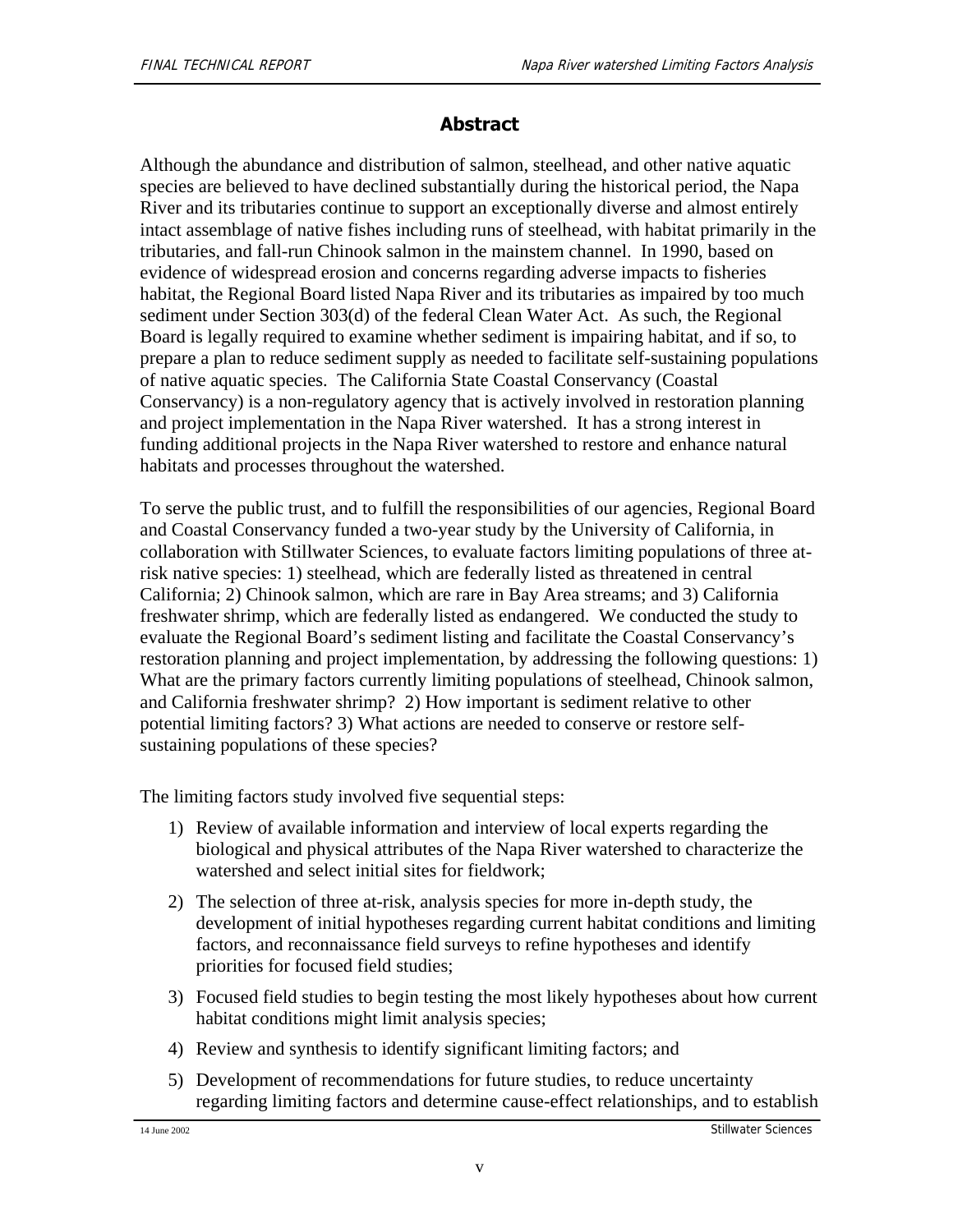interim priorities to facilitate the conservation or recovery of native aquatic species, including steelhead, salmon, and freshwater shrimp.

In our focused studies (step 3), we developed a large amount of original data to describe physical habitat attributes in the mainstem of the Napa River and its tributaries including:

- 1) Pool filling with fine sediment measured at 136 sites in 29 reaches of 18 tributaries;
- 2) Permeability, the flow rate of water through streambed gravels, was measured at 59 potential spawning sites in 28 reaches of 17 tributaries, and 5 sites in 3 reaches of the mainstem channel;
- 3) The duration of elevated turbidity following storms was measured at 18 sites in 16 tributaries following 4-to-5 storm events, and 6 mainstem sites following 5 storms;
- 4) Stream temperature was continuously monitored at 22 sites in 13 tributaries, and 6 mainstem sites over two dry seasons and one wet season; and
- 5) Late dry-season surface flow was described at 148 sites throughout the watershed.

We also compiled and extended previously collected fish passage barrier data, conducted a pilot study to examine juvenile steelhead growth during the summer months, interpreted historical and recent aerial photos, and conducted extensive field surveys of the mainstem channel (about 10 miles) and to describe current habitat (for salmon, freshwater shrimp, and steelhead) and geomorphic conditions, and changes in channel form between 1940's and present.

We found that pool filling with fine sediment is typically quite low with values less than 10 percent at 25 of 29 sites sampled. We also measured turbidity following storm runoff events and found that turbidity typically dropped to very low levels (less than 20 NTU) within 1-to-2 days to following peak runoff events. Therefore we concluded that pool filling and chronic turbidity do not appear to be significant limiting factors for the analysis species under present-day conditions. In contrast, measured values of permeability at potential spawning sites for steelhead and Chinook salmon were typically quite low as a result of fine sediment deposition in the streambed. Based on examination of data relating permeability to survival of incubating salmon eggs and larvae we predicted that mortality of incubating eggs and larvae in Napa River and its tributaries may often exceed 50 % between spawning and emergence. To help evaluate the effect of this level of mortality during incubation on steelhead run size, we performed a quantitative population dynamics modeling exercise using data from one tributary: Ritchie Creek. Based on this analysis, we concluded that current permeability values, although low, might only depress steelhead population by a small amount because it appears that available juvenile rearing habitat can be well seeded even with only 50 % survival during incubation. Our analysis also indicates however, that further reductions in permeability or spawning gravel quantity might cause a substantial decline in steelhead smolt production. Taking these findings into account, the Regional Board has concluded that the Clean Water Act sediment listing should be maintained. Additional studies are needed to determine whether the fine sediments causing low permeability are from natural or anthropogenic sources.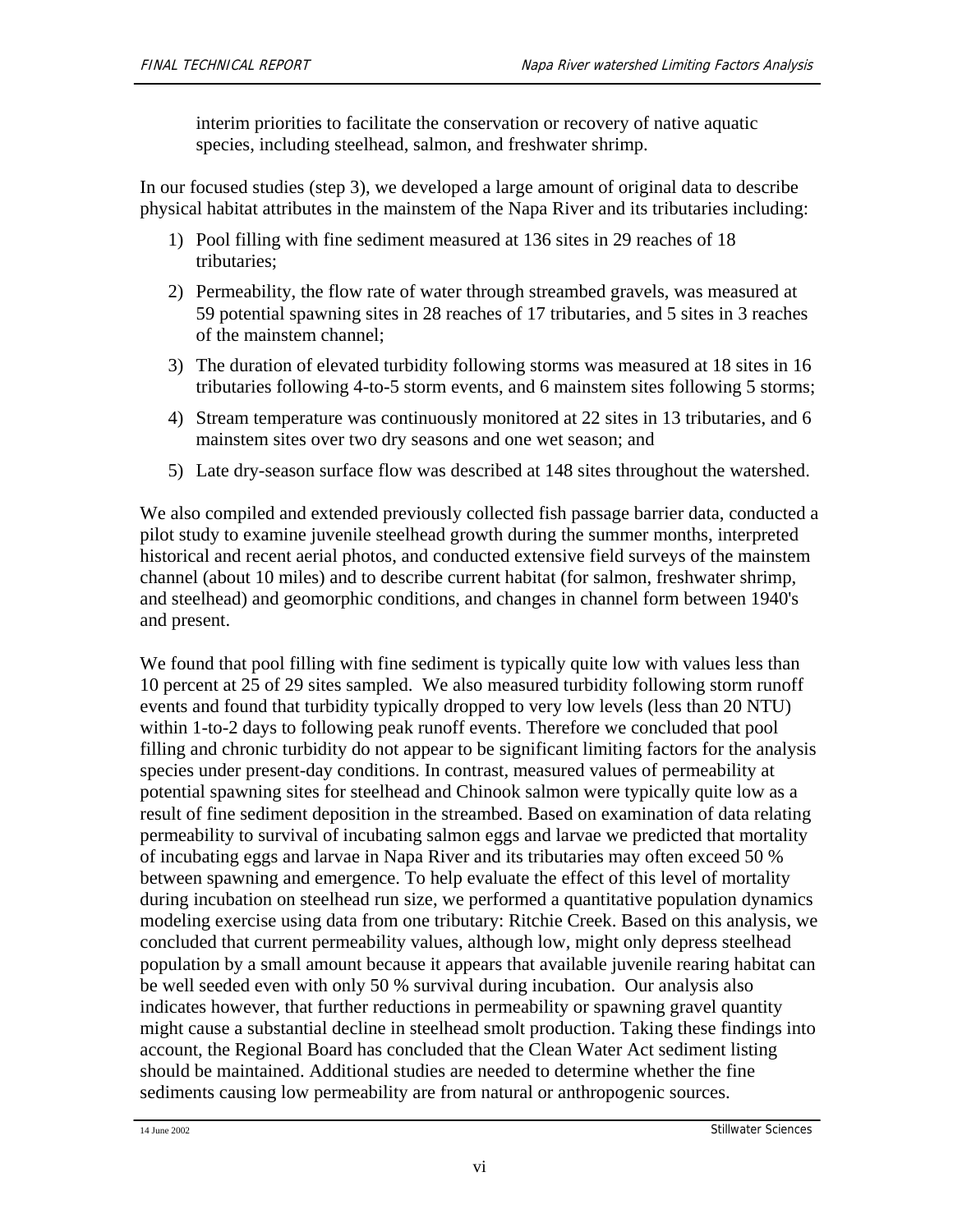We also identified several other significant factors, in addition to low permeability, that appear to be limiting steelhead trout population size including: 1) the common occurrence of potentially stressful stream temperatures, with typical average daily summer temperatures in tributaries ranging from 15 to 20  $\degree$ C, and a lack of dry season flow persistence over most riffles act in a synergistic fashion, and appear to severely limit growth of juvenile steelhead during summer months; 2) a large number of potential impediments and/or barriers in tributaries which may block or impede access to a large amount of otherwise suitable habitat; and 3) the amount of large wood in streams draining mixed evergreen forests, primarily the west side and Howell Mountain, appears to be much lower than would be expected for streams in unmanaged mixed evergreen forests (higher amounts of large wood would promote the retention of spawning gravels and an increase the frequency and quality of pools in tributaries).

Although large amounts of fine sediment are deposited throughout the mainstem channel<sup>1</sup>, we do not conclude that this is a primary factor limiting the Chinook salmon population. Based on comparison of 1940 and 1998 aerial photographs of the mainstem channel, extensive channel surveys, and review of existing information, we conclude the mainstem channel has typically incised 4-6 ft (1-2 m), or more, between its mouth and a point upstream of Calistoga since the 1940s, and as a result the channel form has greatly simplified. Pervasive channel incision and habitat simplification have greatly reduced the quantity of habitat for spawning (gravel bars) and early juvenile rearing (riffle margins, side channels and sloughs), and greatly expanded habitat favored by introduced predator fish species (long deep pool-run habitat complexes). Channel incision and simplification appears to be the primary factor limiting salmon population. Considering the spatial extent, nature, and magnitude of the changes in channel form, we hypothesize that little increase in salmon population would occur as a result of a substantial reduction in total and/or fine bed material supply to the mainstem channel. Complex habitat structure must first be restored on a large scale before habitat quality as affected by sediment (e.g., redd scour and permeability, and pool depth and cover) would begin to influence Chinook salmon population size.

California freshwater shrimp (CFWS) are found in the mainstem and lower reaches of some tributaries. The details of the ecology and life history of CFWS are not well documented, however it is known that they require undercut bank habitat, in low velocity, moderately deep (1-3 feet [0.3-0.9 m]) stream reaches with overhanging riparian vegetation, aquatic vegetation, structurally complex streambanks with exposed roots, and submerged woody debris or live vegetation. CFWS are tolerant of warm stream temperatures and low flow, however they do not tolerate brackish water. We surveyed about 10 miles (16 km) of the mainstem channel, primarily between St. Helena and Calistoga, and found that on average about 3 percent by length of the stream surveyed possessed suitable habitat for CFWS. More information is needed to determine how the current distribution, abundance, and quality of habitat compares with historical conditions, together with more detailed understanding of the ecology and life history of CFWS.

<sup>14</sup> June 2002 Stillwater Sciences l <sup>1</sup>Based on surveys of about 10 miles (16 km) of the mainstem channel and measurement of permeability at potential spawning sites.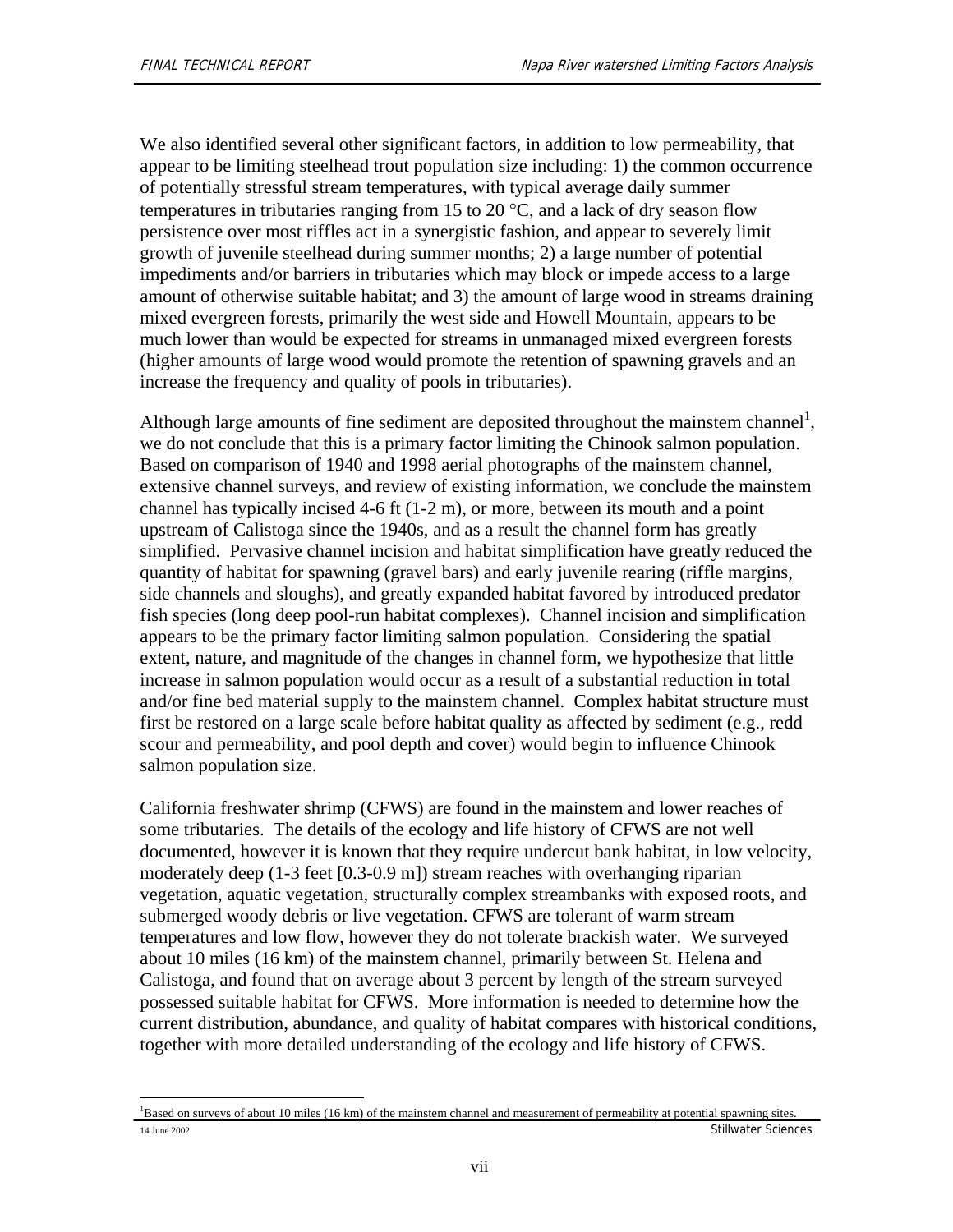Based on the above findings, we developed several recommendations for interim priorities for management actions and additional research to reduce uncertainty regarding limiting factors and determine cause-effect relationships between limiting factors, natural disturbances, and human activities.

Recommendations include:

- 1) The development of detailed sediment budget to quantify relationships between land use and delivery of fine sediment to channels, and additional vigilance to prevent increased delivery, or preferably to reduce the delivery, of sediment to channels;
- 2) Conducting tributary surveys to identify potential barriers (and the amount of potential habitat affected) and quantify the amount and functions of large woody debris, coupled with studies to assess how various land and water use activities influence stream habitat quantity and quality, and actions to add large woody debris and increase woody riparian vegetation when opportunities arise;
- 3) Conducting more intensive historical analysis of mainstem, tributary, and estuary conditions and processes, and changes associated with human land and water uses to explore the potential costs and benefits associated with restoration actions designed to enhance the current runs of Chinook salmon or steelhead;
- 4) Conducting additional studies of the influence of flow, temperature, and food levels on juvenile steelhead growth rates and exploring opportunities to reduce water temperature by enhancing riparian vegetation to increase stream shading, reduce unnecessary or inefficient water use and thus increase summer baseflow in tributaries, and ensure that potential sources of turbidity are not increased or exacerbated; and
- 5) Conducting more studies on the distribution, abundance, and habitat needs of the California freshwater shrimp, investigate the geomorphic and ecological processes that create and maintain California freshwater shrimp habitat, and strongly encourage efforts to protect undercut bank habitat and associated riparian vegetation.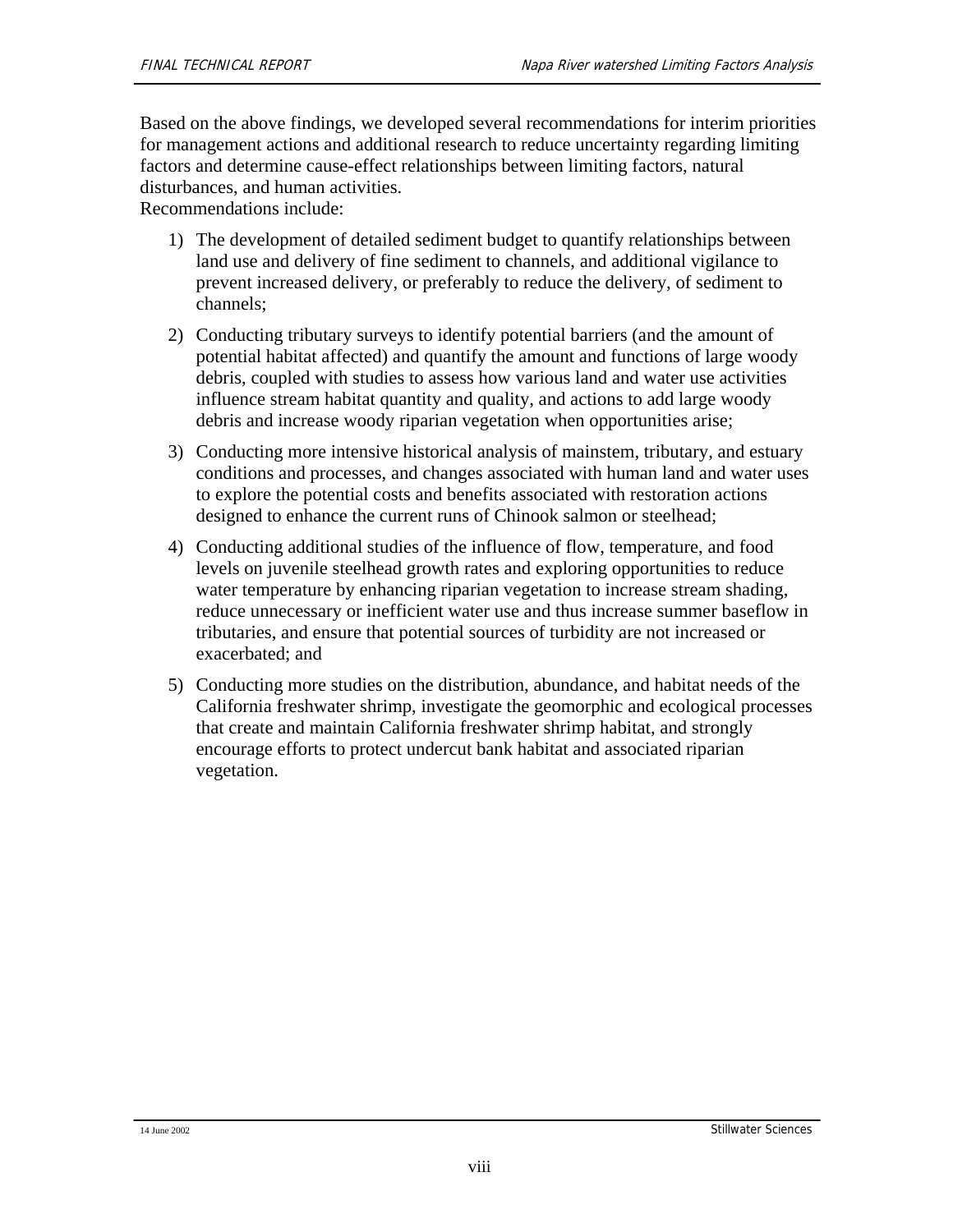### **Preface**

The San Francisco Bay Water Quality Control Board (Regional Board) regulates water quality throughout the Bay Area, including the Napa River watershed, to protect the beneficial uses of water for the use and enjoyment of the people of the state. Beneficial uses include water supply, recreation, navigation, and the preservation and enhancement of fish, wildlife, and other aquatic species. Based on evidence of widespread erosion and concerns regarding adverse impacts to fisheries habitat, the Regional Board listed the Napa River and its tributaries in 1990 as impaired by sediment under Section 303(d) of the federal Clean Water Act. As such, the Regional Board is legally required to prepare a total maximum daily load (TMDL). TMDL is a national program mandated by the Clean Water Act to identify pollution problems, determine pollution sources, and develop plans to restore the health of polluted bodies of water.

The California State Coastal Conservancy (Coastal Conservancy), a non-regulatory agency, was created by the state legislature in 1976 to work with agencies, nonprofits, and landowners to preserve, restore, and enhance natural resources along the coast for the use and enjoyment of the people of the state. Its legislative mandate was expanded in 1997 to include the nine-county San Francisco Bay Area. It is actively involved in restoration and planning projects in the Napa River watershed, including enhancement of the lower Napa River floodplain and restoration of approximately 10,000 acres (4000 ha) of former commercial salt ponds. The Coastal Conservancy has a strong interest in funding projects in the Napa River watershed to restore and enhance natural habitats and processes, and thus has helped fund this study, which includes recommendations for restoration activities.

To serve the public trust, and to fulfill the responsibilities of our agencies, the Regional Board and Coastal Conservancy funded a two-year study of stream and riparian habitat conditions in the Napa River watershed. The study, conducted by the University of California in collaboration with Stillwater Sciences, evaluated factors limiting populations of three species of rare or threatened native fish and aquatic wildlife in the Napa River watershed and was designed to help the Regional Board refine the TMDL problem statement and facilitate the Coastal Conservancy's restoration planning and project implementation.

The study, which represents the Phase I of a planned two-phase study, had three three primary objectives:

- 1. To help inform the Regional Board's sediment TMDL process;
- 2. To improve our understanding of current conditions in the Napa River system, develop and refine hypotheses related to impacts on salmonids and freshwater shrimp populations by sediment and other factors, and develop recommendations for additional (Phase II) studies to define cause-and-effect relationships between human land use activities in the watershed and their impacts on water quality and beneficial uses; and
- 3. To make recommendations regarding planning and implementation of restoration actions to protect and restore aquatic ecosystem functions and beneficial uses in the Napa River watershed. These recommendations are based on and commensurate with our current state of knowledge. We anticipate formulating more detailed recommendations once key uncertainties have been resolved during Phase II.

This Technical Report and the companion Executive Summary will be posted on the Regional Board website at http://www.swrcb.ca.gov/~rwqcb2 (under "Available Documents") and on the Coastal Conservancy website at http://www.coastalconservancy.ca.gov (under "News" and "Projects and Programs").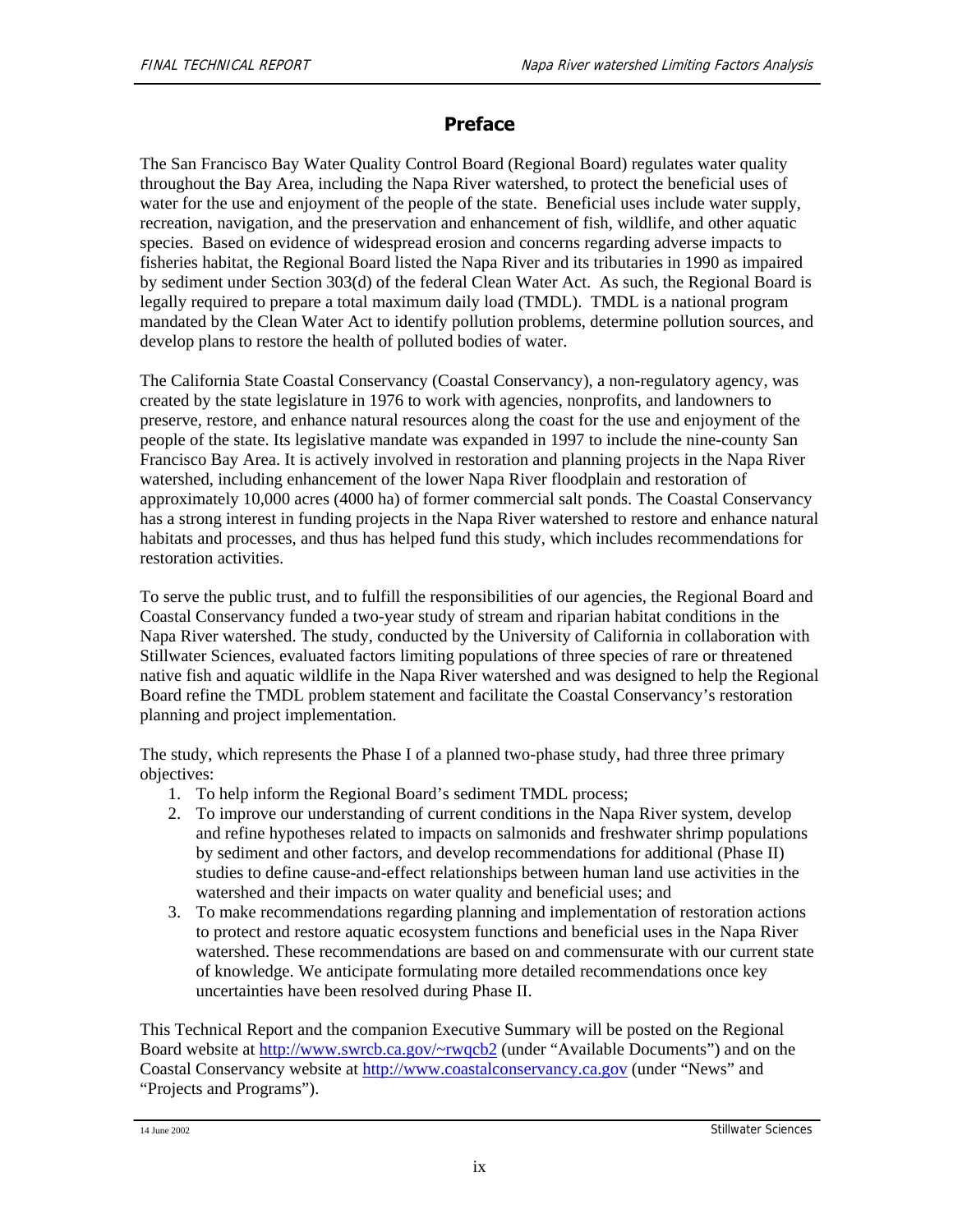Any inquiries regarding this report should be directed to:

*TMDL and Other Regulatory Issues*  Mike Napolitano Regional Water Quality Control Board 1515 Clay Street,  $14<sup>th</sup>$  Floor Oakland, California 94612

or via email to: mbn@rb2.swrcb.ca.gov

*Restoration Issues*  Ann Buell Coastal Conservancy 1330 Broadway,  $11^{th}$  Floor Oakland, California 94612

or via email to: abuell@scc.ca.gov

*Technical Questions*  Bruce Orr Stillwater Sciences 2532 Durant Ave., Suite 201 Berkeley, California 94704

or via email to: bruce@stillwatersci.com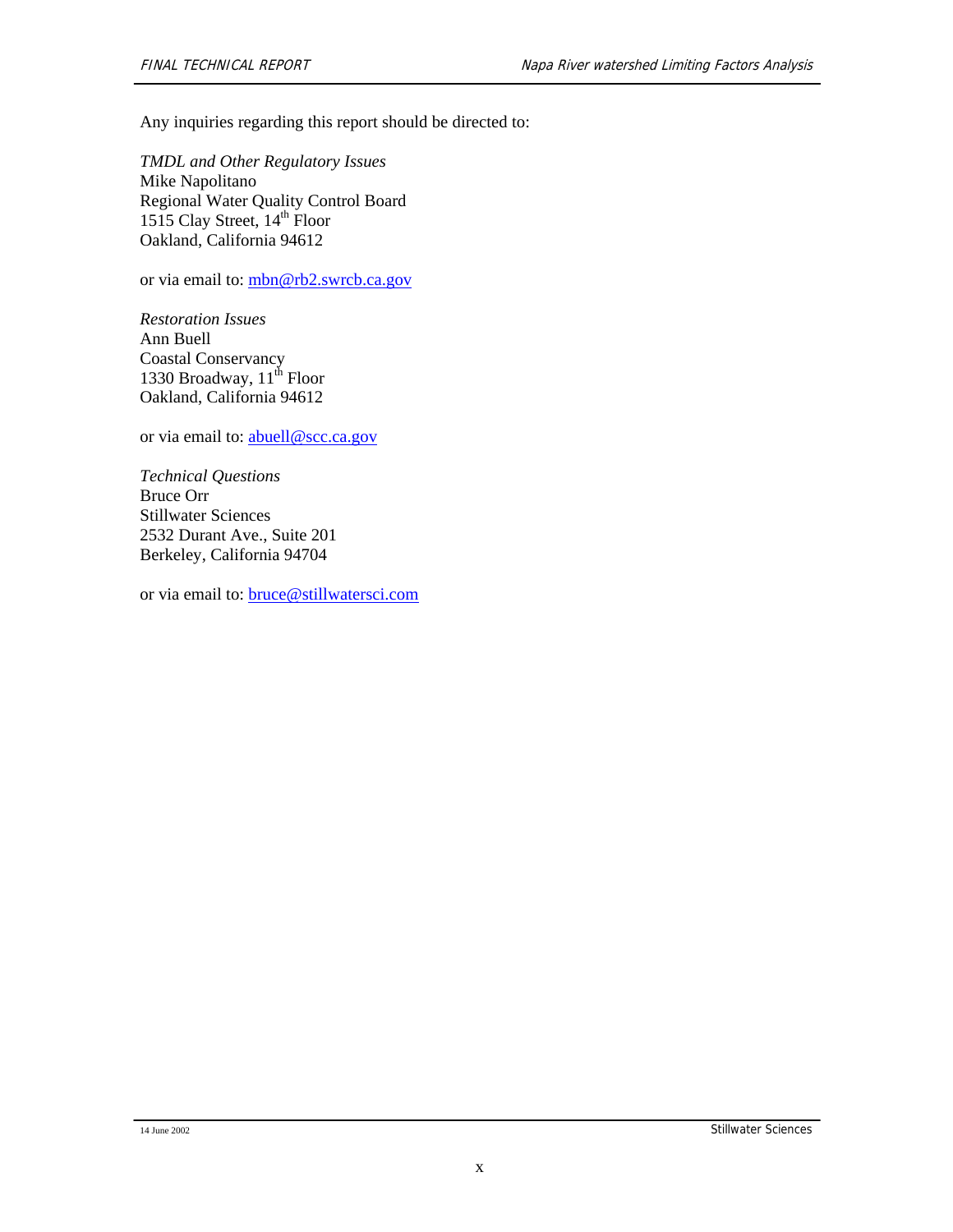### **ACKNOWLEDGEMENTS**

We would like to thank the Regional Water Quality Control Board and Coastal Conservancy for providing the primary sources of funding for this study. We are also grateful for funding provided by the Napa RCD as part of a separate study that allowed us to conduct additional surveys in some of the northern tributaries and helped improve our general understanding of tributary conditions.

We express special thanks to Michael Napolitano (Regional Water Quality Control Board) and Ann Buell (Coastal Conservancy) both of whom contributed to the success of this project in many ways, including many hours reviewing and helping us improve the Executive Summary and Technical Report. Paul Jones (U.S. Environmental Protection Agency) provided input throughout the project. Leslie Ferguson (Regional Water Quality Control Board and UC Davis) was the person primarily responsible for getting the project started, and she provided important technical input throughout this study. Martin Trso, R.G., contributed greatly to the geomorphic field surveys and analyses, and provided much useful input on the report. We thank Sayaka Araki (UC Berkeley) for her steadfast efforts in the field, and with many hours of data analysis and graphics editing. We had a number of productive discussions with Laurel Collins about Napa and Bay Area streams and geomorphic assessment.

### **Access**

We are grateful to all of the private landowners who took an interest in this study and were kind enough to grant us permission to make channel observations and measurements on their property. Obtaining permissions for access would not have been possible without the help a large number of individuals and several organizations. We offer special thanks to the Conservation Committee, Directors, and staff of the Napa County Farm Bureau; the members of the Carneros, Dry, Huichica, and Sulfur Creeks tributary stewardship groups; the staff and Board of Directors of Napa County RCD; the staff of the Land Trust of Napa County; staff and members of the Napa Valley Vintners Association and Napa Valley Grape Growers Association; staff of the Bothe Napa Valley State Park and Las Posadas State Forest, and members of the Friends of the Napa River.

### **Technical Input**

Numerous individuals provided us with existing data and provided critical input to our ideas and studies designs during the project. In particular, we'd like to thank Matt O'Connor of O'Connor Environmental); Robin Grosinger, Lester McKee, Sarah Newland, and others at the San Francisco Estuary Institute; Derrick Acomb, Bob Coey, John Emig, Mike Rugg, Gail Seymour, Bob Snyder, and Larry Week at California Department of Fish and Game; Phil Blake, Jonathon Koehler, Jennifer O'Leary, Dave Steiner, and Bob Zlomke at Napa RCD; David Graves (Carneros Creek Stewarship); Charles Dewberry and Chris Malan for providing data from the Friends of the Napa River steelhead and macroinvertebrate surveys; Volker Eisele and Tom Gamble of the Napa County Farm Bureau; and Mignon Everett, Trish Hornisher, Pat Kowta, John Lander, Patrick Lowe, Bob Peterson, Jeff Redding, John Stewart, and Charlie Wilson at various Napa County agencies.

### **Public Comment**

We also thank all individuals and organizations that provided comments during the public review period and at the public meeting on June 10, 2002 in Yountville, Napa County.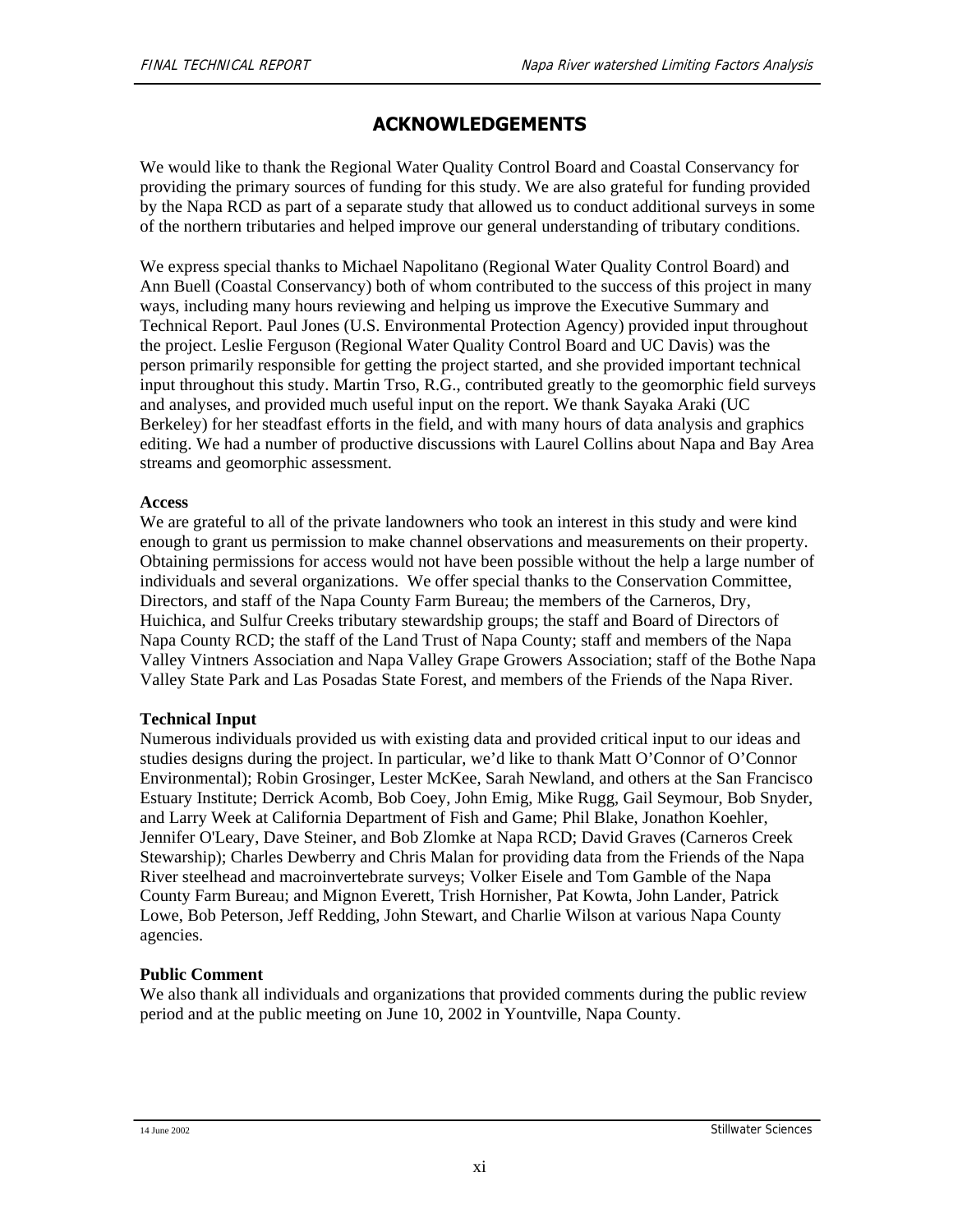### **Document Organization**

#### **Executive Summary**

The draft Executive Summary was released separately on April 17, 2002. We expect that the Executive Summary, which is very comprehensive, will meet the needs of many, if not most, readers. Readers wanting a more detailed and technical description of the study and its findings may prefer to read the Technical Report, which includes all components of the Executive Summary.

#### **Technical Report**

The Technical Report includes all of the elements found in the Executive Summary and is organized as follows:

**Chapter 1—Introduction.** Explains the purpose and objectives of, and provides background for this twophased study. This chapter is similar to the Objectives and Background sections in the Executive Summary.

**Chapter 2—Study Approach.** Describes the general approach used to conduct the Phase I limiting factors study. This chapter is similar to the Approach section in the Executive Summary.

**Chapter 3—Watershed Characterization.** Describes the physical and biological setting of the Napa River watershed, including the hydrology and structure of the drainage network, geology, land use and land cover, and fish communities.

**Chapter 4—Analysis Species.** Describes what is known about the life histories of the three analysis species: Chinook salmon, steelhead, and California freshwater shrimp.

**Chapter 5—Identification and Screening of Potential Limiting Factors and Initial Hypotheses.** Explains the range of factors that could limit the abundance of the analysis species and which factors were specifically incorporated into our study design.

**Chapter 6—Focused Studies**. Summarizes the rationale, approach, and results for the hypothesis-driven studies that were conducted to better understand factors potentially limiting analysis species.

**Chapter 7—Limiting Factors Synthesis**. Evaluates and synthesizes our current understanding of limiting factors for analysis species. This chapter is similar to the synthesis provided in the Executive Summary.

**Chapter 8—Recommendations**. Provides recommendations on restoration actions that are likely to increase analysis species populations and additional studies that are necessary to develop these restoration actions. This chapter is similar to the recommendations provided in the Executive Summary.

**Appendix A—Methods and Data**. Provides detailed descriptions of methods and data for many of the focused studies conducted during Phase I.

**Appendix B—Analysis Species Summaries**. Provides detailed summaries of the life history needs of the three analysis species.

**Appendix C—Descriptions of Studies Proposed for Phase II**. Provides the framework for studies proposed for Phase II.

**Appendix D—Public Comments.** Provides copies of comments received on the Draft Technical Report during the public comment period.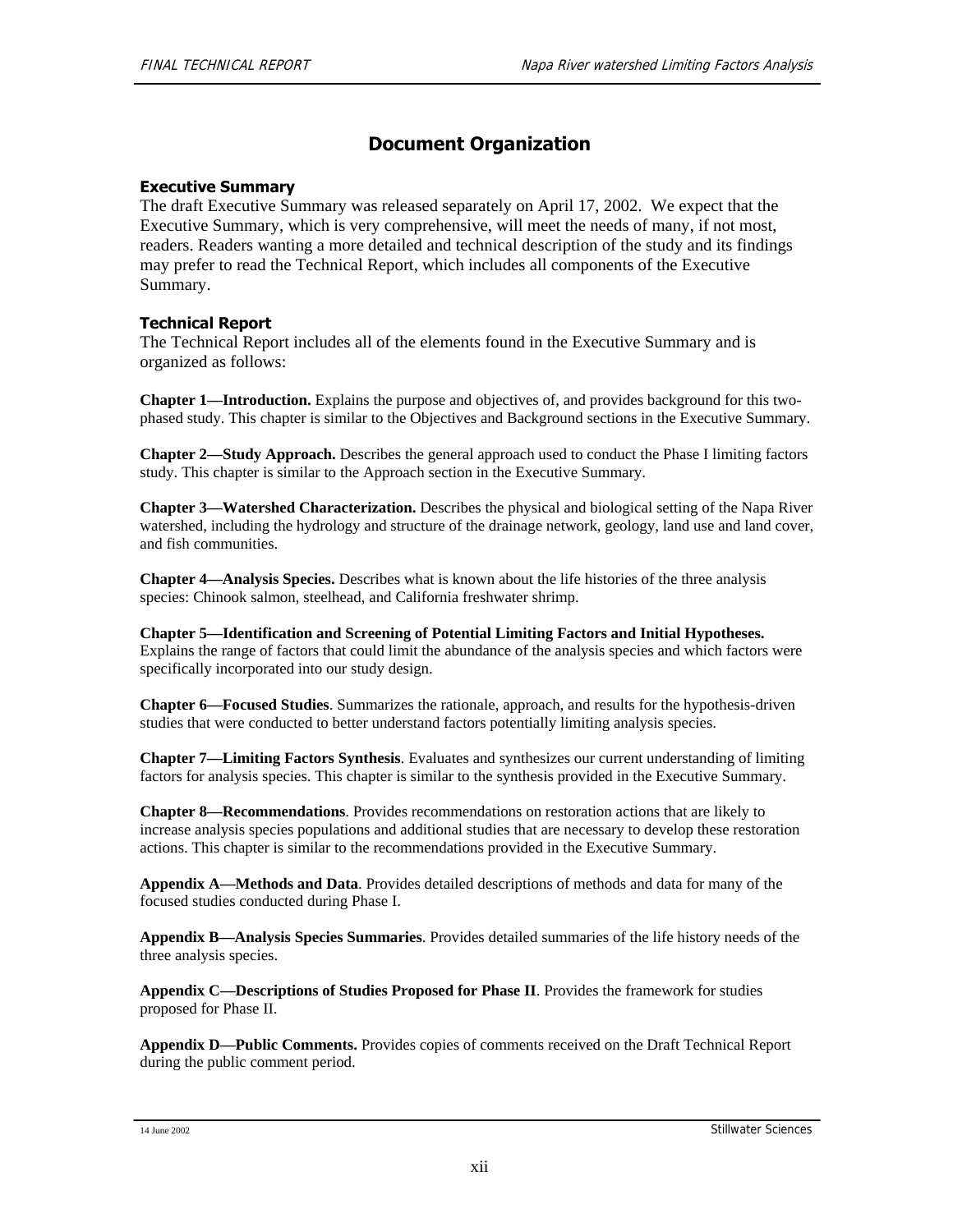# **1 INTRODUCTION**

This report presents the results of studies conducted by Stillwater Sciences and the University of California at Berkeley in the first phase of what will be a two-phase approach. This two-year, Phase I study was jointly funded by the San Francisco Bay Water Quality Control Board (Regional Board) and the California State Coastal Conservancy (Coastal Conservancy) as part of their efforts to gather the necessary information to guide the protection and restoration of beneficial uses and aquatic ecosystem functions in the Napa River watershed. The purpose of Phase I was to evaluate the current habitat conditions found in the Napa River and its tributaries using an iterative process of hypothesis development and testing to identify the factors that are most likely limiting populations of key aquatic species of concern.

As Phase I of a two-phase approach, this study was designed to provide a reliable assessment of current conditions from a watershed-wide perspective. Available resources were not sufficient, however, to support the more intensive sampling program that would be required to give a reliable and comprehensive assessment of current conditions at finer scales of resolution, such as individual tributaries. It should be noted that the water quality portion of our analysis was focused on sediment and temperature as potential limiting factors. Other water quality parameters, such as nutrients, pathogens, or chemical contaminants may affect the analysis species or other beneficial uses, but were outside the scope of this study because they initially appeared less likely to be as important as sediment, temperature, or changes in flow.

The watershed's extensive land use history, both for agricultural and urban uses (see Section 3.3), and existing assemblage of native fish species (see Section 3.4) make it an important watershed in which to focus restoration efforts. While priority restoration actions have been identified for other well-studied Bay-Delta watersheds, we lack even general knowledge of how and to what extent beneficial uses have been degraded in the Napa River watershed. Our study focused primarily on that portion of the watershed that lies upstream from the City of Napa since the estuary and lower reaches of the Napa River have already been well studied as part of ongoing flood control and river restoration efforts.

We report herein on the first phase of the planned two-phase research program, focused on a watershed-wide assessment of current conditions in the Napa River and its tributaries, and analysis of the factors that are most likely limiting the populations of three aquatic species chosen for focused study: Chinook salmon (*Oncorhynchus tshawytscha*), steelhead (*O. mykiss*) (also known as steelhead trout), and California freshwater shrimp (*Syncaris pacifica*). The study also includes a limited effort to reconstruct historical conditions using available information to document changes that have occurred in stream habitat conditions, particularly those most likely to affect the three analysis species. This limited historical analysis was intended to improve our understanding of current conditions, the nature and degree of water quality impairment by sediment and other factors, and generate hypotheses for future study during the planned second phase of our research program. We have recommended that a more detailed historical analysis be conducted during Phase II to help establish causal linkages between any observed impairment and processes operating at the watershed scale.

The results of the Phase I studies described herein are meant to serve three primary objectives:

1. To help inform the Regional Board's sediment TMDL process (the Napa River is listed as being impaired by sediment, requiring the Regional Board to implement the TMDL process as mandated under the Clean Water Act);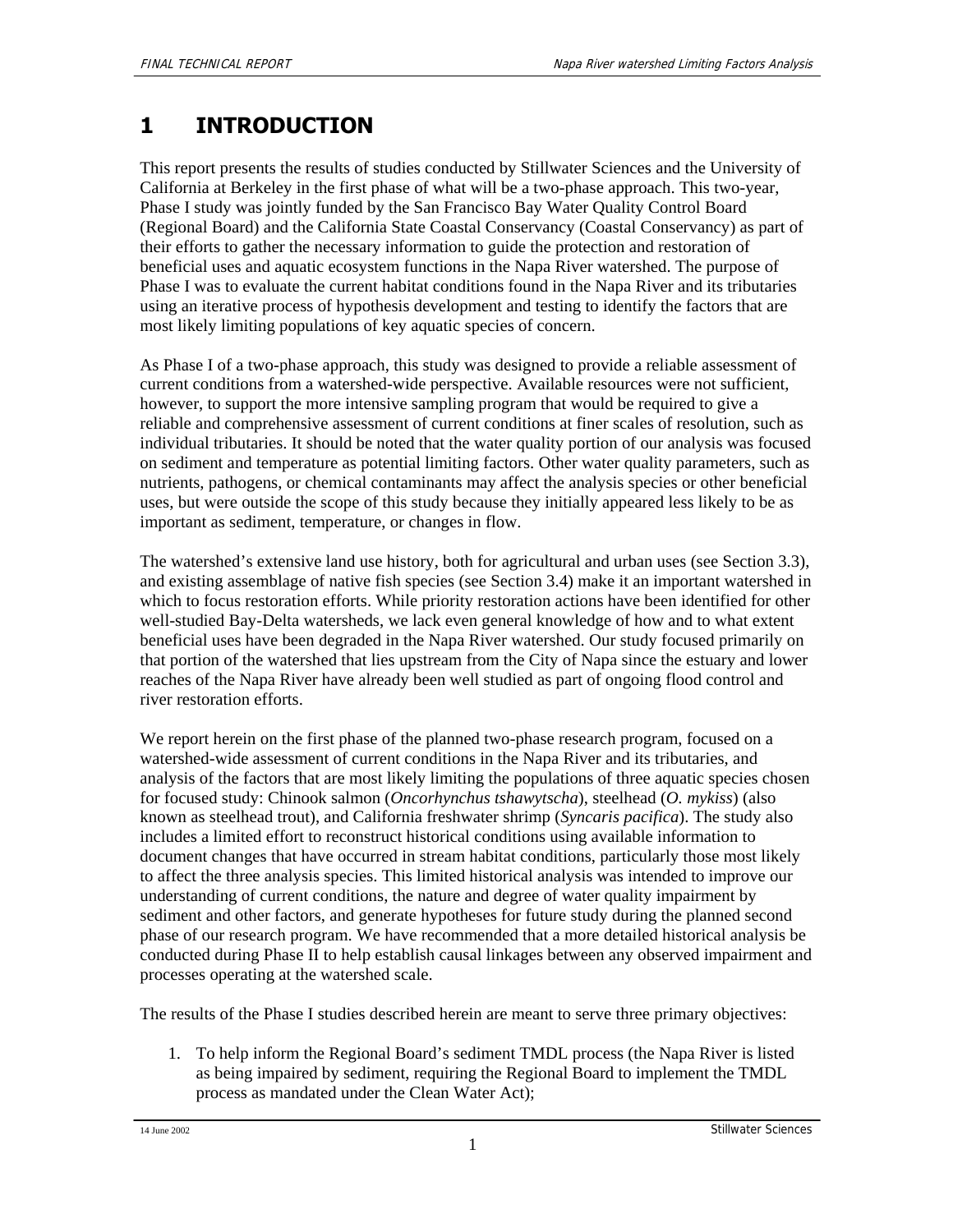- 2. To improve our understanding of current conditions in the Napa River system, develop and refine hypotheses related to impacts on salmonids and freshwater shrimp populations by sediment and other factors, and develop a plan for Phase II studies to define causeand-effect relationships between human land use activities in the watershed and the impacts of those activities on water quality and beneficial uses; and
- 3. To make recommendations regarding planning and implementation of restoration actions to protect and restore aquatic ecosystem functions and beneficial uses in the Napa River watershed. These recommendations are based on and commensurate with our current state of knowledge. We anticipate formulating more detailed recommendations once key uncertainties have been resolved during Phase II.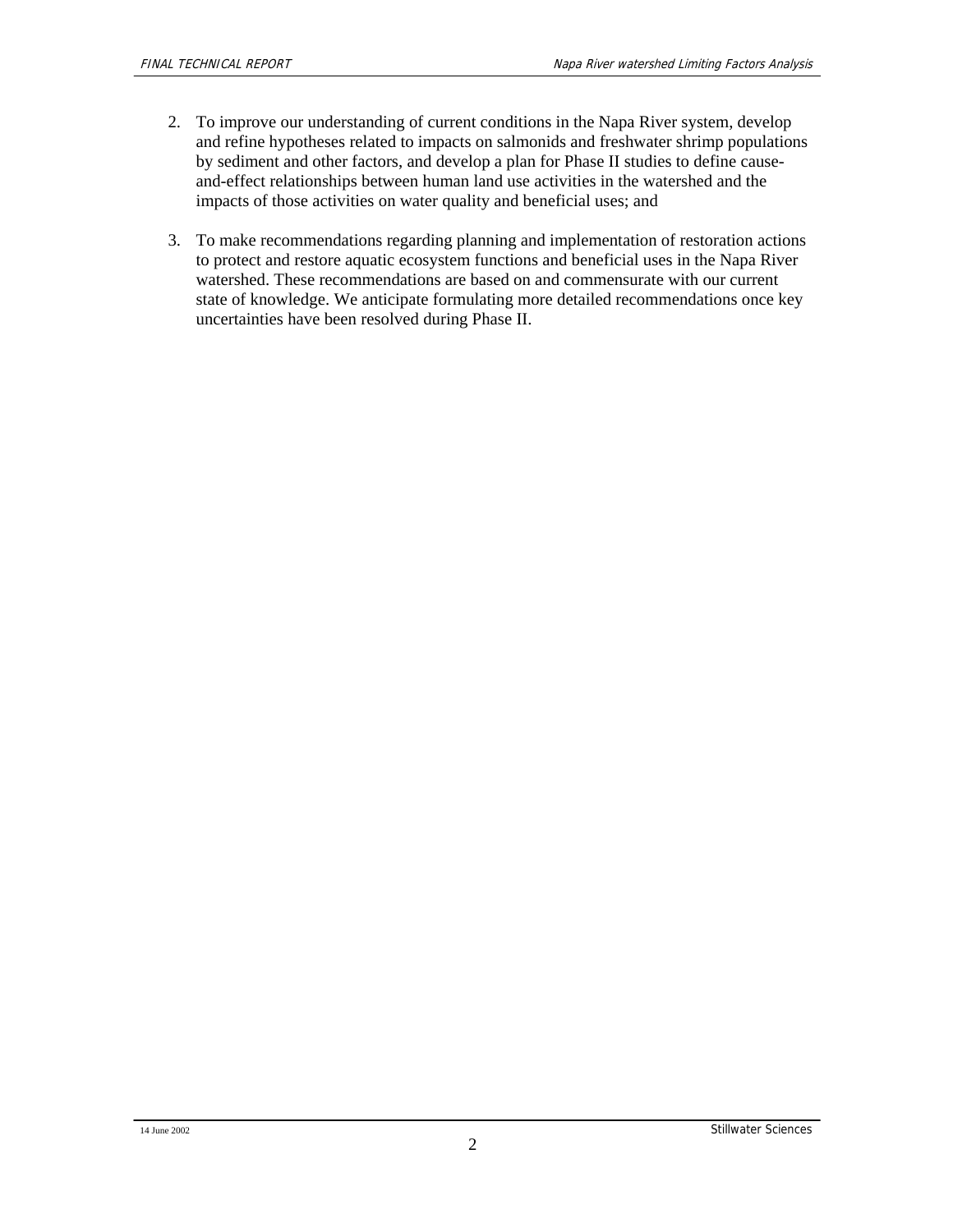# **2 STUDY APPROACH**

In response to the listing of since the Napa River as impaired by excessive sediment under section 303(d) of the Clean Water Act in 1990, the primary focus of this Phase I study was to characterize the nature and degree of water quality impairment by sediment, particularly with regard to its potential effects on selected analysis species. Our study approach, however, was intended to provide a more holistic assessment of current conditions within the watershed and to identify the most important factors limiting populations of key analysis species. Although this analysis considered sediment and its potential impacts on habitat suitability for key analysis species, we also investigated multiple additional factors to provide a broader context for evaluating the Napa River watershed's listing under the Clean Water Act, and for providing scientifically-based restoration recommendations.

Our approach was to explore factors potentially limiting the abundance of selected analysis species to determine possible causes of impact or decline. By identifying these factors, we can focus future restoration and management activities, help prioritize actions, and refine our current understanding of the ecosystem.

# **2.1 Phase I Approach**

The purpose of using an iterative process of hypothesis development, testing, and refinement is to provide the most adaptive and effective mechanism possible for restoration planning and implementation in the Napa River watershed. This approach may be viewed as a model for longer-term adaptive management by stakeholders, who will prioritize, monitor, and refine watershed restoration actions over time.

The Phase I Limiting Factors Analysis was a five-step process:

**Step 1. Assemble and Review Available Information.** We assembled and reviewed relevant existing information, and interviewed local experts to characterize the general physical and biological attributes of the Napa River watershed and to identify key issues of concern. This step included development of various Geographic Information System (GIS) layers that reflected watershed conditions in a map-based format and allowed us to stratify the watershed and channel network to aid in hypothesis development and study site selection. Chapter 3 summarizes the results of Step 1.

**Step 2. Develop Initial Hypotheses and Work Plan for Focused Studies.** Building on the watershed characterization and other information developed in Step 1, we selected three at-risk species for more in-depth study and began developing hypotheses regarding current habitat conditions and potential limiting factors for the analysis species (specific hypotheses are presented in Chapter 5). We then conducted rapid reconnaissance of the watershed to begin refining hypotheses and identify priorities for focused studies. Two of the analysis species, steelhead and Chinook salmon, have exhibited marked declines within the Napa River watershed from historical conditions according to local experts. Less is known about the third analysis species, California freshwater shrimp, but it is federally listed as endangered and thought to have undergone a substantial decline in distribution and abundance from historical conditions. In addition to representing at-risk species, the three analysis species serve as indicators of general habitat needs of native cold-water fish species in the mainstem (Chinook salmon, and to a lesser extent, steelhead) and tributaries (steelhead), and other aquatic organisms in the mainstem and lower-gradient reaches of tributaries on the valley floor (California freshwater shrimp). Available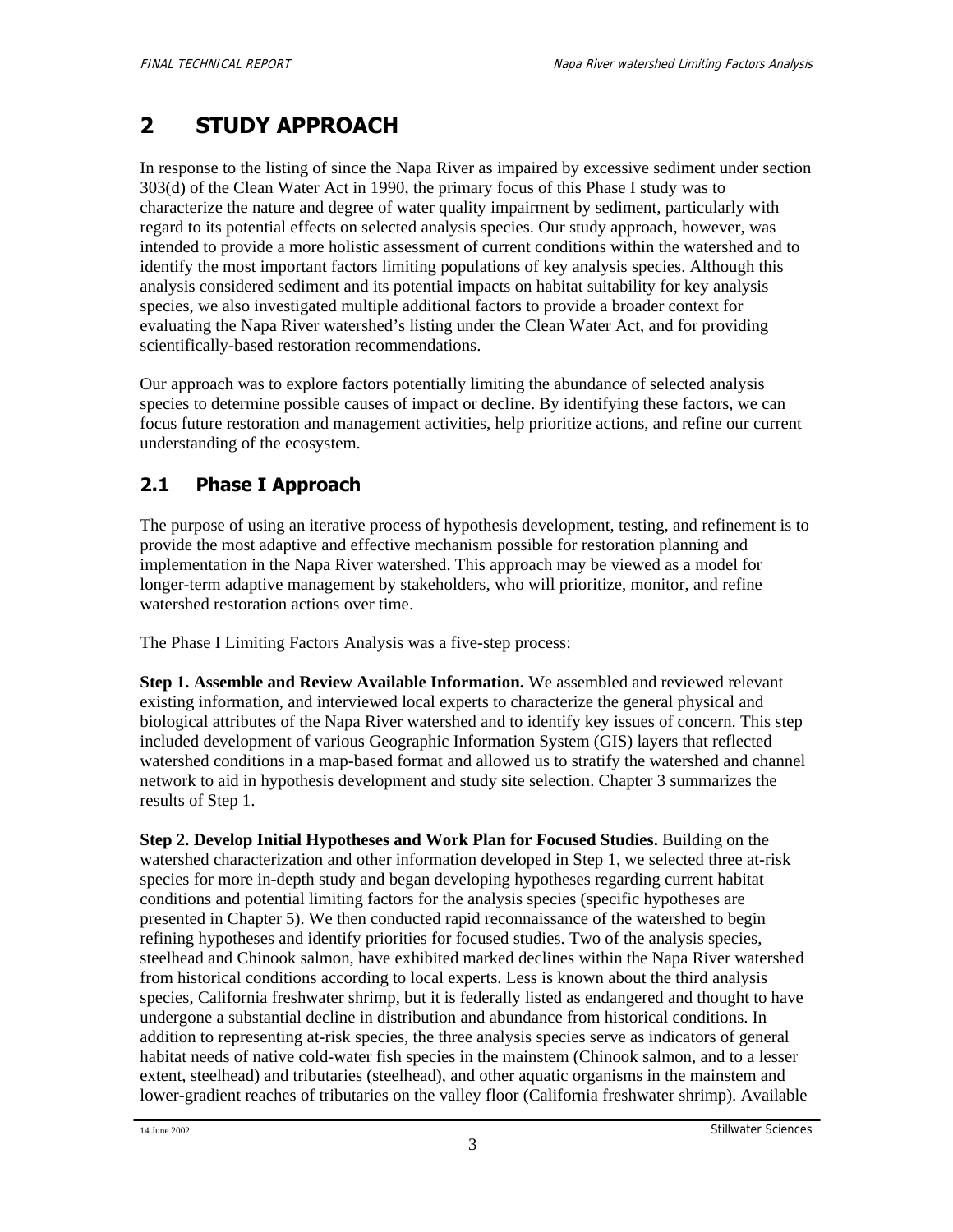information, scope, and budget constrained us from including consideration of additional analysis species. Chapters 4 and 5, and Appendix B, describe the results of Step 2.

**Step 3. Conduct Focused Studies.** We conducted focused studies to begin testing the most likely hypotheses. We also assessed the uncertainty associated with the results of the focused studies. Focused studies included field measurement of general habitat conditions for Chinook salmon, steelhead, and freshwater shrimp, water temperature, turbidity, pool filling, spawning gravel permeability, bed mobility, potential barriers to fish passage, and summer baseflow persistence, as well as a study to determine summer growth rates of juvenile steelhead. When appropriate, we used the GIS map layers to develop stratified random sampling designs for selecting field sites. Access limitations, however, sometimes prevented us from fully implementing our desired sampling designs. Other focused studies involved more detailed analysis of existing information, such as review of historical and recent aerial photographs of the mainstem Napa River to document changes in channel morphology, and aquatic and riparian habitats, and review of fish survey data to document current fish community composition and identify likely changes from historical conditions. The results of focused studies led, in some cases, to development of new hypotheses and additional field studies. Chapter 6 describes the general methods and results of the focused studies conducted during Phase I. More detailed methods and data are provided in Appendix A for some of the focused studies.

**Step 4. Conduct Limiting Factors Analysis.** This step involved review and synthesis of available data from the focused studies and other sources to evaluate the factors most likely to be limiting populations of the three analysis species under current conditions. This analysis of limiting factors helped provide the context for rejecting, accepting, or refining hypotheses based on the results of the focused studies, and improved our understanding of key uncertainties that might affect our ability to manage and restore aquatic ecosystems in the watershed. The results of the limiting factors analysis are summarized in Chapter 7.

**Step 5. Develop Recommendations.** Based on information currently available and information and hypotheses developed during Phase I studies, we identified restoration actions and priorities and developed recommendations for future studies to establish cause-and-effect relationships between limiting factors and human land use activities (proposed Phase II studies). Our preliminary recommendations from Phase I are summarized in Chapter 8, with additional details on proposed Phase II studies provided in Appendix C.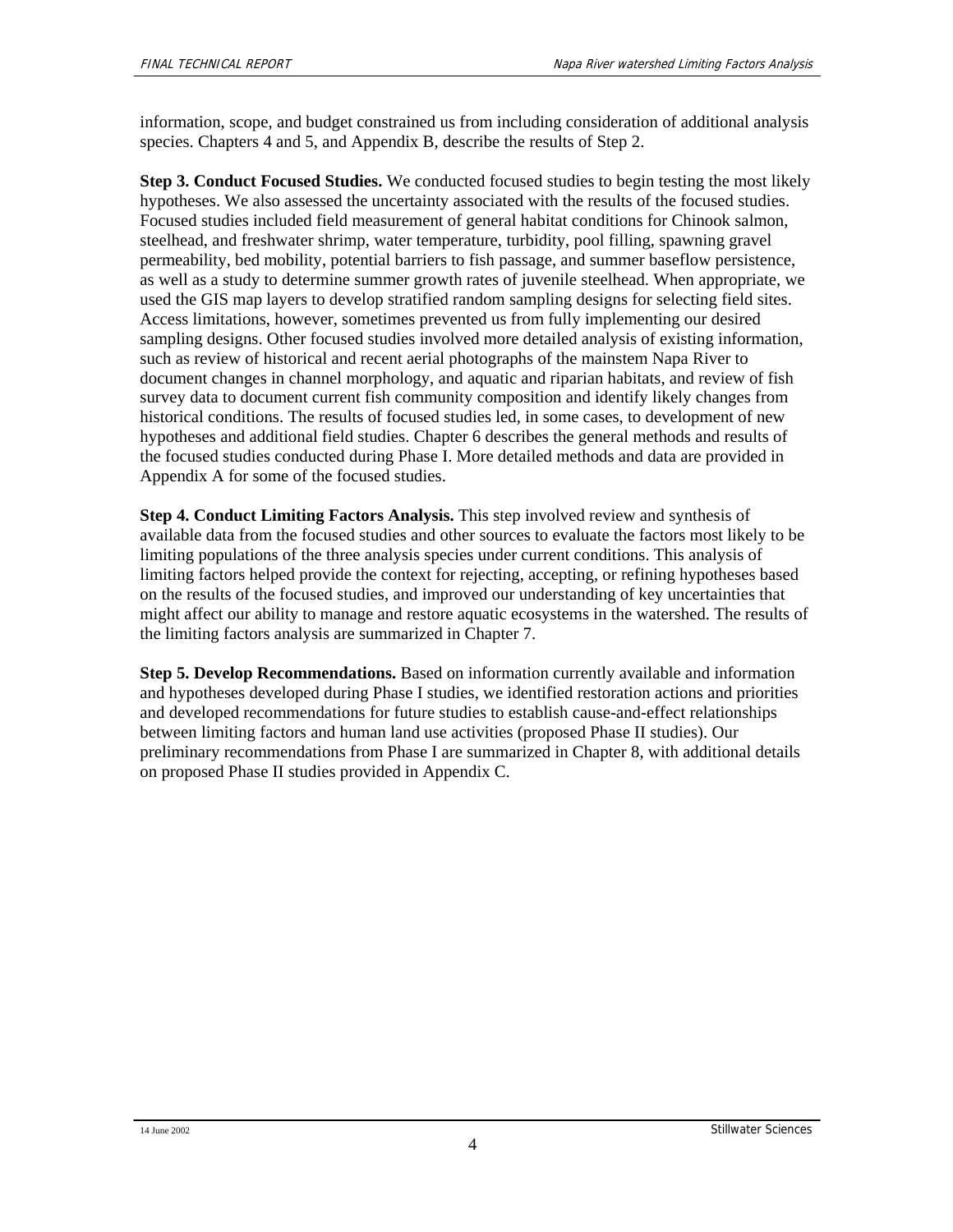# **3 WATERSHED CHARACTERIZATION**

This chapter provides a general description of the Napa River watershed based on our initial review of available information, GIS analysis, and reconnaissance surveys. This watershed characterization and the review of life history requirements of our three analysis species (Chapter 4) provide the foundation for subsequent identification of potential limiting factors and development of initial hypotheses (Chapter 5) and focused studies to begin testing key hypotheses (Chapter 6).

# **3.1 Climate and Hydrology**

The Napa River drains a  $426$ -mi<sup>2</sup> (1,103-km<sup>2</sup>) watershed that discharges into San Pablo Bay near the mouth of the Sacramento-San Joaquin estuary (Map 1). The Napa Valley has a Mediterranean climate characterized by warm, dry summers and cold, moist winters. The majority of annual precipitation occurs as rain that falls during the winter and early spring. The highest rainfall occurs on the western side of the watershed. Between 1961 and 1990, the average annual precipitation was 35–40 inches (89–102 cm) in the western portion of the watershed, and 20–25 inches (51–64 cm) in the eastern portion of the watershed (Western Regional Climate Center 2002). Rainfall gages also show a north-south trend of precipitation in the watershed. Precipitation decreases southward through the Napa Valley with average annual precipitation equal to 38 inches (96 cm) at Calistoga<sup>2</sup>, 35 inches (89 cm) in St. Helena<sup>3</sup>, and 25 inches (64 cm) at the Napa State Hospital<sup>4</sup> (Western Regional Climate Center 2002). The average daily maximum temperature decreases to the south (Western Regional Climate Center 2002), because coastal fog keeps the lower valley cooler.

There are 28 dams in the Napa River watershed with individual water storage capacities greater than 28 acre-feet<sup>5</sup> (3.4x10<sup>4</sup> m<sup>3</sup>) (DSOD 2000), The total storage capacity of these 28 dams is 43,800 acre-feet (5.4 $\times$ 10<sup>7</sup> m<sup>3</sup>), which is approximately 30 percent of the average annual runoff of 148,000 acre-feet  $(1.82 \times 10^8 \text{ m}^3)$  (as measured at the US Geological Survey [USGS] Napa River gage at Napa). Seventy-one percent of the total reservoir storage in the watershed is in Conn Creek Reservoir (Lake Hennessey), which was built in 1948. Other significant dams include Rector Creek, Bell Canyon, and Milliken dams, which along with Conn Creek Dam provide over 91 percent of the total reservoir storage in the watershed. All of these dams are located on the tributary streams along the eastern side of the watershed, and effectively block every major east side tributary between St. Helena and Napa, except Soda Creek. The dams were constructed between the late 1800s and 1990, with the majority constructed in the 1940s and 1950s.

We reviewed data from three USGS gages on the Napa River mainstem near Calistoga, St. Helena, and the City of Napa, and five gages on tributaries to the Napa River (Table 3-1). The period of record at the mainstem gages at both St. Helena and Napa are relatively long. Considering its long period of record and the fact that only a small portion of its watershed is regulated by dams, we used streamflow data for the mainstem Napa River near St. Helena to evaluate chronic turbidity (Section 6.2.1) and bed mobility (Section 6.2.3). Figure 3-1 shows a flow duration curve for daily average flows for the mainstem Napa River near St. Helena gage. The median flow over the period of record was about 8 cubic feet per second (cfs) (0.2 cubic meters per second [cms]), and about 18 percent of the time the flow is less than 1 cfs (0.03 cms)

<sup>1</sup> 2 Period of record: 1948-2000

<sup>3</sup> Period of record: 1931-2000

<sup>4</sup> Period of record: 1917-2000

 $<sup>5</sup>$  An acre-foot is the volume of water that would inundate one acre of land to a depth of one foot and is equivalent to approximately</sup> 326,000 gallons  $(1.23 \times 10^6)$  liters).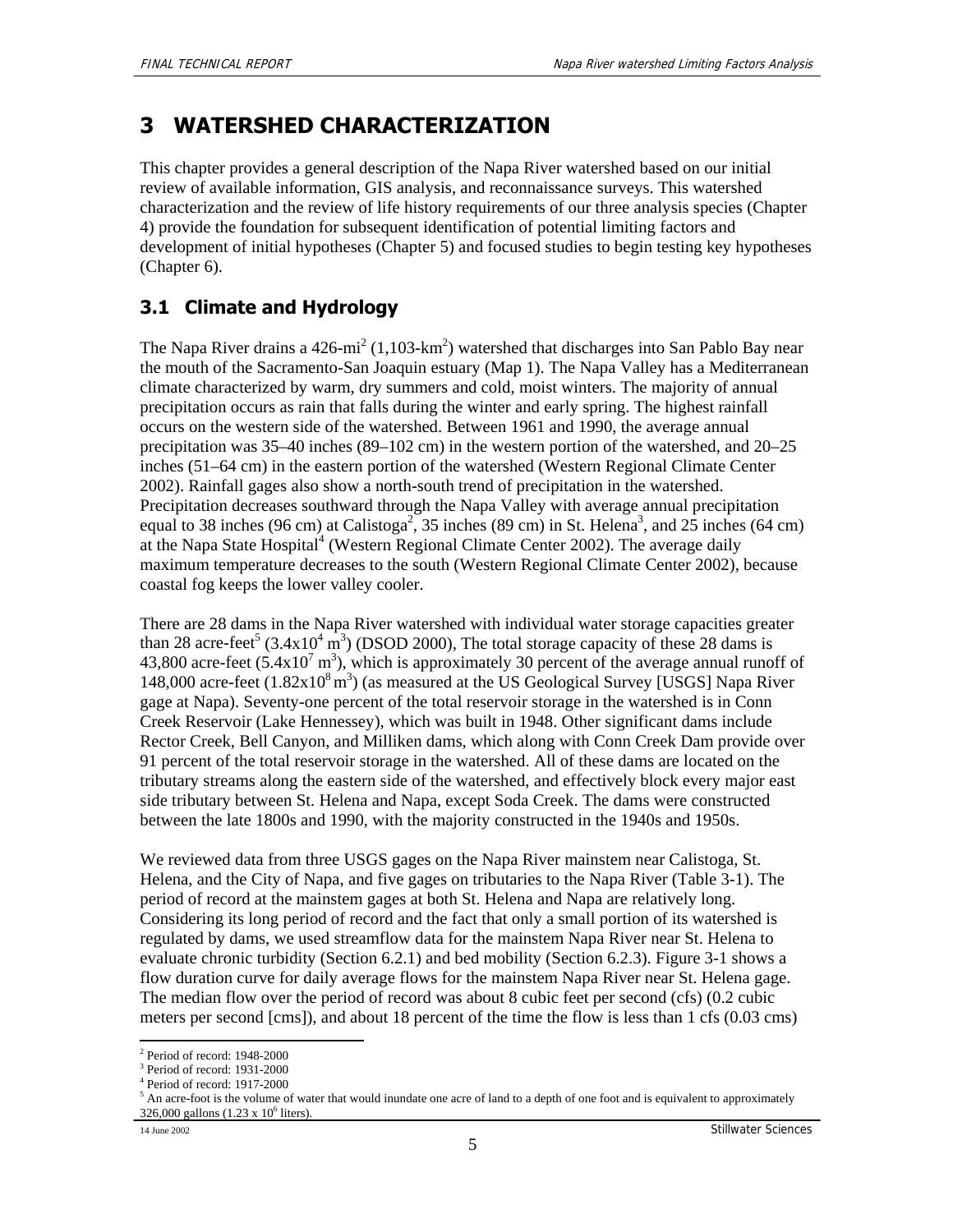(Figure 3-1). At the Napa gage the median flow is about 13 cfs (0.37 cms), and the flow is less than 1 cfs (0.03 cms) about 15 percent of the year (Figure 3-2).

| Gage name                                     | <b>Number</b> | <b>Period of record</b><br>(water year) | <b>Drainage</b><br>area<br>(miles <sup>2</sup> ) | <b>Drainage</b><br>area $(km^2)$ |
|-----------------------------------------------|---------------|-----------------------------------------|--------------------------------------------------|----------------------------------|
| Napa River near Calistoga                     | 11455900      | 1975-1983                               | 21.9                                             | 56.7                             |
| Napa River near St. Helena                    | 11456000      | 1930-1932.<br>1940-present              | 81.4                                             | 211                              |
| Napa River near Napa                          | 11458000      | 1930-1932,<br>1960-present              | 218                                              | 565                              |
| Sulphur Creek near St.<br>Helena              | 11455950      | 1966-1967                               | 4.5                                              | 17                               |
| Conn Creek near Oakville                      | 11456500      | 1929-1975                               | 55.4                                             | 143                              |
| Dry Creek near Napa                           | 11457000      | 1951-1966                               | 17.4                                             | 45.1                             |
| Dry Creek near Yountville                     | 11457500      | 1940-1941                               | 18.7                                             | 48.4                             |
| Milliken Creek near Napa<br>$\alpha$ $\alpha$ | 11458100      | 1970-1983                               | 17.3                                             | 44.8                             |

**Table 3-1. USGS stream gages in the Napa River watershed.** 

Source: USGS

We ranked the water years<sup>6</sup> at the St. Helena gage based on total annual runoff between 1930 and 2001, and divided them into wet, normal, and dry years. Wet years had an exceedence percentage of 1–25 percent, normal years had an exceedence of 26–75 percent, and dry years had an exceedence of 76–100 percent. The wettest year on record was 1983 (195,430 acre-feet  $[241,033,000m<sup>3</sup>]$  of runoff at St. Helena), while the driest year was 1977 (1,379 acre-feet [1,701,000m<sup>3</sup>] of runoff at St. Helena). Figures 3-3 through 3-5 show typical hydrographs for typical dry, normal, and wet years, respectively. These hydrographs are similar in that flows are typically less than 10 cfs (0.3 cms) in the summer, and that rainfall-induced peaks occur in winter and early spring. During dry years there are 0–1 peaks greater than 1,000 cfs (30 cms), fewer smaller peaks than in normal years, and about 6–9 months with flow less than 10 cfs (0.3 cms) (Figure 3-5). The mean daily average flow in 1987, a typical dry water year, was about 25 cfs  $(0.71 \text{ cm})$ . During normal years, there can be  $1-2$  peaks above 1,000 cfs and 5–6 months of flow less than 10 cfs (0.3 cms) (Figure 3-4). The mean daily flow during 1966, a typical normal water year, was about 73 cfs (2.1 cms). In general, during wet years there are several peaks over 1,000 cfs (30 cms) and flow is below 10 cfs (0.3 cms) for about 3.5 months (Figure 3-3). The mean daily flow in 1974, a typical wet water year, was about 180 cfs (5.1 cms).

Peak flows in the Napa River are rainfall-dominated and occur between November and early April, with the majority in December through February. We analyzed peak flows using instantaneous peaks from the USGS Napa River near St. Helena gage between 1929 and 1996 (Table 3-2). Based on the discharge record, the 1.5-year recurrence interval flow (a typical recurrence interval for bankfull flow) at St. Helena was approximately 4,200 cfs (120 cms), while the 10-year flow was approximately 12,500 cfs (354 cms). The flood of record at the St. Helena gage between 1929 and 1996 was 16,900 cfs (478 cms) in February 1987. Water year 2001, during which most of this work was conducted, had a total runoff of  $30,200$  acre-feet  $(3.72 \times 10^5)$ m<sup>3</sup>), a yield exceeded during 72 percent of the water years analyzed.

<sup>1</sup> <sup>6</sup> The water year begins on October 1 and ends on September 30 of the indicated year. For example, water year 1983 began on October 1, 1982 and ended on September 30, 1983.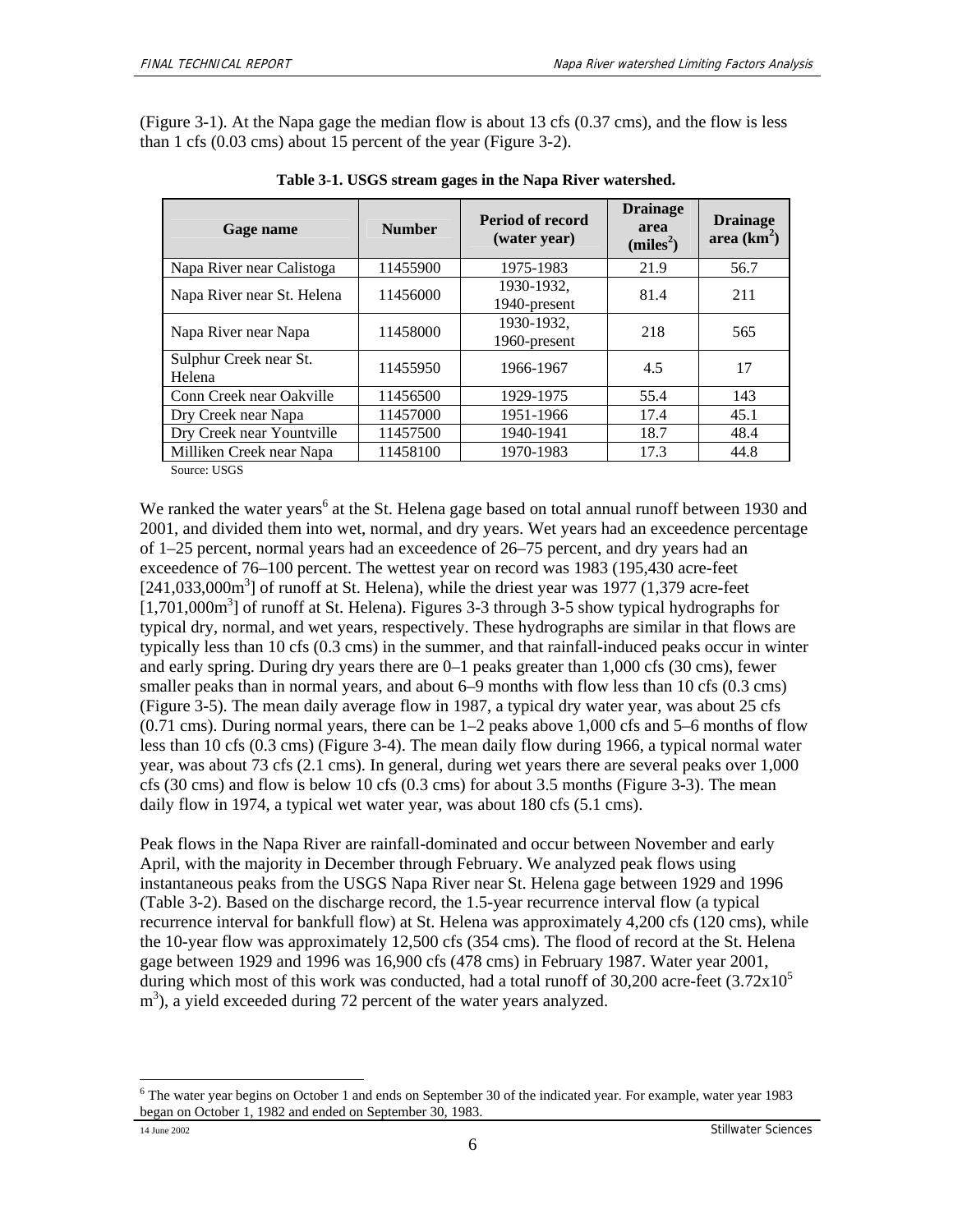| <b>Return Period</b><br>(years) | <b>Discharge</b><br>(cfs) |
|---------------------------------|---------------------------|
| 1.5                             | 4,225                     |
|                                 | 6,007                     |
|                                 | 10,157                    |
| 10                              | 12,450                    |
| 50                              | 16,155                    |
| 100                             | 17,271                    |

**Table 3-2. Instantaneous peak flow magnitudes for the Napa River at St. Helena gage (number 11456000) between 1929 and 1996.** 

Source: USGS

# **3.2 Geologic Setting**

The Napa River watershed is a northwest-trending structural and topographic depression (Map 2) (Hearn et al. 1988) that has largely evolved since the early Pleistocene (about 2 million years ago) as a result of downwarping associated with regional folding and faulting (Wright and Smith 1992). The watershed is located at the southern end of the northern California Coast Range province. This area is an active zone of tectonic deformation associated with the San Andreas Fault. The San Andreas Fault is located about 35 miles (56 km) southwest of the watershed. The local deformation zone is bounded by two major faults: the north-west striking Green Valley Fault in the east (about 7 miles [11 km] to the northeast of the watershed boundary), and northwest striking Healdsburg-Rodgers Fault in the west (about 15 miles [24 km] to the southwest of the watershed boundary). Both of these faults have experienced major earthquakes in the last 100 years (Eberhart-Phillips 1988, Burcham and Van Houten 1992).

Based on review of available geologic maps and literature, the modern topography, including the formation of large tributary fans and the valley floor, is the result of erosion and deposition that has occurred since the mid-Pleistocene or roughly within the past one million years (Kunkel and Upson 1960, Johnson 1977). The elevations of surrounding peaks range between less than 1,000 (300 m) to more than 4,000 feet (1,200 m). Many isolated small hills also protrude from the valley floor now and are composed of rock types that are similar to those in the adjacent mountain fronts. The elevation of the valley floor drops from about 340 feet (104 m) near Calistoga to about 50 feet (15 m) near Napa.

The extent and location of geologic units presented in Table 3-3 and Map 3 are derived from the State of California Geologic Map (1:750,000 scale). The Napa Valley makes up about 28 percent of the watershed area, and is underlain by Quaternary alluvial fan and valley fill deposits (Q, Map 3, Table 3-3). The uplands are composed of Jurassic to Tertiary age volcanic and sedimentary rocks. Approximately 27 percent of the Napa River watershed is underlain by Tertiary volcanic flow rocks (Tv, Map 3, Table 3-3). These volcanics are primarily located in the eastern and northwestern portions of the watershed (Map 3). Jurassic and Cretaceous Franciscan rocks and Cretaceous marine sediments form the bedrock in the western, northeastern, and southeastern portions of the watershed. About 9 percent of bedrock geology in the watershed is underlain by the Cretaceous and Jurassic Franciscan complex rocks (KJf, KJfm), while 13 percent of the watershed is made up of the Cretaceous marine sediments (K, Ku, Kl). The uplands in the northern portion of the watershed are mostly composed of soft Tertiary pyroclastic and volcanic mudflow deposits (Tvp, Map 3, Table 3-3), which make up approximately 8.5 percent of the watershed area. The remainder of the bedrock units is shown on Map 3 and Table 3-3.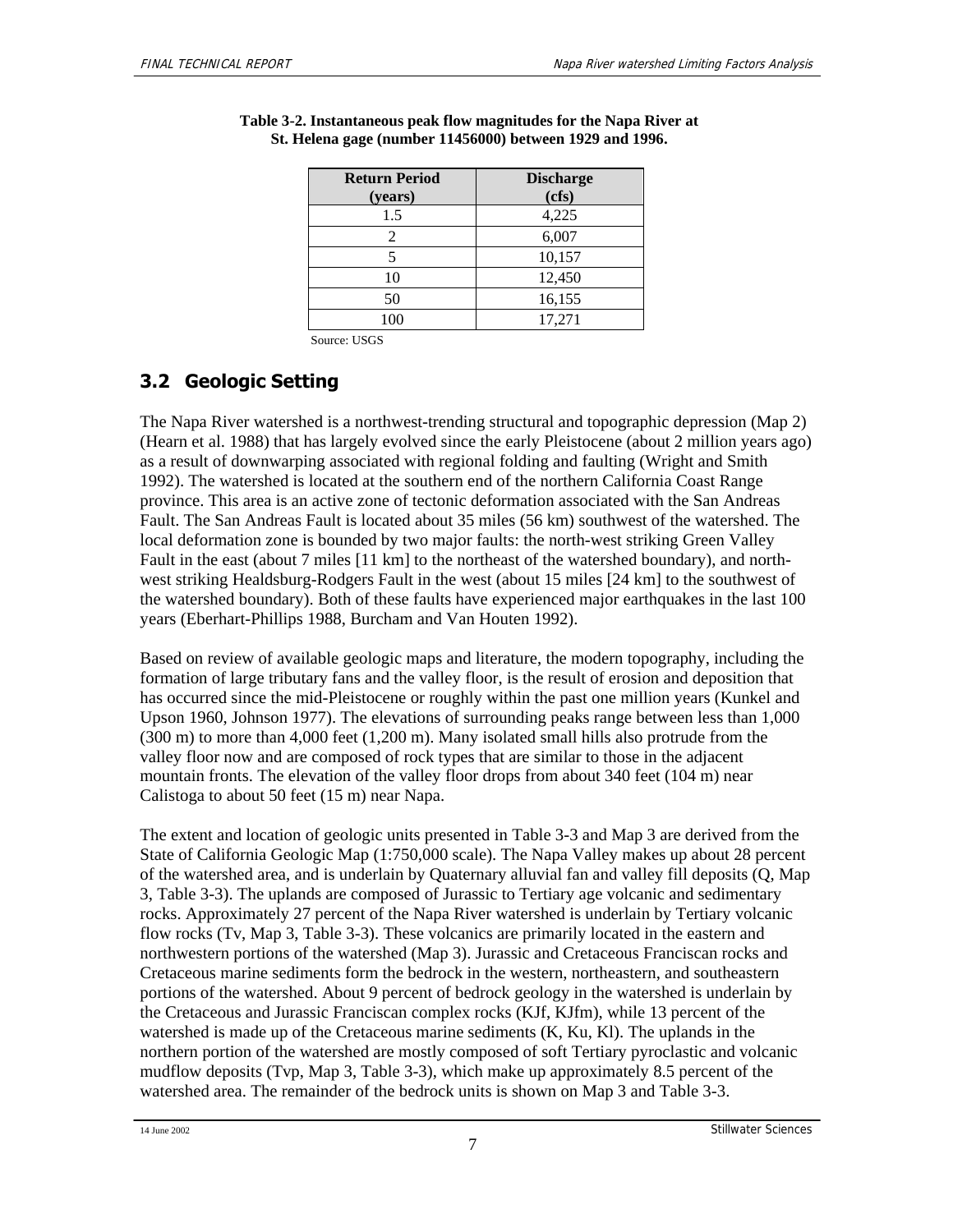| <b>Geologic Formation</b>                                                           | Lithology                                                                               | Acres   | mi <sup>2</sup> | km <sup>2</sup> | <b>Total</b><br>(%) |
|-------------------------------------------------------------------------------------|-----------------------------------------------------------------------------------------|---------|-----------------|-----------------|---------------------|
| W: Open water                                                                       | n/a                                                                                     | 4,667   | 7.3             | 18.9            | 1.7                 |
| Q: Quaternary alluvium                                                              | lake, playa, and terrace deposits                                                       | 76,926  | 120.0           | 311.6           | 28.4                |
| Qpc: Pliocene and/or<br>Pleistocene Non-marine<br>sediments                         | sandstone, shale, and gravel<br>deposits                                                | 14,703  | 22.9            | 59.5            | 5.4                 |
| Tv: Tertiary (Oligocene)<br>volcanic flow rocks                                     | andesite, basalt, and minor rhyolite                                                    | 74,327  | 116.0           | 301.0           | 27.4                |
| Tvp: Tertiary (Oligocene)<br>pyroclastic and volcanic<br>mudflow deposits           | welded tuffs, breccias, and pumice                                                      | 23,058  | 36.0            | 93.4            | 8.5                 |
| um: Tertiary ultramafic rocks                                                       | serpentine with minor peridotite,<br>gabbro, and diabase                                | 6,372   | 9.9             | 25.8            | 2.3                 |
| M: Miocene marine<br>sedimentary rocks                                              | sandstone, shale, siltstone,<br>conglomerate, breccia                                   | 2,887   | 4.5             | 11.7            | 1.1                 |
| E: Eocene marine sedimentary<br>rocks                                               | shale, sandstone, and minor<br>limestone                                                | 9,064   | 14.1            | 36.7            | 3.3                 |
| K: Cretaceous undivided<br>marine sediments                                         | sandstone, shale, and conglomerate                                                      | 340     | 0.5             | 1.4             | 0.1                 |
| Kl: Lower Cretaceous marine<br>sediments                                            | sandstone, shale, and conglomerate                                                      | 13,753  | 21.5            | 55.7            | 5.1                 |
| Ku: Upper Cretaceous marine<br>sediments                                            | sandstone, shale, and conglomerate                                                      | 21,262  | 33.2            | 86.1            | 7.8                 |
| KJf: Cretaceous and Jurassic<br>fragmented and sheared<br>Franciscan complex rocks. | sandstone with smaller amounts of<br>shale, chert, limestone, and<br>conglomerate       | 15,262  | 23.8            | 61.8            | 5.6                 |
| KJfm: Cretaceous and Jurassic<br>Franciscan complex                                 | sandstone with smaller amounts of<br>shale, chert, limestone, and<br>conglomerate       | 8,436   | 13.2            | 34.2            | 3.1                 |
| J: Jurassic marine sediments                                                        | shale, sandstone, minor<br>conglomerate, chert, slate,<br>limestones minor pyroclastics | 217     | 0.3             | 0.9             | 0.1                 |
| <b>TOTAL</b>                                                                        |                                                                                         | 271,274 | 423.2           | 1,098.7         | 100                 |

|  |  | Table 3-3. Geologic units in the Napa River watershed. |
|--|--|--------------------------------------------------------|
|  |  |                                                        |

Source: USGS digital version of a 1977 edition, 1:750,000 State Geology of California Map

### **3.2.1 Mass Wasting**

Large rainstorms that sweep across the Napa watershed periodically induce shallow and deepseated landsliding. These landslides pose a risk to structures and roads, and may introduce large quantities of sediment to specific reaches of channels. The USGS, in cooperation with California Geological Survey and California Department of Forestry and Fire Protection, have mapped shallow and deep-seated landslides, debris flows, earthflows, and gullies in portions of the Napa River watershed (Nilsen and Turner 1975, Dwyer et al. 1976, Durham 1979a, Durham 1979b, Nilsen et al. 1979, Ellen et al. 1997, Wentworth et al. 1997, Godt et al. 1999). The maps reveal a dense network of gullies in the southwestern portion of the watershed, with numerous shallow landslides and small earthflows scattered across the watershed. While the gully mapping agrees with observed conditions in the Carneros and Redwood creek watersheds, the shallow landslide and debris flow mapping likely underestimate the current conditions. For instance, the recent shallow landslides we observed on mid-slopes in the Ritchie Creek watershed, and streamside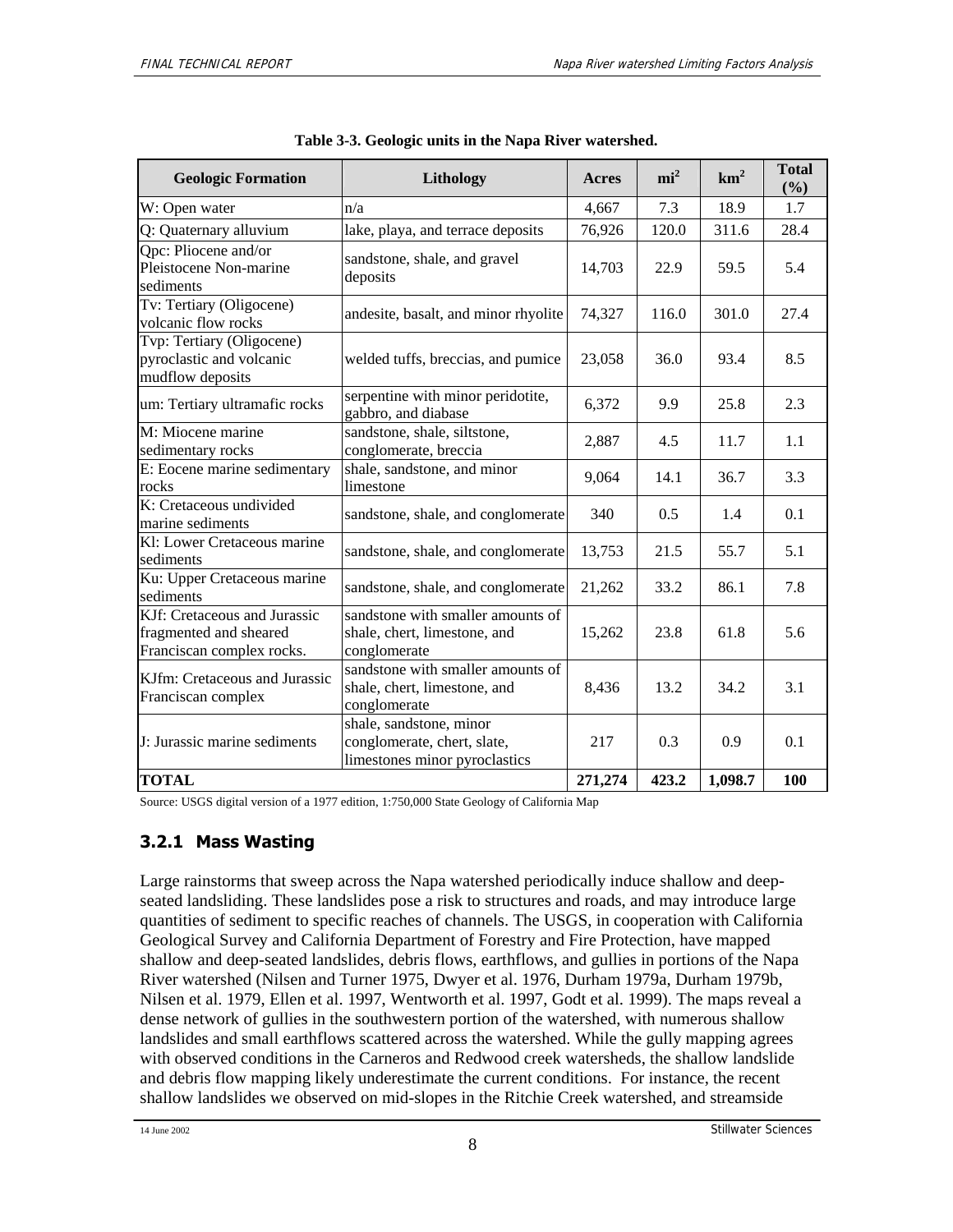shallow landsliding along Dry and Redwood creeks, are not captured by the USGS preliminary maps.

As part of the Phase I Limiting Factor Analysis presented here, we did not attempt to map existing landslide features. Instead, we analyzed relative potential for shallow landsliding using the available digital elevation data. The USGS has produced a "debris-source areas" map for Napa County (Wieczorek et al. 1988, Ellen et al. 1997), which is based on empirical analysis of topographic data distributed at 30 m (100 ft) intervals. We used higher resolution data at 10 m (33 ft) intervals, and the model SHALSTAB (Dietrich et al. 2001) to produce maps of the relative potential for shallow landsliding based on identification of areas where groundwater flow is concentrated during storms, and hence, increases the probability of a shallow landslide. SHALSTAB is based on the physical processes of subsurface runoff and slope instability, with high hazard potential predicted where little subsurface runoff is needed to generate a landslide, and low potential where much is needed. It does not delineate what rainfall intensity is needed for instability, but it does tend to identify areas where shallow landsliding is most likely. It also does not account for the local effects of road construction and other such activities unless the topographic changes are captured in the digital elevation data. The landslide hazard potential generated from this analysis has not been compared to field observations. Our analysis was intended only to provide a simple way to estimate the relative importance of shallow landslides as sediment sources at different locations within the watershed. A detailed sediment source assessment is planned for Phase II (see Appendix C), mapping shallow- and deep-seated landslide, earthflow, and gully locations and their relative contributions of sediment to channels. The results of such studies could be used to evaluate the usefulness of numerical modeling for sediment sources in the Napa River watershed.

Based on comparison with landslide occurrence elsewhere, the data were classified into the following hazard classes: stable areas, low instability areas, moderate instability areas, high instability areas, and chronic instability areas. Areas classified as "stable" are locations where the landscape is not sufficiently steep to expect shallow landslides to occur. Deep-seated landslides involving the underlying bedrock may occur in such areas but are not included in the model. The shallow landslide hazard modeling showed that the majority of the Napa River watershed is stable, with few areas of high or chronic instability (Map 4, Table 3-4, Appendix A1).

| <b>Hazard Class</b>  | Area (acres) | Total $(\% )$ |
|----------------------|--------------|---------------|
| Stable               | 206,437      | 83.6          |
| Low instability      | 23,361       | 9.5           |
| Moderate instability | 14,763       |               |
| High instability     | 2.287        | 0.9           |
| Chronic instability  | 22           | $< \! 0.1$    |
| <b>TOTAL</b>         | 246,870      | 100           |

**Table 3-4. Summary of SHALSTAB results for the Napa River watershed.** 

The areas of highest instability are in the northern portion of the watershed (Map 4). This area has the greatest relief of any part in the Napa River watershed, and also the steepest slope. The hills on the southeastern portion of the watershed are the most stable portion of the watershed, with regard to potential for shallow landsliding, excluding the valley floor (Map 4).

### **3.2.2 The Valley Floor and Alluvial Fans**

The valley bottom area of the Napa Valley can be differentiated into two important geomorphic units: alluvial fans and valley fill (Map 5). Important differences in topography, geology, and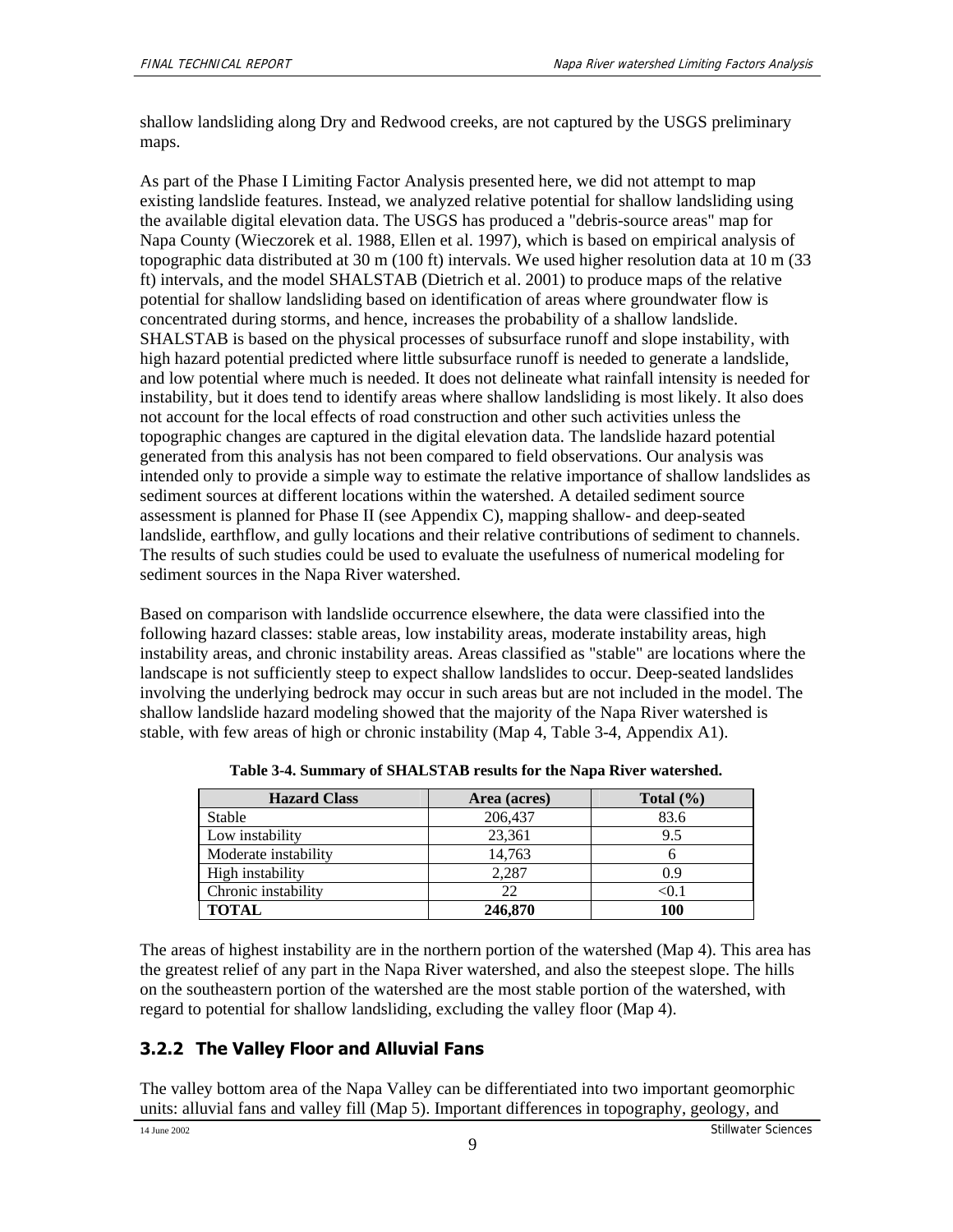geomorphic processes between these two units exert important influences on stream morphology and ecological functions.

### **Alluvial fans**

Alluvial fans are low, cone-shaped fluvial deposits formed where a stream undergoes an abrupt reduction in slope. Generally, this occurs between a mountain front (where the channels are narrow and confined by valley walls; in this case, the tributary streams) and low-gradient, broad valleys (where channels are wide and unconfined by valley walls; in this case, the mainstem Napa River). Typically, the size of an alluvial fan reflects the size of tributary basin. Coarse materials generally dominate the steeper, upper slopes of the fan, while finer materials dominate the lower, gentler slopes. Channels cutting across alluvial fans can be confined (between the cut banks), unconfined, or even discontinuous. We inferred the extent of the fans from topographic maps, geologic maps, and other data.

In addition to tectonic features, Quaternary alluvial fan deposits in the Napa River watershed (12 percent of the total watershed area, Q on Map 3) exert a fundamental control on the course and location of the mainstem Napa River. The fans are coarse in texture and generally tens of feet thick (Fox et al. 1973). Alluvial fans increase in size and age towards the southern end of the watershed (see Map 5). As a result, the degree of alluvium consolidation, and thus resistance to erosion, likely increases to the south. In addition, alluvial fans on the western side of the watershed are larger than the eastern side of the watershed. Consequently, the western fans have had a more pronounced effect on the location of the mainstem Napa River. Vegetation on fans is typically grassland/herbaceous, with lesser amounts of evergreen forest and orchards and vineyards.

Surface erosion, primarily gullying, rilling, and sheetwash, is expected to be the dominant erosion mechanism in the alluvial fan units. Mass wasting in this unit is expected to be solely associated with fluvial streambank erosion. SHALSTAB analysis shows that almost all of the alluvial fan unit is predicted to be stable.

### **Valley Fill**

Quaternary alluvial valley fill or valley floor deposits are located in areas between large tributary fans that coalesce on the valley floor from the tributary basins. Because we sought finer resolution of information than could be gathered from available geology maps (such as Map 3), we delineated the boundary of the valley floor using topographic maps, soil maps, larger scale geologic maps, and aerial photographs. The valley fill unit consists of modern and old fluvial deposits of the mainstem Napa River and its tributaries, and the San Francisco Bay (Q). We separated the valley fill unit into three subunits:

- Valley fill (alluvial terraces and floodplains),
- Valley fill (alluvial fan-valley fill mix), and
- Valley fill (estuary).

The valley fill (alluvial terraces and floodplains) subunit, making up 7 percent of the total watershed area, lies within the mainstem Napa River and the downstream ends of larger tributaries. These deposits are generally fine-grained, unconsolidated, and poorly sorted. According to soil surveys (USDA-NRCS 1978), soil types characteristic of floodplains occupy most of the valley floor. Due to recent channel incision of the mainstem Napa River, these floodplains were abandoned and are now alluvial terraces (WET, 1990; Stillwater Sciences' field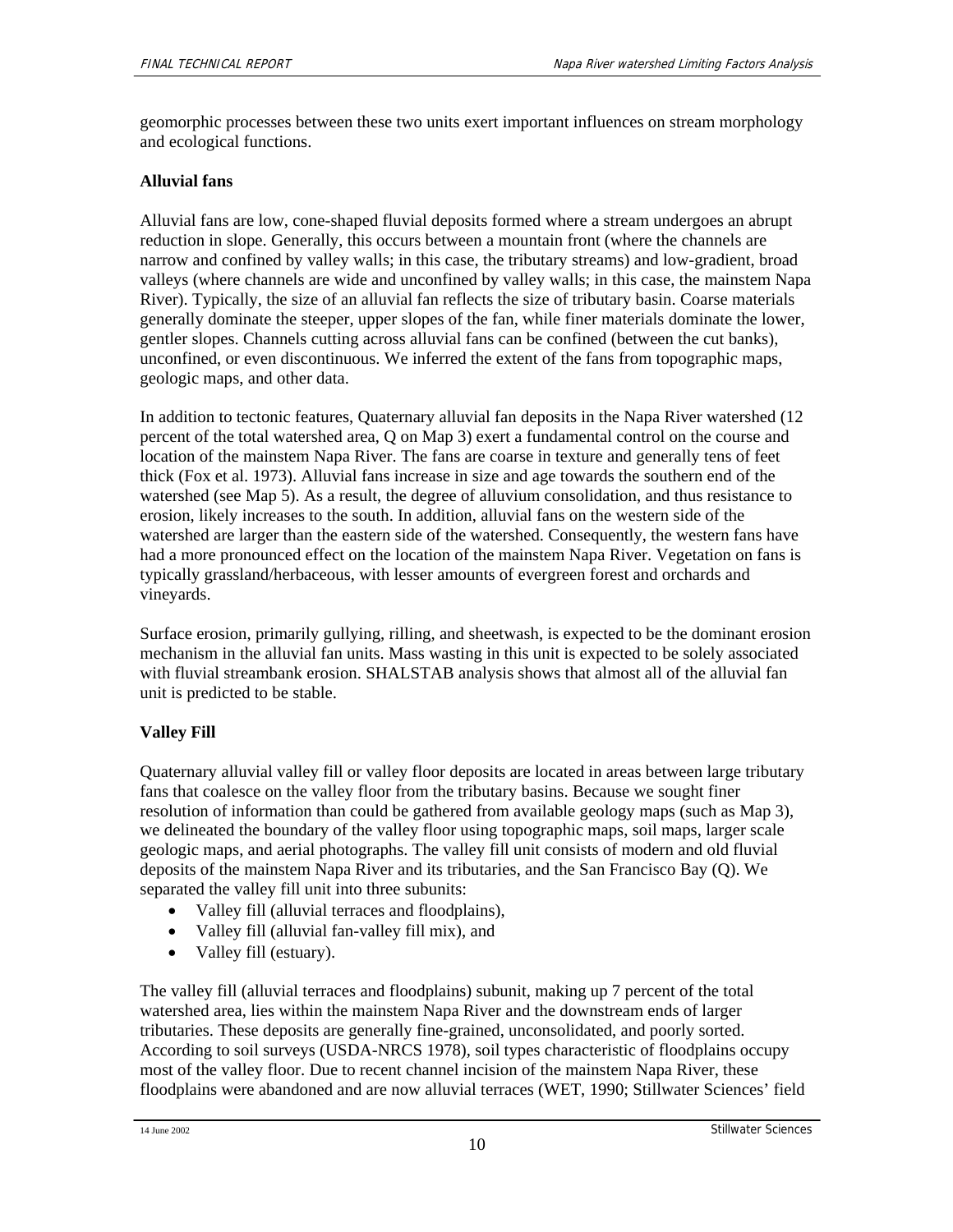observations). The modern floodplain deposits in the Napa River watershed are patchy, and alluvial terraces underlie most of the valley floor.

The valley fill (alluvial fan-valley fill mix) subunit, making up 1 percent of the total watershed area, is located in the northern-most portion of the Napa Valley near Calistoga (Map 5). Due to lack of high-resolution topographic data, we could not differentiate the valley floor from the generally lower relief alluvial fans in this area.

The valley fill (estuary) subunit, making up 10 percent of the total watershed area, is composed of estuarine deposits into the Napa River Estuary.

All of the valley floor deposits are very porous and permeable. The Napa River has intermittent flow for most of its course in the valley floor during the dry summer period, except in the lower reaches, where groundwater recharge creates a perennial stream. The dominant vegetation in the valley floor terrain is agricultural crops, orchards, and vineyards, along with grassland/herbaceous areas.

## **3.2.3 Channel Network**

To improve our ability to characterize the watershed and develop a channel stratification scheme that could be used in developing hypotheses and selecting field survey sites, we used the GIS to (1) expand the USGS "blueline channels" to create a more complete channel network, and (2) delineate reaches in the channel network and classify them by average gradient and predicted median grain size of sediment particles on the stream bed (see Appendix A1 for details on the GIS methods used). Generally, channel characteristics and habitat attributes vary with channel slope (as described in Montgomery and Buffington 1998), hence a map of channel gradient through the network gives a first approximation of expected channel morphology and processes. Slopes steeper than 0.2 (20 percent) are often shallow cuts into hillslope materials, are frequently dry, and provide very limited habitat. Channels with slopes between 0.1 and 0.2 are commonly dominated by bedrock, boulders, and frequently crossed by woody debris, creating what is known as cascade topography. Finer gravel may be locally trapped in small pockets on the rough bed or behind woody debris jams. These channels, which typically drain small areas, tend to dry seasonally as well, and have very limited annual sediment transport. Channel slopes between 0.05 and 0.10 commonly have boulder-rich beds that are organized into shallow and relatively immobile steps between small pools, creating what is known as step-pool topography. This topography may include channels with slopes as low as about 0.02. Channels with slopes between 0.001 and 0.02 are usually gravel-bedded with bar and pool topography, the gravels in which tend to move on an annual basis. The presence of large woody debris in streams with slopes in the 0.001 to 0.10 range has the potential to substantially alter channel morphology, creating deeper pools, more abundant patches of finer gravels and complex habitat favorable to fish. On the Napa River, the bed becomes sand-dominated where the channel slope drops below about 0.001, which occurs in the vicinity of Imola Avenue in Napa (WET, Inc. 1990). The river downstream of this area has experienced historic aggradation with sand and associated flooding (WET, Inc. 1990).

We calculated channel gradient throughout the Napa River watershed by intersecting our channel network GIS layer with 40-ft contours generated from USGS topographic maps (see Appendix A1 for more details). Except for gradients less than 0.001, the channel network is relatively evenly distributed among our gradient categories (Map 6, Table 3-5). The majority of the mainstem Napa River has slopes between 0.001 and 0.02 (0.1-2 percent).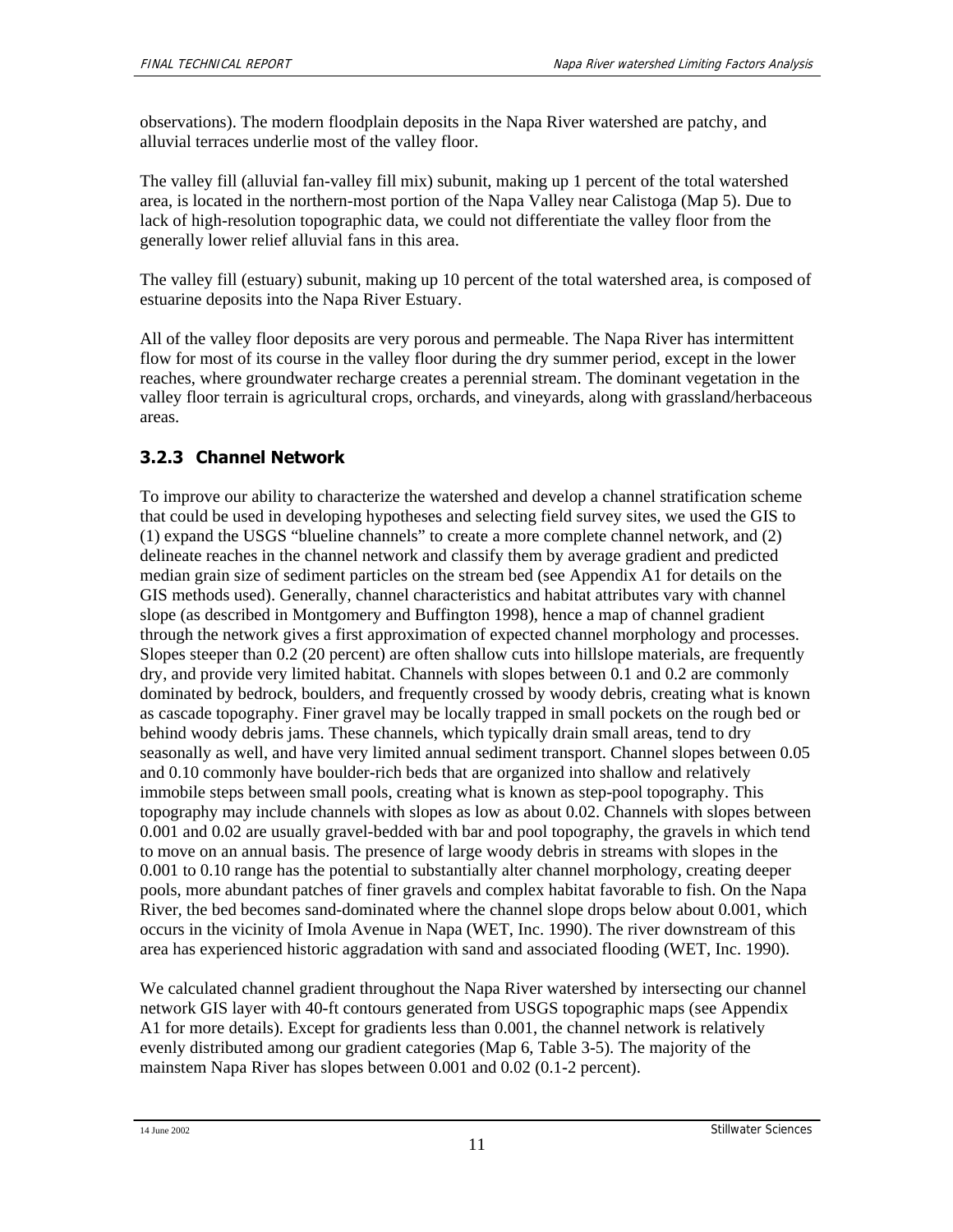| <b>Channel gradient</b> | Length (miles) | Length $(km)$ |
|-------------------------|----------------|---------------|
| > 0.2                   | 261            | 421           |
| $0.1 - 0.2$             | 296            | 476           |
| $0.05 - 0.1$            | 226            | 364           |
| $0.02 - 0.05$           | 233            | 376           |
| $0.001 - 0.02$          | 295            | 475           |
| < 0.001                 | 23             | 36            |

|  |  |  | Table 3-5. The distribution of channel gradients throughout the Napa River watershed. |
|--|--|--|---------------------------------------------------------------------------------------|
|  |  |  |                                                                                       |

The median channel bed grain size was predicted based on the local slope and on the estimated bankfull depth (calculated using regional hydrologic relationships with drainage area) (Map 7). These values were incorporated into a "threshold channel"-based formula that builds on the dimensionless critical shear stress (the Shields number) and the boundary shear stress at bankfull flow (Dietrich et al. 1989, Montgomery and Buffington 1993, Buffington 1995). This predicted grain size should tend to systematically over-predict the observed grain size because of additional resistance due to bars, bank irregularities, and large woody debris that is not included in the model calculations. We therefore used very coarse-level grain size categories that correspond with biologically-relevant habitat characteristics (Table 3-6). Cobble and boulder/bedrock streambeds are expected to have very limited spawning gravel, whereas we would expect gravel reaches to have more abundant spawning gravels. The gravel-sand transition on the Napa River is farther upstream than predicted in this model because of the additional in-channel resistance not accounted for in the model and limitations of slope estimations in low-gradient areas.

| <b>Grain size category</b>       | Length (miles) | Length $(km)$ |
|----------------------------------|----------------|---------------|
| Boulder or Bedrock ( $>$ 256 mm) | 674            | 1085          |
| Cobble $(64-256$ mm $)$          | 425            | 685           |
| Gravel $(2-64$ mm)               | 227            | 366           |
| Sand/Silt/Clay $(< 2$ mm)        | 71             | 122           |

**Table 3-6. The distribution of predicted grain size categories throughout the Napa River watershed.**

A simple pattern emerges from the crude grain size calculations and the slope determinations (Map 7). The numerous steep channels entering as small drainages to the main tributaries of the Napa River are expected to be boulder- and bedrock-dominated. Gravel would be found there, but only behind boulders, tree roots, wood, and in shallow pools. Each of the major tributaries (e.g. Redwood, Dry, Sulphur, and Conn creeks, etc.) is predicted to be cobble-bedded, with the smaller tributaries having only step-pool topography. Overall, these channels would tend to have relatively shallow pools and an absence of spawning gravels, except where large woody debris, bed irregularities, and bends in the channel paths occur. In contrast, much of the length of the mainstem Napa River is predicted to have a gravel bed. Although field data were not systematically collected to evaluate these predictions, field observations generally agree with these data.

# **3.3 Land Use and Land Cover**

By the 1840s, the primary land uses in the Napa River watershed were agricultural activities, including grazing, field crops, and timber production. Vineyards were first developed in the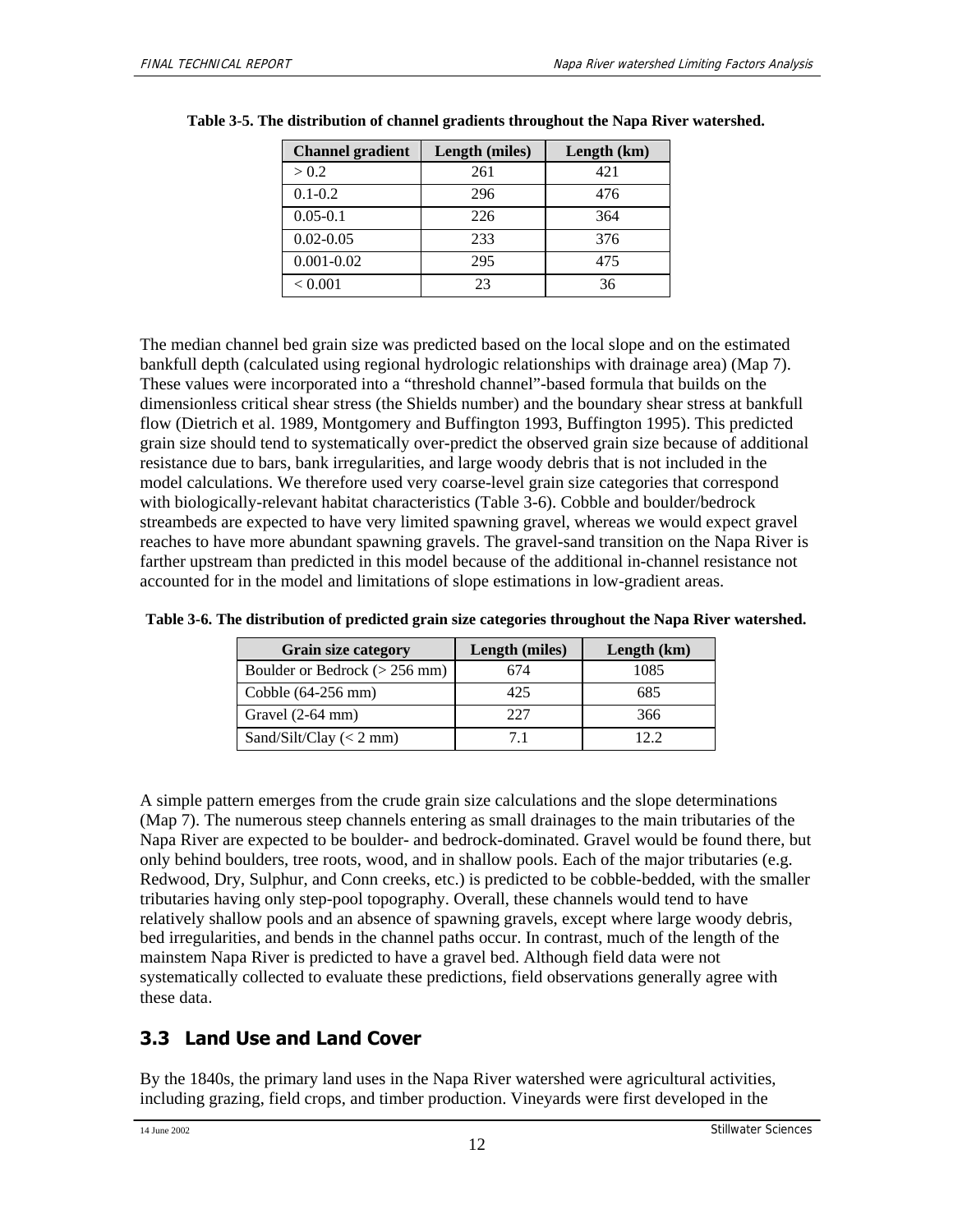1860s, and up until 1960 the valley floor was used primarily for a combination of orchards, field crops, and vineyards, with localized urban development in the cities of Napa, Yountville, St. Helena, and Calistoga. The area under grape production in the Napa River watershed rapidly increased from approximately 15 mi<sup>2</sup> (39 km<sup>2</sup>) in 1970 to 49 mi<sup>2</sup> (130 km<sup>2</sup>) in 1996 (about 25 percent of which occur on hillsides, and the remainder on the valley floor and alluvial fans) (Napa County RCD 1997). Timber was intensively harvested in certain parts of the watershed until the 1950s. Groundwater pumping rates peaked between 1910 and 1950 and gradually decreased until frost pumping once again increased groundwater extraction. However there was relatively little frost pumping between 1973 and 2000 (D. Graves, pers. comm., 2002). Approximately 34  $mi^2$  $(88 \text{ km}^2)$  of the watershed are currently developed for urban uses, including areas that are managed for recreational use, industrial and commercial development, and both high and low density residential housing (Table 3-7). Regulation of approximately 17 percent of the watershed occurred when three major dams (Conn, Bell, and Rector dams) were built on the major tributaries to the Napa River within a short time period (1946 to 1959). Direct in-channel alterations include river-bottom dredging on the mainstem Napa River from its mouth to about 15 river miles upstream to improve navigation, intensive removal of large woody debris (LWD) and channel clearing, and levee construction in the 1960s and 1990s for flood control. These land cover changes, in-channel activities, and water use practices have altered the physical processes that shape the quality, abundance, and connection of habitat for salmonids and other native fish and wildlife species.

According to USGS map data, forests (evergreen, deciduous, and mixed) cover approximately 35 percent of the watershed (Table 3-7, Map 8). Residential (low and high intensity) and industrial/commercial/transportation development categories combined account for a little under 8 percent of the watershed. All agricultural cover types combined, including orchards and vineyards (12.9 percent), pasture/hay (5.6 percent), row crops and small grains (each  $< 0.1$ ) percent), account for nearly 19 percent of the watershed, with another 22.6 percent in grasslands and other herbaceous cover types that are often used as rangeland.

| <b>Land Use/Cover Type</b>           | Acres  | Mi <sup>2</sup> | $\text{Km}^2$ | Total $(\% )$ |
|--------------------------------------|--------|-----------------|---------------|---------------|
| Open Water                           | 14,110 | 22.0            | 56.7          | 5.2           |
| Low Intensity Residential            | 16,630 | 25.9            | 66.9          | 6.1           |
| <b>High Intensity Residential</b>    | 106    | 0.2             | 0.4           | < 0.1         |
| Industrial/Commercial/Transportation | 4,181  | 6.5             | 16.8          | 1.5           |
| Bare Rock/Sand/Clay                  | 1,,363 | 2.1             | 5.5           | 0.5           |
| Quarries/Mines/Gravel Pits           | 758    | 1.2             | 3.1           | 0.3           |
| <b>Transitional Barren</b>           | 203    | 0.3             | 0.8           | 0.1           |
| Deciduous Forest                     | 1,578  | 21.2            | 54.6          | 5.0           |
| Evergreen Forest                     | 58,277 | 90.9            | 234.3         | 21.5          |
| <b>Mixed Forest</b>                  | 25,205 | 39.3            | 101.3         | 9.3           |
| Shrubland                            | 18,966 | 29.6            | 76.2          | 7.0           |
| Orchards/Vineyards                   | 34,902 | 54.4            | 140.3         | 12.9          |
| Grasslands/Herbaceous                | 61,428 | 95.8            | 246.9         | 22.6          |
| Pasture/Hay                          | 15,100 | 23.6            | 60.7          | 5.6           |
| Row Crop                             | 335    | 0.5             | 1.3           | 0.1           |
| <b>Small Grains</b>                  | 343    | 0.5             | 1.4           | 0.1           |
| <b>Urban/Recreation Grass</b>        | 1,030  | 1.6             | 4.1           | 0.4           |
| Woody Wetland                        | 392    | 0.6             | 1.6           | 0.1           |

| Table 3-7. Areal extent of land use/land cover types in the Napa River watershed. |  |
|-----------------------------------------------------------------------------------|--|
|-----------------------------------------------------------------------------------|--|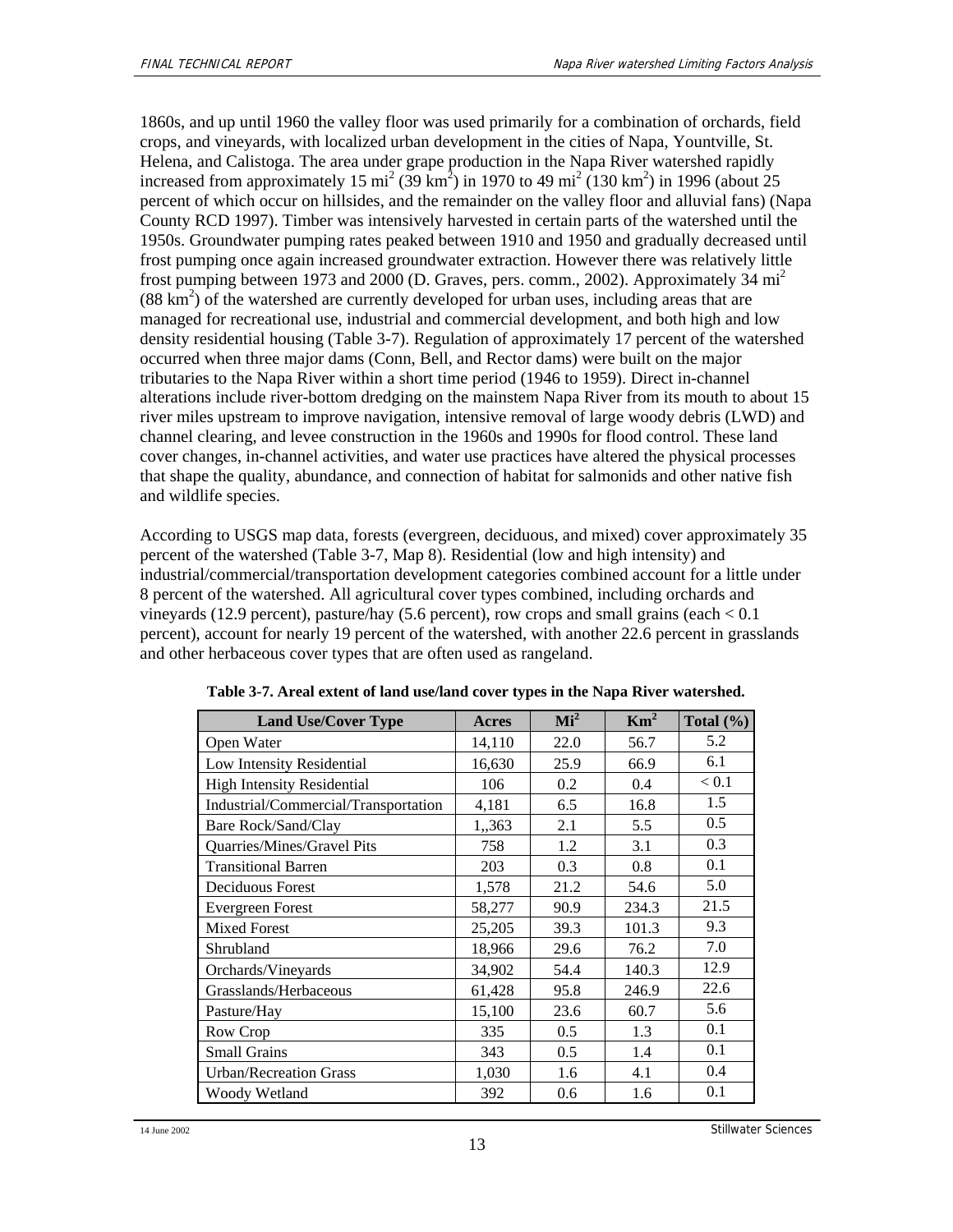| <b>Land Use/Cover Type</b>  | Acres   | $\mathbf{Mi}^2$ | $\mathbf{Km}^2$ | Total $(\% )$ |
|-----------------------------|---------|-----------------|-----------------|---------------|
| Emergent Herbaceous Wetland | 4.388   | 6.8             | 17.6            | 1.6           |
| <b>Totals</b>               | 257.932 | 423             | 1.091           | 100           |

Source: USGS, land use/land cover GIS coverage (based on 1992 Landsat imagery).

# **3.4 Fish Community Composition**

The watershed supports an assemblage of sixteen native fish species, including several threatened and/or rare species such as steelhead/rainbow trout, fall-run Chinook salmon, Pacific and river lamprey (*Lampetra tridentata, L. ayresi*), hardhead (*Mylopharodon conocephalus*), hitch (*Lavinia exilicauda)*, tule perch (*Hysterocarpus traski*), and Sacramento splittail (*Pogonichthys macrolepidotus*) (Leidy 1997). The Napa River is estimated to have historically supported a run of 6,000–8,000 steelhead, and as many 2,000–4,000 coho salmon (USFWS 1968). By the late 1960s, coho salmon had been extirpated, and steelhead had declined to an estimated run of less than 2,000 adults (USFWS 1968, Anderson 1969). The present-day run of steelhead is believed to be less than a few hundred adults (J. Emig and M. Rugg, pers. comm., 2000). Much less information is available to determine the historical abundance of Chinook salmon. However, examination of Napa River habitat and hydrology indicate that potential habitat was historically, and is presently, available and captures of wild Chinook juveniles in the mainstem Napa River (CDFG 1987, Stillwater Sciences 2002) indicate that successful reproduction occurs under present conditions. Furthermore, historical ecology work indicates that Sonoma Creek watershed (an adjacent watershed with similar physical form and hydrology) supported fall run Chinook in the 1880s (Sonoma Ecology Center 2002). California freshwater shrimp, which are known to occur in the Napa River and a few of its tributaries, are federally listed as endangered (USFWS 1988) and are currently restricted to only a few watersheds in the North Bay and coastal Marin and Sonoma counties (USFWS 1998).

Introductions of exotic fish species have impacted most freshwater ecosystems in California, and in some cases have dramatically altered food web dynamics and the species composition of fish communities (Moyle 2002). In addition, habitat alterations can have a dramatic impact on the species composition of a fish community by deleteriously affecting some species and favoring others. The impacts of introduced fish generally occur episodically and unpredictably, depending upon factors such as the fecundity of the introduced species, its feeding habits, and habitat requirements. Habitat alterations, however, generally occur gradually with somewhat more predictable impacts on the composition of the fish community. For example, the shift of a river system from a pool-riffle morphology to a morphology dominated by large, deep pools with increased water temperatures and slow-moving water often provide the preferred habitat of predatory fish species, many of which are exotic, such as largemouth bass (*Micropterus salmoides*).

To determine changes in the fish community of the Napa River watershed, we reviewed literature from the California Department of Fish and Game (CDFG) dating back to the 1950's and more recent surveys by the US Environmental Protection Agency (USEPA) (Leidy 1997). Data from the CDFG and USEPA documents were compiled into a simple database (See Appendix A2). A total of 27 species were reported in the surveys we reviewed, 13 non-native (exotic) species and 14 native species. A total of 24 species were observed in one or more surveys in the mainstem Napa River, while 14 species were found in one or more tributaries (Table 3-9). To summarize the results of this analysis, species were grouped into guilds of freshwater fish (organized according to cold-water, warm-water, or estuarine habitat associations and exotic versus native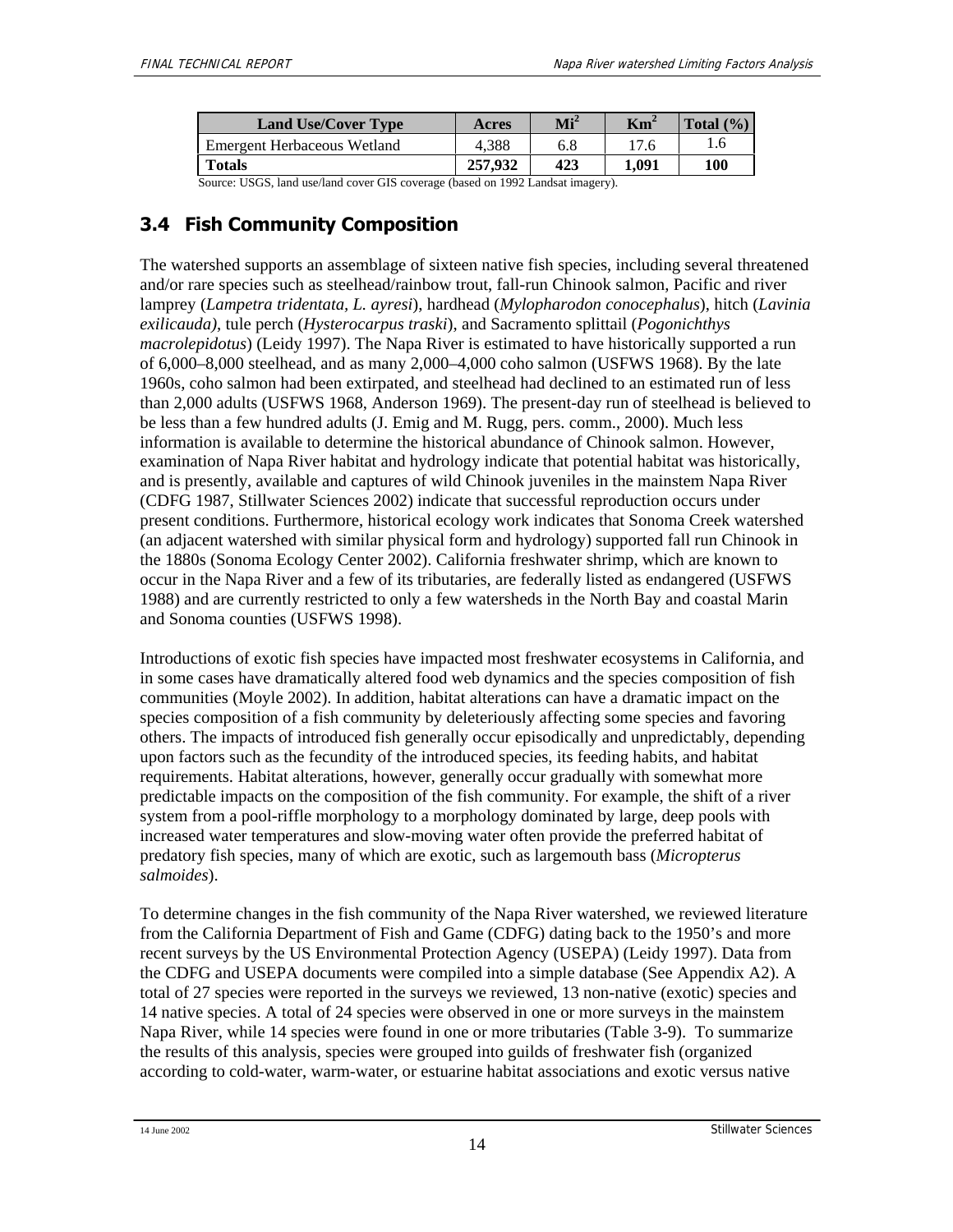status) so that a basic analysis could be performed to determine changes in the fish community over time (Table 3-8).

| Guild                     | <b>Common Name</b>       | <b>Scientific Name</b>      | <b>Family Name</b> |
|---------------------------|--------------------------|-----------------------------|--------------------|
| Cold - Exotic             | American shad            | Alosa sapidissima           | Clupeidae          |
| <b>Estuarine – Exotic</b> | yellowfin goby           | Acanthogobius flavimanus    | Gobiidae           |
|                           | striped bass             | Morone saxatilis            | Percichthyidae     |
| Warm - Exotic             | goldfish                 | Carassius auratus           | Cyprinidae         |
|                           | carp                     | Cyprinus carpio             | Cyprinidae         |
|                           | mosquitofish             | Gambusia affinis            | Poeciliidae        |
|                           | white catfish            | Ameiurus catus              | Ictaluridae        |
|                           | channel catfish          | Ictalurus punctatus         | Ictaluridae        |
|                           | green sunfish            | Lepomis cyanellus           | Centrarchidae      |
|                           | bluegill                 | Lepomis macrochirus         | Centrarchidae      |
|                           | inland silverside        | Menidia beryllina           | Atherinidae        |
|                           | smallmouth bass          | Micropterus dolomieui       | Centrarchidae      |
|                           | largemouth bass          | Micropterus salmoides       | Centrarchidae      |
| Cold - Salmonid           | Steelhead/rainbow trout  | Oncorhynchus mykiss         | Salmonidae         |
|                           | Chinook salmon           | Oncorhynchus tshawytscha    | Salmonidae         |
| <b>Cold - Native</b>      | Sacramento sucker        | Catostomus occidentalis     | Catostomidae       |
| (Non-Salmonid)            | prickly sculpin          | Cottus asper                | Cottidae           |
|                           | riffle sculpin           | Cottus gulosus              | Cottidae           |
|                           | Pacific lamprey          | Lampetra tridentata         | Petromyzontidae    |
|                           | hardhead                 | Mylopharodon conocephalus   | Cyprinidae         |
|                           | Sacramento pikeminnow    | Ptychocheilus grandis       | Cyprinidae         |
| <b>Warm - Native</b>      | threespine stickleback   | Gasterosteus aculeatus      | Gasterosteidae     |
|                           | California roach         | Hesperoleucus symmetricus   | Cyprinidae         |
|                           | tule perch               | Hysterocarpus traski        | Embiotocidae       |
|                           | Sacramento splittail     | Pogonichthys macrolepidotus | Cyprinidae         |
| <b>Estuarine - Native</b> | white sturgeon           | Acipenser transmontanus     | Acipenseridae      |
|                           | Pacific staghorn sculpin | Leptocottus armatus         | Cottidae           |

### **Table 3-8. Freshwater fish species guilds currently or historically occurring in the Napa River watershed.**

Source: Based on information derived from Leidy 1997, CDFG surveys (see Appendix A2), and Moyle 2002.

Guilds used were defined as "salmonids," "warm-water natives," "cold-water natives," "warmwater exotics," "estuarine natives," and "estuarine exotics" (note that, while American shad [*Alosa sapidissima*] was observed on single occasions in the 1970s and 1980s, these observations occurred in the estuary and there are no other historical records of cold water exotics that we are aware of, hence a "cold water- exotics" guild was not used in this analysis). A review of the historical fish survey data since the 1950s shows that at the level of the entire watershed: (1) the frequency of salmonid observations has declined, and (2) the river system has experienced invasions by exotic, warm-water fish species (Figure 3-6). The trends for warm- and cold-water native guilds other than salmonids are not as clear, with native species occurrence generally increasing a small amount over time. (Note that these results need to be considered in the context of the high level of uncertainty associated with this analysis. Sampling methods, locations, and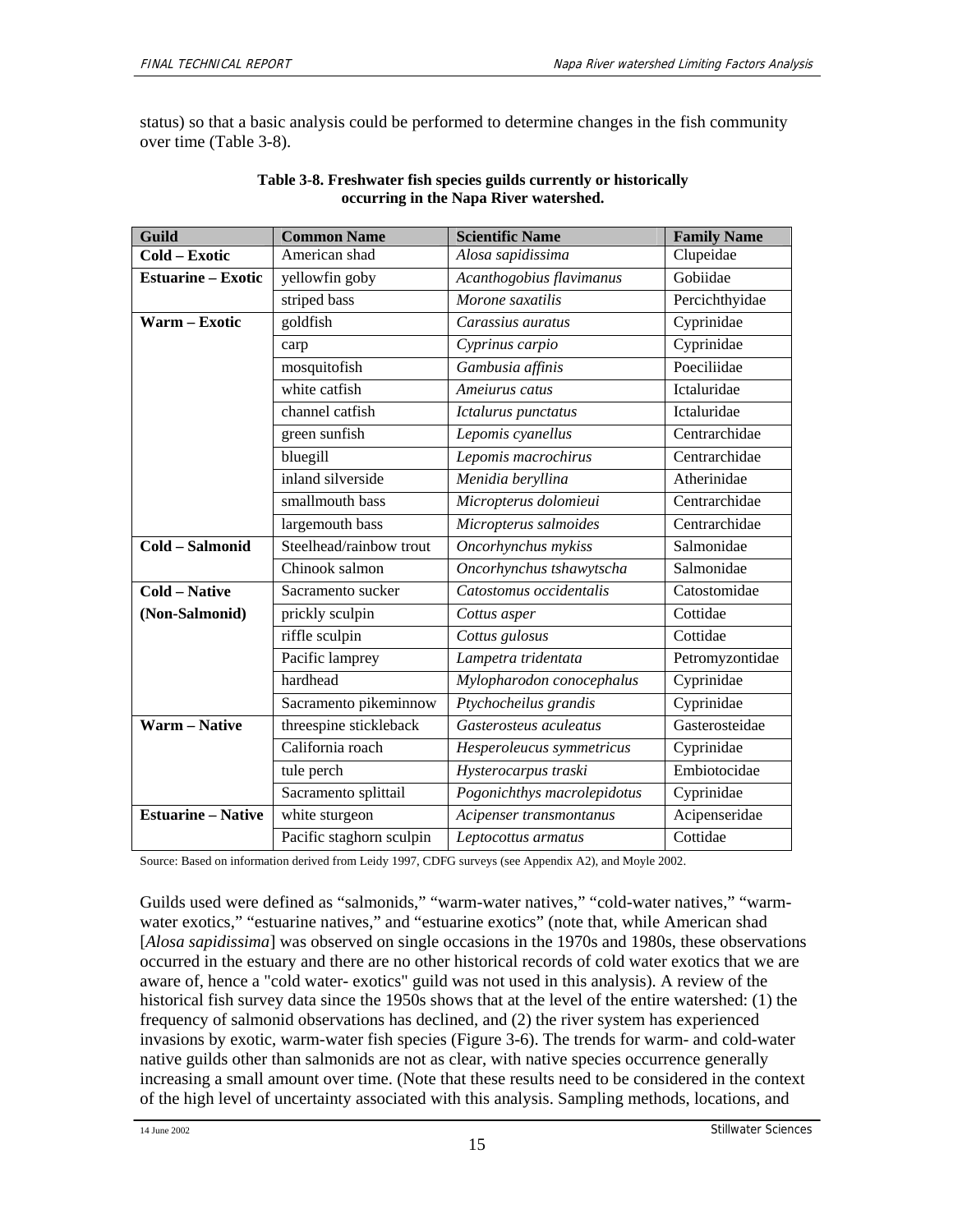intensity of survey effort undoubtedly varied dramatically among surveys conducted by various people and agencies over a 50-year period.)

Additional information on the current distribution of juvenile steelhead in the Napa River watershed was provided by snorkel surveys conducted in a number of tributaries in 2001 (Friends of the Napa River 2001). Their surveys categorized presence of juveniles into four categories: no presence, low presence (0–0.5 steelhead/m<sup>2</sup>), medium presence (0.5–1 steelhead/m<sup>2</sup>), and high presence (greater than 1 steelhead/ $m<sup>2</sup>$ ). These survey results indicate that a number of western tributaries (Redwood Creek, Pickle Canyon, Dry Creek, Heath Creek, Sulphur Creek, York Creek, Mill Creek, Ritchie Creek) have reaches with medium to high abundance of juveniles. Survey effort in eastern and northern tributaries was less extensive, but several creeks (Jericho, Dutch Henry, Milliken creeks) had at least short reaches with medium or high abundance.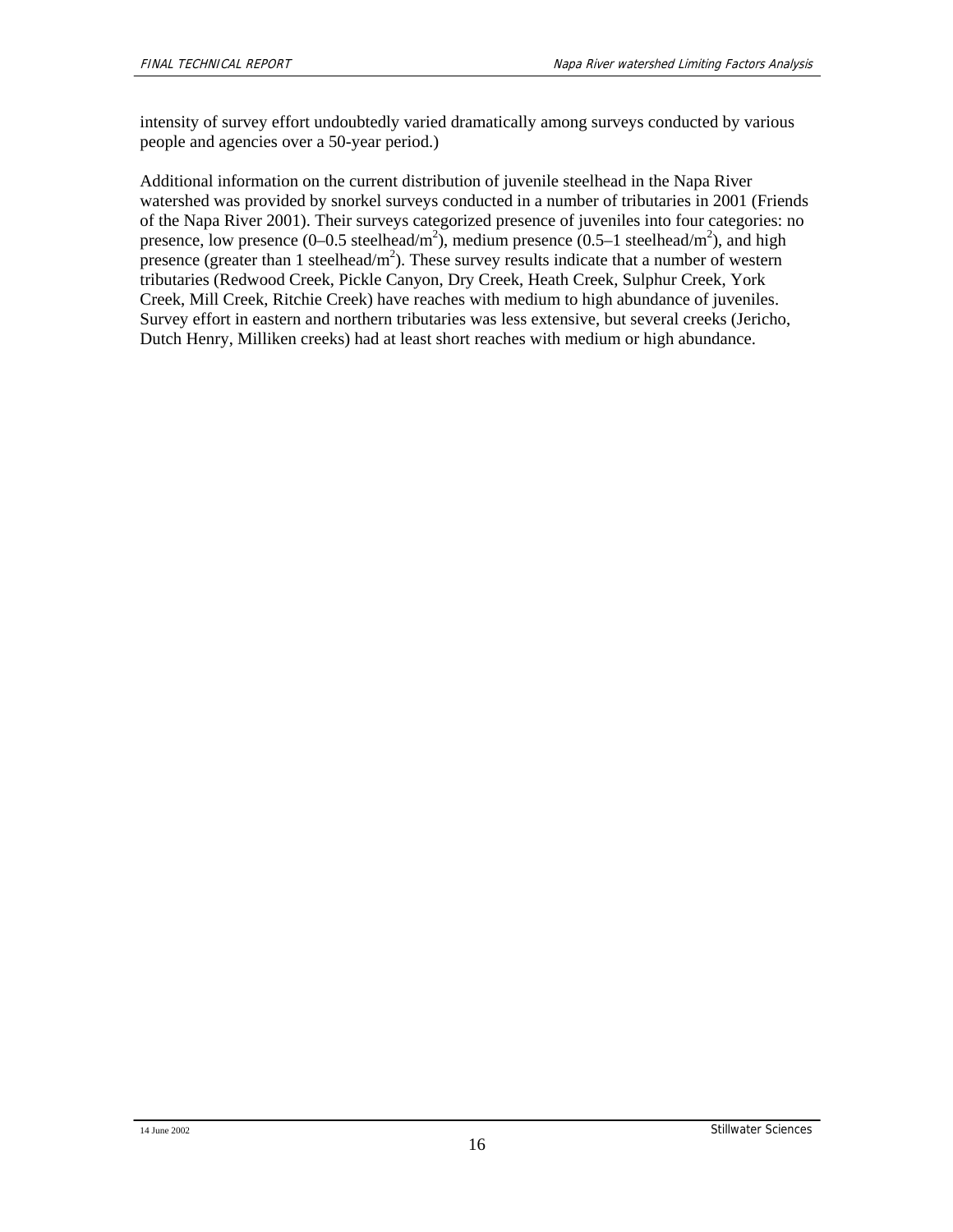|                                       |                         |                           |                          |                              |                          |                         |                   |                   |                         |              |                           |                                  |                 |                  |                        |                           |                      |                | <b>Species Observed</b> |                     |                                 |                   |                     |                     |                   |                       |                       |                  |                           |                             |                       |                              |                             |                              |                  |
|---------------------------------------|-------------------------|---------------------------|--------------------------|------------------------------|--------------------------|-------------------------|-------------------|-------------------|-------------------------|--------------|---------------------------|----------------------------------|-----------------|------------------|------------------------|---------------------------|----------------------|----------------|-------------------------|---------------------|---------------------------------|-------------------|---------------------|---------------------|-------------------|-----------------------|-----------------------|------------------|---------------------------|-----------------------------|-----------------------|------------------------------|-----------------------------|------------------------------|------------------|
| <b>Stream or Reach</b><br><b>Name</b> | Total Number of Surveys | Oncorhynchus mykiss       | Oncorhynchus tshawytscha | Unspecified salmonid species | Acanthogobius flavimanus | Acipenser transmontanus | Alosa sapidissima | Carassius auratus | Catostomus occidentalis | Cottus asper | Cottus gulosus            | species<br>Unidentified cyprinid | Cyprinus carpio | Gambusia affinis | Gasterosteus aculeatus | Hesperoleucus symmetricus | Hysterocarpus traski | Ameiurus catus | Ictalurus punctatus     | Lampetra tridentata | species<br>Unidentified lamprey | Lepomis cyanellus | Lepomis macrochirus | Leptocottus armatus | Menidia beryllina | Micropterus dolomieui | Micropterus salmoides | Morone saxatilis | Mylopharodon conocephalus | Pogonichthys macrolepidotus | Ptychocheilus grandis | Unidentified sculpin species | Unidentified sucker species | Unidentified sunfish species | Unidentified fry |
| <b>Mainstem Reaches</b>               |                         |                           |                          |                              |                          |                         |                   |                   |                         |              |                           |                                  |                 |                  |                        |                           |                      |                |                         |                     |                                 |                   |                     |                     |                   |                       |                       |                  |                           |                             |                       |                              |                             |                              |                  |
| Above Calistoga                       | 21                      | $\mathbf X$               |                          |                              |                          |                         |                   |                   | $\mathbf{X}$            | $\mathbf X$  | $\mathbf{X}$              |                                  |                 | $\mathbf X$      | X                      | $\mathbf X$               |                      |                |                         |                     |                                 | $\mathbf x$       | X                   |                     |                   |                       |                       |                  |                           |                             | $\mathbf X$           | X                            |                             |                              |                  |
| <b>Below Trancas</b>                  | 30                      | $\boldsymbol{\mathrm{X}}$ | $\mathbf X$              |                              | $\mathbf{X}$             | $\mathbf X$             | X                 |                   | $\mathbf X$             |              |                           |                                  |                 |                  |                        |                           | $\mathbf X$          |                | X                       |                     |                                 |                   |                     | $\mathbf X$         | $\mathbf X$       |                       | $\mathbf X$           | $\mathbf X$      |                           | $\mathbf X$                 |                       |                              |                             |                              |                  |
| Trancas to<br>Calistoga               | 35                      | X                         | $\mathbf X$              | $\mathbf X$                  |                          |                         |                   |                   | $\mathbf{X}$            | $\mathbf X$  | $\mathbf{X}$              |                                  |                 |                  | $\mathbf X$            | $\mathbf X$               | $\mathbf{X}$         | $\mathbf{X}$   |                         |                     |                                 | X                 | $\mathbf X$         |                     |                   | $\mathbf{X}$          |                       |                  | $\mathbf X$               |                             | $\mathbf X$           | X                            |                             |                              |                  |
| Tributaries                           |                         |                           |                          |                              |                          |                         |                   |                   |                         |              |                           |                                  |                 |                  |                        |                           |                      |                |                         |                     |                                 |                   |                     |                     |                   |                       |                       |                  |                           |                             |                       |                              |                             |                              |                  |
| <b>Bear Canyon</b>                    | 6                       | $\mathbf X$               |                          |                              |                          |                         |                   |                   | $\mathbf X$             |              |                           |                                  |                 |                  |                        |                           |                      |                |                         |                     |                                 |                   |                     |                     |                   |                       |                       |                  |                           |                             |                       | $\mathbf X$                  |                             |                              |                  |
| Bell                                  | 29                      | X                         |                          |                              |                          |                         |                   |                   |                         |              |                           |                                  | X               |                  | $\mathbf{X}$           | X                         |                      |                |                         |                     | X                               | X                 |                     |                     |                   |                       | X                     |                  |                           |                             | X                     | X                            | X                           | $\mathbf{X}$                 |                  |
| Carneros*                             |                         |                           |                          |                              |                          |                         |                   |                   |                         |              |                           |                                  |                 |                  |                        |                           |                      |                |                         |                     |                                 |                   |                     |                     |                   |                       |                       |                  |                           |                             |                       |                              |                             |                              |                  |
| Chiles                                | 10                      | $\boldsymbol{\mathrm{X}}$ |                          |                              |                          |                         |                   |                   |                         |              |                           | $\mathbf{X}$                     |                 |                  |                        | $\mathbf{X}$              |                      |                |                         |                     |                                 |                   |                     |                     |                   |                       |                       |                  |                           |                             | $\mathbf X$           | X                            | $\mathbf{X}$                |                              |                  |
| Conn                                  | 17                      | $\mathbf X$               |                          |                              |                          |                         |                   |                   | $\mathbf{X}$            | X            | $\boldsymbol{\mathrm{X}}$ |                                  |                 |                  | X                      | $\mathbf x$               |                      |                |                         | X                   |                                 |                   |                     |                     |                   |                       |                       |                  |                           |                             | $\mathbf X$           | $\mathbf X$                  |                             |                              |                  |
| Cyrus                                 | $\overline{7}$          | $\mathbf X$               |                          |                              |                          |                         |                   |                   |                         |              |                           | X                                |                 |                  |                        | $\mathbf X$               |                      |                |                         |                     |                                 |                   |                     |                     |                   |                       |                       |                  |                           |                             |                       | X                            |                             |                              |                  |

### **Table 3-9. Distribution of fish species in the Napa River and its tributaries (salmon and steelhead data are shaded for easy reference) observed during surveys from the 1950s to 1997 conducted by CDFG and Napa County RCD.**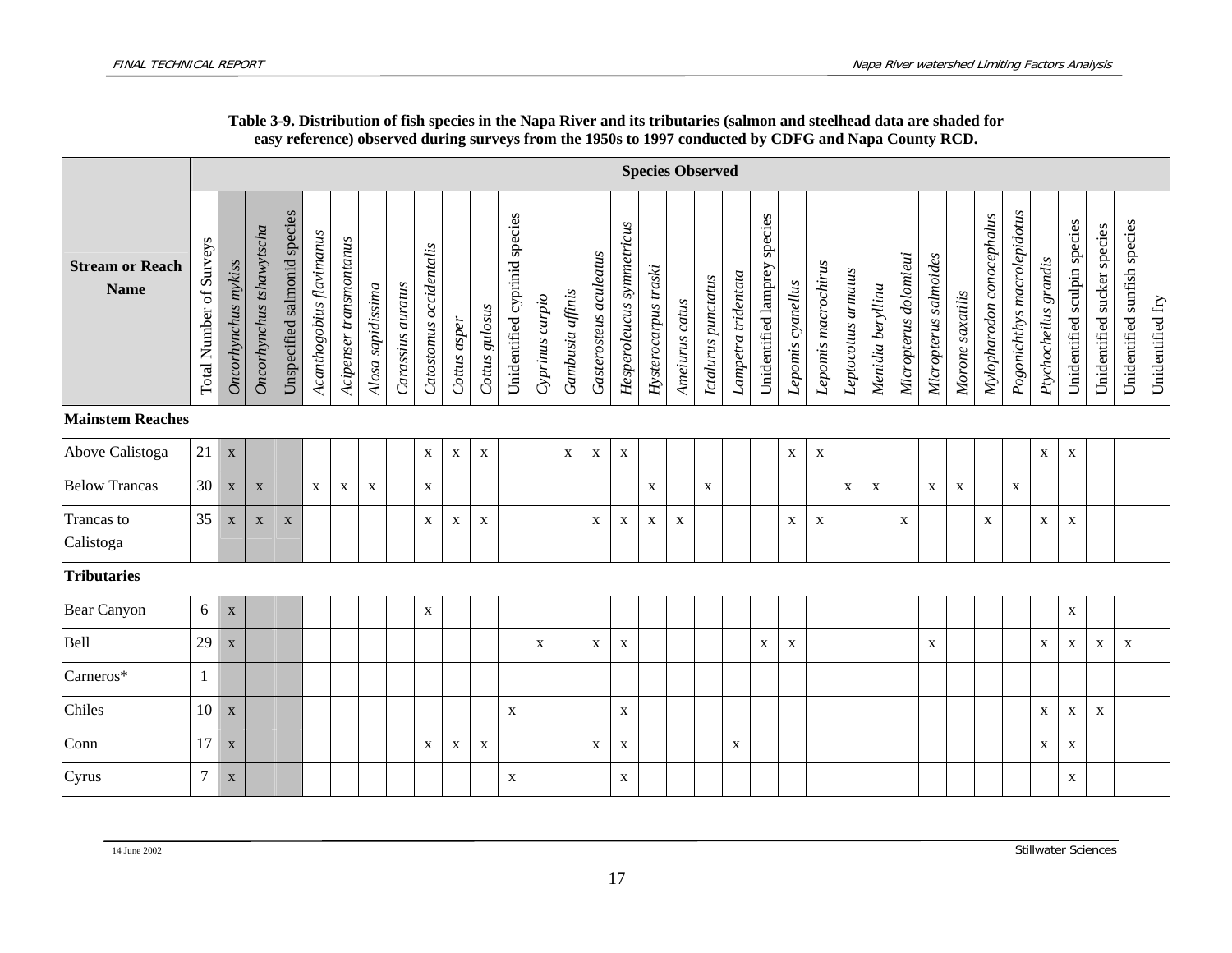|                                       |                         |                           |                          |                              |                          |                         |                   |                   |                         |              |                |                               |                 |                  |                        |                           |                      |                | <b>Species Observed</b> |                     |                              |                   |                     |                     |                   |                       |                       |                  |                           |                             |                       |                              |                                |                              |                  |
|---------------------------------------|-------------------------|---------------------------|--------------------------|------------------------------|--------------------------|-------------------------|-------------------|-------------------|-------------------------|--------------|----------------|-------------------------------|-----------------|------------------|------------------------|---------------------------|----------------------|----------------|-------------------------|---------------------|------------------------------|-------------------|---------------------|---------------------|-------------------|-----------------------|-----------------------|------------------|---------------------------|-----------------------------|-----------------------|------------------------------|--------------------------------|------------------------------|------------------|
| <b>Stream or Reach</b><br><b>Name</b> | Total Number of Surveys | Oncorhynchus mykiss       | Oncorhynchus tshawytscha | Unspecified salmonid species | Acanthogobius flavimanus | Acipenser transmontanus | Alosa sapidissima | Carassius auratus | Catostomus occidentalis | Cottus asper | Cottus gulosus | Unidentified cyprinid species | Cyprinus carpio | Gambusia affinis | Gasterosteus aculeatus | Hesperoleucus symmetricus | Hysterocarpus traski | Ameiurus catus | Ictalurus punctatus     | Lampetra tridentata | Unidentified lamprey species | Lepomis cyanellus | Lepomis macrochirus | Leptocottus armatus | Menidia beryllina | Micropterus dolomieui | Micropterus salmoides | Morone saxatilis | Mylopharodon conocephalus | Pogonichthys macrolepidotus | Ptychocheilus grandis | Unidentified sculpin species | sucker species<br>Unidentified | Unidentified sunfish species | Unidentified fry |
| Dry                                   | 37                      | $\boldsymbol{\mathrm{X}}$ |                          |                              |                          |                         |                   |                   | $\mathbf{X}$            |              | X              | $\mathbf{X}$                  | $\mathbf X$     |                  | $\mathbf{X}$           | $\mathbf X$               |                      |                |                         |                     | $\mathbf X$                  |                   |                     |                     |                   |                       |                       |                  |                           |                             |                       | $\mathbf{X}$                 |                                |                              |                  |
| Dutch Henry                           | 3                       | $\mathbf X$               |                          |                              |                          |                         |                   |                   |                         |              |                |                               |                 |                  |                        |                           |                      |                |                         |                     |                              |                   |                     |                     |                   |                       |                       |                  |                           |                             |                       |                              |                                |                              |                  |
| Garnett                               | 13                      | $\mathbf X$               |                          |                              |                          |                         |                   |                   | $\mathbf X$             |              |                |                               |                 |                  | X                      | $\mathbf X$               |                      |                |                         |                     |                              | $\mathbf X$       |                     |                     |                   |                       |                       |                  |                           |                             |                       | $\mathbf X$                  |                                |                              |                  |
| Hopper*                               | $\overline{2}$          |                           |                          |                              |                          |                         |                   |                   |                         |              |                |                               |                 |                  |                        |                           |                      |                |                         |                     |                              |                   |                     |                     |                   |                       |                       |                  |                           |                             |                       |                              |                                |                              |                  |
| Huichica                              | 17                      | $\mathbf X$               |                          |                              |                          |                         |                   |                   |                         |              |                |                               |                 |                  | $\mathbf X$            | $\mathbf X$               |                      |                |                         |                     | $\mathbf X$                  |                   | $\mathbf X$         |                     |                   |                       |                       |                  |                           |                             |                       |                              |                                |                              |                  |
| Kimball Canyon                        | 8                       | $\mathbf X$               |                          |                              |                          |                         |                   |                   |                         |              | X              |                               |                 |                  |                        | $\mathbf X$               |                      |                |                         |                     |                              | $\mathbf X$       | $\mathbf{X}$        |                     |                   |                       | $\mathbf X$           |                  |                           |                             |                       |                              |                                |                              |                  |
| Milliken                              | 33                      | $\boldsymbol{\mathrm{X}}$ |                          |                              |                          |                         |                   | $\mathbf X$       | $\mathbf X$             |              | X              |                               |                 | X                | X                      | $\mathbf X$               |                      |                |                         |                     |                              | $\mathbf X$       |                     |                     |                   | $\mathbf X$           |                       |                  |                           |                             |                       | $\mathbf X$                  |                                |                              |                  |
| Montgomery/Dry*                       | 1                       |                           |                          |                              |                          |                         |                   |                   |                         |              |                |                               |                 |                  |                        |                           |                      |                |                         |                     |                              |                   |                     |                     |                   |                       |                       |                  |                           |                             |                       |                              |                                |                              |                  |
| Moore                                 | $\mathbf{1}$            | $\mathbf X$               |                          |                              |                          |                         |                   |                   |                         |              |                |                               |                 |                  |                        |                           |                      |                |                         |                     |                              |                   |                     |                     |                   |                       |                       |                  |                           |                             |                       |                              |                                |                              |                  |
| Murphy/Tulocay                        | $\overline{7}$          | $\mathbf X$               |                          |                              |                          |                         |                   |                   | $\mathbf X$             |              |                |                               |                 |                  | X                      | $\mathbf X$               |                      |                |                         |                     |                              |                   |                     |                     |                   |                       |                       |                  |                           |                             |                       | $\mathbf X$                  |                                |                              |                  |
| Napa                                  | $\overline{4}$          | $\mathbf X$               |                          |                              |                          |                         |                   |                   | X                       | X            |                |                               |                 |                  |                        | $\mathbf X$               |                      |                |                         |                     |                              |                   |                     |                     |                   |                       |                       |                  |                           |                             |                       |                              |                                |                              |                  |
| Nash*                                 | 1                       |                           |                          |                              |                          |                         |                   |                   |                         |              |                |                               |                 |                  |                        |                           |                      |                |                         |                     |                              |                   |                     |                     |                   |                       |                       |                  |                           |                             |                       |                              |                                |                              |                  |
| Pickle/Redwood                        | $\overline{4}$          | $\boldsymbol{\mathrm{X}}$ |                          |                              |                          |                         |                   |                   |                         |              |                |                               |                 |                  |                        | X                         |                      |                |                         |                     |                              |                   |                     |                     |                   |                       |                       |                  |                           |                             |                       |                              |                                |                              |                  |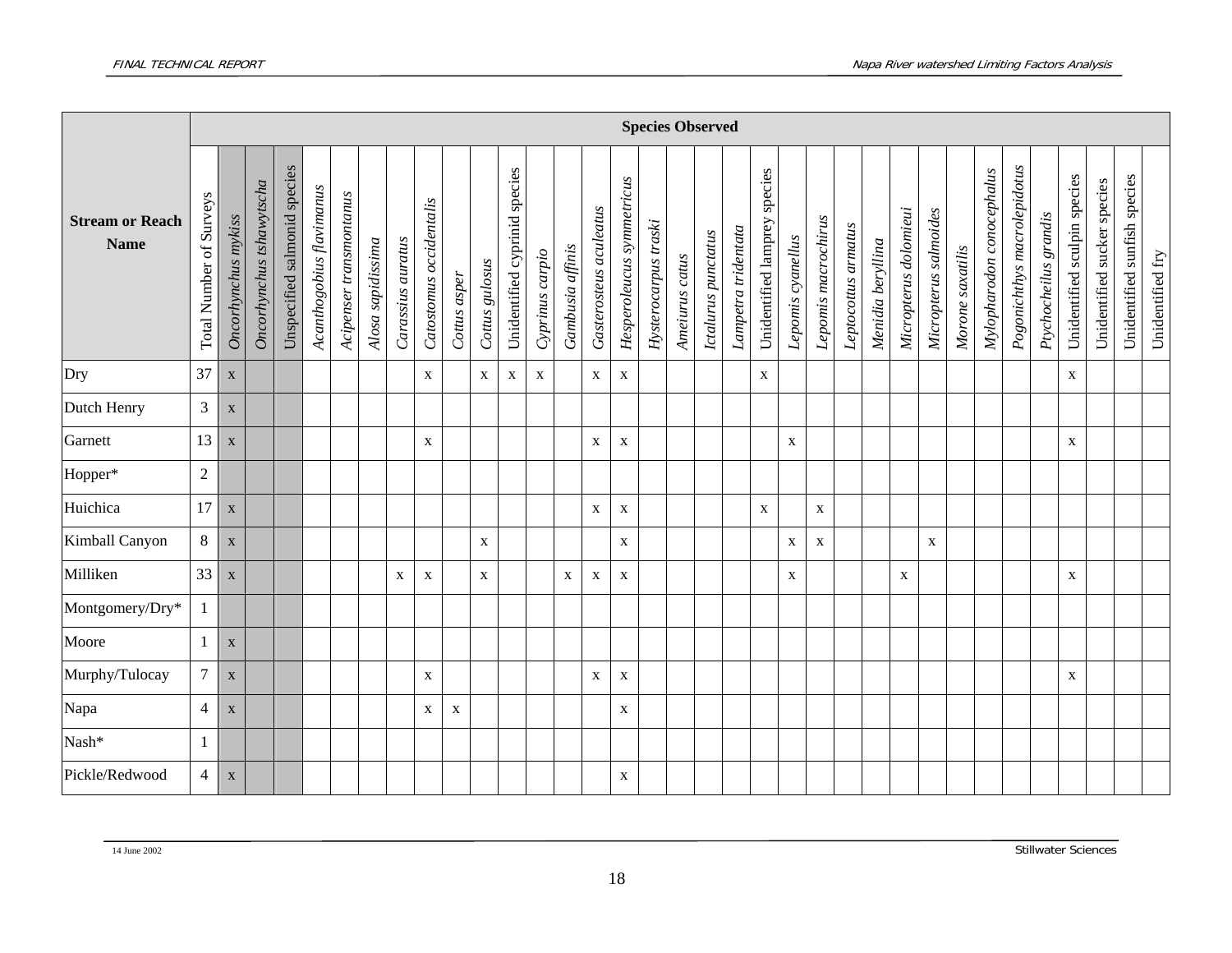|                                       |                                            |                           | <b>Species Observed</b>  |                              |                          |                         |                   |                   |                         |              |                |                                  |                 |                  |                        |                           |                      |                |                     |                     |                                 |                   |                     |                     |                   |                       |                       |                  |                              |                             |                       |                              |                             |                              |                  |
|---------------------------------------|--------------------------------------------|---------------------------|--------------------------|------------------------------|--------------------------|-------------------------|-------------------|-------------------|-------------------------|--------------|----------------|----------------------------------|-----------------|------------------|------------------------|---------------------------|----------------------|----------------|---------------------|---------------------|---------------------------------|-------------------|---------------------|---------------------|-------------------|-----------------------|-----------------------|------------------|------------------------------|-----------------------------|-----------------------|------------------------------|-----------------------------|------------------------------|------------------|
| <b>Stream or Reach</b><br><b>Name</b> | Surveys<br>$\sigma$<br><b>Total Number</b> | Oncorhynchus mykiss       | Oncorhynchus tshawytscha | Unspecified salmonid species | Acanthogobius flavimanus | Acipenser transmontanus | Alosa sapidissima | Carassius auratus | Catostomus occidentalis | Cottus asper | Cottus gulosus | species<br>Unidentified cyprinid | Cyprinus carpio | Gambusia affinis | Gasterosteus aculeatus | Hesperoleucus symmetricus | Hysterocarpus traski | Ameiurus catus | Ictalurus punctatus | Lampetra tridentata | species<br>Unidentified lamprey | Lepomis cyanellus | Lepomis macrochirus | Leptocottus armatus | Menidia beryllina | Micropterus dolomieui | Micropterus salmoides | Morone saxatilis | conocephalus<br>Mylopharodon | Pogonichthys macrolepidotus | Ptychocheilus grandis | Unidentified sculpin species | Unidentified sucker species | Unidentified sunfish species | Unidentified fry |
| Rector                                | $\overline{c}$                             | X                         |                          |                              |                          |                         |                   |                   |                         |              |                |                                  |                 |                  |                        |                           |                      |                |                     |                     |                                 |                   |                     |                     |                   |                       |                       |                  |                              |                             |                       |                              |                             |                              |                  |
| Redwood                               | 17                                         | $\mathbf{X}$              |                          | $\mathbf X$                  |                          |                         |                   |                   | $\mathbf x$             |              |                |                                  |                 |                  | X                      | X                         |                      |                |                     |                     |                                 |                   |                     |                     |                   |                       |                       |                  |                              |                             |                       |                              |                             |                              |                  |
| Ritchie                               | 13                                         | $\mathbf{X}$              |                          | $\mathbf X$                  |                          |                         |                   |                   |                         |              |                |                                  |                 |                  |                        | X                         |                      |                |                     |                     |                                 |                   |                     |                     |                   |                       |                       |                  |                              |                             |                       | X                            |                             |                              |                  |
| Sage                                  | 5                                          | X                         |                          |                              |                          |                         |                   |                   |                         |              |                |                                  |                 |                  |                        | X                         |                      |                |                     |                     |                                 |                   |                     |                     |                   |                       |                       |                  |                              |                             |                       |                              |                             |                              |                  |
| Sarco                                 | $\overline{4}$                             | $\mathbf{X}$              |                          |                              |                          |                         |                   |                   |                         | X            |                |                                  |                 |                  | X                      | X                         |                      |                |                     |                     |                                 |                   |                     |                     |                   |                       |                       |                  |                              |                             |                       |                              |                             |                              |                  |
| Soda                                  | 6                                          | $\mathbf X$               |                          |                              |                          |                         |                   |                   |                         |              |                |                                  |                 |                  |                        |                           |                      |                |                     |                     |                                 |                   |                     |                     |                   |                       |                       |                  |                              |                             |                       | $\mathbf X$                  |                             |                              |                  |
| Sulphur                               | 10                                         | $\mathbf{X}$              |                          |                              |                          |                         |                   |                   |                         |              |                |                                  |                 |                  | X                      | $\mathbf{X}$              |                      |                |                     |                     | $\mathbf X$                     |                   |                     |                     |                   |                       |                       |                  |                              |                             |                       | X                            |                             |                              | $\mathbf X$      |
| Suscol                                | 16                                         | X                         |                          |                              |                          |                         |                   |                   | $\mathbf x$             | X            |                |                                  |                 | X                | X                      | X                         |                      |                |                     |                     |                                 | $\mathbf X$       | $\mathbf X$         |                     |                   |                       |                       |                  |                              |                             |                       | $\mathbf X$                  |                             |                              |                  |
| Tulucay                               |                                            | $\mathbf{X}$              |                          |                              |                          |                         |                   |                   |                         |              |                |                                  |                 |                  |                        |                           |                      |                |                     |                     |                                 |                   |                     |                     |                   |                       |                       |                  |                              |                             |                       |                              |                             |                              |                  |
| York                                  | 8                                          | $\boldsymbol{\mathrm{X}}$ |                          | $\boldsymbol{\mathrm{X}}$    |                          |                         |                   |                   | X                       |              |                |                                  |                 |                  |                        | X                         |                      |                |                     |                     |                                 | X                 |                     |                     |                   |                       |                       |                  |                              |                             |                       | X                            |                             |                              |                  |

x = fish species observed during one or more surveys

\* = no fish of any species observed during the recorded surveys

*Source: CDFG and Napa County RCD fish surveys from the 1950s through 1997.*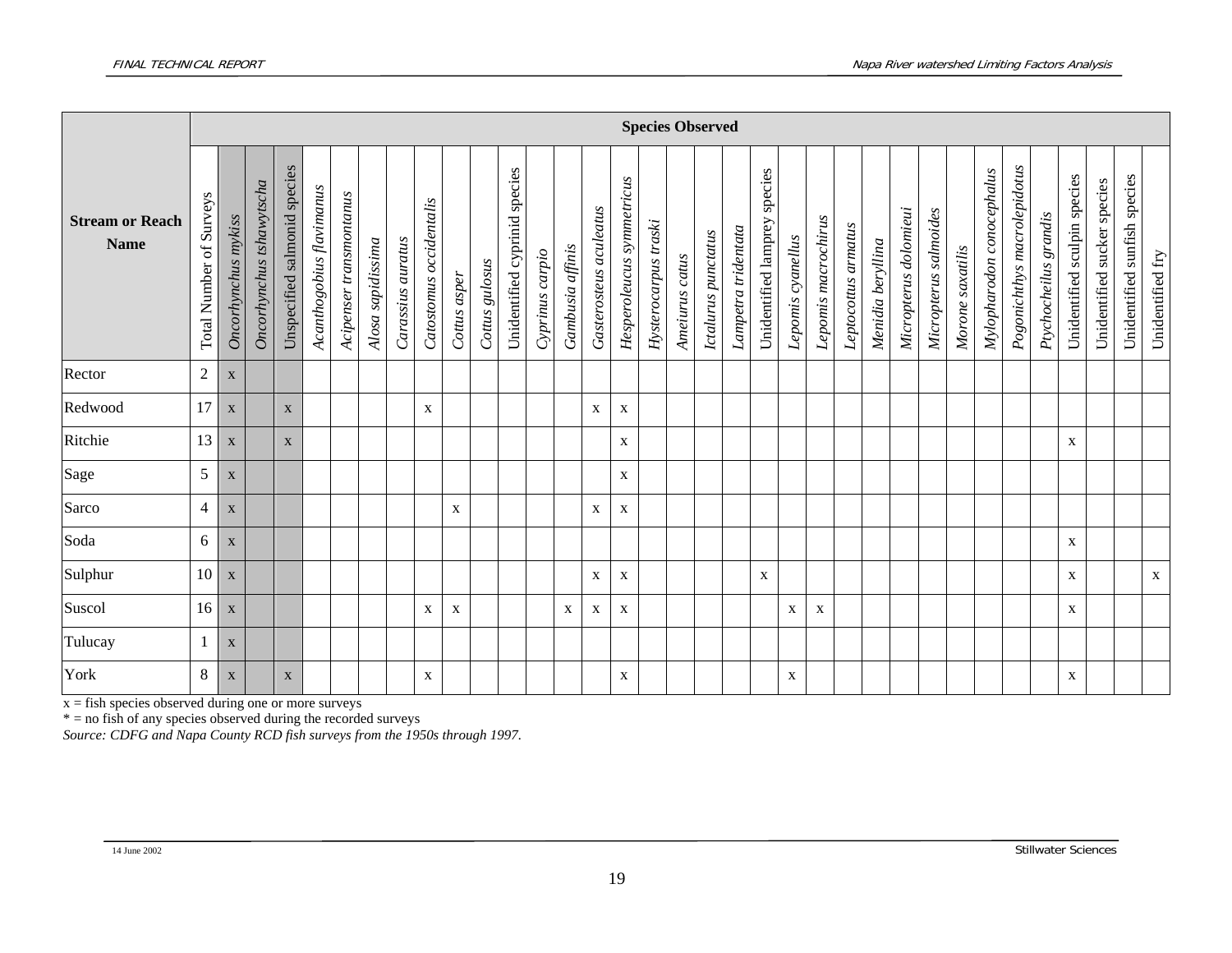# **4 ANALYSIS SPECIES**

We selected three at-risk species within the Napa River system as target species for our analysis: Chinook salmon, steelhead, and California freshwater shrimp. The two fish species have exhibited marked declines from historical conditions in the Napa River watershed (Emig, pers. comm., 2000; Rugg, pers. comm., 2000), while the freshwater shrimp has generally declined from historical conditions throughout its limited range in Marin, Napa, and Sonoma counties (USFWS, 1998). Our approach to selecting these species and using analysis species to identify potential issues of concern within the watershed, as well as to indicate the potential benefits of various restoration efforts, is described below.

# **4.1 The Analysis Species Approach**

One of the premises of the limiting factors analysis for the Napa River watershed was that a select group of "analysis species" could be used as focal species for evaluating the impacts of watershed activities on a range of aquatic species historically and currently found within the basin. There were two primary goals in selecting the analysis species: (1) identify species whose distributions and requirements overlap with other native fish and aquatic wildlife species found within the freshwater reaches of the Napa River system; and (2) pay particular attention to sensitive and/or at-risk species found within the watershed. In other words, the selected species are generally sensitive to overall watershed conditions and likely represent the needs and sensitivities of many species within the system.

An analysis of the life history and habitat requirements of certain species is necessary for improving our understanding of the relative importance of various habitat features in the Napa River watershed, identifying factors currently limiting the distribution and abundance of these species in the basin, and for evaluating the degree to which ecosystem-level management strategies may benefit individual species. Specifically, assessing habitat requirements throughout the life cycle of analysis species helped identify important habitat features to be evaluated and managed for, and was the basis for conducting limiting factors analyses. The selection of the analysis species is described in more detail below.

# **4.2 Selection of Analysis Species**

As a first step in selecting analysis species, we assembled a list of the aquatic species historically or currently occurring in the Napa River watershed. This list was derived from information contained in various reports, stream surveys, scientific literature, and personal communications with local and regional biologists. We also obtained information regarding the listing status of each of these species under the state and federal Endangered Species Acts. Other criteria considered in selecting analysis species were species that: (1) have other special-status designation, (2) have high economic or public interest value, (3) have narrow habitat requirements, (4) are weak dispersers, (5) are dependent on habitats that have likely been reduced in quality and quantity from historical conditions because of anthropogenic land use within the basin, and (6) are suspected to be in decline locally and/or regionally.

Identifying life histories and distributions of species that would represent a broad range of habitat needs within the watershed proved to be difficult, however, because the ecological requirements of many of the native fish and wildlife species found in the Napa River watershed are not well described or studied. The budget and schedule constraints of the current project did not allow for detailed species censuses or original life history research. The three analysis species were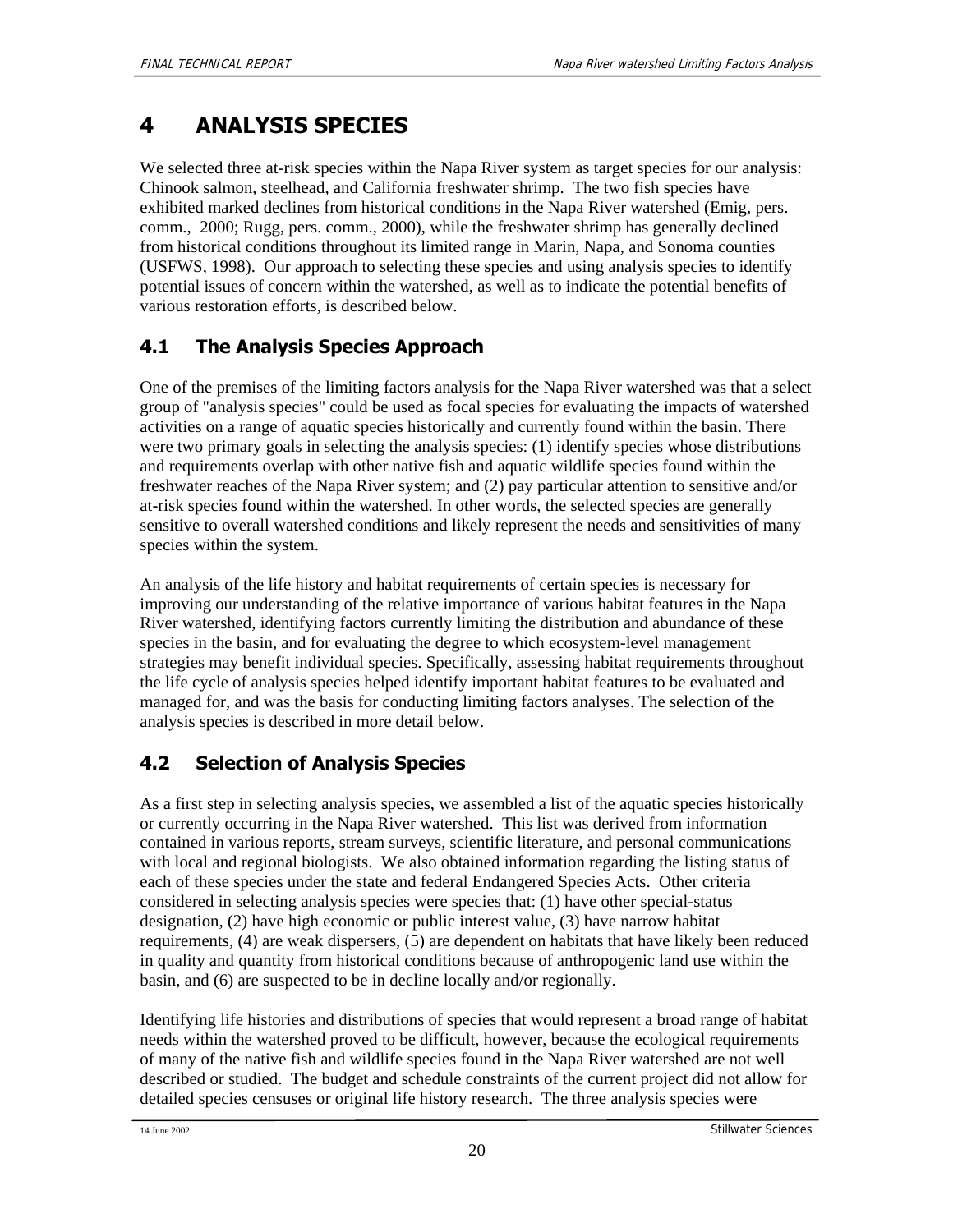selected by considering available information on species' biology, the criteria described above, and the budget and scope of the current effort.

Steelhead and Chinook salmon are believed to have occupied a large proportion of the total channel length within the tributaries and mainstem Napa River, respectively, and their life histories have been studied in more detail than native resident species. Habitat requirements of both salmonids represent the needs of a suite of native coldwater fish species. Restoring or maintaining habitat connectivity and habitat-forming processes targeted at salmonids will likely benefit other native coldwater species found in the basin. California freshwater shrimp have a very limited distribution within the Napa River watershed. Their potential sensitivity to land use practices within the watershed, as well as their limited distribution, represents a clear example of a species in decline for which habitat conservation is an important consideration. Although relatively little is known about the life history and habitat requirements of the species, its endangered status under both the federal and state Endangered Species Acts warrants its inclusion as an analysis species representing the ecological niche using low-gradient reaches of the mainstem, and tributaries in the Valley Fill geomorphic terrain.

We were not successful in identifying a species that occurs in headwater or ephemeral stream channels that could be used in this analysis. Although the foothill yellow-legged frog (*Rana boylei boylei*) was considered, not enough information regarding its distribution and specific habitat requirements within the Napa River watershed was available to conduct a full analysis. Also, coho salmon were not included in the limiting factors analysis because the species is considered to be extirpated from the Napa River watershed, and little is known of its historical distribution.

# **4.3 Life History and Habitat Requirements**

A summary of the life history and habitat requirements of the three analysis species is provided below. Detailed information regarding each of these species is provided in Appendix B.

## **4.3.1 Chinook Salmon**

Fall-run Chinook salmon have been observed in the Napa River in recent years (Jones 1999, as cited in NMFS 1999; Leidy and Sisco 1999), upstream to the base of the Kimball Canyon Dam north of Calistoga (Leidy and Sisco 1999). Fall Chinook returns to the Napa River are thought to be small and sporadic, with only occasional observations of spawning primarily between Zinfandel Lane, slightly downstream of St. Helena, and the City of Calistoga (Leidy and Sisco 1999; S. Anderson, pers. comm., 2000; Emig, pers. comm., 2000; Rugg, pers. comm., 2000). The National Marine Fisheries Service believes that these populations are not self-sustaining and likely consist of strays from other basins and are more likely present only on an intermittent basis during favorable periods (NMFS 1999).

Adult Chinook salmon migrate up rivers from the ocean to spawn in their natal streams during the fall, although a small percentage may stray into other streams, especially during high water years (Moyle et al. 1989). In the Napa River, adult returns to upstream areas are likely delayed until flows increase with the onset of winter rains.

Chinook salmon spawn primarily in riffles and pool tailouts. Substrate size and intragravel flow conditions are important factors affecting Chinook salmon spawning distribution and incubation success (Harrison 1923, Hobbs 1937, McNeil 1964, Cooper 1965, Platts et al. 1979). Median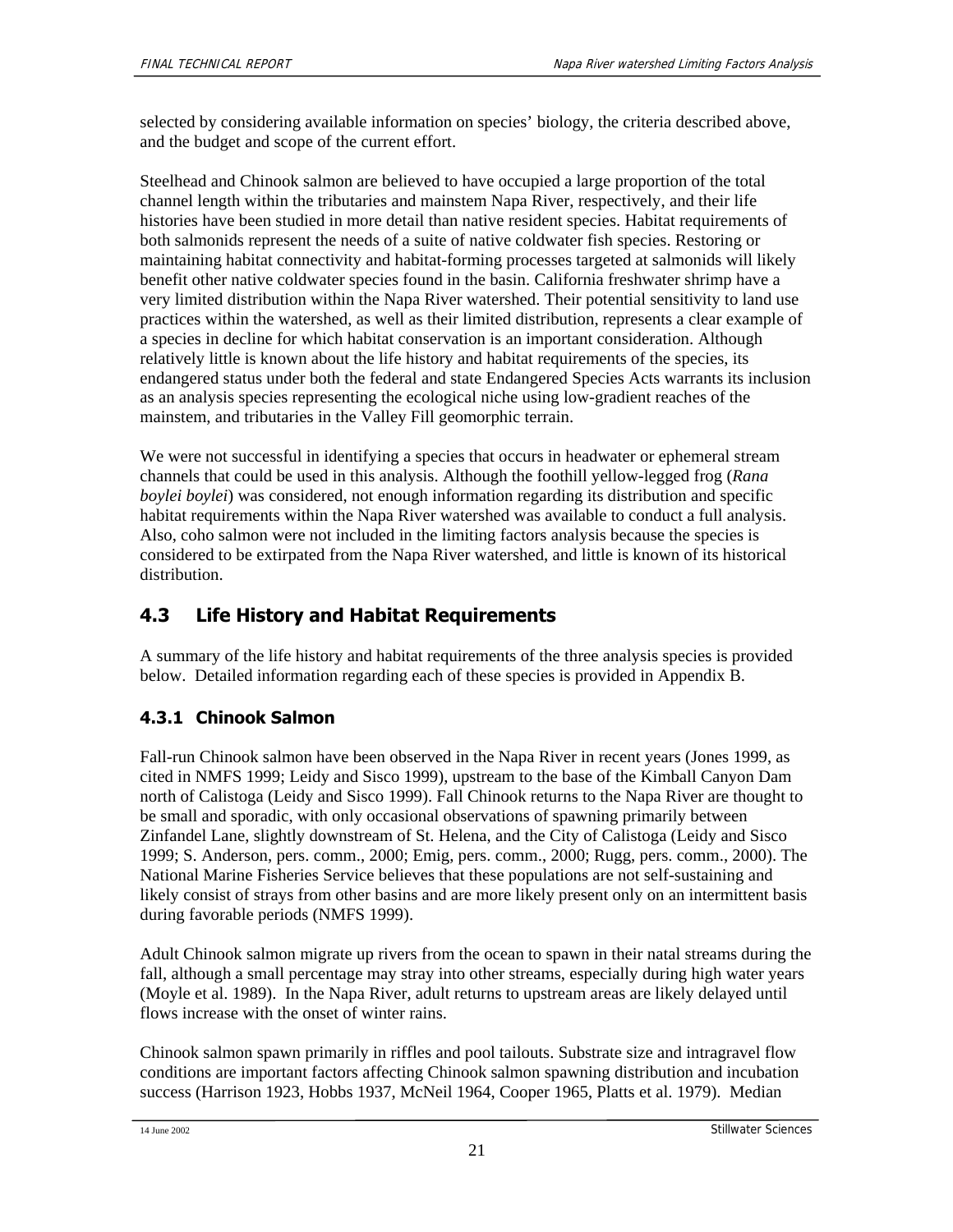particle sizes of spawning substrates used by Chinook salmon have been found to range from ½ inch (1.3 cm) to 3 inches (7.6 cm) (Kondolf and Wolman 1993). The presence of fine sediment and sand in the bed can reduce intragravel flow in the redd and is detrimental to egg survival and development (McNeil 1964, Cooper 1965).

During spawning, the female Chinook salmon excavates a nest, referred to as a "redd," into the gravel and cobble substrate. As she excavates the nest, she deposits eggs, which the male fertilizes, into several pockets in the redd and covers the eggs with gravel. Chinook salmon redds are large, typically 110–190 ft<sup>2</sup> (10.2–17.7 m<sup>2</sup>) in size (Healey 1991). The female remains at the redd to defend the site from excavation by later-arriving salmon until she dies, usually within a few days after spawning. The fertilized eggs incubate in the gravel for a period of 6–13 weeks, depending on water temperature (Vernier 1969, and Heming 1982, both as cited in Bjornn and Reiser 1991). The larvae that hatch from the eggs, called "alevins," are equipped with yolk sacs that provide nourishment. These larvae remain in the substrate until the yolk sac is absorbed, approximately two to three weeks, then swim up through the gravel substrate and begin rearing in open water. After emerging, fry either disperse downstream or move to stream margins or backwater areas near their natal redd.

The period of fry emergence varies depending upon the timing of adult arrival and incubation temperature, but typically occurs from January through May. Chinook may disperse downstream as fry soon after emergence, early in their first summer as fingerlings, in the fall as flows increase, or after overwintering in freshwater as yearlings (Healey 1991). Juvenile Chinook feed and grow as they move downstream in spring and summer; larger individuals are more likely to move downstream earlier than smaller juveniles (Nicholas and Hankin 1989). In the Sacramento-San Joaquin system, fall Chinook smolt outmigration generally occurs from March to July (Maragni 2001). No data on smolt outmigration are available for the Napa River.

Water temperature is an important factor affecting incubation and juvenile rearing success. Temperature directly affects survival, growth rates, and smoltification. Temperature also indirectly affects vulnerability to disease and predation and further influences juvenile growth indirectly, through its impacts on food availability.

In addition to temperature, delivery of dissolved oxygen to the egg pocket is a major factor affecting survival-to-emergence and is impacted by the deposition of fine sediment in the spawning substrate. Several studies have correlated reduced dissolved oxygen levels with mortality, impaired or abnormal development, delayed hatching and emergence, and reduced fry size at emergence in anadromous salmonids (Wickett 1954, Alderdice et al. 1958, Coble 1961, Silver et al. 1963, McNeil 1964, Shumway et al. 1964, Cooper 1965, Koski 1981).

## **4.3.2 Steelhead**

Steelhead is the term commonly used for the anadromous life history form of rainbow trout *(Oncorhynchus mykiss)*. Steelhead exhibit highly variable life history patterns throughout their range, but are broadly categorized into winter and summer reproductive ecotypes. The relationship between anadromous and resident life history forms of *O. mykiss* is poorly understood, but evidence suggests that the two forms are capable of interbreeding and that, under some conditions, either life history form can produce offspring that exhibit the alternate form (i.e., resident rainbow trout can produce anadromous progeny and vice versa) (Shapovalov and Taft 1954, Burgner et al. 1992, Hallock 1989). The fact that little to no genetic differentiation has been found between resident and anadromous life history forms inhabiting the same basin supports this hypothesis (Busby et al. 1993, Nielsen 1994).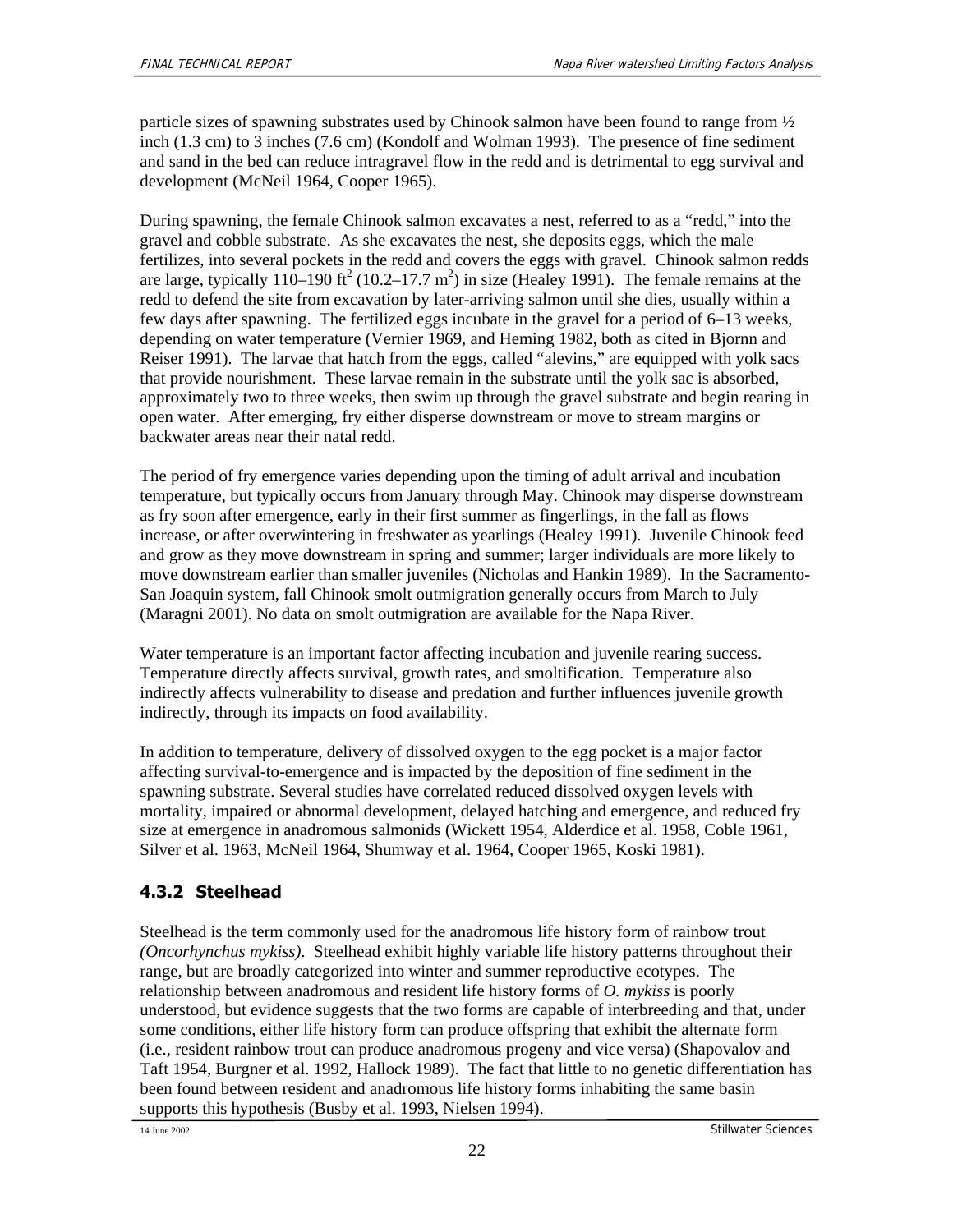Steelhead found in the Napa River watershed belong to the Central California Coast evolutionarily significant unit (ESU) (NMFS 1997). This ESU extends from the Russian River to Aptos Creek, and includes tributaries to San Francisco and San Pablo bays eastward to the Napa River, excluding the Sacramento-San Joaquin River basin. Winter runs of steelhead occur in the Napa River mainstem and tributaries. Critical habitat is designated to include all river reaches and estuarine areas accessible to listed steelhead in coastal river basins from the Russian River to Aptos Creek, and the tributaries to San Francisco and San Pablo bays (NMFS 2000).

Accurate population estimates for the Napa River watershed as a whole are not available (Skinner 1962, Leidy 1984, Leidy 2001). However, snorkel surveys for juvenile steelhead conducted in many tributaries provide a partial picture of current patterns of steelhead distribution and abundance in the Napa River watershed (Friends of the Napa River 2001). In general, steelhead stocks throughout California have declined substantially. The current population of steelhead in California is roughly 250,000 adults, which is roughly half the adult population that existed 30 years ago (McEwan and Jackson 1996). Estimates indicate that 19 tributaries to San Francisco Bay currently support runs of steelhead, with most streams having runs of 100 or fewer spawning adults (Leidy 2001). The Napa River watershed appears to support one of the larger steelhead runs in the Bay Area. Anderson (1969) estimated that the Napa River watershed at that time might have supported a steelhead run of approximately 500 to 2,000 spawners.

Steelhead return to spawn in their natal stream, usually in their fourth or fifth year of life, with males typically returning to freshwater earlier than females (Shapovalov and Taft 1954, Behnke 1992). A small percentage of steelhead may stray into streams other than those in which they were born. Winter-run steelhead generally enter spawning streams from fall through spring as sexually mature adults, and spawn a few months later in late winter or spring (Roelofs 1985, Meehan and Bjornn 1991, Behnke 1992). Spawning occurs primarily from January through March, but may begin as early as late December and may extend through April (Hallock et al. 1961).

Similar to fall Chinook salmon, female steelhead construct redds in suitable gravels, primarily in pool tailouts and heads of riffles. Steelhead eggs incubate in the redds for 3–14 weeks, depending on water temperatures (Shapovalov and Taft 1954, Barnhart 1991). After hatching, alevins remain in the gravel for an additional 2–5 weeks while absorbing their yolk sacs, and then emerge in spring or early summer (Barnhart 1991).

After emergence, steelhead fry move to shallow-water, low-velocity habitats, such as stream margins and low-gradient riffles, and forage in open areas lacking instream cover (Hartman 1965, Everest et al. 1986, Fontaine 1988). As fry grow and improve their swimming abilities in late summer and fall, they increasingly use areas with cover and show a preference for higher velocity, deeper mid-channel areas near the thalweg (the deepest part of the channel) (Hartman 1965, Everest and Chapman 1972, Fontaine 1988).

Juvenile steelhead occupy a wide range of habitats, preferring deep pools as well as higher velocity rapid and cascade habitats (Bisson et al. 1982, Bisson et al. 1988). During the winter period of inactivity, steelhead prefer low-velocity pool habitats with large rocky substrate or woody debris for cover (Hartman 1965, Raleigh et al. 1984, Swales et al. 1986, Fontaine 1988). During periods of low temperatures and high flows that occur in winter months, steelhead seek refuge in interstitial spaces in cobble and boulder substrates (Bustard and Narver 1975, Everest et al. 1986). Juvenile emigration typically occurs from April through June. Emigration appears to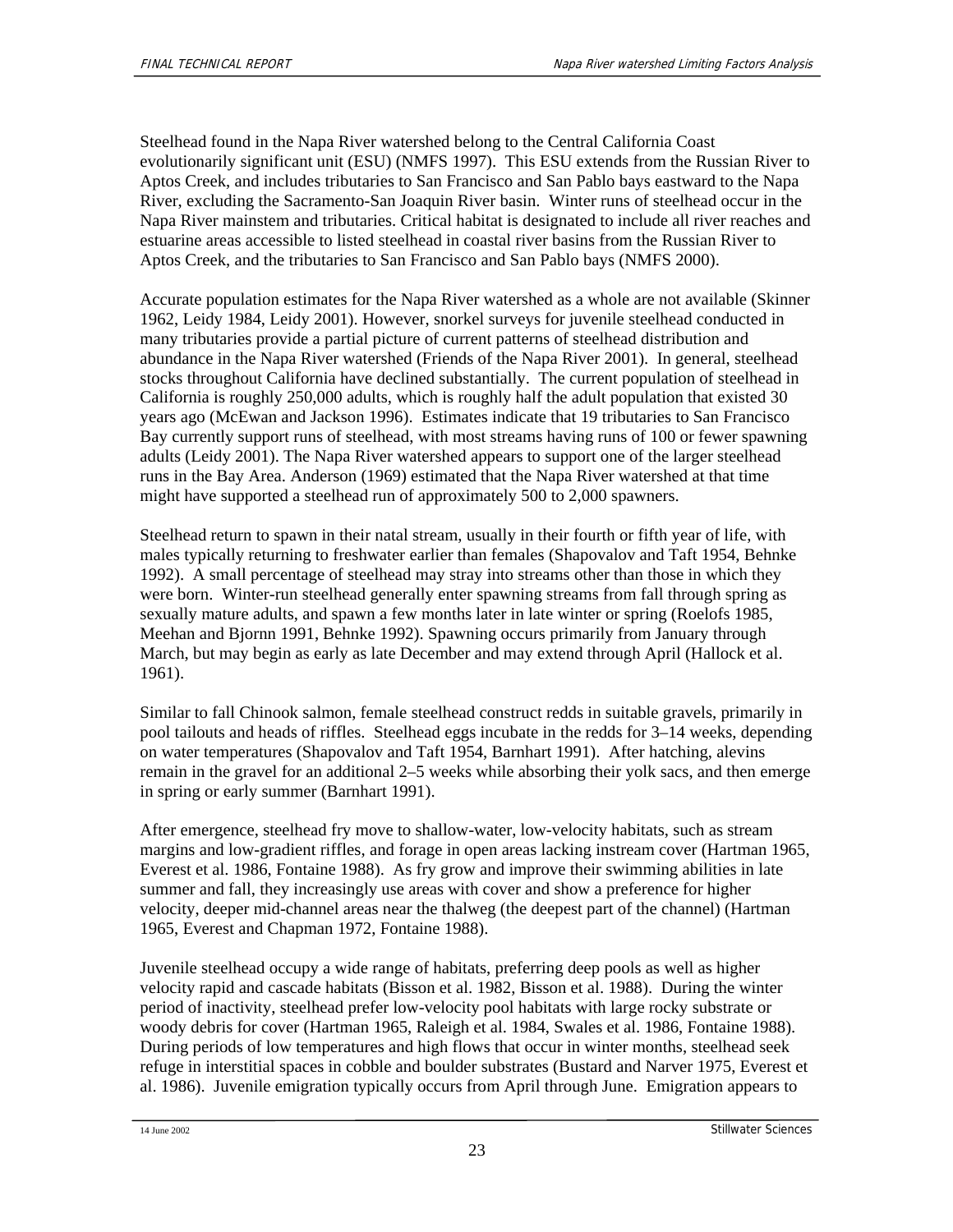be more closely associated with size than age, with 6–8 inches (15–20 cm) being most common for downstream migrants.

Steelhead have variable life histories and may migrate downstream to estuaries as age 0+ juveniles or may rear in streams for up to four years before outmigrating to the estuary and ocean (Shapovalov and Taft 1954). Steelhead migrating downstream as juveniles may rear for one to six months in the estuary before entering the ocean (Barnhart 1991).

As for Chinook salmon, water temperature is an important factor affecting steelhead incubation and juvenile rearing success. Temperature directly affects survival, growth rates, and smoltification. Temperature also indirectly affects disease vulnerability to disease and predation.

In addition to the effects of temperature on incubation and smoltification time and success, increased temperature can increase susceptibility to pathogens and disease. The effects of water temperature on pathogens, however, is not well understood. On-going evaluation of these indirect effects of temperature on steelhead should be considered when making management and restoration recommendations.

## **4.3.3 California Freshwater Shrimp**

The historical distribution of California freshwater shrimp is unknown, but the species probably once inhabited most perennial lowland streams in Marin, Napa, and Sonoma counties (USFWS 1998). Biologists believe that widespread alteration of lowland perennial streams has probably resulted in significant reductions in the species' range and abundance. California freshwater shrimp were listed as federally endangered by the U.S. Fish and Wildlife Service in 1988 (USFWS 1988). California freshwater shrimp are also listed as endangered under the California Endangered Species Act (CDFG 1992).

The reproductive biology of the California freshwater shrimp has not been formally described. Reproduction seems to occur once a year, with mating beginning in September. The shrimp exhibit relatively low fecundity; adult females produce approximately 50 to 120 eggs. The eggs adhere to the female's anterior appendages through the winter months (December through March), and young postlarvae (approximately 0.2 inch [6 mm] in length) hatch between late May and early June (USFWS 1998, Cox 2000). Larvae grow rapidly during the summer through a series of molts and reach a mean postorbital length of about 0.75 inch (19 mm) by fall, although no data are available regarding the timing and conditions that induce molting. The growth rate declines during summer months, although feeding continues throughout the year. Age 1+ shrimp are sexually mature and indistinguishable from adult shrimp by autumn (Cox 2000). Some shrimp apparently reproduce a second time.

California freshwater shrimp are found in low-elevation (<380 ft [116 m]), low-gradient (generally <1 percent) coastal lowland streams that flow year-round or contain perennial pools (USFWS 1998). They are typically observed in quiet, moderately deep (1-3 ft [0.30-0.91 m]), stream reaches with riparian and aquatic vegetation and structurally complex banks, exposed roots, overhanging woody debris, or overhanging vegetation. This species can tolerate seasonal temperature extremes, but not salty or brackish water (Cox et al. 1994). No data are currently available for defining the species' optimal temperature and/or stream flow requirements, or its temperature tolerances. It appears to be able to tolerate water temperatures > $73^{\circ}F(23^{\circ}C)$  and non-flowing stream conditions that would be detrimental to native salmonids (USFWS 1998).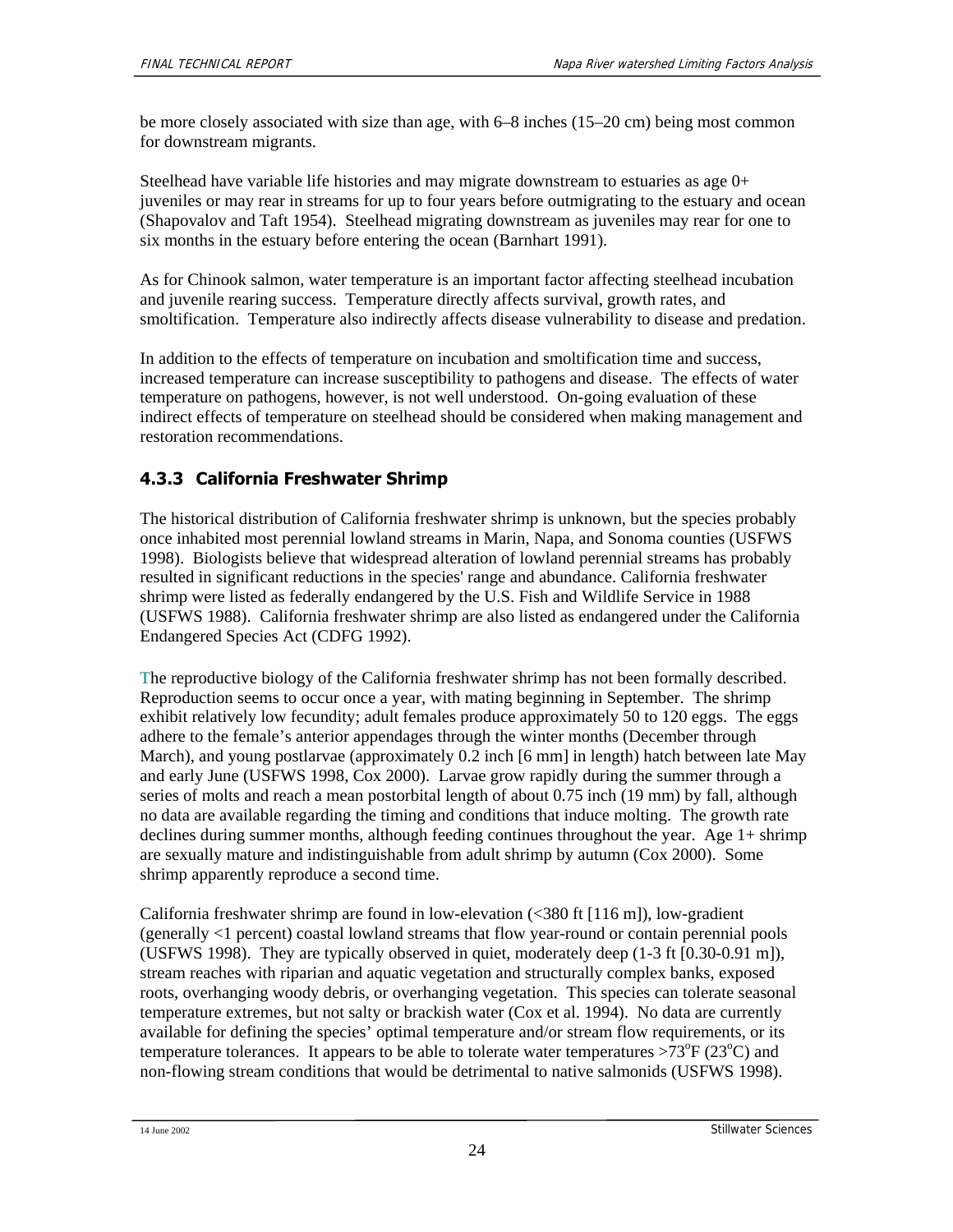Under laboratory conditions, juvenile and mature shrimp have been observed to tolerate standing water at  $80^{\circ}$ F (27 $^{\circ}$ C) for extended periods (USFWS 1998).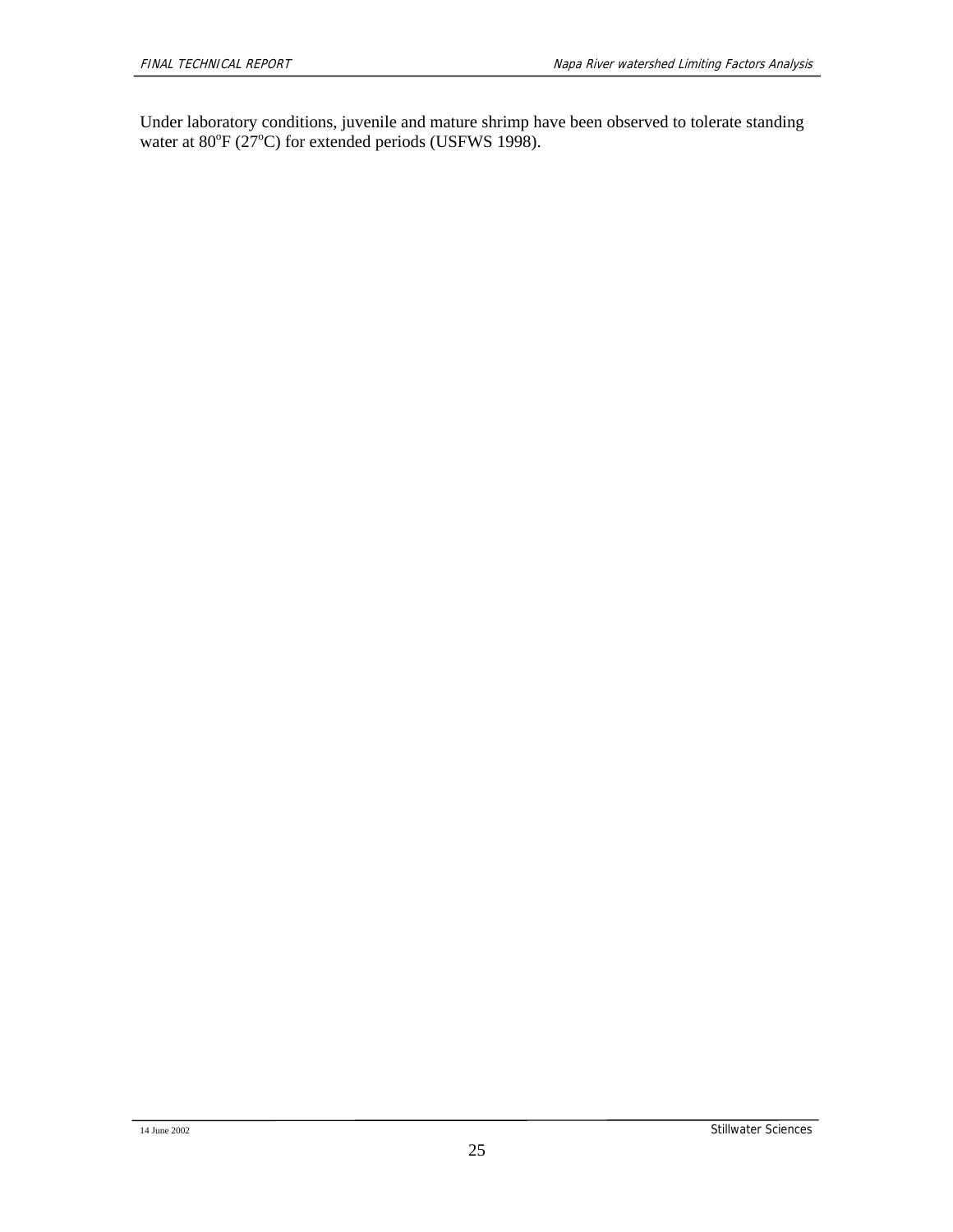## **5 IDENTIFICATION AND SCREENING OF POTENTIAL LIMITING FACTORS AND INITIAL HYPOTHESES**

In this section, we describe the range of potential limiting factors known to affect populations of the three analysis species. We then briefly discuss how existing information and reconnaissance survey results were used to screen the initial list of potential limiting factors to develop a list of hypotheses specific to the Napa River watershed, and to identify priorities for focused studies during Phase I to begin testing those hypotheses.

## **5.1 Potential Limiting Factors**

Generally speaking, a wide range of factors may limit the size and growth potential of a population of organisms. While each of these factors may serve as the primary limiting factor under specific circumstances, our goal was to identify the factor or factors that appeared to be limiting the populations of the three analysis species in this study under current conditions in the Napa River and its tributaries. The primary aim of Phase I was to use knowledge of various potential limiting factors combined with focused studies to identify key data gaps and uncertainties that need to be addressed during Phase II. In Phase II, limiting factors analysis will be more fully developed to elucidate the cause-and-effect relationships between land and water use activities in the watershed and their effects on the analysis species and general aquatic ecosystem health. This will yield a more quantitative understanding of the viability of potential restoration and management strategies and actions that are available to restore analysis species.

In performing the initial phase of this limiting factors analysis, to identify priorities for Phase I, we found it most useful to organize the analysis of potential limiting factors by life stages.

## **5.1.1 Chinook Salmon and Steelhead**

Anadromous salmonids spend a considerable portion of their life cycle in fresh water. This period includes what are generally considered to be the most vulnerable salmonid life stages. During this time they are subject to a variety of physical and biological factors that may cause direct or indirect mortality, thereby limiting the size and health of the population. Because environmental requirements change for each salmonid life stage, different factors are important during different life stages.

For the two anadromous salmonid species of interest in the Napa River watershed, Chinook salmon and steelhead, the timing and duration of certain life stages is different. These species may also have different physiological tolerances and differ in their use of space and food resources. Whereas juvenile Chinook salmon spend only a short period rearing in fresh water before moving downstream to the ocean, steelhead may rear in their natal stream for one or more years before entering salt water. Despite these differences, these two species overlap considerably in time and space and therefore experience similar environmental conditions during the freshwater portions of their life cycle.

This study has focused on the freshwater phase of the salmonid life cycle. Factors affecting the amount and quality of available estuary rearing habitat may be important, but are beyond the scope of the Phase I study (although some study of this issue has been proposed for Phase II). Ocean harvesting and others factors affecting growth and survival of salmon during the ocean phase of their life cycle may also be very important limiting factors, but are beyond the scope of this study.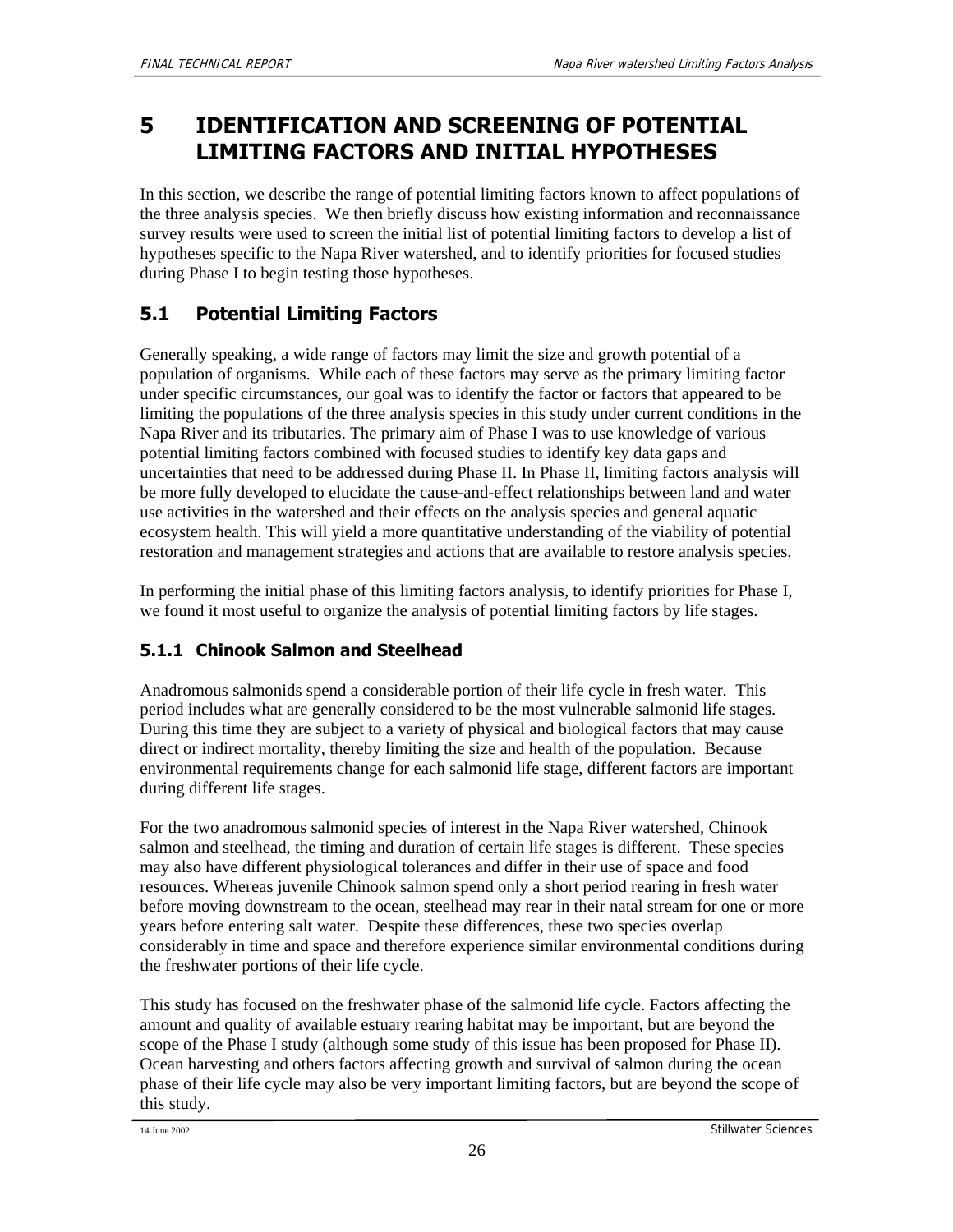### **Adult Upstream Migration**

As adult salmonids migrate upstream to spawn, they frequently must overcome a variety of natural and anthropogenic obstacles before reaching suitable spawning areas. These include:

- *Attraction flows.* The initiation of upstream migration by adult salmonids generally requires an environmental cue in the form of an "attraction flow," which provides a chemical or other type of signal to the fish that upstream conditions are suitable for migration and spawning. Alterations in the timing, duration, or magnitude of attraction flows may disrupt successful spawning migration by anadromous salmonids.
- *Physical migration barriers.* Natural or man-made features such as dams, dewatered reaches, inadequate flows, "hanging" tributaries, natural falls, or culverts may compromise the success of spawning salmonids by preventing access to spawning habitat, or, in the case of partial barriers, by critically depleting the fish's energy reserves as it attempts to get past the obstacle.
- *Environmental migration barriers.* Upstream migration by adult salmonids may also be blocked or curtailed by environmental conditions, such as elevated water temperatures, that prevent fish from reaching spawning grounds. If water temperatures remain prohibitively high, spawning may not occur or may take place in suboptimal habitats.
- *Migration corridor hazards.* Other hazards that may be encountered by adult salmonids as they migrate upstream include poaching and false migration pathways presented by bypasses and diversions. These hazards can interfere with spawning migrations and limit the success of salmonid populations.

#### **Spawning and Incubation**

Environmental conditions play a crucial role in successful salmonid spawning, egg incubation, and survival to emergence. The range of environmental tolerance of salmonids during this life stage is narrow, and many factors may limit survival. These factors include:

- *Spawning gravel quantity and redd superimposition.* Limited availability of spawning gravel is a problem faced by salmonids where access to spawning habitat has been blocked or suitable substrates have been dewatered. This problem can be further exacerbated in areas where limited habitat availability results in competition for space and leads to redd superimposition.
- *Spawning gravel quality.* Suboptimal spawning gravel quality can limit spawning and incubation success by rendering gravel unusable by spawners, creating unsuitable incubation conditions, and preventing fry from emerging after hatching.
- *Water quality and temperature.* During spawning, poor water quality or elevated water temperature may reduce the ability of adult salmonids to reach spawning grounds and successfully deposit eggs. Survival to emergence is dependent on successful incubation of eggs, which are especially vulnerable to low dissolved oxygen levels and high water temperature.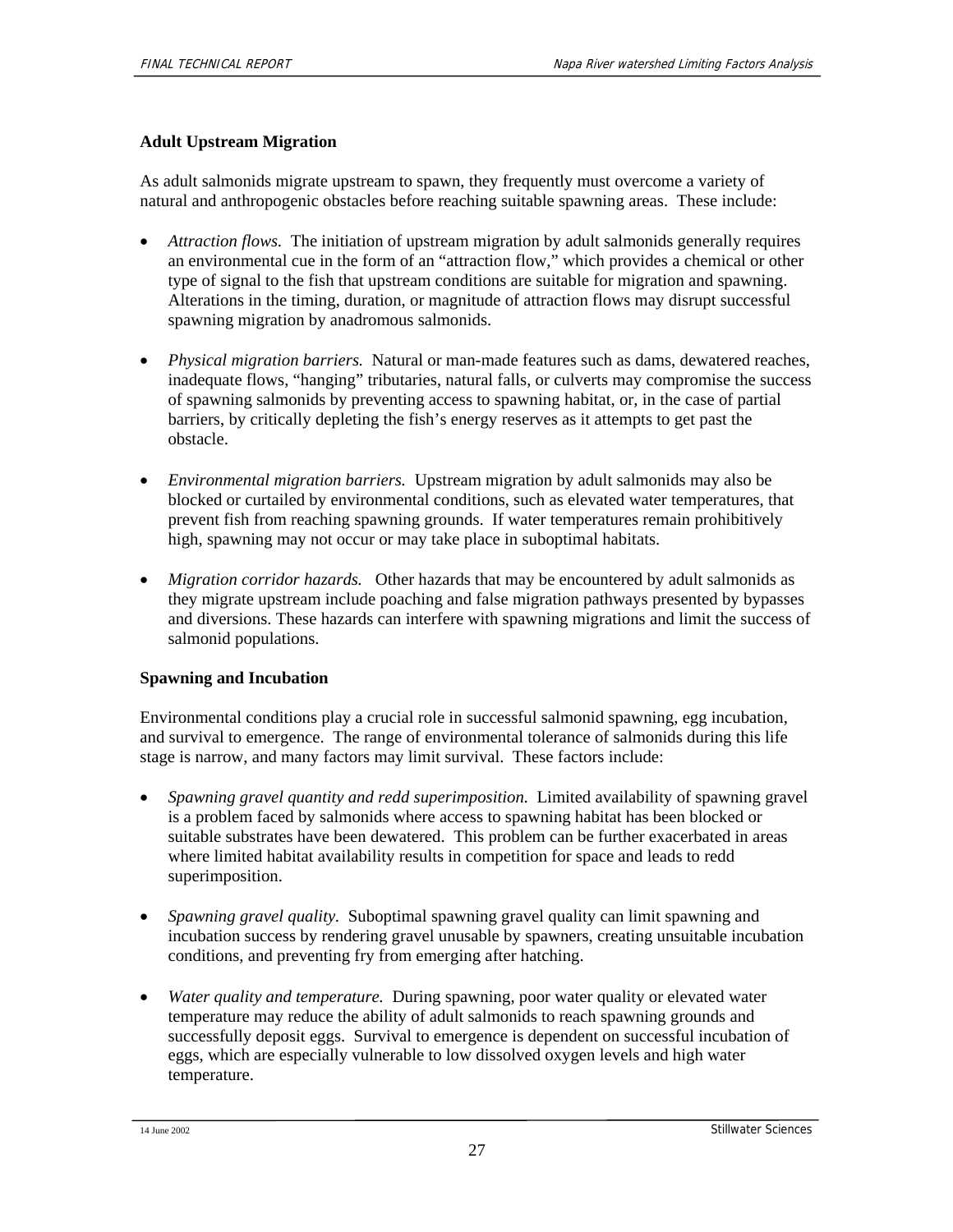- *Substrate mobility/scouring.* Successful hatching and emergence require stable gravels in and around the egg pocket. Scouring of redd gravels can alter redd hydraulics and cause abrasion or displacement of eggs, resulting in reduced survival rates or direct egg mortality.
- *Redd dewatering.* Partial or complete dewatering of redds can result in low survival rates due to reduced delivery of water and oxygen and buildup of toxic metabolic byproducts, and may cause egg mortality due to desiccation.

### **Juvenile Rearing**

Following emergence from the gravel, juvenile salmonids must begin feeding and competing for resources under varying environmental conditions. Factors that may limit survival of rearing juvenile salmonids include:

- *Availability of summer rearing habitat.* During summer, when flows are typically lowest and water temperatures highest, pools, substrate interstices, and other complex habitats provide rearing salmonids with important refugia from high temperatures and predation. A lack of summer rearing habitat can reduce the success of juvenile salmonids already faced with reduced food availability, increased competition for food and space, and increased predation.
- *Availability of overwintering habitat.* Displacement or mortality caused by high winter flows frequently limits production of juvenile salmonids that do not have access to protected microsites associated with LWD, large substrates such as boulders, interstitial spaces, offchannel habitat, or other features that provide velocity refuges. Certain habitat elements, such as substrate interstices, may also increase winter survival by providing resting or hiding sites for fish when water temperatures are coldest.
- *Stranding by low flows.* Stranding can cause direct mortality of juvenile salmonids when low flows or rapidly receding water levels isolate fish in disconnected or dewatered habitats, subjecting them to predation, desiccation, or other hazards.
- *Displacement by high flows.* Extremely high flows, especially in areas devoid of bed or bank roughness elements, can displace rearing salmonids and lead to reduced rearing success or mortality.
- *Predation.* Predation limits population success through direct mortality. Predation pressure on rearing salmonids may be increased by removal of instream and overhead cover, low flows, migration barriers, and changes in channel geometry.
- *Food availability.* An inadequate food supply can cause increased interspecific and intraspecific competition, and may lead to reduced fitness and, in some cases, mortality.
- *Interspecific interactions between native species.* Interspecific interactions between native species, which include competition for food and space, are usually related to reduced availability of food and suitable habitat. Juvenile salmonids may suffer reduced fitness and population success may be limited by these interactions.
- *Competition with introduced species.* Introduced species can compete for food and space with native salmonids, reducing access to these important resources and potentially limiting fitness and survival.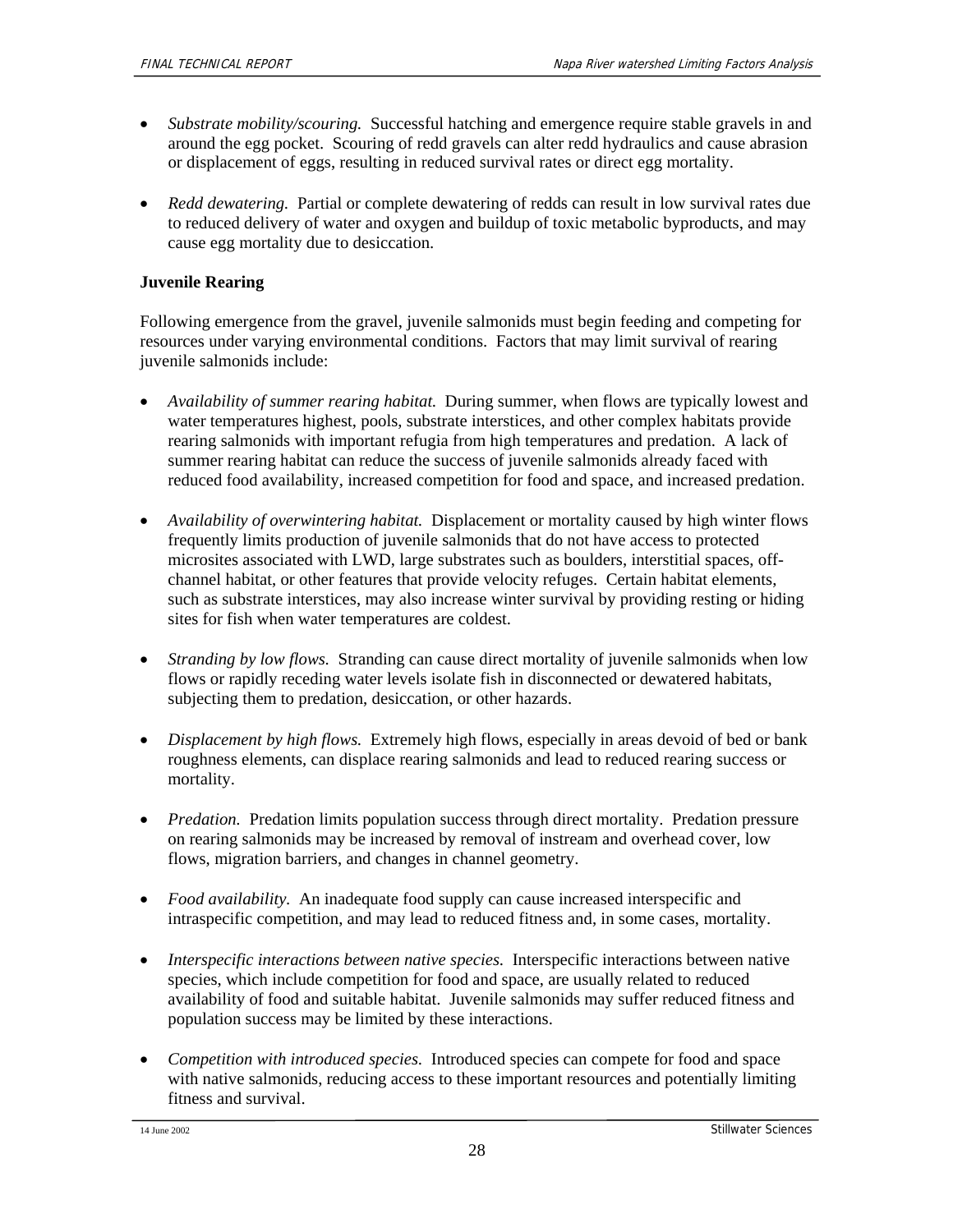• *Water quality/ temperature.* The quality and temperature of stream water has a direct impact on the success of rearing juvenile salmonids. Prolonged periods of elevated water temperature, as well as acute or chronic water pollution, can lead to direct and indirect mortality of juvenile salmonids.

#### **Outmigration**

A variety of environmental factors may serve as outmigration cues to juvenile salmonids in streams. Outmigrating fish are subject to a range of conditions that influence their ability to successfully reach the ocean. These include:

- *Adequate flows for outmigration.* Juvenile salmonids undergo physiological changes and initiate outmigration when adequate river flows occur, usually during spring. Reduced flow duration or magnitude during the outmigration period can render some portions of the river corridor impassible and may subject emigrating juveniles to increased predation, thereby reducing the chances of successful outmigration.
- *Water quality and temperature.* Water quality and temperature may be especially important to outmigrating salmonids during low-flow periods. Lethal or sublethal effects may result from pollutants or prolonged exposure to high water temperatures.
- *Predation.* Predation, especially by introduced warmwater, piscivorous fish, is believed to be a significant source of mortality of outmigrating salmonids in some rivers. Outmigrant juveniles may also be subject to predation by terrestrial or avian predators.
- *Diversion hazards.* Water diversions, such as canals, pumps, and bypasses, can act as "blind pathways," preventing fish from reaching the ocean. They may also be directly lethal to fish or may expose them to high water temperatures, pollutants, predation, or desiccation.

#### **5.1.2 California Freshwater Shrimp**

The life history and factors that potentially limit the abundance and distribution of California freshwater shrimp are not as well known as for salmonids. It appears that potential limiting factors are similar for all life history stages of California freshwater shrimp especially given the use of common habitat areas by all life history stages of the California freshwater shrimp. Until more specific information is available, the requirements for courtship and mating, incubation, larval release, and summer rearing will be considered together.. A review of the available information suggests the following list of potential limiting factors for all life history stages.

- *Water quality*. High temperatures, low dissolved oxygen, and toxic contaminants in the main channel could potentially impact shrimp populations.
- *Cover habitat*. Undercut banks with overhanging vegetation are a preferred habitat type for shrimp. Reduction of this habitat could limit shrimp populations and historical loss of this habitat might have caused declining population numbers.
- *Sediment*. Pool filling by sediment may eliminate undercut bank habitat and thereby reduce the amount of available habitat for shrimp.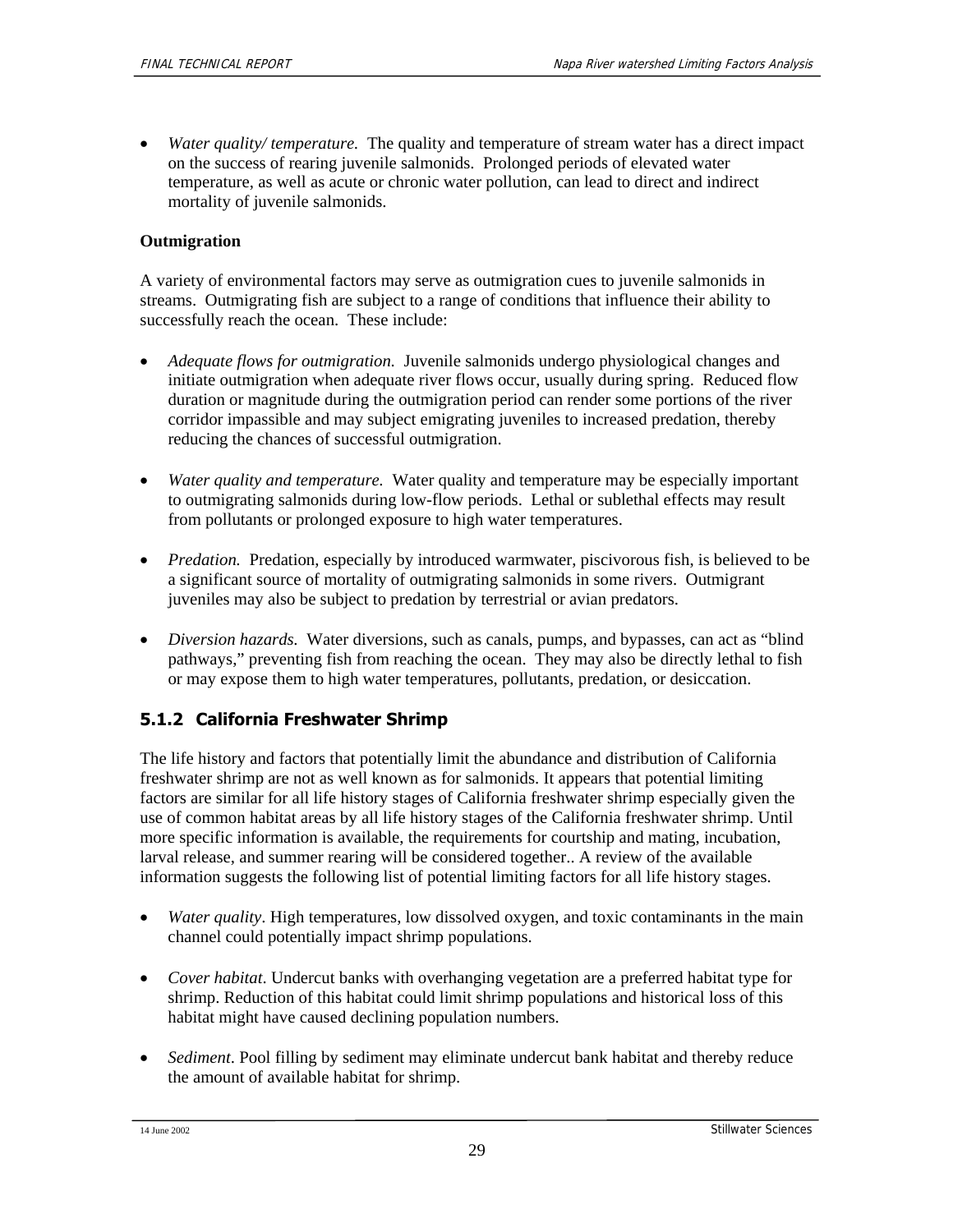- *Flow*. Sufficient flows may be required to maintain undercut bank habitat, particularly if these habitats become filled with sediment.
- *Predation*. It is not known to what extent native and exotic fish species prey on shrimp. Little is known regarding their food web interactions, which could potentially limit the population.
- *Disease and parasites.* No information regarding disease or parasites is available for shrimp.
- *Interactive affects*. An interaction of flow, bank substrate conditions, and riparian vegetation may be important factors affecting the natural creation or maintenance of suitable undercut bank habitat.

## **5.2 Development and Screening of Potential Limiting Factors and Initial Hypotheses**

Given the limited time and funding available for Phase I, we approached the limiting factors analysis as an iterative process designed to narrow the focus of the analysis in a rapid and efficient manner. After development of the broad lists of potential limiting factors presented above, we used information gleaned from existing reports, conversations with local experts, and our initial reconnaissance surveys conducted during summer 2000 to identify those factors and hypotheses that appeared to warrant attention during Phase I (this information is summarized in Chapters 3 and 4). The highest priority potential limiting factors then became the focus of hypothesis-driven studies conducted during Phase I. These "focused studies" and the specific hypotheses tested are described in detail in Chapter 6.

[Note: In the following discussion of the refinement of the list of potential limiting factors that have been considered in this study, potential limiting factors are shown in *bold italics* for clarity.]

## **5.2.1 Factors Excluded from Consideration in this Study**

Based on review of initial information, it was determined that, while dams are widespread in the Napa River system, flow regulation does not completely eliminate peak flows or create excessive flow fluctuations. For example, with less than 20 percent of the area in the Napa River watershed located upstream of large dams, capture of runoff from early storms is not expected to be of sufficient magnitude to eliminate *attraction flows* to a significant extent. The large dams in the Napa River watershed are operated mainly for municipal water supply and thus do not cause dramatic downstream fluctuations of flows that could cause *dewatered redds* or *juvenile stranding*. In addition, while significant amounts of dredging and floodplain manipulation have been conducted for flood control and navigation purposes, these activities have not dramatically altered the route that fish must follow to find the system, thus *migration corridor hazards* to adult upstream migration were not considered further.

A lack of reports of serious pollution and the relatively short length of the migration corridor in the mainstem Napa River (compared with Central Valley rivers, where migration distances may be upwards of 150 miles [241 km]) suggest that *environmental migration barriers***,** such as high levels of pollution or acutely lethal temperatures during the migration periods, may not be significant issues in the Napa system. While *water quality* is a potential concern for various life history stages of salmonids and California freshwater shrimp, water quality issues other than those related to sediment and temperature were outside the scope of this project and were not addressed.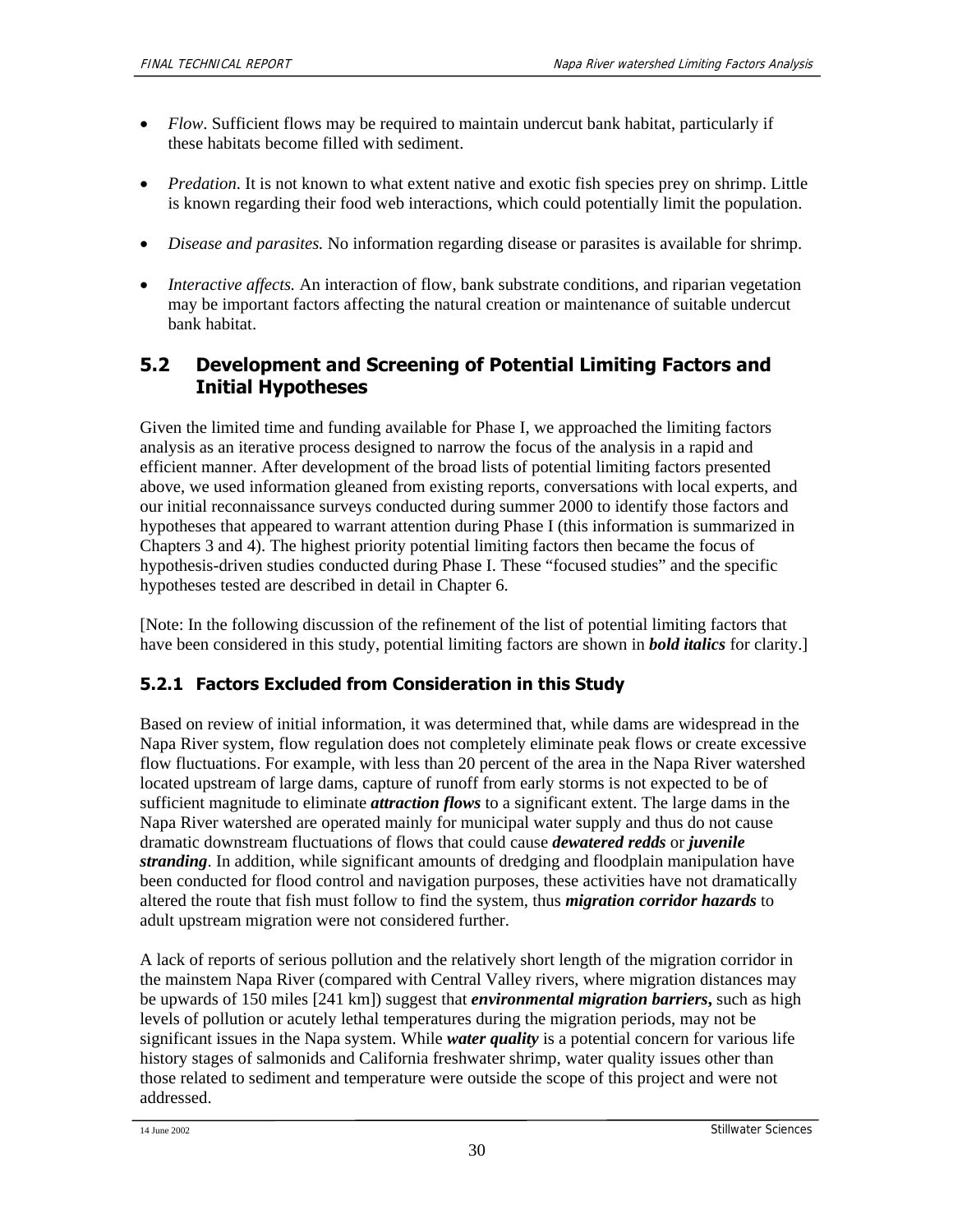### **5.2.2 Factors Considered in this Study**

We formulated initial hypotheses based on review of existing information, interviews with local experts, and reconnaissance surveys. The potential limiting factors identified for further examination as part of this study were grouped into the following categories.

#### **Salmonid Adult Upstream Migration**

The Napa River watershed is heavily developed and thus impacted by many in-channel structures such as bridges, culverts, or dams that have the potential to form *physical migration barriers*. Other sorts of barriers include "hanging" tributaries and natural barriers such as waterfalls or seasonally dry reaches. To address these issues, a comprehensive review of available information on natural and artificial barriers was performed (see Section 6.4) and the issue of "hanging tributaries" was addressed (see Section 6.1).

#### **Salmonid Spawning and Incubation**

Changes in the physical processes controlling the *quantity of spawning gravel* in the system were characterized (see Section 6.1)

The *quality of spawning gravel* is a critical factor in the success of salmonids and gravel permeability was assessed at 29 sites throughout the basin (see Section 6.2). The issue of *substrate mobility/scouring* was addressed in an intensive study of two sites on the mainstem (see Section 6.2).

Due to the warm summer temperatures of the Napa River system, there was some concern that elevated *water temperature* could be deleterious for spawning (see Section 6.3).

#### **Salmonid Juvenile Rearing**

In a Mediterranean climate such as occurs in the Napa River watershed, lack of snowmelt runoff and low summer flows result in elevated water temperatures. As a result, *availability of summer rearing habitat* and *water temperature* were major concerns. To determine the status of oversummering habitat, a review of the general state of habitat was undertaken (see Section 6.1) and an extensive survey was conducted to determine the extent of channel drying within the basin (see Section 6.5). To determine whether water temperatures reach levels harmful to juvenile salmonids, temperature monitoring was conducted throughout the basin (see Section 6.3).

It was suspected after early reconnaissance surveys that insufficient *food availability* may reduce growth of juvenile fish due to a compound effect of low flows and high temperatures (addressed in Section 6.6).

As in many streams in California, numerous exotic species have become established in the Napa River watershed, potentially resulting in increased *predation on and competition with native species*, and substantial habitat change, which has the potential to influence *interspecific interactions between native species*. To assess whether these food web interactions were occurring, we compared historical and current fish survey data (see Section 3.4).

The *availability of overwintering habitat* and potential *displacement by high flows* by juveniles was deferred for consideration in Phase II.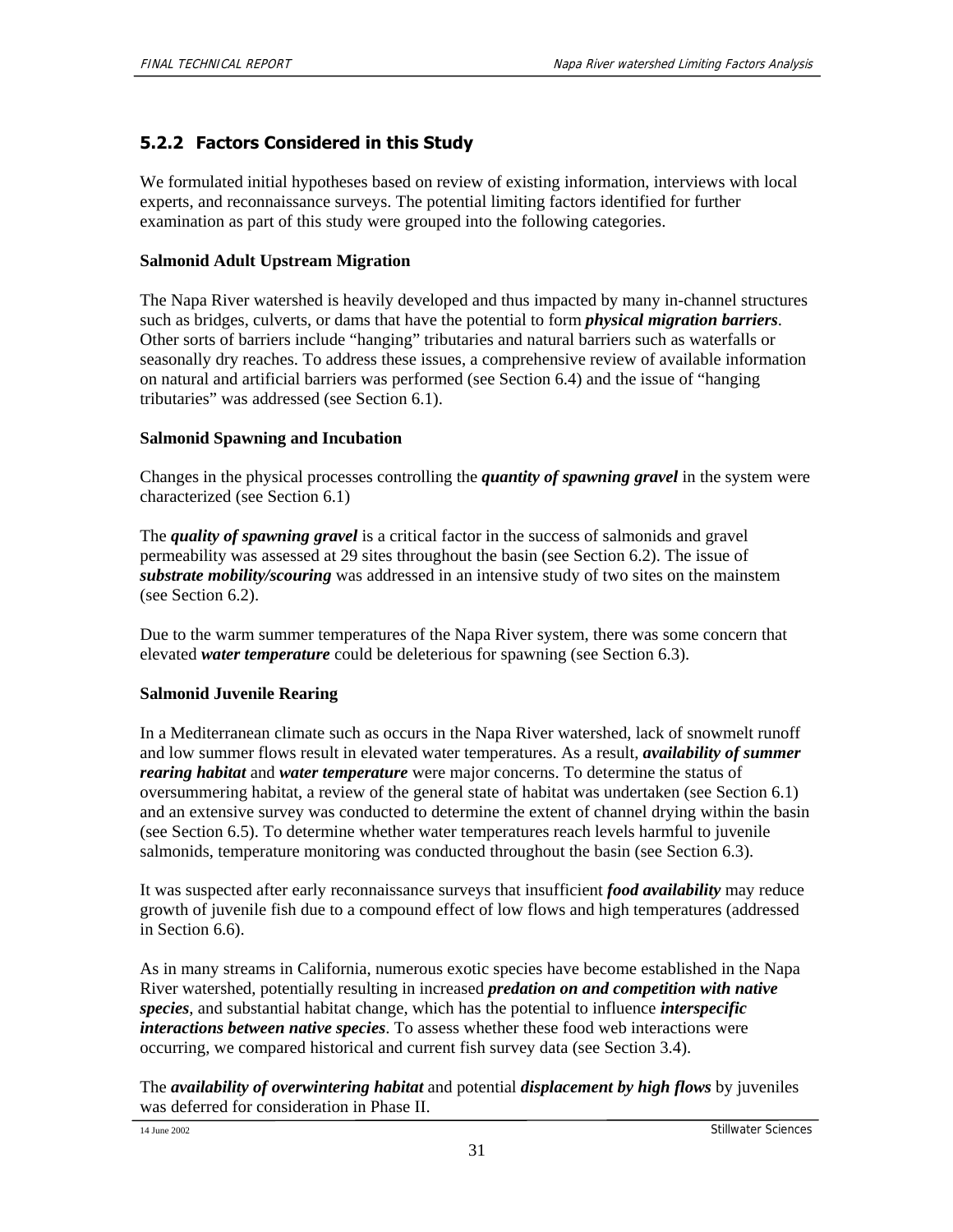### **Salmonid Outmigration**

Due to the warming of surface waters in the spring, *water temperature* during the period of smolt outmigration was a concern for this study (see Section 6.3). In addition, due to the lack of highly turbid snowmelt pulse flows in the Napa River watershed, smolts are highly vulnerable to *predation* as they leave the system. To evaluate this issue, changes in the abundance of predator habitat and the fish community were studied (see Section 6.1 and Section 3.4, respectively). Whether *adequate flows for outmigration* would be available for juvenile outmigration was deferred for consideration in Phase II.

### **California Freshwater Shrimp**

Very little is known about California freshwater shrimp and, thus, it was not possible to develop refined hypotheses about potential limiting factors for this species. However, undercut bank habitat with overhanging vegetation is well known to be an important habitat requirement for California freshwater shrimp. To determine the abundance of suitable habitat and generate hypotheses about the types of geomorphic processes that create and maintain this habitat, surveys were conducted in the mainstem Napa River (see Section 6.7).

### **5.2.3 Phase II Scope of Work**

To continue the progress toward understanding the factors and processes controlling salmonid abundance in the Napa River watershed, we have identified a set of Phase II studies to be considered for further funding (see Table 5-1 and Appendix C). One of the primary objectives of Phase II is to quantify sediment inputs and to develop a mechanistic understanding of the links between land use practices and sediment delivery to channels and channel condition. Phase II studies will further address issues identified during Phase I, and will examine new hypotheses developed during Phase I studies. Phase II would also undertake detailed life history surveys to fully understand the patterns of use of the system by analysis species. Furthermore, Phase II would address a number of potential limiting factors that were identified as part of Phase I, but which were either outside the scope of the project or were not feasible given the resources available. Phase II studies would also address questions about the distribution of California freshwater shrimp within the basin and develop a detailed understanding of the habitat requirements of California freshwater shrimp and likely population-level responses to changes in habitat quality, quantity, and distribution.

Phase II studies that address linkages between land use practices and in-channel habitat will make extensive use of high-resolution laser-swath mapping that will be conducted in 2002 and early 2003 through a CALFED grant. This mapping effort will produce topographic maps of the basin of unprecedented resolution and greatly enhance our ability to perform analyses of stream geomorphology, habitat suitability, migration barriers, and other factors affecting fish populations and aquatic ecosystem health in the Napa River watershed.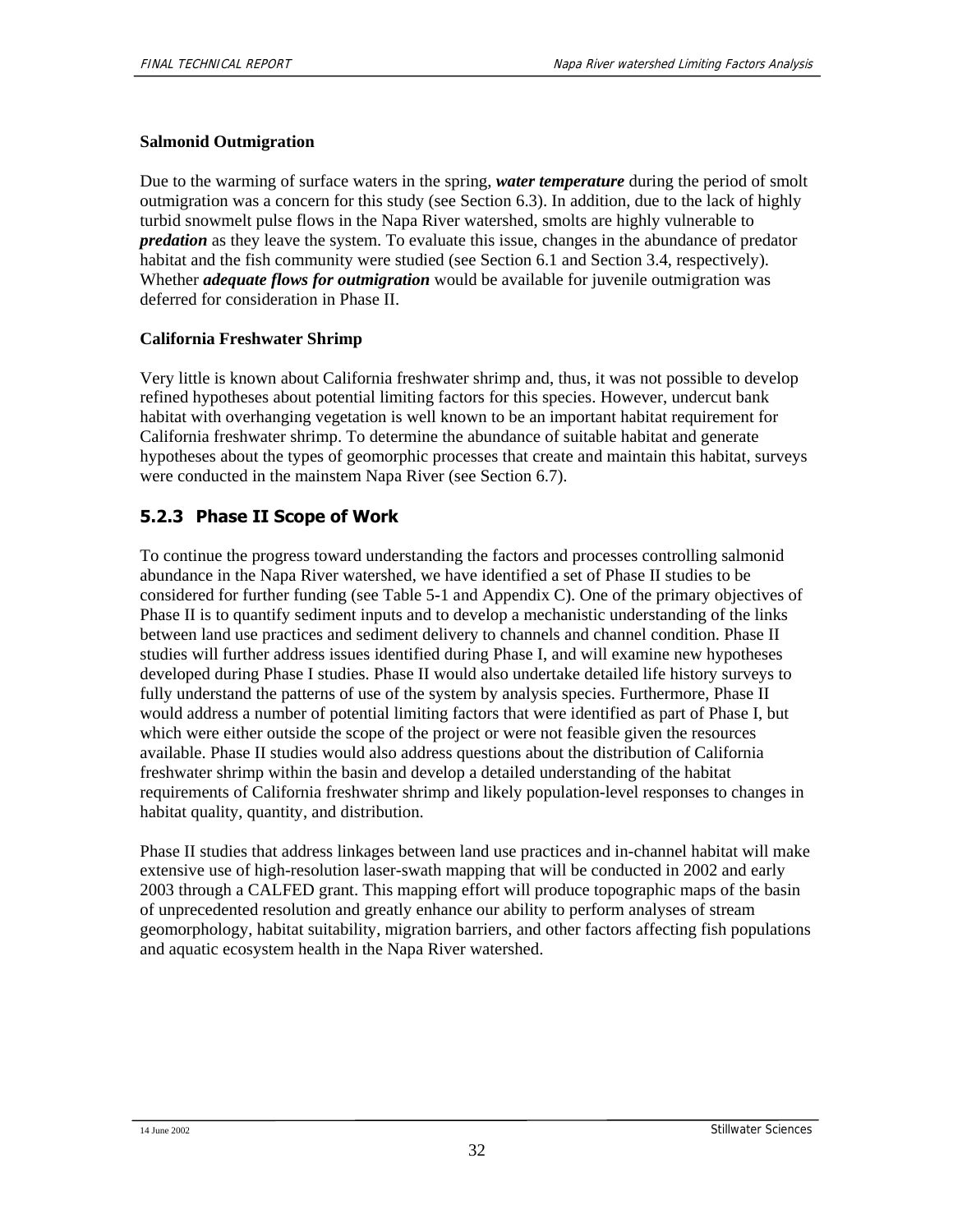| <b>Life History Stage</b>       | <b>Study Phase</b> | <b>Potential Limiting Factor</b>                  |  |
|---------------------------------|--------------------|---------------------------------------------------|--|
| <b>Adult Upstream Migration</b> | $I-II$             | Physical migration barriers                       |  |
|                                 | $I-II$             | Environmental migration barriers                  |  |
|                                 | $I-II$             | Spawning gravel quantity and redd superimposition |  |
|                                 | $I-II$             | Spawning gravel quality                           |  |
| Spawning and Incubation         | $I-II$             | Water quality and temperature                     |  |
|                                 | $I-II$             | Substrate mobility/scouring                       |  |
|                                 | $\mathbf{I}$       | Redd dewatering                                   |  |
| Juvenile Rearing                | $I-II$             | Availability of summer rearing habitat            |  |
|                                 | $\mathbf{I}$       | Availability of overwintering habitat             |  |
|                                 | $\mathbf{I}$       | Stranding by low flows                            |  |
|                                 | $\mathbf{I}$       | Displacement by high flows                        |  |
|                                 | $I-II$             | Predation                                         |  |
|                                 | $I-II$             | Food availability                                 |  |
|                                 | $\mathbf{I}$       | Interspecific interactions between native species |  |
|                                 | $\mathbf{I}$       | Competition with introduced species               |  |
|                                 | $I-II$             | Water quality/temperature                         |  |
|                                 | $\mathbf{I}$       | Availability of estuary rearing habitat           |  |
|                                 | $\mathbf{I}$       | Adequate flows for outmigration                   |  |
|                                 | $I-II$             | Water quality and temperature                     |  |
| Outmigration                    | $I-II$             | Predation                                         |  |
|                                 | $\mathbf{I}$       | Diversion hazards                                 |  |

#### **Table 5-1. Factors potentially limiting salmon and steelhead populations in freshwater environments and their relevance to Phases I and II of this study.**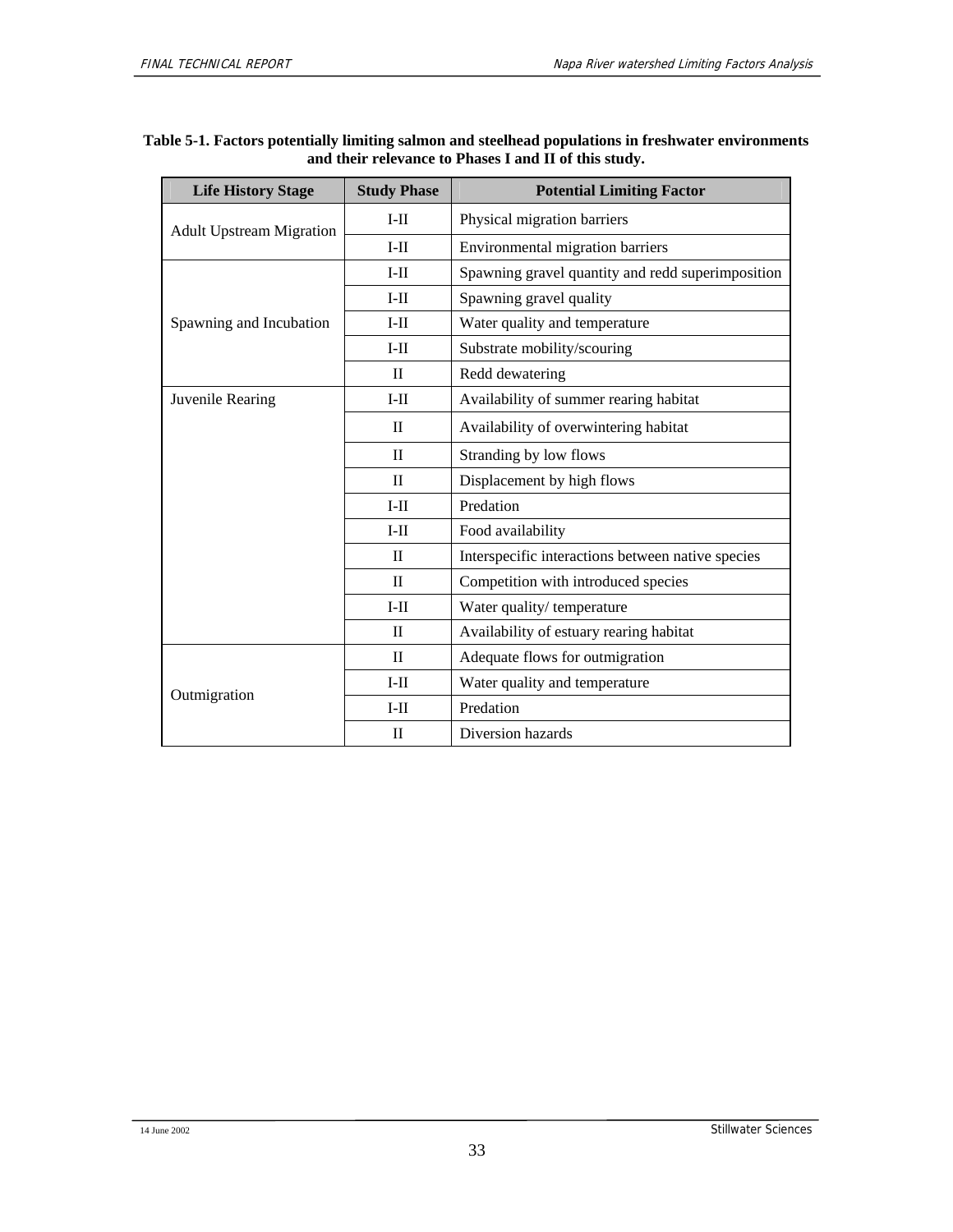# **6 FOCUSED STUDIES**

Based on initial reconnaissance surveys of the Napa River and its tributaries, along with more indepth surveys in selected reaches and review of published literature and other existing information, we developed a number of hypotheses and general conceptual models of historical (or reference) and current physical habitat conditions in the mainstem and tributaries. The results of this initial study are described in Section 6.1.

We then used these conceptual models, available information, in view of knowledge of the life history and habitat requirements of the three analysis species (see Section 4.3) to generate hypotheses and develop focused studies examining key factors limiting populations of these analysis species in the Napa River watershed. These studies include:

- Sediment-related factors (turbidity, pool filling, gravel permeability, and bed mobility) (Section 6.2);
- Water temperature (Section 6.3);
- Fish passage barriers (Section 6.4);
- Patterns of dry season surface flow (Section 6.5);
- Juvenile steelhead growth rates (Section 6.6); and
- Distribution and abundance of potential freshwater shrimp habitat (Section 6.7).

## **6.1 Changes in Physical Habitat**

Our current conceptual models and hypotheses regarding general changes to the physical habitat in the mainstem and tributaries of the Napa River are presented below.

### **6.1.1 Mainstem Napa River**

Aerial photographs taken in the 1940s show the mainstem Napa River valley fully developed into agriculture. At this time, the mainstem Napa River, above the city of Napa was a low gradient, gravel-bedded stream exhibiting bar-pool morphology, with point bars, mid-channel or island bars and multiple channels in the unconfined reaches. These reaches were bordered by floodplains that appeared to be inundated annually with well-established vegetation. There were well-developed wetlands located in the transitional areas between alluvial fans and the valley floor, and on the floodplains. In confined reaches, the Napa River was a single-thread channel with the extent of the active floodplain generally constrained by coarse-textured, erosion resistant tributary alluvial fans.

Prior to major anthropogenic disturbances in the basin, the Napa River would have had numerous side channels that provided backwater rearing habitat for salmonids. The mainstem channel would have been connected to its floodplain in most locations, with the floodplain inundated during several storms per year. In contrast, 1998 aerial photographs depict a simplified riverfloodplain system in which the channel has narrowed, incised, and largely abandoned its former floodplain, resulting in a loss of backwater rearing habitat. Review of channel cross-section records, published reports, and recent field observations indicate that the river has incised at least 4–6 ft (1.2–1.8 m) on average from the mouth of the river to a point upstream of Calistoga, and is currently in the process of active channel incision upstream of Calistoga. Figure 6-1 illustrates some of the changes that occurred between 1940 and 1998 in three reaches. The abandonment of the floodplain and the present-day channel entrenchment are most likely caused by anthropogenic impacts, such as draining and diking of the valley floor, filling of side channels to facilitate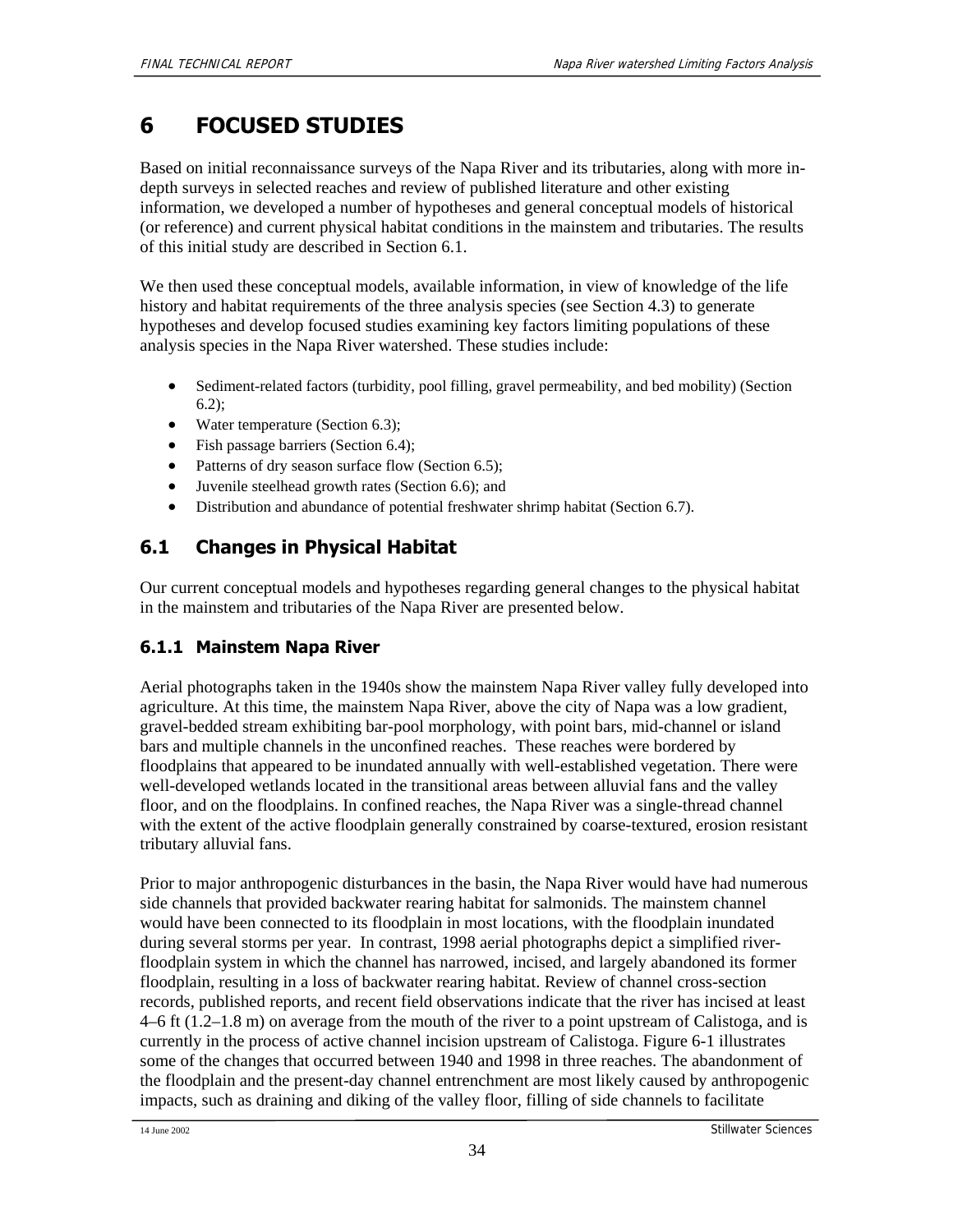development of the floodplain, mainstem channel straightening, mainstem bank stabilization, levee construction, gravel dredging downstream of the City of Napa, gravel bar skimming, loss of bedload supply due to dam construction, and large woody debris (LWD) removal on the mainstem.

These types of alterations of the mainstem river appear to have generally occurred throughout the valley floor, from Calistoga downstream to the City of Napa. Our interpretations of aerial photographs are supported by observations made during surveys of mainstem reaches (approximately 10 miles [16 km], reaches are shown in Map 9), and data from previously published studies. These alterations to the mainstem have affected the quality and abundance of suitable aquatic and riparian habitat for native species. The natural bar-pool morphology evident in the 1940s aerial photos and expected in a wandering river such as the Napa River, with its alternating sequence of pools and riffles, has been converted in many reaches into a series of long run-pools (i.e., long pools that are shallow relative to their length) separated by very small bars. These long run-pools create lake-like habitat for non-native predatory fish, increasing the exposure of native salmonids to predation during rearing and outmigration.

Some pool filling by fine sediment was noted in the long run-pool habitats. Channel incision may have increased bed mobilization, which in turn may have increased frequency and intensity of scour of salmonid redds during the winter months (see Section 6.2). Floodplain abandonment has resulted in the loss of side channel, backwater, and slough habitats that would have provided high quality rearing habitat. Throughout most of its length, the mainstem Napa River now has only a narrow band of riparian vegetation.

## **6.1.2 Tributaries**

Tributaries of the Napa River are generally steep, coarse gravel- or cobble-bedded streams with small or non-existent floodplains, few deep pools suitable for steelhead rearing, and limited spawning gravel. We hypothesize that prior to European-American settlement, the wooded tributaries would have had relatively frequent log jams that created deep pools and locally reduced transport capacity, inducing deposition of spawning-size gravel in patches. Based on observations gathered during reconnaissance surveys and other records, there were likely abundant redwood and mixed evergreen forests along many of the tributaries within the Napa River watershed, providing long-lasting woody debris to stream channels. The frequency of woody debris in channels was extremely low in channels observed throughout the watershed. These levels are lower than those common in many similar systems in the region, and are probably indicative of woody debris clearing. The clearing of LWD appears to have altered the morphology and local hydraulics of many tributary streams. Removal of woody debris, logging (and loss of wood recruitment) construction of extensive streamside road networks, construction of dams, and other land use practices appear to have resulted in a simplified channel morphology (including reduction in the size and frequency of spawning gravel patches), locally higher flow velocities, some channel incision, a loss of deep pools, and some presumed local coarsening of the channel bed.

Many tributaries, particularly those on the west side of the basin, cross extensive alluvial fans that encroach onto the valley floor. These alluvial fan surfaces have been highly altered by historical and current land use practices (including grazing, vineyards, and urbanization), which has led to channel incision and possibly widening (causing increased sediment production and transport to the mainstem), large woody debris (LWD) clearing (exacerbating channel bank instability), and general channel simplification (including abandonment of floodplains on large fans). Larger tributaries, such as Dry, Conn, and Soda creeks, show signs of recent incision and have graded to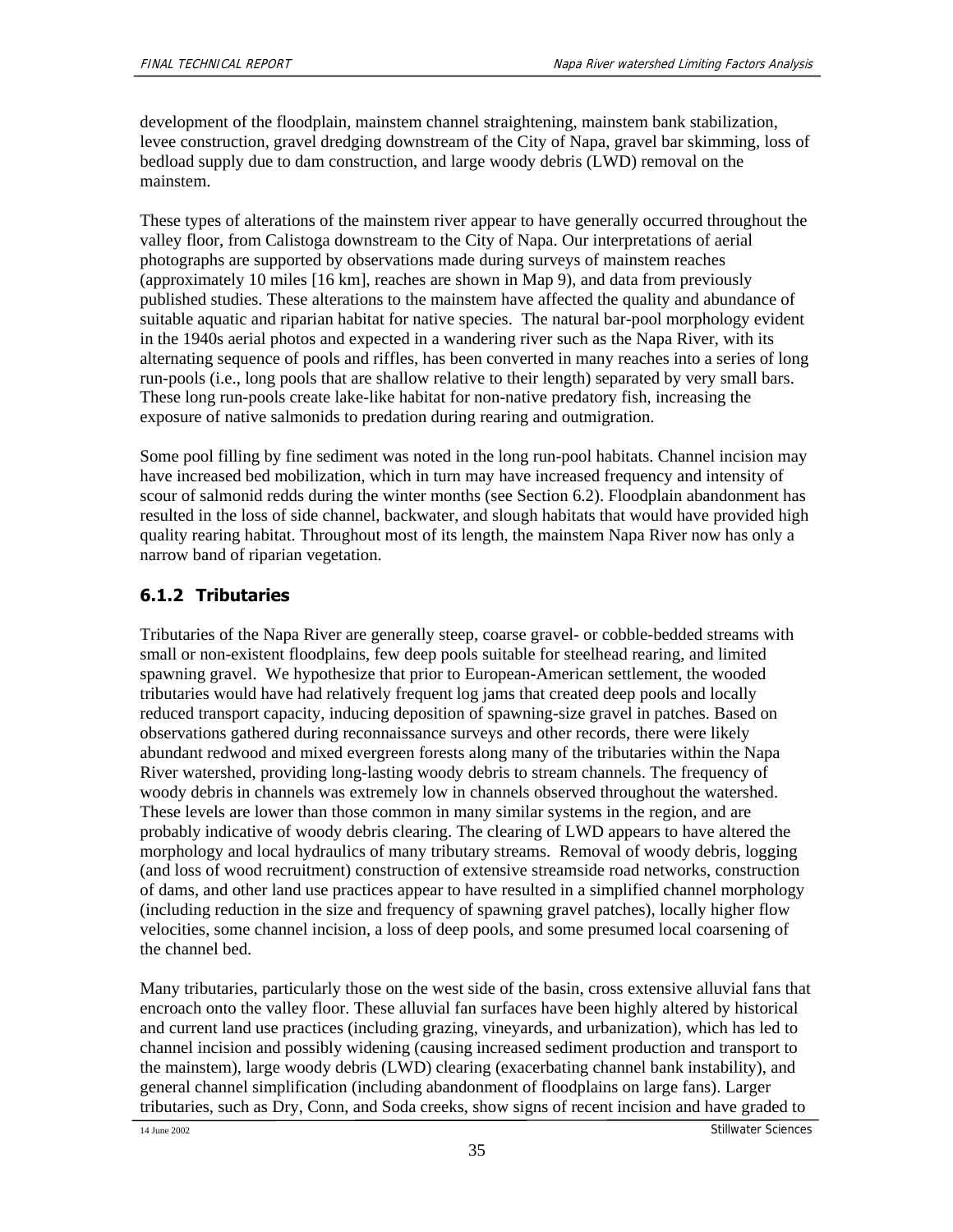the incised current level of the mainstem Napa River. In some cases, smaller tributaries cutting across the valley floor have not fully adjusted to the lowered level of the mainstem and are elevated at their confluence with the mainstem, forming potential barriers to upstream fish migration referred to as "hanging tributaries."

Based on field reconnaissance of Napa River tributaries, we conclude that pools appear to be less frequent than would be expected under historical conditions, where large woody debris loading would have created obstructions and forced deep pools to form. Our field observations in several tributaries, particularly those on the west side, indicate that large woody debris loading (amount per length of channel) is much lower than would be typical of streams in unmanaged mixed evergreen forests. Although the history of wood removal from the Napa River and its tributaries is poorly known (there are some records of stream clearing projects in the 1960s and 1970s), large woody debris has likely been reduced by direct removal from many or most streams for a variety of reasons. The reduction in large woody debris loading has likely increased the mobility of spawning gravels and reduced the diversity of in-channel habitats in Napa River tributaries. Additionally, loss of large woody debris has likely reduced cover for juvenile steelhead rearing in tributaries. A channel lacking sufficient deep-water refugia would likely increase exposure of fish to higher temperatures and greater predation pressure by terrestrial predators such as birds, snakes, and mammals. Large woody debris may also be reduced because of increases in the magnitude and duration of peak flows capable of dislodging debris jams, possibly as a result of land use changes.

Several large dams were built between 1924 and 1959 on major eastside tributaries (Conn, Rector, Milliken, and Bell dams) and the northern headwaters of the Napa River (Kimball Dam). In addition, many smaller dams can be found throughout the basin. Many of these dams intercept coarse sediment supply, and thereby reduce delivery to downstream reaches, which can cause bed coarsening and channel incision (although incision may be limited by bedrock and bed coarsening).

## **6.2 Sediment-Related Impacts on Salmonid Habitat**

We examined sediment-related impacts on salmonid habitat in the Napa River watershed by examining factors that are: (1) known to affect salmonid reproductive success directly, (2) targeted by proposed habitat rehabilitation efforts, and (3) cost-effective and efficient given the size of the study area. Sediment-related factors evaluated during Phase I included:

- Turbidity (which can affect salmonid feeding efficiency, growth, and survival);
- Spawning gravel permeability in the mainstem and the tributaries (which affects survivalto-emergence of steelhead and Chinook salmon eggs);
- Bed mobility in the mainstem (which also affects survival-to-emergence for steelhead and Chinook); and
- Filling of pools in the tributaries (which reduces the quality and quantity of juvenile rearing habitat).

## **6.2.1 Turbidity and Juvenile Feeding and Growth**

High turbidity and suspended sediment concentrations can have detrimental effects on aquatic biota in river systems (e.g., Bisson and Bilby 1982, Berg and Northcote 1985, Newcombe and Jensen 1996). While very high turbidity levels may cause acute physiological stress and tissue damage to some aquatic organisms during peak flows, fish tend to survive high turbidity levels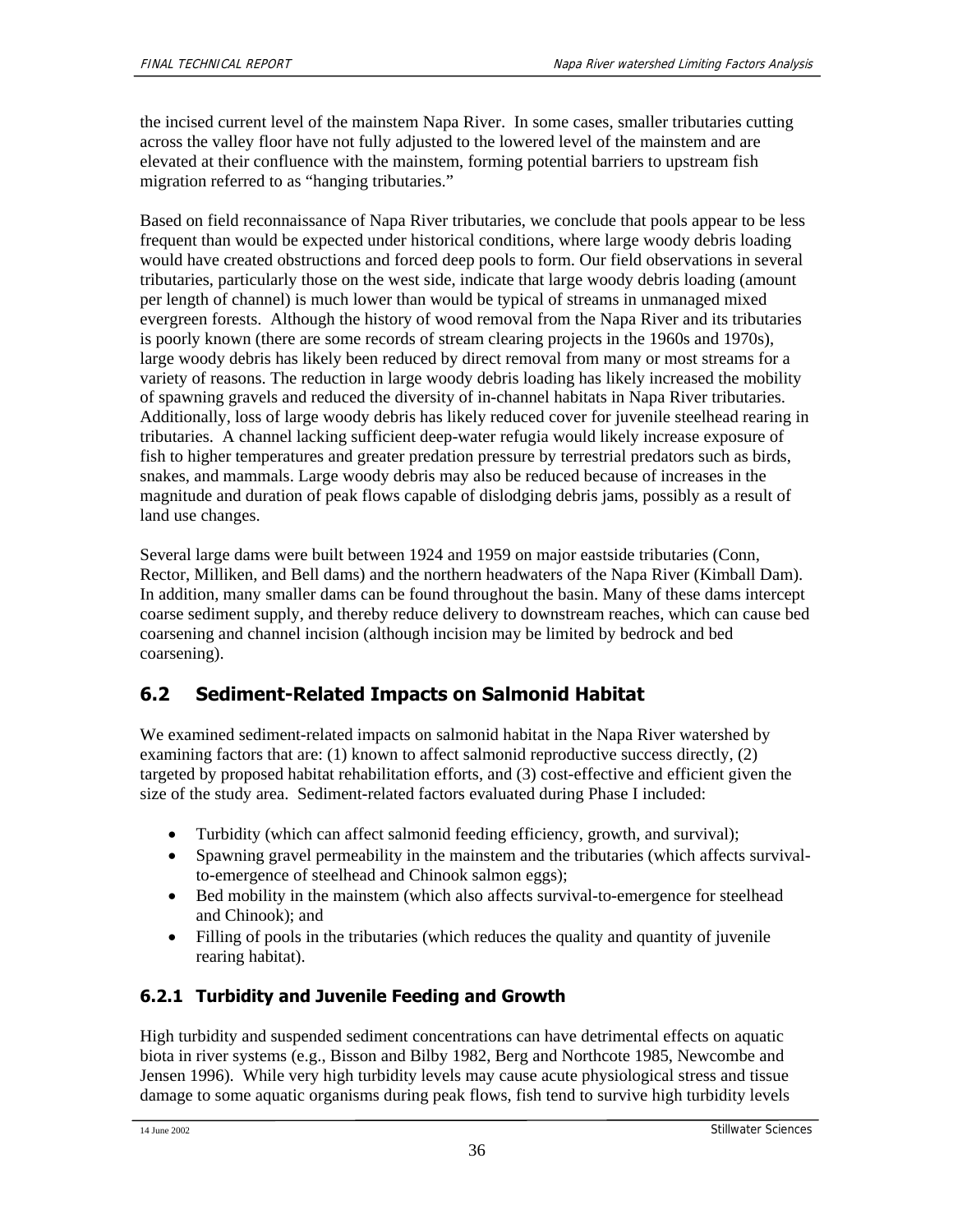over short periods of time. Lower levels of turbidity over longer time periods can be more harmful to fish than higher intensity short-duration events (Newcombe and Jensen 1996). Therefore, chronic sediment sources that continue to supply sediment to channels after peak flow events can be particularly harmful to juvenile salmonids. Based on a synthesis of the literature (e.g, Berg and Northcote 1985, Newcombe and Jensen 1996), we assumed that chronic turbidity greater than 20 nephalometric turbidity units (NTU) may adversely affect the ability of steelhead to capture prey. Effects of reduced visibility, including reduced feeding efficiency and disrupted territorial behavior, can occur at relatively low turbidity levels and have the potential to impact the population dynamics of an affected species primarily by reducing growth rates. The reduced size of smolts due to increased periods of turbidity has been identified as a potentially important limiting factor in several northwestern California streams (Reid 1998, B. Trush pers. comm. 2000).

Any process that delivers fine sediment (fine sand, silt, and clay) to channels can increase turbidity levels. The delivery of sediment from hillslopes to channels is a function of the underlying geology, local climate, vegetation, topography, and land use. Common delivery processes that provide significant fine sediment to channels include:

- hillslope mass wasting processes (such as debris flows and earthflows);
- gullies;
- sheetwash and rill erosion; and
- channel bank erosion.

Human activities such as road construction and use, hillslope and streambank vegetation removal, agricultural activities, and construction of dams can alter the magnitude, timing, and spatial pattern of these processes. Secondary effects of land use, such as channel incision and river bank destabilization, can also accelerate delivery of fine sediment to channels.

In some watersheds, increased sediment production caused by human activities may result in longer periods of elevated turbidity following storms. Increased duration and frequency of sediment transport (and associated turbidity) make it much more difficult for juvenile salmonids to see and capture prey successfully.

#### **Turbidity within the Napa River watershed**

The Napa Valley is heavily developed for both agricultural and residential land uses, and hillslope erosion has been identified as a clear concern for many stakeholders in the watershed (Napa River Watershed Task Force 2000). Previous studies indicate that land use activities have increased the supply of fine sediment to channels in the Napa River watershed (e.g., WET, Inc. 1990, USDA-SCS 1994). Based on these observations, we hypothesized that turbidity levels may be elevated in the basin relative to historical conditions. Little data were available, however, on recent or historical turbidity levels in the Napa River watershed.

#### **Hypothesis**

Based on initial information review and field reconnaissance surveys conducted in summer 2000, we hypothesized that feeding opportunities for juvenile steelhead during the rainy season (particularly in the late fall and early spring when temperatures are not too cold to inhibit feeding and growth) have been reduced by elevated turbidity levels. Reduced growth may affect subsequent survival (see Section 6.6 for a discussion of possible mechanisms). If prolonged high turbidity occurred only after infrequent flood events (e.g., flood events with a recurrence interval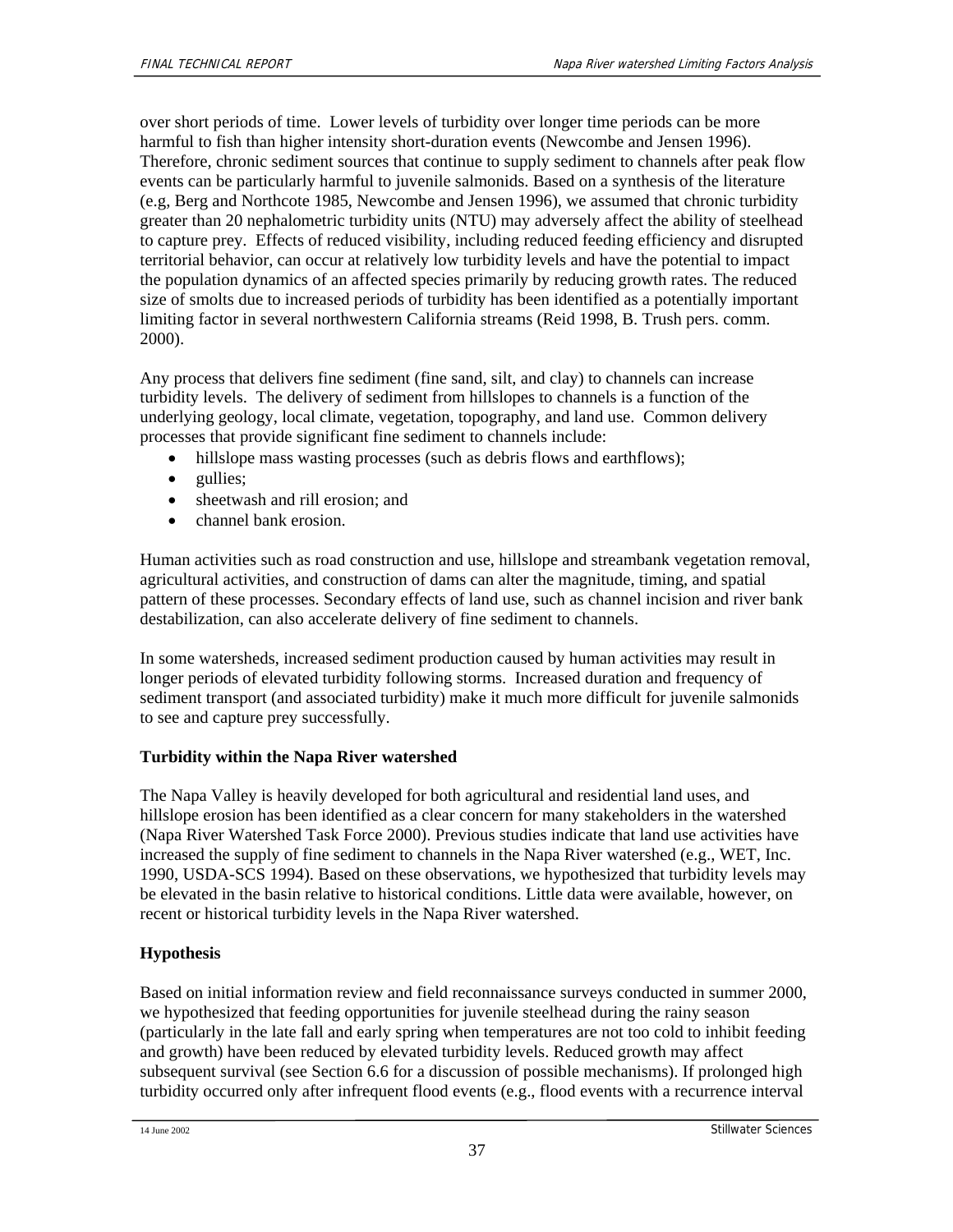of several years or greater), then high turbidity would probably not have a significant impact on steelhead production in the Napa River watershed. We hypothesized that to be deleterious, prolonged high turbidity would have to occur after relatively common storms.

#### **Study methods**

To determine whether turbidity at winter baseflow levels is elevated to a degree that would be expected to reduce rainy season feeding opportunities for juvenile steelhead in the Napa River watershed, a turbidity sampling project was undertaken during winter and spring 2001 and on a limited basis in winter 2002. We were particularly interested in the receding limb of the hydrograph and rainy season baseflow conditions, to examine whether chronic sediment sources were creating turbidity levels unsuitable for juvenile steelhead feeding and growth. To test this hypothesis, we conducted turbidity monitoring at a total of 19 sites following four of the first five peaks greater than 100 cfs<sup>7</sup> (2.83 cms) during water year 2001 (Map 10). Five additional sites were sampled on a more limited basis during the 2001 sampling effort. To document conditions after a relatively large storm event during water year 2002, which was much wetter than 2001, turbidity was re-measured at 22 of the 24 original sites in a limited sampling effort.

Each storm was sampled shortly after the time that peak flows occurred and approximately one, three and seven days after the peak unless another storm occurred. Turbidity measurements were taken with grab samples using an air displacement sampler. A storm in January 2002 was also sampled 3 and 10 days after the peak event, to assess the decline in turbidity following a nearbankfull event with high antecedent rainfall. The sampling methods, dates, and locations are described in detail in Appendix A7.

#### **Results and discussion**

Figure 6-2 shows the hydrograph at the St. Helena gage and turbidity measurements from water year 2001 at four of the sampled sites:

- the mainstem Napa River at Trancas Road,
- Carneros Creek at Route 121,
- Dry Creek at Solano Avenue, and
- Redwood Creek at Redwood Drive.

The St. Helena hydrograph is included on Figure 6-2 solely as a frame of reference for data comparison. We expect that the timing and magnitude of peaks on the tributaries were different than on the mainstem. The Napa River at Trancas Road is representative of turbidity conditions in the mainstem, and reflects sediment inputs from most of the geologic units in the basin. Carneros Creek is located in the Miocene marine sedimentary unit, and had the highest turbidity measurements in the basin. Dry Creek flows through the upper Cretaceous marine sediments, and Redwood Creeks drains both the Tertiary volcanic and upper Cretaceous marine sediments terrain. Dry and Redwood creeks generally had turbidity intermediate between Carneros Creek and the mainstem. The turbidity data for all sites are presented in Appendix A7.

Four of the five storms from January to mid-March 2001 were sampled during the recession limb of the storm runoff. These storms had recurrence intervals ranging from 1.0 to 1.4 years, as

<sup>1</sup>  $7$  Measured at the USGS Napa River near St. Helena gage (number 11456000).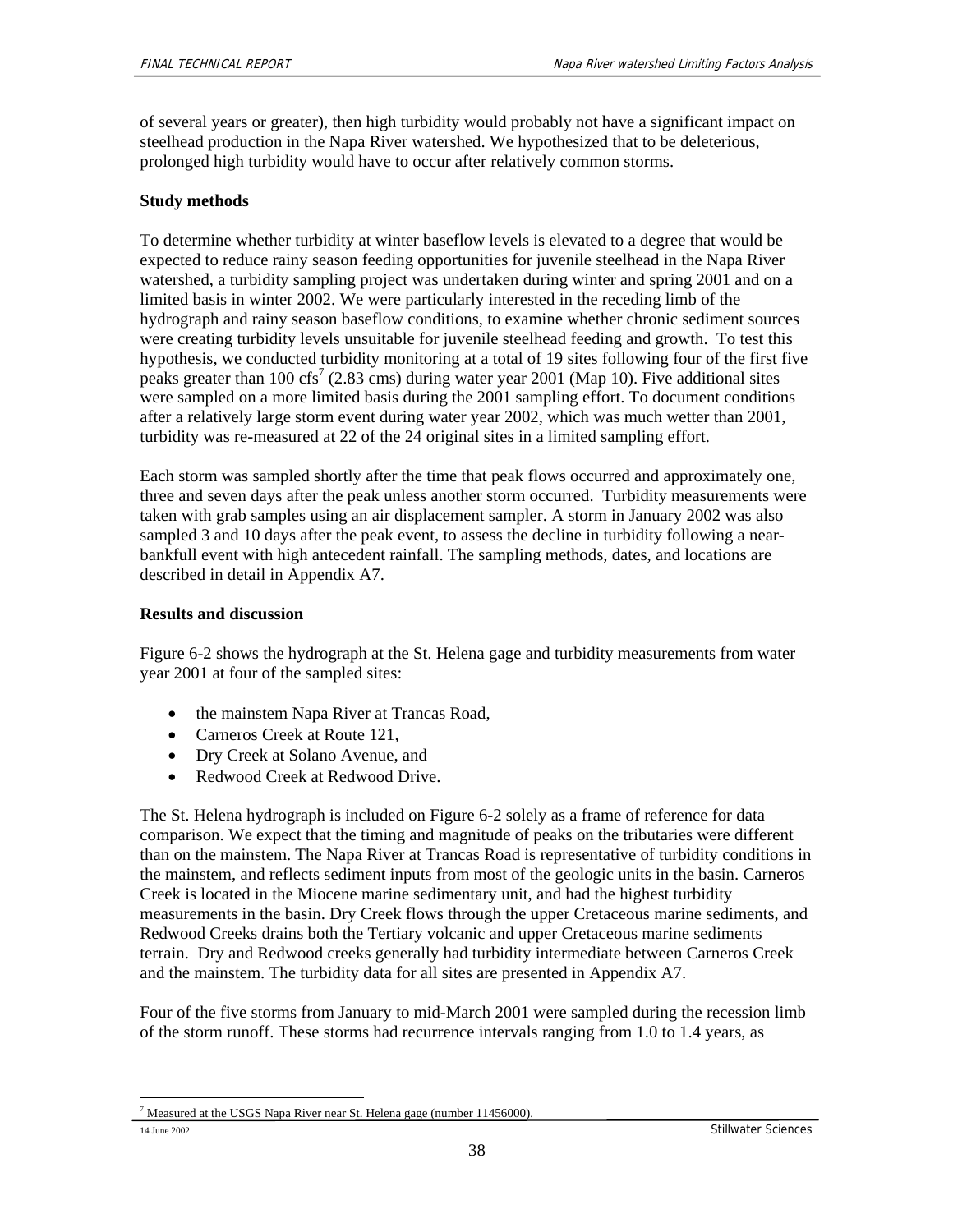measured at the USGS St. Helena gage. Measured peak turbidity values exceeded 100 NTU<sup>8</sup>, but quickly dropped to values below 20 NTU (the conservative threshold of concern value). Turbidity was less than 20 NTU for all samples taken following the January 2, 2002 storm (these data are included Appendix A7). These data imply that during this sampling period at these sites, there were not active sediment sources causing sustained fine sediment loading. This does not imply, however, that on other tributaries or for other periods, turbidity levels would not be significantly elevated. Nonetheless, this test failed to identify a chronic turbidity problem that would adversely affect juvenile steelhead.

Our results indicate that feeding opportunities were probably not lost for more than one or two days following the sampled storms (based on the 20 NTU threshold). Therefore, turbidity probably did not pose a significant limitation to feeding by steelhead during the period studied. We did not perform a sediment source analysis, and therefore do not know if potential significant sources of fine sediment and clays (dirt roads, freshly ploughed agricultural fields, etc.) were exposed during the period of measurement. Within the time frame of this study, no turbidity effects were found, despite our examination of 17 tributaries and 7 sites on the mainstem Napa River. This suggests that there is not a permanently elevated chronic source of sediment causing deleterious turbidity levels. However, our results reflect conditions during only two water years and may not have captured the effects of episodic or rare phenomena such as periods with higher rates of land conversion or road construction or infrequently-occurring natural events, such as landslides or extremely large storms.

## **6.2.2 Spawning Gravel Permeability**

The key factor determining survival of salmonids during egg incubation through fry emergence is the presence of sufficient flow of cool, clean water through the spawning gravels to ensure delivery of dissolved oxygen and elimination of metabolic wastes. When a high percentage of fine sediment is deposited in or on the streambed, gravel permeability (or flow rate of water through the gravels) can be substantially reduced. Reduction of gravel permeability results in progressively less oxygen and greater concentrations of metabolic wastes around incubating eggs and alevins (newly hatched fish larvae or sac-fry) as they develop in the pore spaces between gravels, resulting in higher mortality (McNeil 1964, Cooper 1965, Platts 1979, Barnard and McBain 1994).

The standard method of measuring the amount of fine sediment in spawning patches is bulk sampling of the bed material. Analysis of the grain-size distribution of the bed requires collection of large bulk sediment samples, which are labor-intensive and expensive to collect and analyze. In addition, grain size distributions are still an indirect measure of water circulation around eggs and larvae, which is the relevant biological parameter of interest. Because fine sediment deposition in gravel-bed rivers is often heterogeneous, repeated measurements of bed material composition are required. This makes bulk sampling particularly cumbersome in a study area as large as the Napa River watershed.

Instead of bulk sampling, we used standpipe gravel permeability measurements to provide a rapid and cost-effective indicator of both fine sediment quantity and egg survival (Terhune 1958, Barnard and McBain 1994). Permeability<sup>9</sup> is the only descriptor of spawning gravel quality that is

l

<sup>&</sup>lt;sup>8</sup> The turbidity may have been much higher at peak flows which were not included in our sampling design since our focus was on patterns of turbidity during peak recession and baseflow periods. 9

Our use of the term 'permeability' (expressed in units of length/time), is consistent with the established convention in fisheries biology. However the property being measured is more accurately termed 'hydraulic conductivity,' as defined in the hydrology literature.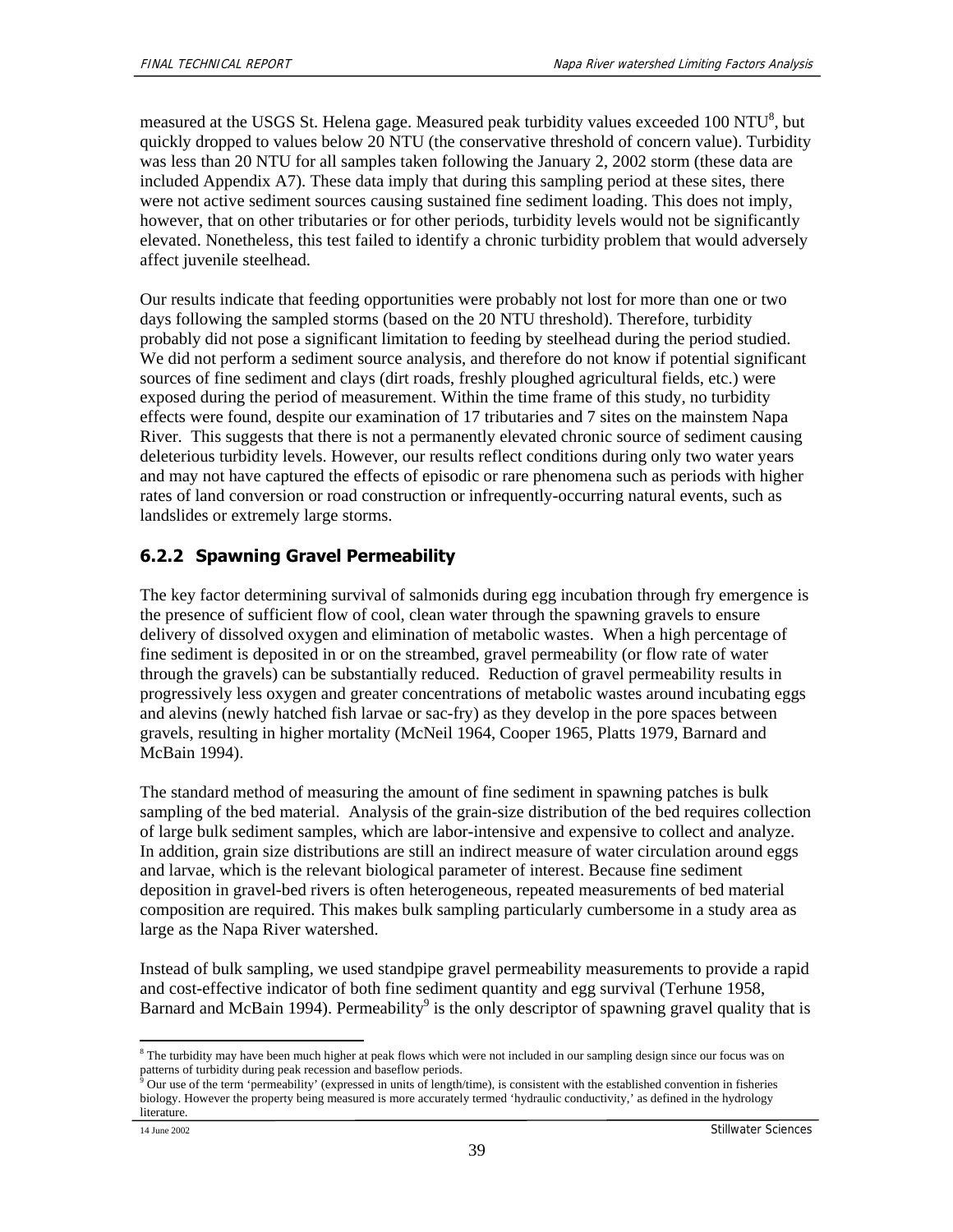(1) known to directly affect salmonid survival during egg incubation through fry emergence, and (2) affected directly by fine sediment deposition. Measured permeability rates can be converted into an index of predicted mortality rates for salmonid egg and larval incubation using relationships derived from field observations of redds with differing permeabilities (Taggart 1976) and experiments where the permeability of artificial redds was manipulated experimentally (McCuddin 1977) (Figure 6-3). Because of the lower cost of permeability measurements, we were able to sample substantially more sites within the study area than we would have using bulk sampling.

### **Spawning gravel permeability in the Napa River watershed**

Data from previous studies (e.g., WET, Inc. 1990, USDA-SCS 1994) indicated that land use changes since the mid-1900s (if not earlier) may have increased the amount of fine sediment supplied to spawning streams in the Napa basin. The increased sediment load could have increased the amount of fine sediment on the streambed sufficiently to adversely impact salmonid survival-to-emergence. Reconnaissance surveys in summer 2000, however, found little sand on the surface of spawning patches in tributaries to the Napa River. These tributaries are the primary spawning areas for steelhead, and are not used by Chinook salmon. We also observed few spawning patches during our site visits regardless of upstream geology, indicating that regardless of the quality of spawning habitat, the quantity appears to be limited. Mainstem surveys conducted in fall 2000, however, did yield evidence of potential fine sediment problems in gravels that could be used for spawning by Chinook salmon or steelhead.

### **Hypothesis**

Based on these observations, we hypothesized that gravel permeability at potential spawning sites was not impaired in tributaries of the Napa River. We also hypothesized that gravel permeability was poor (i.e., low enough to substantially impair egg-to-fry survival and emergence) in the Napa River mainstem.

### **Study methods**

To determine the quality of tributary streambed gravels for steelhead egg incubation and early rearing, substrate permeability was measured using a modified Mark IV standpipe (Terhune 1958, Barnard and McBain 1994). The recharge rate (the rate at which water moves through the substrate) derived from these measurements was converted to permeability using a rating table with a temperature and viscosity correction from Barnard and McBain (1994). We measured permeability at 28 reaches in 17 tributaries during field surveys conducted in 2002 (Map 10). The number of permeability measurements in each reach depended on the number of spawning patches. A technical discussion of the field methods and a description of locations used in the permeability sampling is given in Appendix A8.

We used relationships between survival-to-emergence and permeability from two data sets (McCuddin 1977, Taggart 1976). We used the following simple linear regression on the combined data sets to estimate survival based on our permeability measurements:

$$
Survival = 0.1488 * ln(Permeability) - 0.8253
$$
 (1)

where permeability is in units of cm/hr and:

Mortality Index  $= (1 - \text{Survival})^*100$  (2)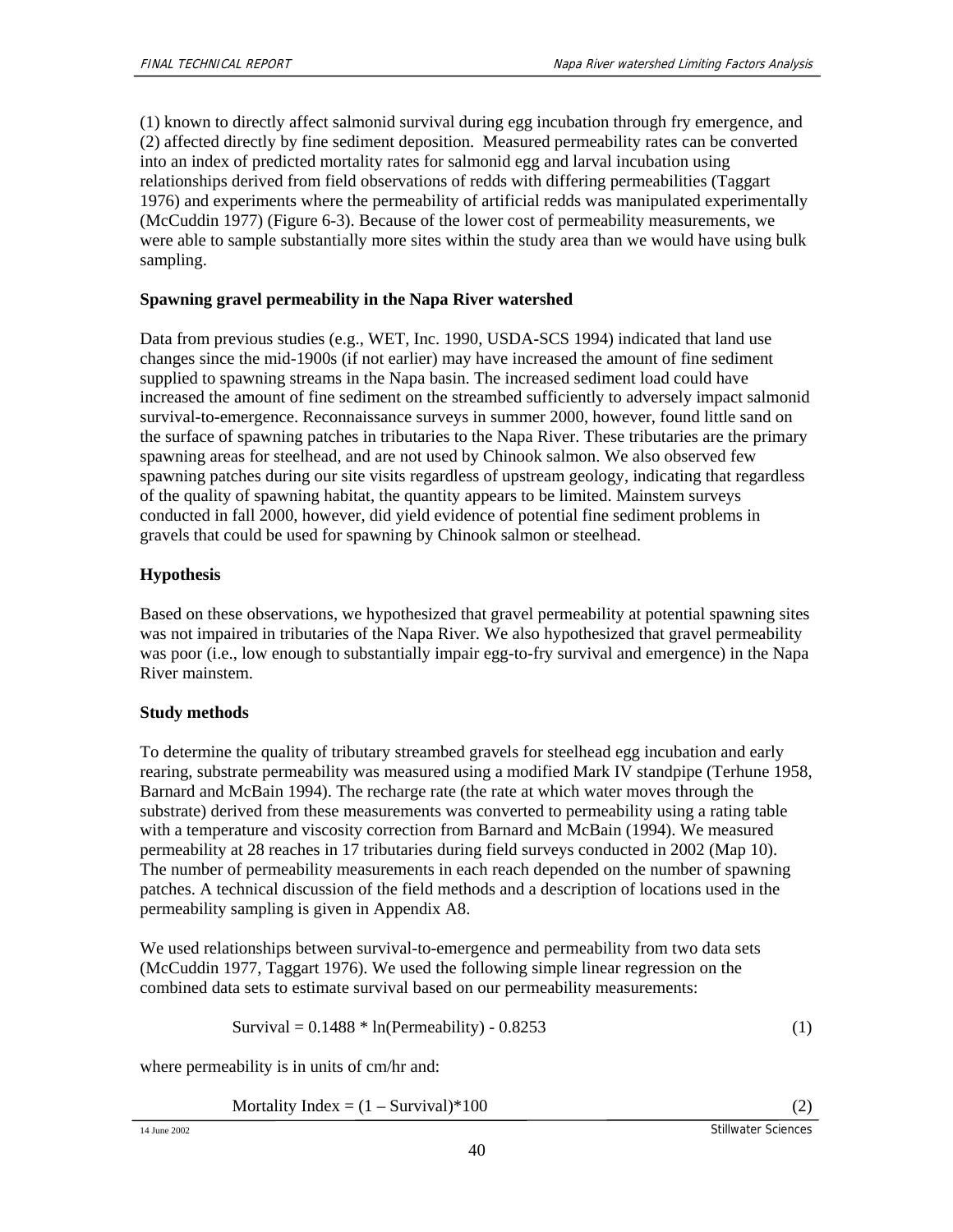#### **Results and discussion**

The regression of survival to emergence versus permeability for coho and Chinook salmon, with 90 and 95 percent confidence limits is given in Figure 6-3. The high  $r^2$  value of 0.85 indicates that permeability accounts for most of the variability observed in egg survival. The regression is based on data from two different species from the Pacific Northwest rather than species-specific data from Bay Area streams. Because of these limitations, we recommend that the results be interpreted with caution and treated more as an index rather than a precise quantitative prediction of survival and mortality.

Based on the tributary permeability measurements at the 28 potential steelhead spawning sites, the median predicted mortality index value was 55 percent, with three of 28 sites having mortality index values greater than 75 percent and no sites having mortality index values lower than 25 percent. Permeability measured at three potential Chinook/steelhead spawning sites on the mainstem were comparable to the results for the tributaries, with mortality index values of 33, 54, and 57 percent. We concluded that our original hypothesis, that gravel permeability at potential tributary spawning sites was sufficient to support high egg survival, is incorrect, and that elevated fine sediment concentrations in the channel bed subsurface may be a widespread problem in the Napa River watershed. We also noted that suitable gravel patches were infrequent and small in  $size<sup>10</sup>$ , exacerbating the poor quality found during the permeability studies. Our hypothesis regarding poor gravel quality in the mainstem Napa River was supported.

Surprisingly, given the permeability results, extensive surveys of the Napa River watershed in the summer of 2001 found that many tributaries are relatively well seeded with juvenile steelhead (Friends of the Napa River 2001). This is an unexpected result given the paucity and poor quality of the gravels. This discrepancy could be due to three factors:

- the sites where we measured permeability are not representative of the tributary conditions;
- the sites where we measured permeability are representative of conditions in the tributaries, but survival-to-emergence may actually be higher than we predicted; and
- only limited spawning habitat is needed to effectively seed available rearing habitat in tributaries sampled by Friends of the Napa River.

The survey conducted for Friends of the Napa River (FONR) covered 62 miles of habitat and included 12 of the tributaries that we surveyed (Table 6-1). Comparing the FONR juvenile abundance results with the permeability results shows that there is no apparent correlation between the calculated survival index and the abundance of juvenile salmonids (Table 6-1).

<sup>1</sup> <sup>10</sup> Note: we did not conduct a systematic analysis on the availability and size of steelhead spawning patches.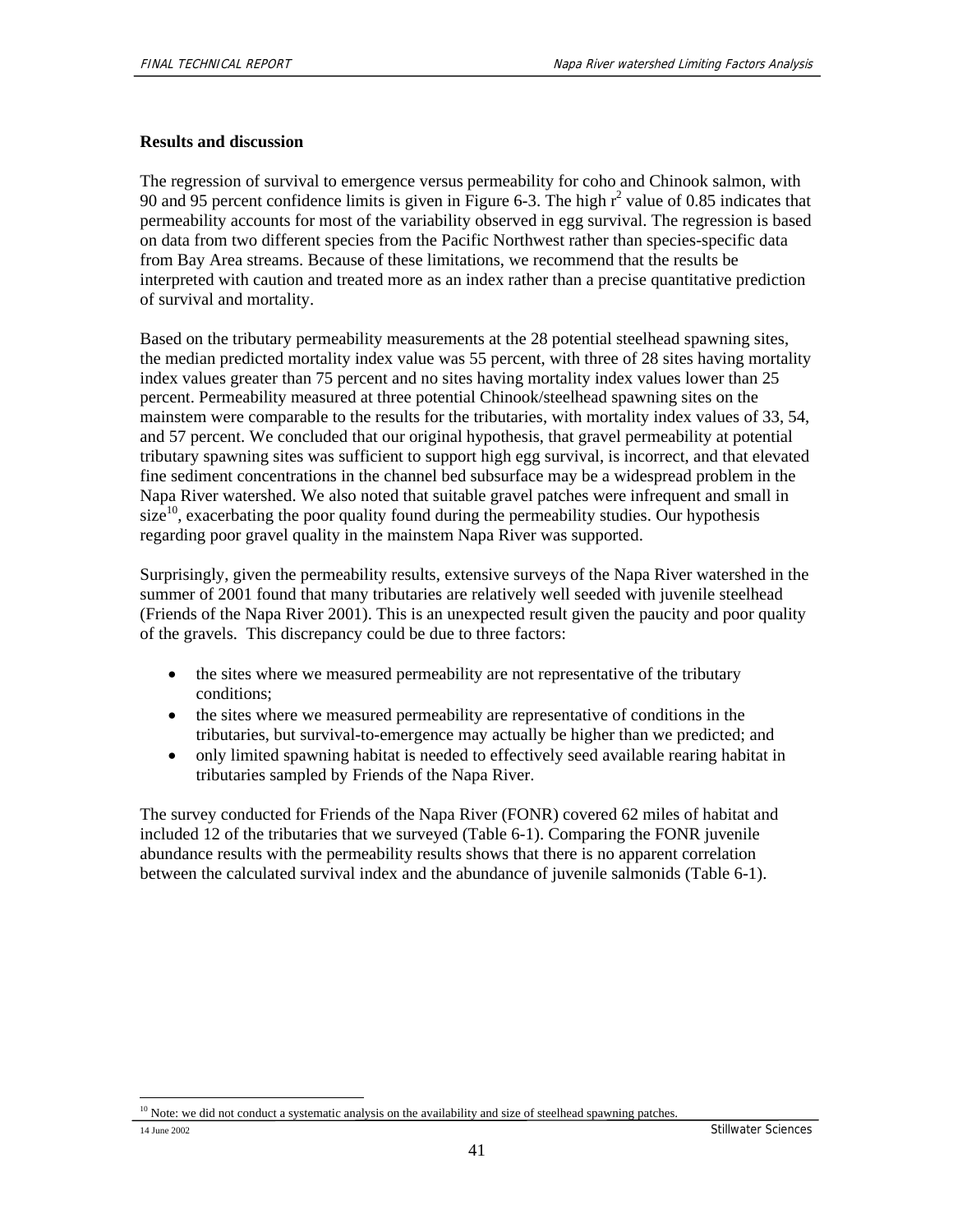| <b>Abundance Categories</b>                                             |          |                                     |          |                  |          |                 |          |
|-------------------------------------------------------------------------|----------|-------------------------------------|----------|------------------|----------|-----------------|----------|
| <b>High</b>                                                             |          | <b>Medium</b>                       |          | Low              |          | <b>Absent</b>   |          |
| $(>1$ steelhead/m <sup>2</sup> )<br>$(0.5-1$ steelhead/m <sup>2</sup> ) |          | $(0-0.5$ steelhead/m <sup>2</sup> ) |          | (0<br>steelhead) |          |                 |          |
|                                                                         | Average  |                                     | Average  |                  | Average  |                 | Average  |
| Tributary*                                                              | Survival | Tributary                           | Survival | Tributary        | Survival | Tributary       | Survival |
|                                                                         | Index    |                                     | Index    |                  | Index    |                 | Index    |
| Dry(3)                                                                  | 50%      | Redwood (3)                         | 52%      |                  |          | Diamond Mtn (2) | 62%      |
| Ritchie $(1)$                                                           | 70%      | Sulfur <sup>11</sup> $(1)$          | 28%      | Garnett (1)      | 52%      |                 | 58%      |
| Mill $(2)$                                                              | 50%      |                                     | 72%      | Soscol $(1)$     | 68%      | Cyrus $(2)$     |          |
| Dutch Henry (2)                                                         | 52%      | Sarco $(1)$                         |          |                  |          | Bell $(1)$      | 75%      |
| Average                                                                 | 56%      | Average                             | 51%      | Average          | 60%      | Average         | 65%      |

#### **Table 6-1. Comparison of Egg-Larvae Survival Index (from permeability measurement) to estimated abundance of juvenile steelhead in tributaries.**

\*the number of reaches in the permeability analysis is shown in parentheses Source: Friends of Napa River (2001).

The apparent discrepancy between the limited spawning habitat and abundant juveniles is not altogether surprising. Empirical and theoretical evidence suggests that spawning gravel quality and quantity are rarely the primary factors limiting population levels of species such as steelhead and resident trout (Elliot 1984), but they may be important contributing factors. The relative importance of reduced permeability as compared with factors such as the availability of rearing habitat for juveniles is discussed in the context of a limiting factors analysis in Section 7.

## **6.2.3 Bed Mobility and Redd Scour**

Salmonid spawning success requires that deep scour of the bed does not occur during the time the eggs are incubating in gravel deposits (or redds). Seasonal bed mobility, on the other hand, enhances food production and reduces the accumulation of fines in the bed. Relative bed mobility varies naturally among gravel bedded rivers and it is typically higher where the gravel supply is higher, where the bed is composed of fine gravel, and perhaps where flows are more flashy. Increased bed mobility on a river, therefore, occurs when land use increases gravel loading from hillslope and stream bank erosion, reduces resistance to flow (by removing large woody debris or riparian vegetation or through channel straightening), or increases the frequency or duration of peak flows (due to increased storm runoff or entrenchment of the channel and confinement of high flows between channel banks).

### **Bed mobility on the Napa River mainstem**

Bed mobility of the Napa may have gone through a complex history of change due to land use effects. The mainstem has probably cut down at least 4 to 6 ft  $(1.2-1.8 \text{ m})$  since at least the 1960s up to the city of Calistoga due to the combined effects of dams, dredging, wood removal and possibly increased flows (WET Inc. 1990; observations made during our extensive mainstem surveys). Incision commonly coarsens the bed, which tends to reduce its mobility, and it is this coarsening that commonly arrests further channel incision, unless the channel reaches bedrock, which it has in many places along the Napa River. Incision, however, can also lead to destabilization of sediment rich banks and adjacent fans, resulting in an increased sediment load on the channel. Incision also causes flood flows to be confined within the incised banks, thereby increasing the likelihood of bed mobility. Continued land development may also introduce sediment to the channel subsequent to the incision. Field inspection, therefore, can be used to determine whether the channel will have relatively high or low bed mobility.

-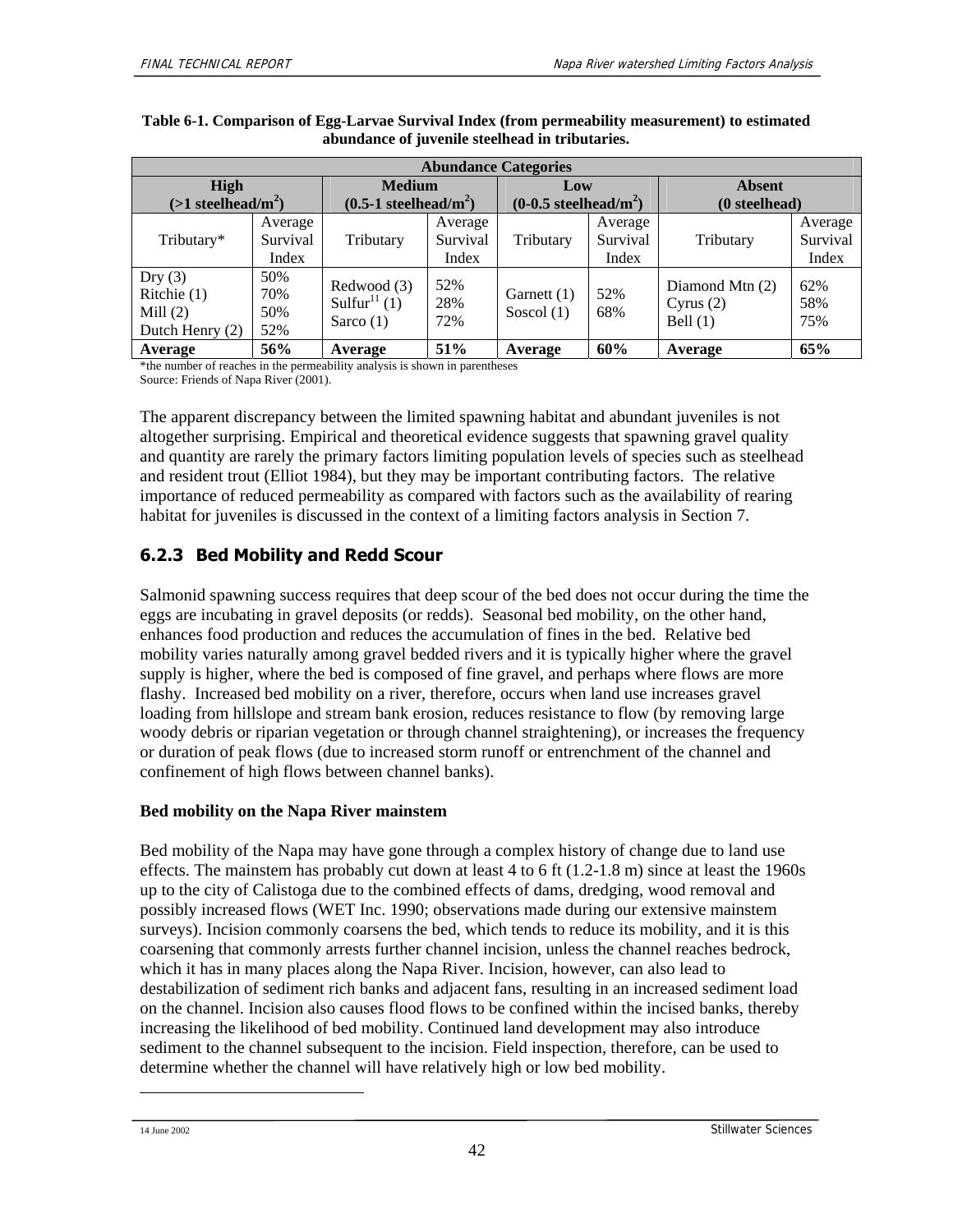### **Hypothesis**

We hypothesized that bed mobility is high in the Napa River mainstem, which might lead to frequent scour of redds and subsequent mortality of Chinook salmon and steelhead eggs and alevins. This hypothesis was not rigorously tested during Phase I, but we have proposed quantitative assessment under Phase II.

#### **Study methods**

We conducted extensive geomorphic surveys in the mainstem Napa River in fall 2000 and reconnaissance-level geomorphic surveys in the tributaries to provide a non-quantitative assessment of bed mobility in the basin. We surveyed seven reaches in the mainstem Napa River with an average length of 1.3 miles (2.1 km) (see Map 9 and Appendix A6 for the locations of the surveys). We noted the median grain size, condition of the bed and banks, and other geomorphic characteristics during this survey.

During the tributary reconnaissance surveys we noted geomorphic characteristics of over 40 tributary sites in summer and fall 2000 (see Map 9 for the locations of the surveys). Observations of the tributaries were also made during the permeability (section 6.2.2) and pool filling surveys (section 6.2.4).

#### **Results**

Our extensive surveys indicated that the mainstem Napa River had very few spawning gravel patches. At the few potential spawning patches observed, the gravels were finer than expected, very loose, and poorly sorted. These observations are typical of channels with relatively high sediment supply and frequent bed mobility (i.e., bed movement occurs during most storms).

As opposed to the mainstem, observations in the tributaries indicated that the channel bed was typically much more coarse (coarse gravel to cobble sized particles predominated), and therefore we did not predict elevated bed mobility in the tributaries. During our permeability studies we did note that there was a high proportion of fines in the channel bed (as opposed to on the surface of the bed), indicating that the bed has potentially coarsened and fines have infiltrated through the immobile surface layer.

We did not attempt a quantitative analysis of bed mobility in the Napa River mainstem or its tributaries. Additional questions regarding bed mobility will be analyzed in Phase II of the study. We have recommended that a quantitative stream bed mobility study in combination with deployment of scour chains or scour cores be used to examine not only the frequency of bed mobility, but the depth of scour as well<sup>9</sup> (see Appendix C) so that the likely effects on salmonid redds can be evaluated.

## **6.2.4 Pool Filling and Juvenile Rearing Habitat**

If the total and/or fine sediment load (sand and fine gravels) is high relative to transport capacity of a channel, large deposits of fine bed material (predominantly sand and very fine gravels) may accumulate in pools. Reduction in pool volume caused by fine sediment deposition is biologically important because it has the potential to reduce the amount of juvenile rearing habitat for salmonids and other native fish and aquatic wildlife. Reductions in pool depth, in addition to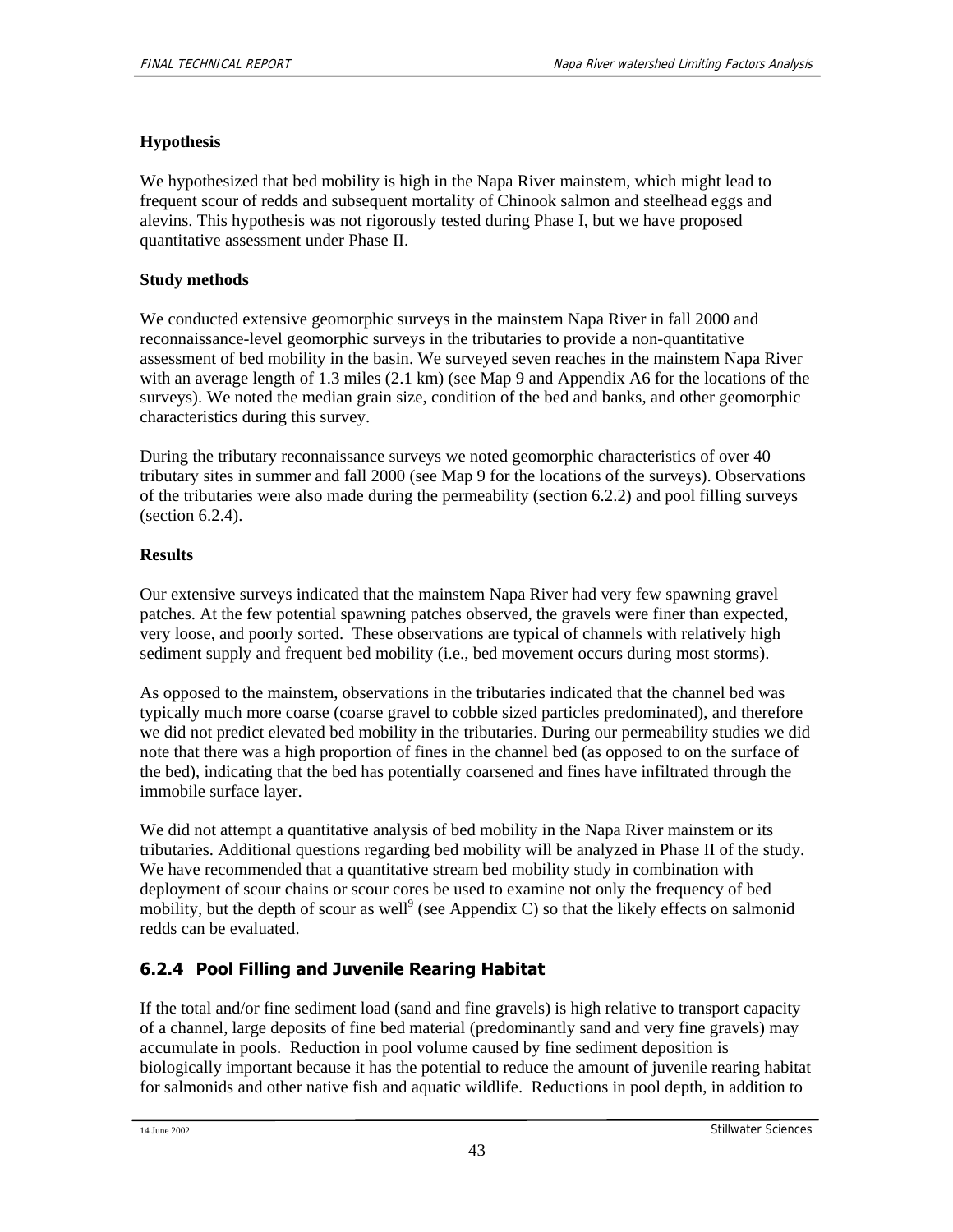reducing the total quantity of juvenile rearing habitat, may also adversely affect thermal and velocity refugia that are often associated with deep pools, as well as reduce areas used for cover to avoid predators.

Pool filling often occurs when sediment supply is increased relative to the equilibrium conditions in which the pool formed. The channel's response to high sediment loading depends on its sediment transport capacity. In general, because of their high sediment transport capacity, pools in steeper channels are less likely to be filled with sediment than those in shallower channels (Montgomery and Buffington 1993, 1997). Fine sediment deposition in pools, however, has been observed in streams with gradients as high as 0.065 in areas with high sediment loading. The size of the pool is also important, because larger pools can withstand filling a greater proportion of their volume than smaller pools without substantial loss of habitat, because, for aquatic organisms using pools as habitat, the depth of the pool is more important than the proportion of the pool filled with fine sediment.

A measurement of the amount of pool filling with fine sediment is  $V^*$ , the ratio of the volume of fine sediment in a pool to the total pool volume (Lisle and Hilton 1991, 1992; Hilton and Lisle 1993). V\* also relates to spawning habitat quality, since mobilization of fine sediment accumulations in pools can result in infiltration of redds constructed in the downstream tails of pools, particularly those with high V\* values (Lisle and Hilton 1991, Peterson et al. 1992). It should be noted that  $V^*$  for a given pool is not static through time, as the amount of fine sediment filling can change in response to high-flow events, which can scour the pools and in response to local variations in sediment supply. Local mass wasting such as landslides and bank failures can also fill pools temporarily until a sufficiently high flow scours the sediment. Lisle and Hilton (1992) indicate that values of  $V^*$  greater than 0.3 (30 percent pool filling) reflect high sediment supply, whereas  $V^*$  values less than 0.1 (10 percent pool filling) indicate a relatively low fine sediment supply (Lisle and Hilton 1992).

### **Hypothesis**

Based on a lack of observations of pool filling during reconnaissance surveys and other field visits, we hypothesized that reduction of juvenile rearing habitat due to pool filling by fine sediment was not a widespread problem in the Napa Basin.

### **Study methods**

While we did not observe extensive pool filling during the tributary reconnaissance surveys, there is evidence from previous studies of an elevated supply of fine sediment in the Napa River watershed due to erosion (e.g., WET, Inc. 1990, USDA-SCS 1994). We therefore conducted field surveys during 2001–2002 to corroborate the initial reconnaissance observations and to document the amount of sediment filling.

The V\* methodology described by Hilton and Lisle (1993) can be used to compare changes in pool filling through time. Using their methodology, it is possible for a two-person crew to measure about one pool per 1.5 hours. Considering the size of the Napa River watershed and the need to estimate pool filling in well over 120 pools given the available budget and schedule, we developed a somewhat less precise, faster methodology of assessing pool filling that entails measuring average pool dimensions and the area and depth of each patch of fine sediment. The key benefit of this method is that it requires only 10 minutes per pool. We conducted a comparison of methods and found that the rapid method of assessing pool filling was consistently within 10 percent of results using Lisle and Hilton's V\* method. A further discussion of the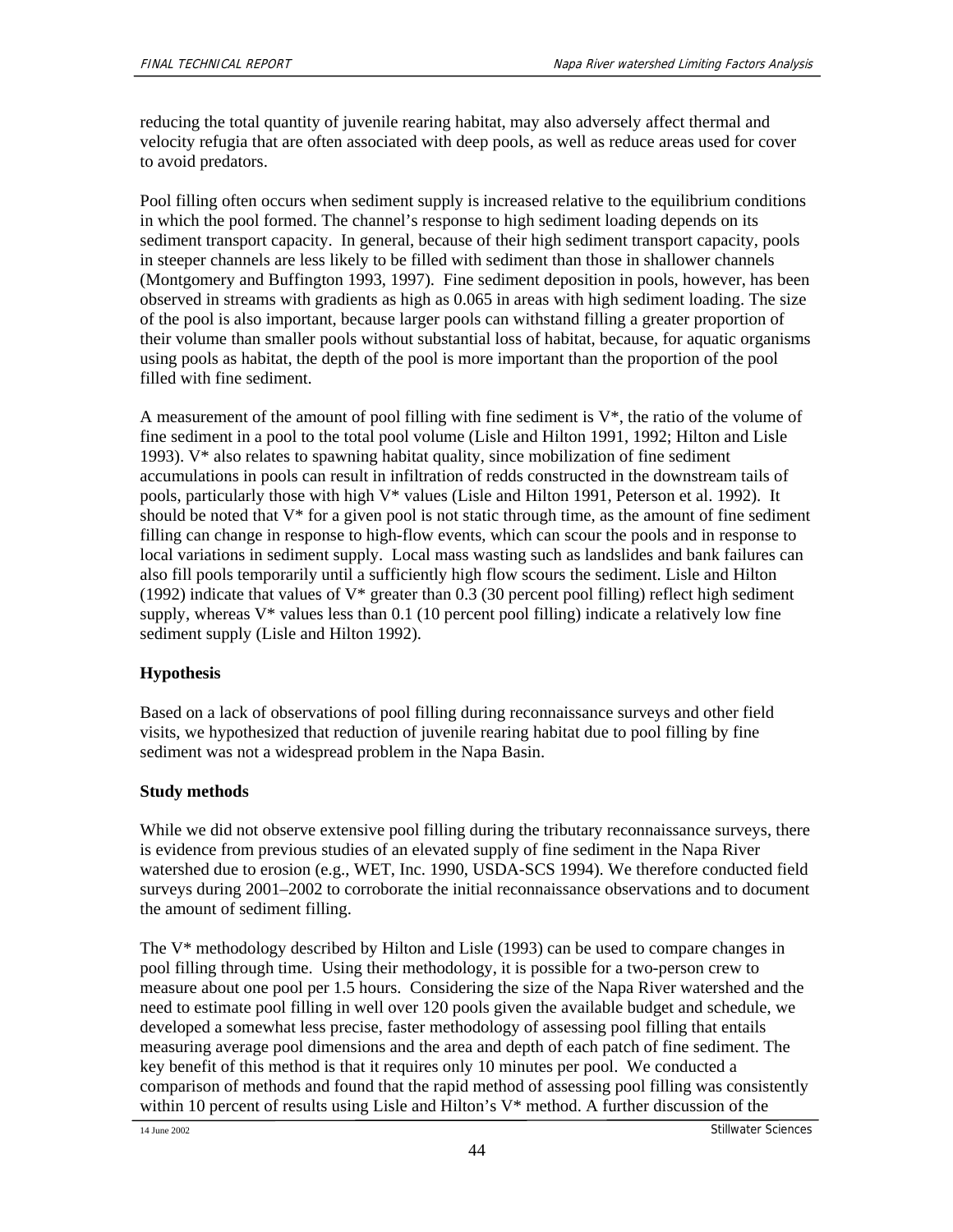methodology and accuracy of the rapid method of assessing pool filling is explained in detail in Appendix A9.

#### **Results and discussion**

We surveyed pool filling during 2002 at 29 reaches in 18 tributaries to the Napa River (Map 10). Our results indicated a median basin-wide level of pool filling of only 2 percent, and confirmed the initial reconnaissance observations that pool filling is not high in the Napa River watershed. Twenty-five of the 29 surveyed reaches had index values of less than 10 percent, of which 21 sites had values less than 5 percent. One reach on Dry Creek had a pool filling between 10 and 20 percent. Three reaches had a pool filling greater than 20 percent. Two of these reaches were on Carneros Creek, which has a bedrock geology (Miocene marine sediments) that would be expected to produce relatively high sediment loads. The third reach with a pool filling greater than 20 percent is downstream of a large, well-documented landslide on Sulphur Creek. Further study is needed to establish the causes of the few high values, since they may be due either to natural or anthropogenic sediment sources located upstream of the survey sites.

The results of the pool filling analysis indicate that pool filling by fine sediment likely does not adversely impact steelhead rearing habitat. However, casual observations during the study indicated a generally low abundance of pools throughout the basin, which has the potential to be a significant limiting factor to fish. While it was not possible to explore this phenomenon further during Phase I, it is a key hypothesis for Phase II that the lack of pools is primarily due to a lack of large woody debris (LWD) in the channels. We hypothesize that LWD was historically well distributed throughout the basin, particularly in areas with redwood or mixed evergreen forest, but that delivery of wood to channels has been reduced, either by active removal from the stream, and/or by land use activities that have reduced the number of mature trees in potential recruitment sites in riparian corridors and/or adjacent steep slopes.

## **6.3 Water Temperature**

Changes in environmental temperatures have profound direct and indirect impacts on fish and other cold-blooded organisms because they are unable to internally regulate their body temperature. While it is important to consider water temperature as a potential limiting factor for any salmonid population, it is a particularly relevant parameter for understanding constraints on steelhead because steelhead rear as juveniles in freshwater for one or more years. Steelhead may experience several summer seasons while rearing, during which they may be subject to warm water temperatures and the resulting thermal stresses. In addition, water temperatures during the rest of the year determine, in part, whether juvenile steelhead can remain mobile enough to feed and grow beyond the summer. Growth during the fall or spring, for example, may be of particular importance to steelhead populations in the southern portion of their range (including the Napa River watershed).

The direct impacts of high temperatures may include both acute and chronic effects. Acute effects tend to involve decreased or disrupted enzyme function, which may compromise a wide range of physiological functions and result in total incapacitation and death of the organism. Chronic effects tend to involve changes that slowly degrade the condition of the organism, such as increased metabolic rate (which reduces growth efficiency), reduced immune system function (which increases susceptibility to disease), or an increased tendency to become exhausted (which reduces foraging efficiency).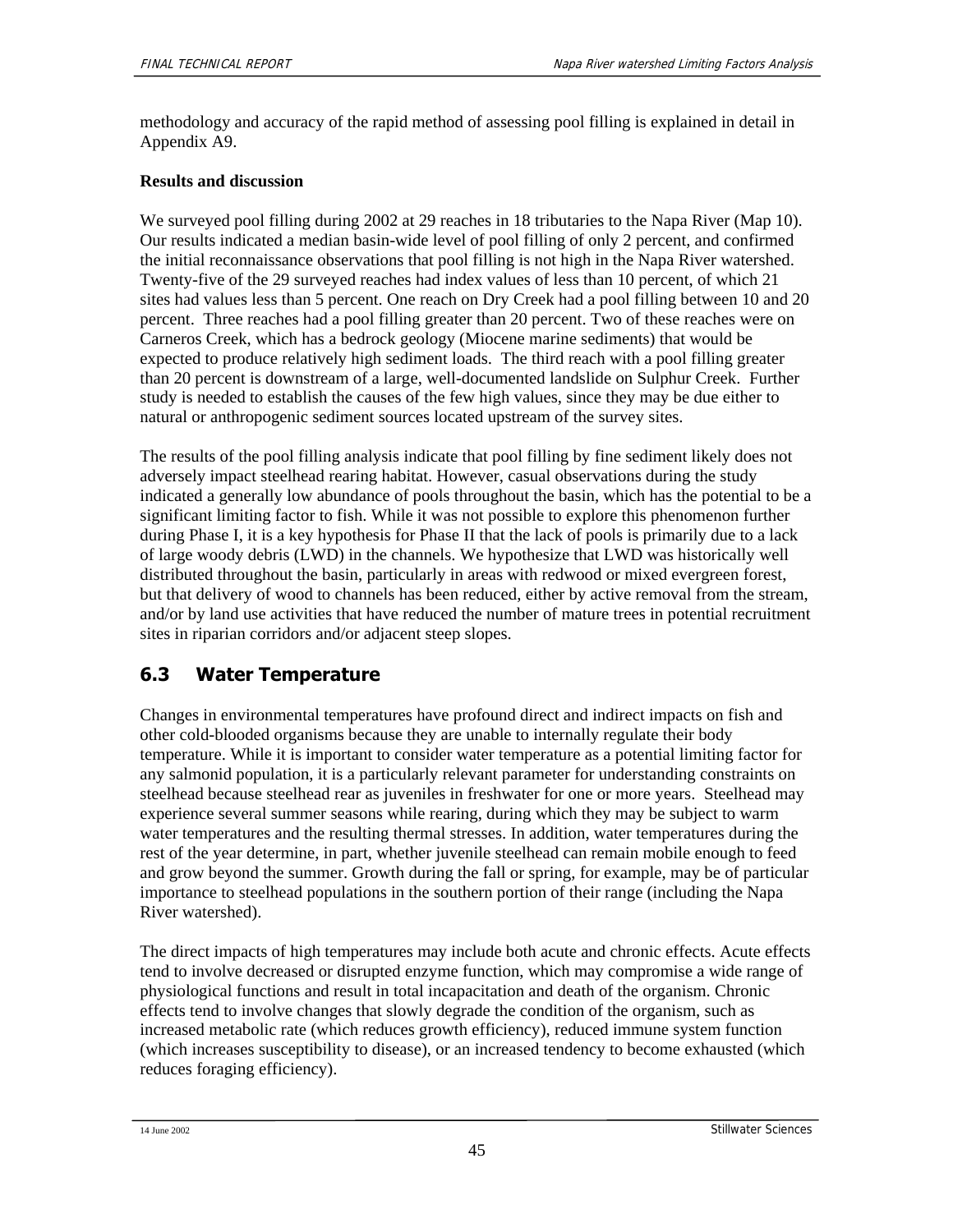Changes in water temperature may also have substantial indirect effects on fish by altering the physical properties of the water on which the fish depend. For coldwater fish such as steelhead and Chinook salmon, reduced dissolved oxygen associated with high water temperatures is frequently an important problem (the dissolved oxygen capacity of water is inversely related to temperature). Other indirect temperature-related issues include temperature-dependent changes in the biological activity of a pollutant, and changes in behavior or physiology that affect the competitive balance among species and hence may result in a shift in fish species composition or relative abundance.

In addition, because steelhead and Chinook salmon are sensitive to increases in temperature, any additional factors that might increase physiological stress, such as disease, food limitations, elevated turbidity, or increased competition between species, have the potential to worsen the impact of elevated temperatures.

The amount of direct solar radiation reaching the water surface is the primary factor influencing water temperature. Removal of riparian vegetation that would otherwise shade the stream surface can increase the exposure of the water surface to solar radiation, resulting in warmer water temperatures. In addition, alterations of channel geomorphology that lead to an increased widthto-depth ratio increase water surface area per unit flow volume, thus increasing the potential for solar heat gain. The Napa River mainstem, however, has been incising and is fully entrenched, which has most likely led to a reduction in the high flow width-to-depth ratio. Groundwater inputs to the stream system typically have a local cooling effect, at least during the summer months, and may be of particular importance in providing local pockets of cold water within the generally warmer stream network. Actions that reduce groundwater inputs into the stream channel during summer months can therefore affect the thermal environment of salmonids and other aquatic organisms.

The Mediterranean climate of the Napa River watershed results in naturally higher summer water temperatures compared with other steelhead streams in the Pacific Northwest. It is therefore likely that Napa River watershed steelhead populations are reasonably well adapted to these conditions. However, the naturally low summer flows also result in the system being particularly susceptible to impacts that further exacerbate naturally high water temperatures, including anthropogenic reduction of riparian shading, direct pumping of groundwater, or indirect land use effects that reduce the quantity of groundwater inputs to the system.

### **Hypothesis**

Considering evidence of low flows, riparian clearing, and channel modification, we initially hypothesized that summer water temperatures in the Napa River watershed may be high enough to cause chronic adverse impacts to steelhead.

#### **Study methods**

While we did not test whether temperature was elevated relative to historical reference conditions (which is proposed for Phase II), we did characterize existing temperature patterns in the Napa River watershed using continuous recording thermographs (set to record temperature at 15 minute intervals) that were deployed at 22 sites on 13 tributaries throughout the basin, as well as six sites on the mainstem Napa River (Map 10). These thermographs were deployed in early August 2000, checked in November 2000, and then left in place until November 2001, when we were able to recover 24 of the 28 thermographs.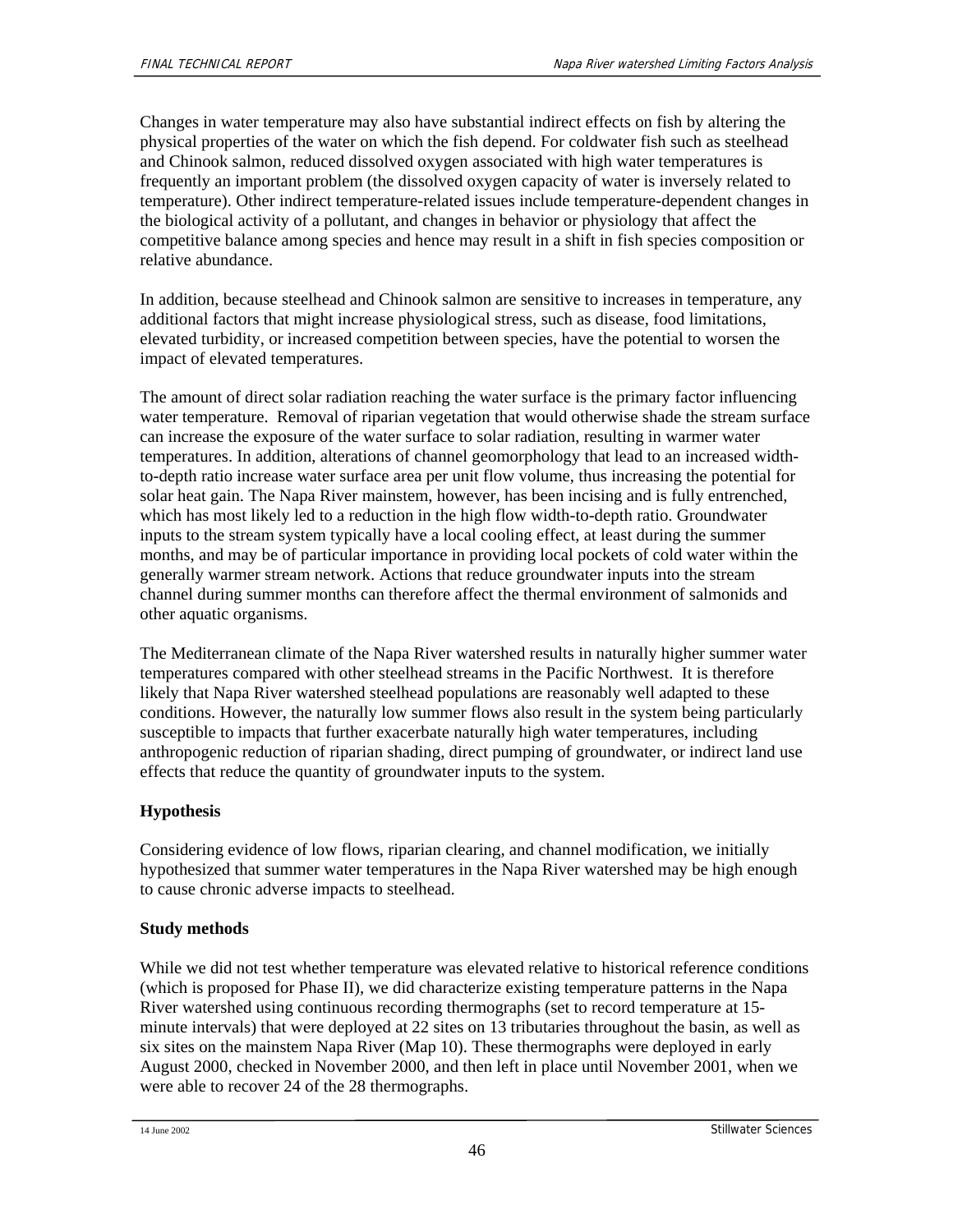#### **Results and discussion**

We found that summer water temperatures were typically warm, but generally not high enough to be acutely lethal to steelhead (Figure 6-4, Appendix A10). Data for the monitoring sites at Ritchie Creek and on the mainstem at the Rutherford Road Bridge (Figure 6-4) are largely representative of temperature patterns observed in the basin as a whole. Daily average temperature in the tributaries was 59–68°F (15–20°C) in the summer and 41–50°F (5–10°C) in the winter. Daily average temperatures in mainstem reaches were somewhat warmer and generally ranged from about  $63-77^{\circ}F(17-25^{\circ}C)$  during the summer to about  $43-54^{\circ}F(6-12^{\circ}C)$  in the winter, with a trend toward progressively warmer temperatures downstream, particularly in the summer months. In both the tributaries and the mainstem, the summer pattern occurred in May–September and the winter temperature pattern was evident in November–March. Spring and fall temperature patterns represented a transition between winter and summer thermal regimes, as would be expected.

In addition to this general variability, there were noticeable differences in mean temperature and daily temperature variations among some sites. For example, a spring-fed site in the upper reaches of Moore Creek in Las Posadas State Park exhibited remarkably low variability throughout the year (Figure 6-4). The near-constant temperatures observed at this site were probably due to the influence of groundwater at the site combined with the dense shading provided by the redwood-dominated riparian zone. This contrasts with the Middle Sage Creek site, about a half mile upstream of Lake Hennessey, which exhibited higher daily average temperatures and large, regular, daily fluctuations compared with other sites (Figure 6-4). These elevated temperatures and large fluctuations were likely due to a high width:depth ratio of the channel (likely due to a backwater effect from Lake Hennessey), low topographic and riparian shading of this portion of the creek, and its east-west orientation—all of which contribute to relatively high solar heat gain.

During Phase II, we will continue monitoring temperatures at a subset of the sites monitored in Phase I, and perform temperature modeling in selected reaches to better understand temperature patterns at the basin-wide scale. We will also perform intensive temperature monitoring during manipulative fish growth studies (see Appendix C).

## **6.4 Fish Migration Barriers**

## **6.4.1 Structural Fish Passage Barriers**

Barriers to fish movement can cause significant adverse impacts on fish populations within a basin by restricting the ability of anadromous fish to leave and return to the system and the ability of rearing juveniles and resident adults to track resources within the system. The impact of barriers on salmonids should ultimately be assessed with respect to: (1) the quantity and quality of upstream habitat that is being permanently blocked to spawning anadromous fish; and (2) any partial or temporary barriers to fish movement during the freshwater phase of the life cycle. By disrupting habitat connectivity, even a small number of barriers can have a disproportionately large impact on a population if the barriers obstruct access to large amounts of habitat.

In addition to dams, in-channel structures (such as flow diversions, culverts, and road crossings) may create steep drops in the channel that cannot be jumped by fish or may concentrate flows to such a degree that fish cannot overcome the current to move upstream. Even barriers that fish are able to pass after some effort may be significant if the level of effort required exhausts fish and reduces their reproductive fitness or longevity. Although most attention is typically focused on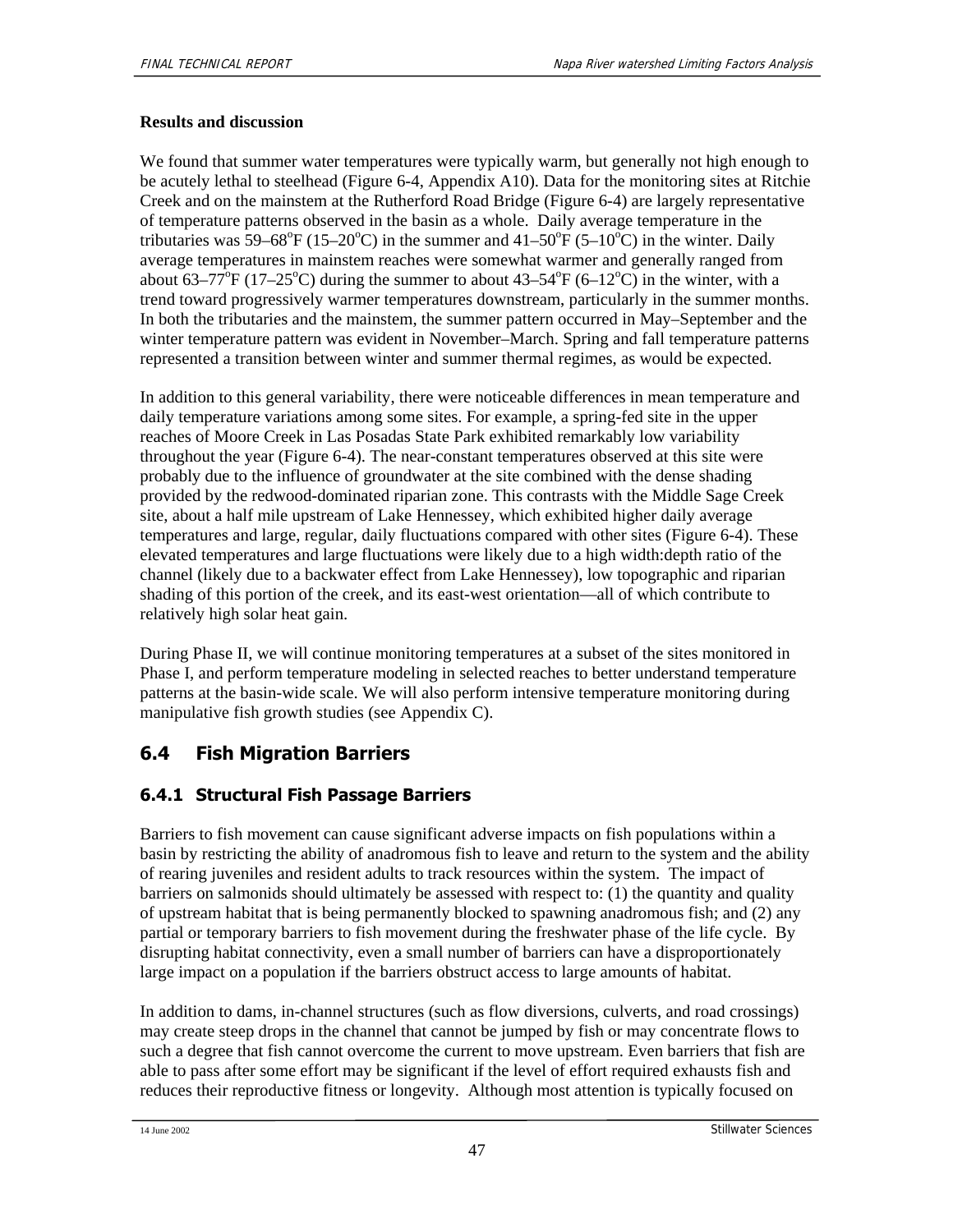barriers to upstream passage, some structures may also impair downstream movement of juvenile salmonids or outmigrating smolts.

We interviewed a number of local fisheries experts and conducted extensive stream surveys on over ten miles (16 km) of the mainstem Napa River between Yountville and Calistoga (Map 10). We did not discover, and were not made aware of, any significant impediments to upstream migration of Chinook salmon or steelhead on the mainstem of the Napa River. Therefore, we focused our analysis of potential fish passage barriers on Napa River tributaries and the migration and movement of steelhead. Historically, about 300 miles (480 km) of the 1,300 miles (210 km) of stream channels within the Napa River watershed were likely accessible and suitable for spawning and rearing of steelhead in most years (USFWS 1968). Between 1946 and 1959, three large dams on Conn, Bell Canyon, and Rector creeks were constructed, reducing historically available habitat by approximately 17 percent (based on the proportion of the drainage basin that was blocked by these dams). Prior to the construction of Conn Reservoir in 1946, the Conn Creek system, with its many perennial reaches and likely high-quality habitat, may have been one of the more important tributary watersheds for steelhead spawning and rearing in the Napa Rive basin.

### **Hypothesis**

Due to the extensive development of the Napa Basin for agricultural and residential land use, and attendant number of road crossings and in-channel structures, we hypothesized that many potential barriers to fish movement exist in the Napa Basin. The corollary hypothesis, which we were not able to test (but which should be tested during Phase II), is that the number and location of artificial barriers is sufficient to substantially limit production of steelhead in the basin.

### **Study Methods**

To identify potential barriers to fish passage on tributaries, we reviewed data collected by CDFG from the 1950s to the present, reviewed recent stream surveys by the Napa County Resource Conservation District (RCD) on a number of northern tributaries, and analyzed USGS topographic map data (1:24,000 scale) on roads and streams. We identified 69 in-channel structures that were known or suspected to be impediments or complete barriers to migration of steelhead in tributary streams at some point during the past 50 years (Map 12). We do not have any information on the current status of most of these potential barriers. USGS maps indicate numerous lakes or reservoirs (over 220, most of which are not included in the CDFG or RCD surveys) that overlap with the mapped locations of tributary channels, suggesting that the actual number of barriers could be much greater than 69. In addition, GIS analysis of USGS data indicates that there are over 400 sites where roads cross streams in the basin, many of which are expected to be impediments or barriers to fish passage. If many of the tributary barriers identified during this analysis actually impede or block fish passage, then it is likely that barriers exert an important control on the population of steelhead within the basin.

While is our understanding that the CDFG and RCD stream surveys were conducted by qualified individuals with sound professional judgment, the criteria for assessing barriers likely differed among surveys and did not consistently include the detailed measurements required to definitively evaluate passability to fish. In addition, some sites have not been revisited for several years, and previously reported conditions could differ greatly from current conditions. Furthermore, the geographic scope of the CDFG and RCD surveys was limited by staff time constraints and access to private property. Considering that several tributary reaches have never been surveyed, or have not been revisited for many years, we conclude that the number of barriers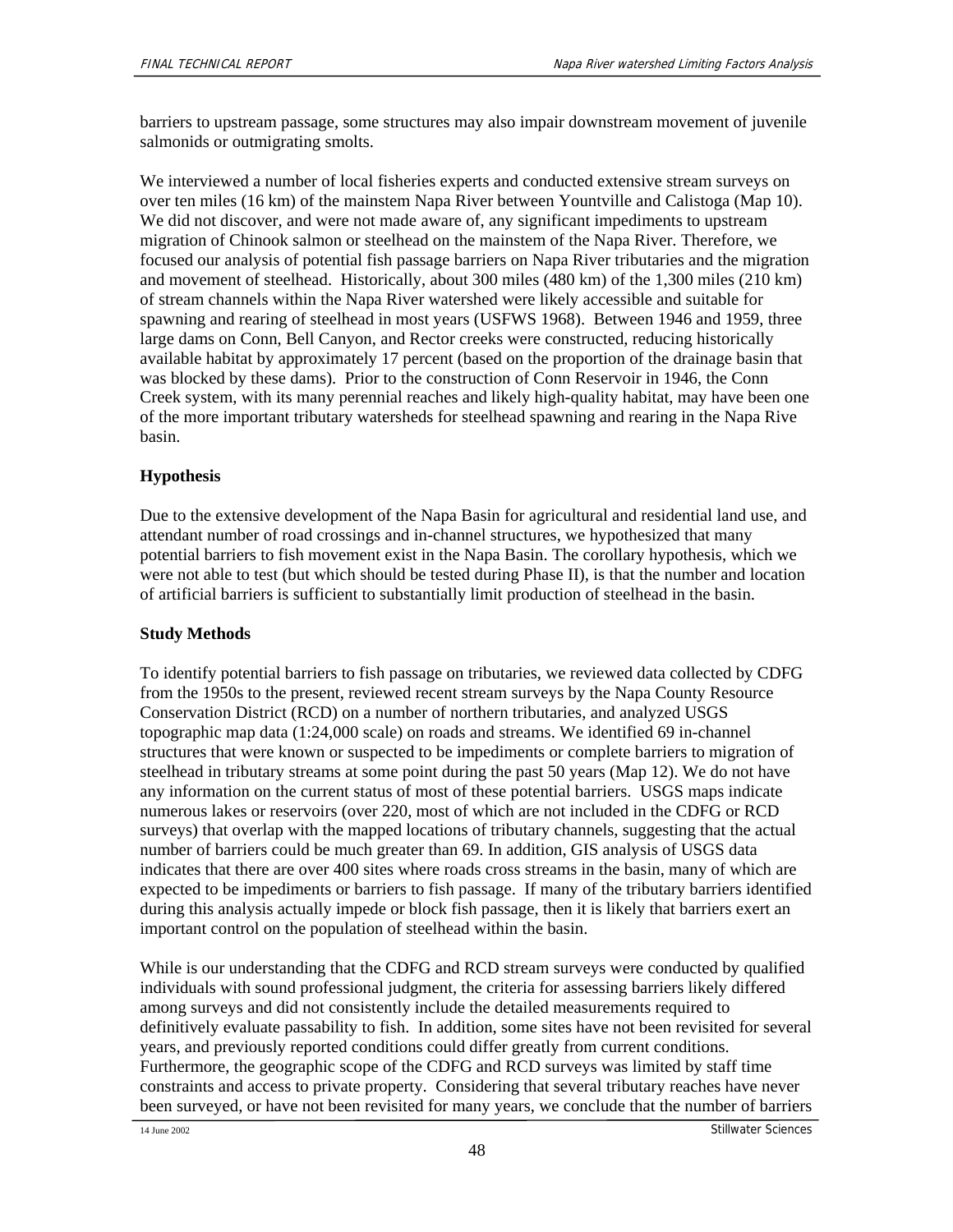identified by the available stream survey data likely underestimates the total number of potential barriers that exist within the basin. In contrast, the GIS analysis of channel impoundments may overestimate the number of barriers because some of the reservoirs identified on the USGS maps may be natural (probably very few) or may be located on small tributary channels that never provided steelhead habitat or may no longer exist.

We propose to analyze the impacts of barriers in relation to the quantity and quality of suitable habitat blocked and the occurrence of natural barriers during Phase II (see Appendix C).

## **6.4.2 Flow-related Barriers**

Besides natural and human-made structural barriers, inadequate flow can also present a barrier to fish migration and movement. While upstream spawning migration by adult salmonids typically occurs during the wet season when flows are generally sufficient (unless the onset of rains is late), inadequate flows in the spring can pose a potentially significant barrier to fish movement within the basin and to smolts migrating out of the system. Dry reaches can also impact juvenile steelhead at other times of the year by eliminating or restricting access to habitat during the rearing period.

The duration and spatial extent of channel drying in the Napa River tributaries may be exacerbated by surface and/or groundwater withdrawals, and/or land cover changes that might affect patterns of runoff and infiltration of rainfall into the soil and bedrock. If so, the likely result would be that tributaries become dry earlier in the season and to a greater spatial extent than under historical conditions, thus reducing the amount of available habitat and potentially limiting fish migration and movement within the river system.

Widespread drying of tributaries was observed during surveys we conducted late in the dry season of 2001 (see Section 6.5). Not enough is known, however, about steelhead life history in the Napa River watershed (particularly the timing of movement of juveniles within the basin) to understand how these dry reaches specifically affect steelhead population dynamics. Furthermore, while the magnitude and timing of diversions and groundwater pumping are poorly understood, they could result in ecologically significant flow alterations.

Studies to address fish life history and changes in hydrology related to these issues have been proposed for Phase II (see Appendix C).

## **6.5 Patterns of Dry-season Surface Flow**

No factor is as fundamental to the health of a stream system as flow. Flow not only ensures maintenance of aquatic conditions, it also serves to connect habitat types, allowing organisms to track resources between habitats. Without sufficient flows, juvenile steelhead and other coldwater species may experience low growth, weight loss, or mortality. Reduced flows or dry reaches may also impede migration, increase predation and competition for increasingly scarce food and habitat, result in increased water temperatures, or affect territorial behavior and aggression among members of the same species.

As a result of the Mediterranean climate, numerous streams in the Central California region, including the Napa River, typically become discontinuously wetted or completely dry during the summer or fall. The wet-winter/dry-summer seasonal pattern of the Napa River watershed results in summer conditions that are warmer and characterized by less flow than "classic" steelhead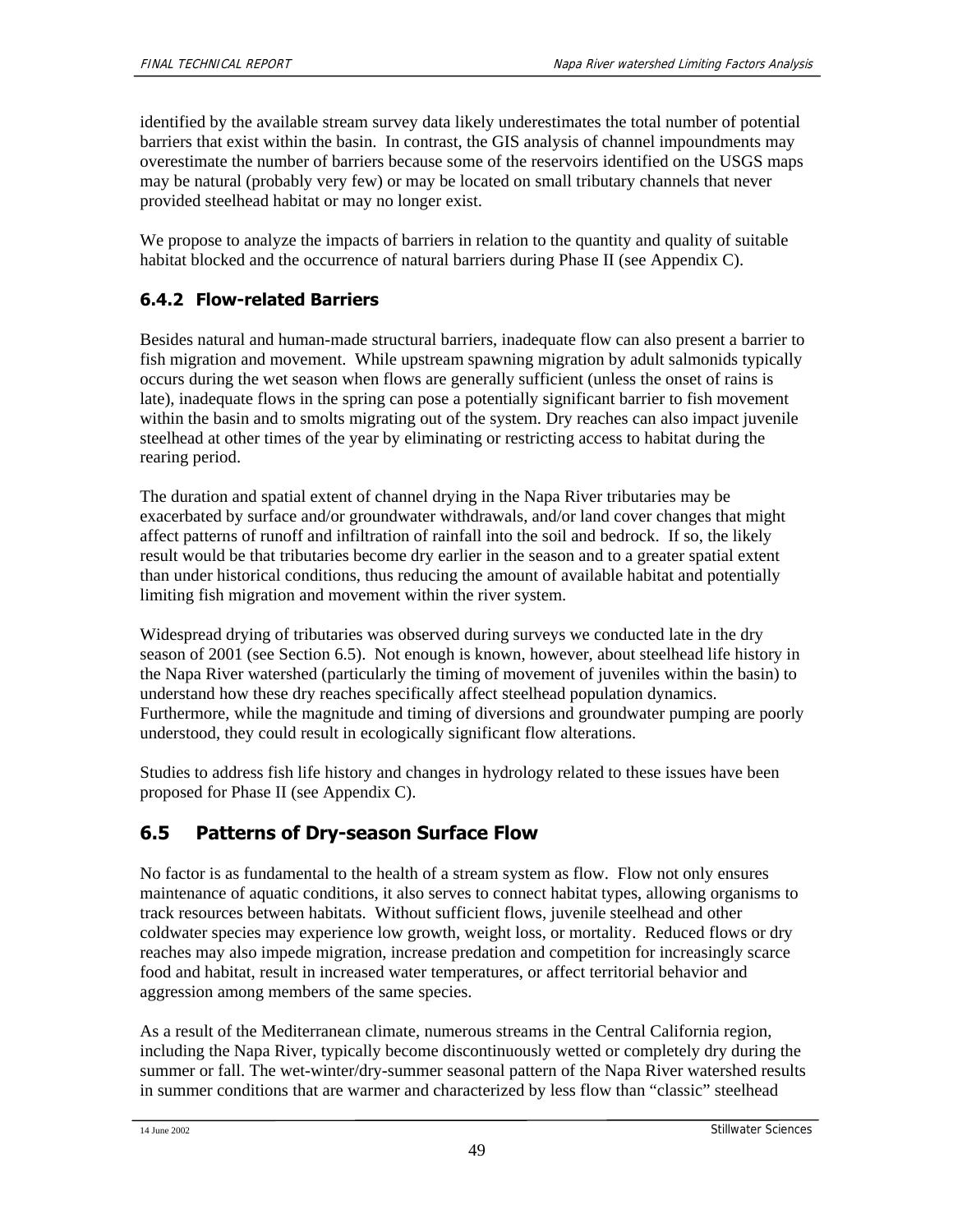streams to the north. To some degree, steelhead using the waters of the Napa River watershed would be expected to be adapted to these natural summer conditions of low flow and warm water.

Given the natural flow conditions, streams in this region are vulnerable to adverse effects from even small flow alterations during late spring, summer, and fall low-flow periods. Groundwater pumping, small dams and flow diversions all may reduce baseflow. Larger dams may increase baseflow or reduce this flow depending on how their flows are managed. Channel incision will draw the water table down and agricultural drains will reduce recharge to the groundwater system, while summer irrigation (when using water from distant sources) may increase baseflow. Increased baseflow in urban areas may occur due to watering of gardens and lawns. Many longtime observers of stream conditions in the Napa River watershed suspect there has been a substantial reduction in dry-season low flow over the past 40 years in stream reaches important to steelhead, California freshwater shrimp, and other native aquatic species (USFWS 1968, F. Kerr, pers. comm., 2000, J. Emig and M. Rugg, CDFG, pers. comm., 2001). Despite the presumed adaptation of steelhead to high temperatures in southern portions of their range, the degree to which Napa basin steelhead share these adaptations and can tolerate conditions such as prolonged increases in water temperature and reduced access to preferred habitat is unknown.

Reconnaissance surveys were conducted during the summer of 2000 to assess the general conditions in the basin. These surveys indicated that riffles, and frequently all associated inchannel aquatic habitat, were commonly dry in many tributaries, particularly in alluvial fan areas. During the reconnaissance surveys, behavioral signs of food stress were observed in salmonids over-summering in isolated pools at several locations in Napa River tributaries. It is possible that low summer flows result in a substantial reduction or lack of macroinvertebrate production in riffles and/or isolation of juveniles in adjacent pools from this primary source of food.

Based on the high frequency of very low flows and discontinuously wetted channels (dry riffles alternating with wetted pools) combined with relatively high water temperatures (which increase metabolic demands on the fish) it is possible that lack of food production due to low flows over riffles may result in low or negative growth rates during the summer months. Pilot studies to measure summer growth of juvenile steelhead are discussed in detail later in this chapter. It is also possible that loss of habitat connectivity may subject fish in isolated habitats to greater levels of predation and competition between species, further stressing individuals and populations.

### **Hypothesis**

Because we observed many dry reaches during field surveys conducted in the basin in summer 2000, we hypothesized that completely dry reaches, or reaches with no flow over riffles, were common during the summer-fall dry season.

### **Study methods**

To characterize the pattern of surface flows in the basin and develop a baseline understanding of the extent of channel drying in the basin, we conducted an extensive survey of stream channels in late October to early November 2001, just prior to the onset of winter rains. An analysis of flow data from the St. Helena gage showed that flows at this mainstem site averaged 1.8 cfs (0.05 cms) during the preceding dry months (June through October) in 2001. Flows of this level or greater have been observed at the St. Helena gage in approximately 65 percent of the past 62 years, indicating that the dry season of 2001 was slightly dryer than average. The flow status of each survey reach was qualitatively assigned to one of four "flow states." These were: (1) "dry" where the channel was completely dry or where the only water present was clearly associated with an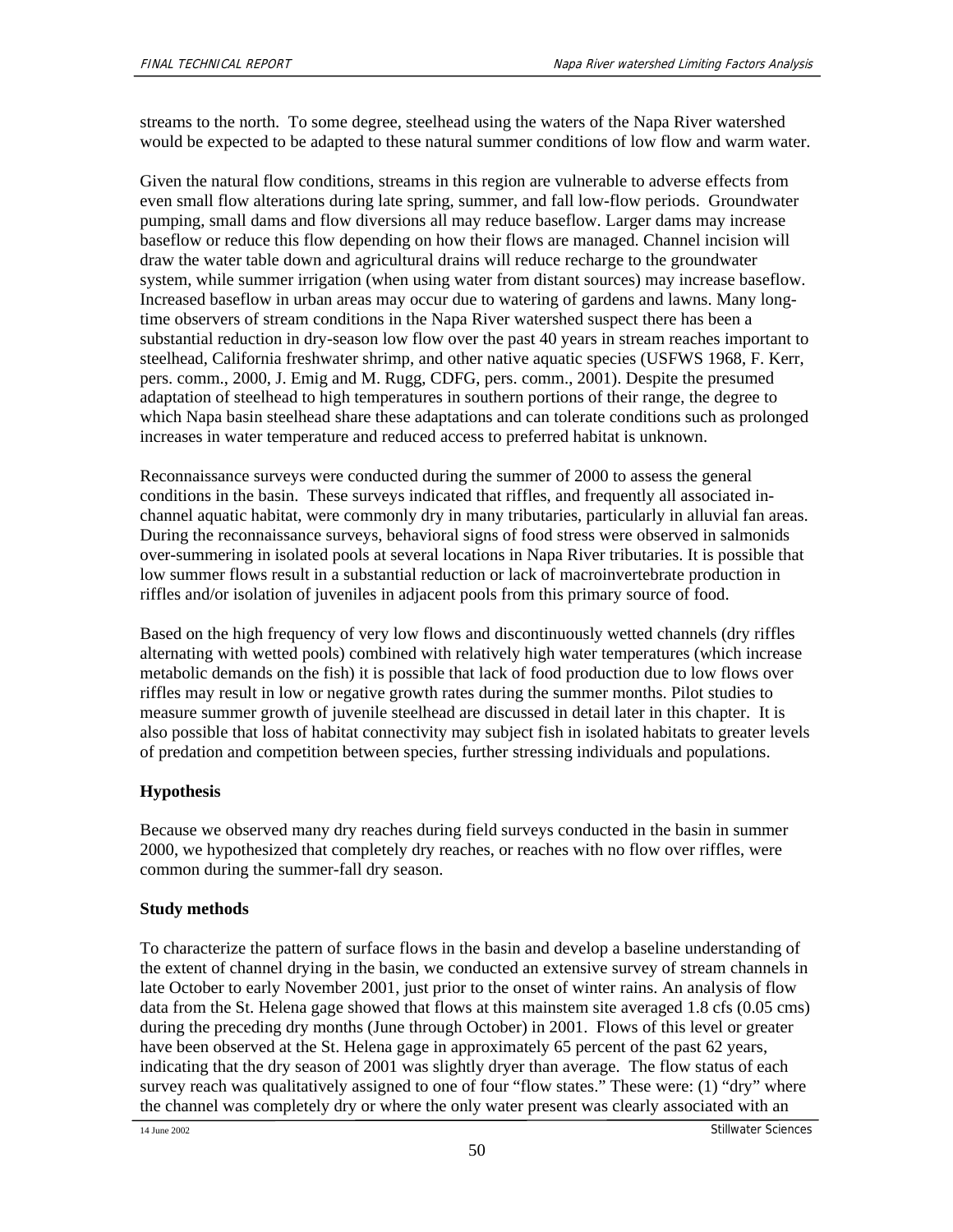artificial in-channel structure, such as a bridge, that caused subsurface flow to come to the surface; (2) "semi-wet" where pools were wet and riffles were dry, thus fragmenting in-channel habitat types; (3) "stagnant" where all habitat units were wet, but there was no noticeable flow between units, thus functionally fragmenting to some degree in-channel habitat; and (4) "flowing" where habitat units were covered with noticeably flowing water between units.

To address whether summer flow reduction and riffle dewatering may limit food availability and growth potential for salmonids, a pilot study of juvenile steelhead growth was conducted in summer 2001. This study is described in Section 6.6. Other hypotheses related to low flows, such as impacts on predation rates, or preventing movement and migration, could not be evaluated in Phase I, but are planned for further study in Phase II.

#### **Results and discussion**

We surveyed a total of 148 sites during 2001. Approximately 30 percent of reaches surveyed were fully wetted across all of the habitat units and had noticeable flow (Map 13, Table 6-3). Portions of the alluvial fan/valley floor reaches of all tributaries surveyed were completely or partially dry by the end of the summer/fall low flow period, which was also likely the case historically. Tributaries such as Sulphur and Napa creeks, which flow through urban areas, tended to have more flow than other alluvial fan/valley floor reaches. In general, most streams that were dry started flowing again in the vicinity of the mainstem Napa River, probably as a result of shallower groundwater near the mainstem. While the alluvial fan/valley floor reaches of most tributaries were likely always marginal habitat due to summer drying, even under undisturbed historical conditions, the upland areas of the valley would have always been important for rearing by juvenile steelhead. In our surveys, these areas tended to have more substantial flow than the alluvial fan/valley floor. Only 38 percent of the reaches surveyed, however, exhibited full connection with flow between all habitat units, and 39 percent of reaches were completely dry, thus offering no habitat, while 26 percent of reaches had dry riffles or stagnant water on the riffles, offering only marginal habitat to over-summering salmonids.

| <b>Flow</b><br>Class <sup>1</sup> | Number of<br><b>Sites</b> | <b>Percentage</b><br>of Total<br>Number of<br><b>Sites</b> | <b>Alluvial</b><br><b>Fan/Valley</b><br><b>Floor Sites</b> | Percentage<br>of All<br><b>Alluvial</b><br><b>Fan/Valley</b><br><b>Floor Sites</b> | <b>Upland</b><br><b>Sites</b> | Percentage<br>of All<br><b>Upland</b><br><b>Sites</b> |
|-----------------------------------|---------------------------|------------------------------------------------------------|------------------------------------------------------------|------------------------------------------------------------------------------------|-------------------------------|-------------------------------------------------------|
| Flowing                           | 44                        | 30%                                                        | 5                                                          | 11%                                                                                | 39                            | 38%                                                   |
| Stagnant                          | 26                        | 18%                                                        | 15                                                         | 33%                                                                                | 11                            | 11%                                                   |
| Semi-Wet                          | 18                        | 12%                                                        | 5                                                          | 11%                                                                                | 13                            | 13%                                                   |
| Dry                               | 60                        | 41%                                                        | 20                                                         | 44%                                                                                | 40                            | 39%                                                   |
| <b>Totals</b>                     | 148                       |                                                            | 45                                                         |                                                                                    | 103                           |                                                       |

| Table 6-3. Flow conditions for all sites, alluvial fan/valley floor sites, |  |
|----------------------------------------------------------------------------|--|
| and upland sites of the Napa River watershed.                              |  |

<sup>1</sup> "Flowing" where habitat units were covered with noticeably flowing water between units; "Stagnant" where all habitat units were wet, but there was no noticeable flow between units; "Semi-wet" where pools were wet and riffles were dry, thus fragmenting inchannel habitat types; and "Dry" where the channel was completely dry or where the only water present was clearly associated with an artificial in-channel structure, such as a bridge, that caused subsurface flow to come to the surface.

The results of this study indicate that channel drying likely substantially reduces the connectivity between habitat units and the amount and quality of habitat available to juvenile steelhead in the tributaries. Channel drying may also interfere with salmonid movement patterns from late spring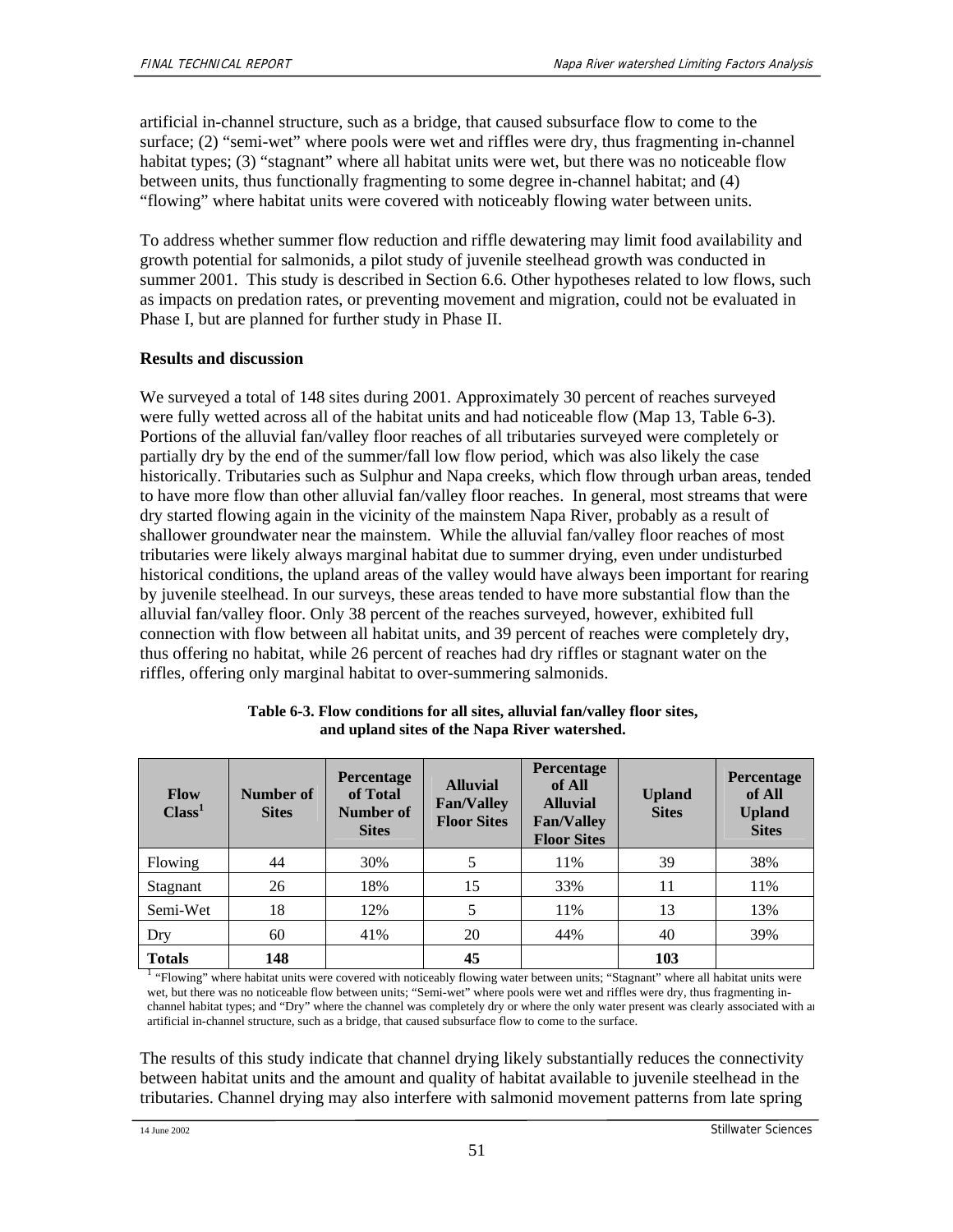through early fall. The intensity of water resource development and extent of land cover changes associated with urban, rural, resort, and agricultural uses in the Napa River watershed, and opinions of several long time observers of stream conditions in the basin suggest that baseflow magnitude and persistence may be reduced. The ecological significance of such reductions, the principal mechanisms for baseflow reduction, and potential management solutions (where applicable) warrant future investigation, as proposed for Phase II of this study (see Appendix C).

## **6.6 Juvenile Steelhead Growth Rates**

Growth of juvenile steelhead during rearing in freshwater environments is critical to their success in the marine stage of their life history and to the overall viability of the population. This is due, in large part, to the strong relationship between the size at which steelhead migrate to the ocean as smolts and the probability that the adult returns to freshwater to spawn. In a mark-recapture study on Caspar Creek, a small coastal stream in Mendocino County, Kabel and German (1967) demonstrated an exponential relationship between smolt size at the time of outmigration and chances of successful return as an adult (Figure 6-5). This study indicated that increased size of smolts strongly increased the probably of successful return of adults to the system. The underlying cause of this pattern is probably the intense predation faced by smolts when they enter the marine environment.

Fish growth is controlled by two principal factors: (1) the availability of food; and (2) water temperature, which affects metabolic rate and hence the efficiency of the conversion of food to body tissue. Figure 6-6 illustrates the relationship between food availability, temperature, and growth rates of steelhead in a laboratory experiment in which groups of steelhead juveniles were held at a variety of temperatures and fed different levels of rations (Brett et al. 1969). The data indicate that at a given ration level, increasing temperatures result in increased growth rate up to some optimal point, beyond which growth rates decline.

The most important food source to juvenile salmonids in most streams is invertebrate drift from riffles (Stolz and Schell, 1991). Benthic macroinvertebrate production in riffles is high and fish are able to "drift feed" by establishing feeding stations at the inlets where riffles enter pools and capture prey items effectively with relatively little energy expense. Other potential sources of food include benthic (bottom-dwelling) invertebrates in riffles and pools and terrestrial insects, including those falling from overhanging or adjacent riparian vegetation, all of which typically require substantially more energy expenditure by the fish for foraging than does feeding on invertebrate drift.

Invertebrate production in riffles may be reduced by decreased surface flows over riffles; changes in channel geomorphology (such as sedimentation) that reduce available habitat for benthic macroinvertebrates; and poor water quality due to urban runoff or wastewater discharge that may kill or reduce productivity of primary and secondary consumers. During reconnaissance surveys of tributaries conducted in summer 2000, we observed numerous occurrences of dewatered riffles and isolated pools, some of the latter with dense aggregations of steelhead. These fish showed behavioral signs of food stress, leading to the supposition that food stress may be limiting growth and overall fitness of salmonids. In addition, temperature monitoring during summer 2000 (see Section 6.3) indicated that temperatures reached levels high enough to cause chronic stress and significant increases in fish metabolic rate. Such impacts would be sufficient to impact fish growth. These observations led us to speculate that low surface flows over riffles, whether natural or exacerbated by human activities, combined with high summer temperatures, result in low levels of steelhead food resources during the summer months.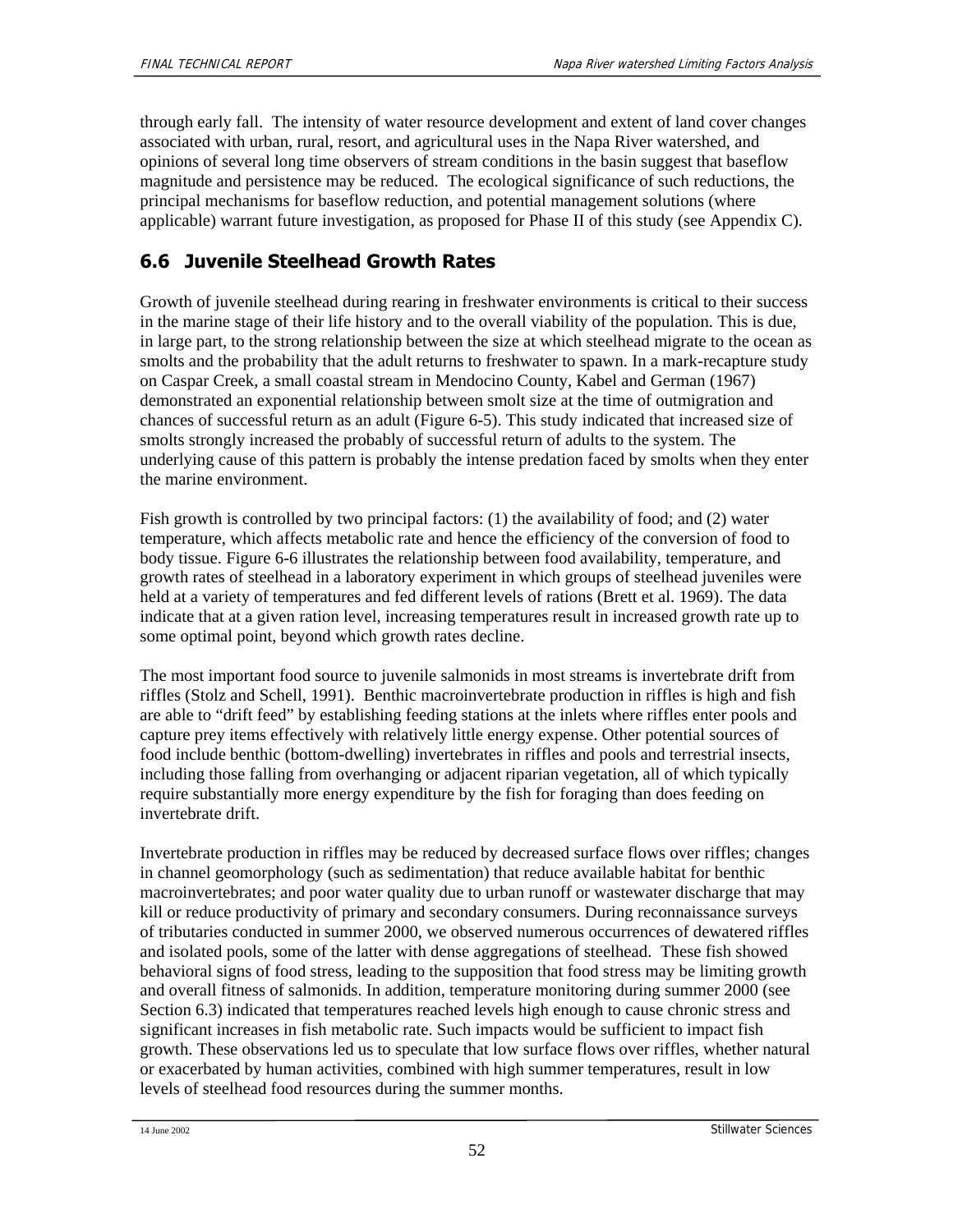#### **Hypothesis**

We hypothesized that high metabolic demands caused by warm water temperatures and limited food supply caused by partial or complete dewatering of riffles combine to severely limit the potential for significant growth during summer months in the Napa River watershed.

### **Study methods**

To test this hypothesis, we conducted a pilot study in summer of 2001 in eight pools located in two Napa River tributaries, including sites believed to have relatively favorable flow conditions. We measured and weighed fish at the beginning of the summer and gave them individual marks. At the end of the summer, fish were recaptured, and growth rates were assessed on an individual basis.

### **Results and discussion**

We documented very limited or negative growth rates for young-of-the-year steelhead at all sites (Figure 6-7), implying that food resources in the study reaches were insufficient in summer 2001 to satisfy metabolic demands. Significant weight loss during the summer may stress fish and lead to subsequently higher mortality during the remaining juvenile rearing period. These findings indicate that reduced prey availability due to dry riffles and increased metabolic costs resulting from warm temperatures could result in smaller smolts, which would be expected to have poor survival during emigration, thereby limiting the production of steelhead in the Napa River watershed. It is currently unknown to what extent feeding and growth during the rest of the year, particularly during spring and fall, might be able to offset the observed lack of good summer growth by juvenile steelhead.

Results of this pilot study indicate that most steelhead lost a significant amount of weight over the course of the study, with only the smallest fish making consistent, but extremely small positive gains. The tendency of the smallest fish to demonstrate consistently positive growth rates while larger fish consistently showed negative growth rates may be an indication of a bioenergetic effect, whereby the energetic cost of pursuing the average prey item is higher for a large fish than for a small fish. Thus, while the energetic return of the average prey item is sufficient to allow growth by small individuals, the return is not sufficient to compensate the higher energetic expenditure by large individuals.

Due to the importance of smolt size in determining probability of return from the ocean for spawning, understanding the role of environmental factors on food availability and fish growth are critical components of Phase II work (see Appendix C), and include the following tasks.

- Investigations of baseflow reduction and hydrograph change;
- Temperature monitoring and modeling to compare current with reference conditions and explore potential effects of riparian vegetation enhancement on stream temperature; and
- Steelhead growth and food availability studies in more streams and during fall and spring as well as summer.

## **6.7 Distribution and Abundance of California Freshwater Shrimp Habitat**

The historical distribution of California freshwater shrimp is unknown, but the species probably once occurred in suitable habitat in most perennial lowland streams in the Marin, Napa, and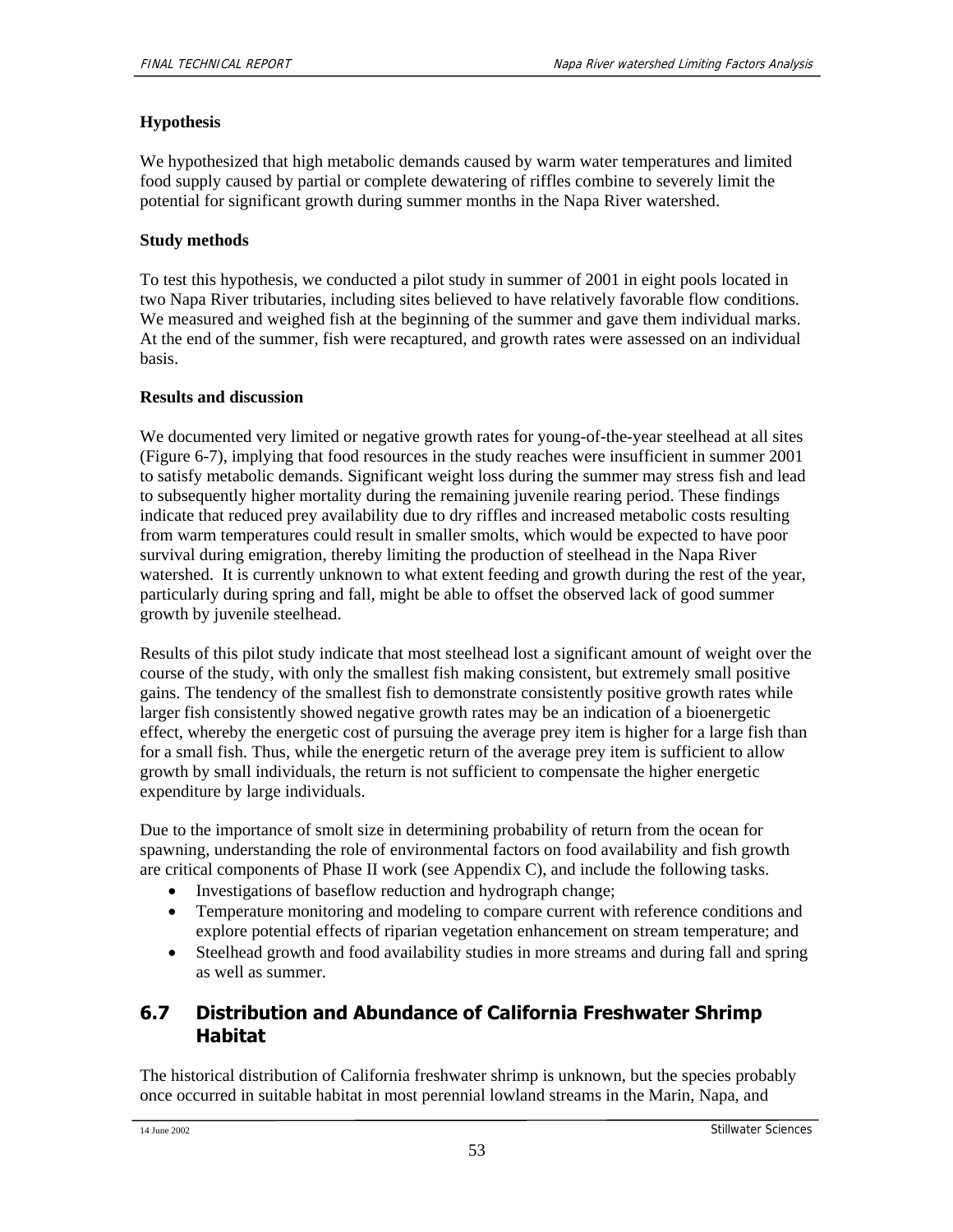Sonoma county areas (USFWS 1998). Biologists believe that widespread alteration of lowland perennial streams has likely resulted in significant reductions in the species' range and abundance. This has led to concern over the persistence of the species, particularly in view of its extremely limited geographic distribution and its listing as a federally endangered species.

The details of the ecology and life history of California freshwater shrimp are not well documented. It appears, however, that all life stages from larvae to adults graze on microbial and/or organic detritus. In terms of physical habitat, California freshwater shrimp require undercut streambanks in quiet, moderately deep  $(1-3 \text{ ft } [0.3-0.9 \text{ m}])$  streams with overhanging riparian vegetation, aquatic vegetation, exposed roots and submerged woody debris or live vegetation. The presence of submerged organic material is probably important as a source of cover and also as surface area for microbial and detrital food production on roots and vegetation that extend into the water. The water quality needs of California freshwater shrimp are not well understood, but while the species does not appear to be tolerant of brackish water, it is tolerant of low flows and temperatures as high as  $81^{\circ}F(27^{\circ}C)$ , at least under laboratory conditions (USFWS 1998).

Review of historical documents and our initial reconnaissance surveys indicate signs of dramatic changes in channel morphology in the Napa River mainstem, which may have altered the abundance or quality of undercut bank habitat for California freshwater shrimp (see Section 6.1). Recently, riparian groundcover, and sometimes canopy vegetation, have been removed by some vineyard managers as a means of controlling the blue-green sharpshooter (*Graphocephala atropunctata*), a vector for Pierce's disease, which attacks grape vines. Overly-aggressive vegetation removal adjacent to California freshwater shrimp habitat is very likely to impair the persistence and recovery of shrimp populations.

### **Hypothesis**

We hypothesized that suitable habitat for California freshwater shrimp in the mainstem channel was limited, and occurred only in discrete patches.

### **Study Methods**

In October 2000, we conducted surveys for potential California freshwater shrimp habitat in six reaches of the mainstem channel between St. Helena and Calistoga, covering a total length of 8.4 miles (13.5 km) (see mainstem survey reaches in Map 9). The purpose of these surveys was to determine the distribution and abundance of potential California freshwater shrimp habitat in the mainstem and identify areas with high concentrations of likely California freshwater shrimp habitat for further focused studies.

#### **Results**

We identified a total of 35 sections of undercut bank habitat with some degree of adjacent overhanging vegetation that matched descriptions of suitable habitat for California freshwater shrimp. These sections of undercut bank ranged in length from approximately 6 to 230 ft (2 to 70 m), with an average length of 37 ft (11 m). These surveys indicated that approximately three percent of the channel length (152 ft per mile [28.5 m per km]) in the six reaches surveyed possessed suitable habitat for California freshwater shrimp. Abundance ranged from a high of 340 ft (104 m) of appropriate habitat per mile (distributed among 11 patches in the 0.6-mile [1-km] reach between Deer Park Road and Lodi Lane near St. Helena) to a low of 42 ft per mile (7.9m per km) in six patches (distributed along a 1.6-mile [2.6-km] reach extending from Dunawael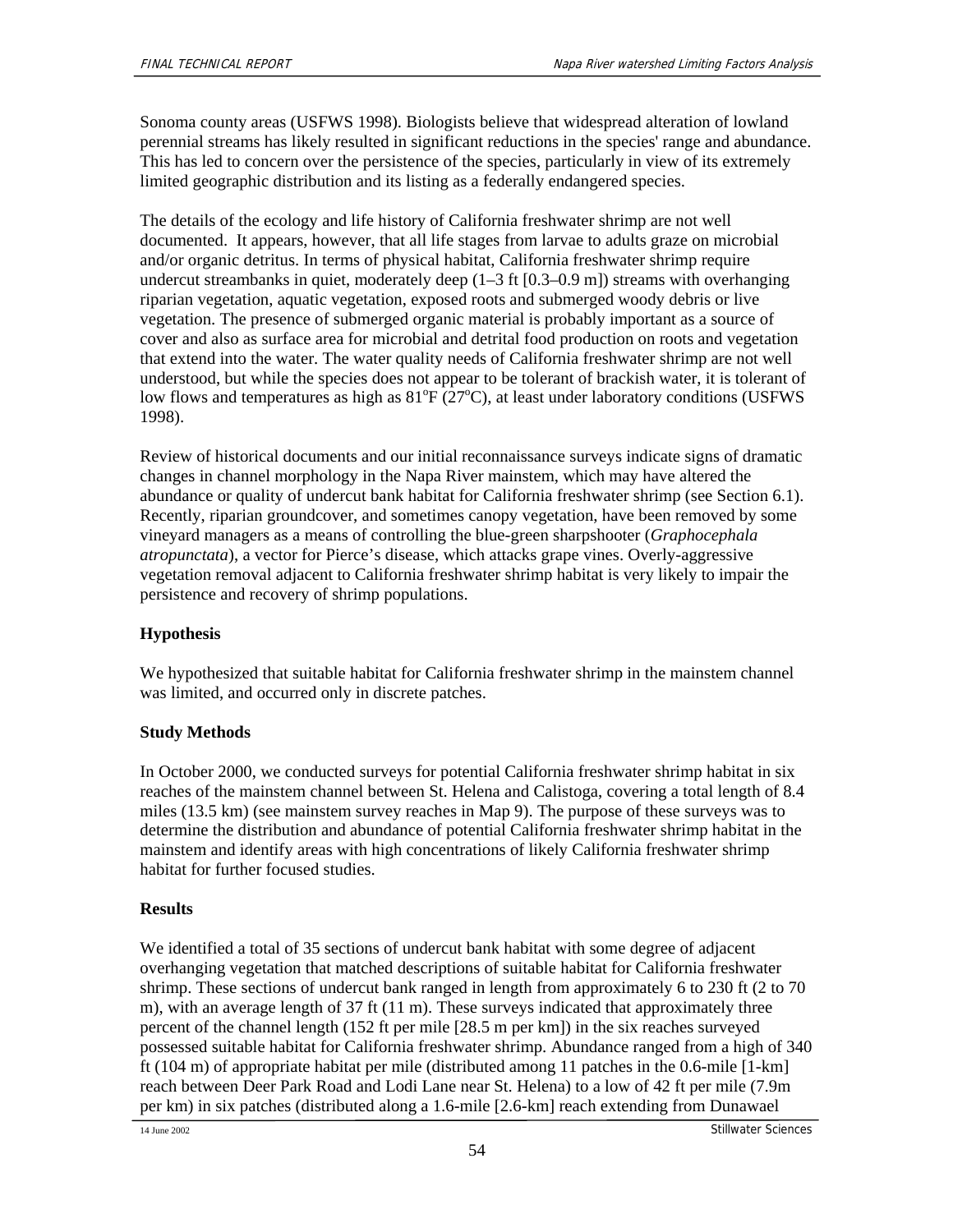Lane to Lincoln Avenue, near Calistoga). More information is needed to determine how the current distribution, abundance, and quality of habitat compares with historical conditions. In addition, more information is needed on the ecology and life history of California freshwater shrimp to determine how the distribution, abundance and quality of habitat specifically affects population dynamics (see Appendix C for proposed Phase II study of this issue).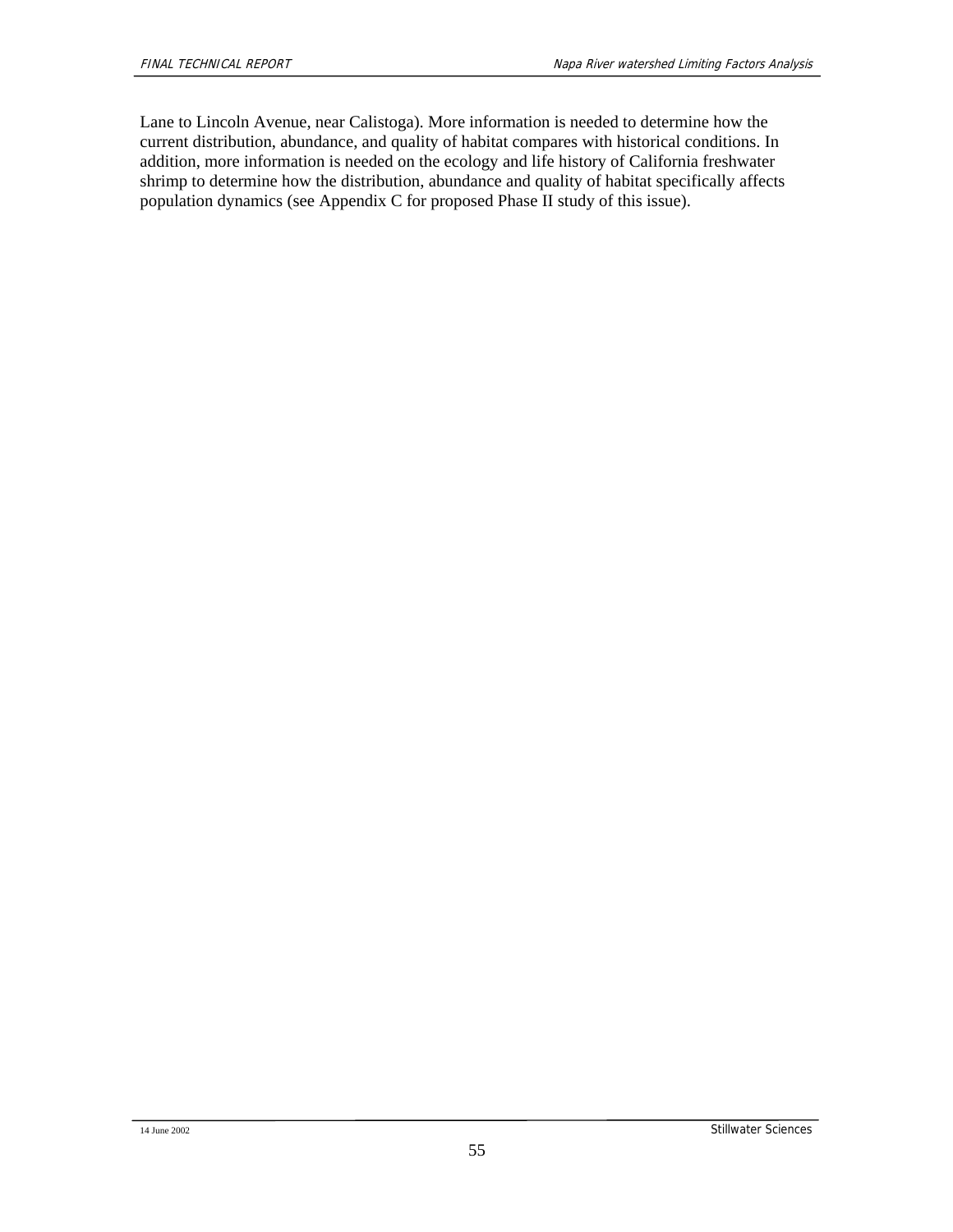# **7 LIMITING FACTORS SYNTHESIS**

In conducting the limiting factors analysis we attempted to: (1) systematically review the life history requirements of each analysis species, (2) identify the full range of potential limiting factors that might be operating to limit these populations in the Napa River watershed, (3) screen these potential limiting factors using available information and initial reconnaissance observations on current watershed conditions to develop hypotheses about those factors thought to be of greatest likely importance in the basin, and (4) test and refine hypotheses using the focused studies described above. Because of limitations in our understanding of current conditions and how limiting factors have operated in the basin, there are various degrees of uncertainty associated with our identification and ranking of key limiting factors for each analysis species. Phase II studies, including a more quantitative population modeling approach to explore the relative importance of potential limiting factors, have been proposed to address what we feel are the most important uncertainties related to restoration and management of aquatic resources in the Napa River watershed.

## **7.1 Chinook Salmon**

The analysis of limiting factors for Chinook salmon production in the mainstem Napa River concludes that human land use activities that have resulted in documented alterations to the Napa River have lead to a dramatic reduction in the potential of the system to support a viable run of Chinook salmon. These alterations to the mainstem include: (1) channel incision; (2) conversion from a river system with zones containing multiple channels with relatively broad floodplains to a confined, single-thread channel, with substantial loss of floodplain area and habitat complexity; (3) conversion of a riffle-pool morphology to a series of long run-pools that provide habitat for exotic predators; and (4) possibly increased mobility of the bed. (See section 6.1.1 of this report for a full discussion of mainstem channel status).

These changes from reference conditions have certainly had dramatic effects on the productivity of Chinook salmon in the system. The Napa River likely supported a large, sustainable population of Chinook salmon under historical conditions. As a result of the various alterations to the mainstem and its floodplain, the Napa River currently has an extremely limited potential to support a viable population of at least 4 to 6 ft (1.2-1.8 m) Chinook salmon. In particular, the dramatic reduction in spawning gravel quantity and quality, coupled with the current high density of exotic predators in the mainstem and loss of off-channel rearing habitat, appear to be the most important limiting factors currently operating in the system. A comparison of the 1940s condition versus current conditions for the various freshwater life history stages of Chinook salmon is provided in Table 7-1.

#### **Table 7-1. Summary of conceptual models and hypotheses developed during this Phase I study regarding historical and current conditions in the mainstem Napa River and their potential effects on various life stages of Chinook salmon.**

| <b>Life History</b><br><b>Stage</b> | <b>1940s Condition</b>                                                                                                                                                                                                                          | <b>Current Condition</b>                                                                                                                                                                                          |
|-------------------------------------|-------------------------------------------------------------------------------------------------------------------------------------------------------------------------------------------------------------------------------------------------|-------------------------------------------------------------------------------------------------------------------------------------------------------------------------------------------------------------------|
| <b>Upstream</b><br>migration        | Upstream migration might have been<br>delayed until first substantial rains<br>(typically in November or December)<br>provided sufficient flow for fish to<br>negotiate bars that created barriers at<br>low flows. The population was probably | Probably similar to historical condition,<br>with fewer bars to negotiate but possibly<br>increased groundwater withdrawals<br>resulting in lower flows (and possibly dry<br>reaches) creating temporary barriers |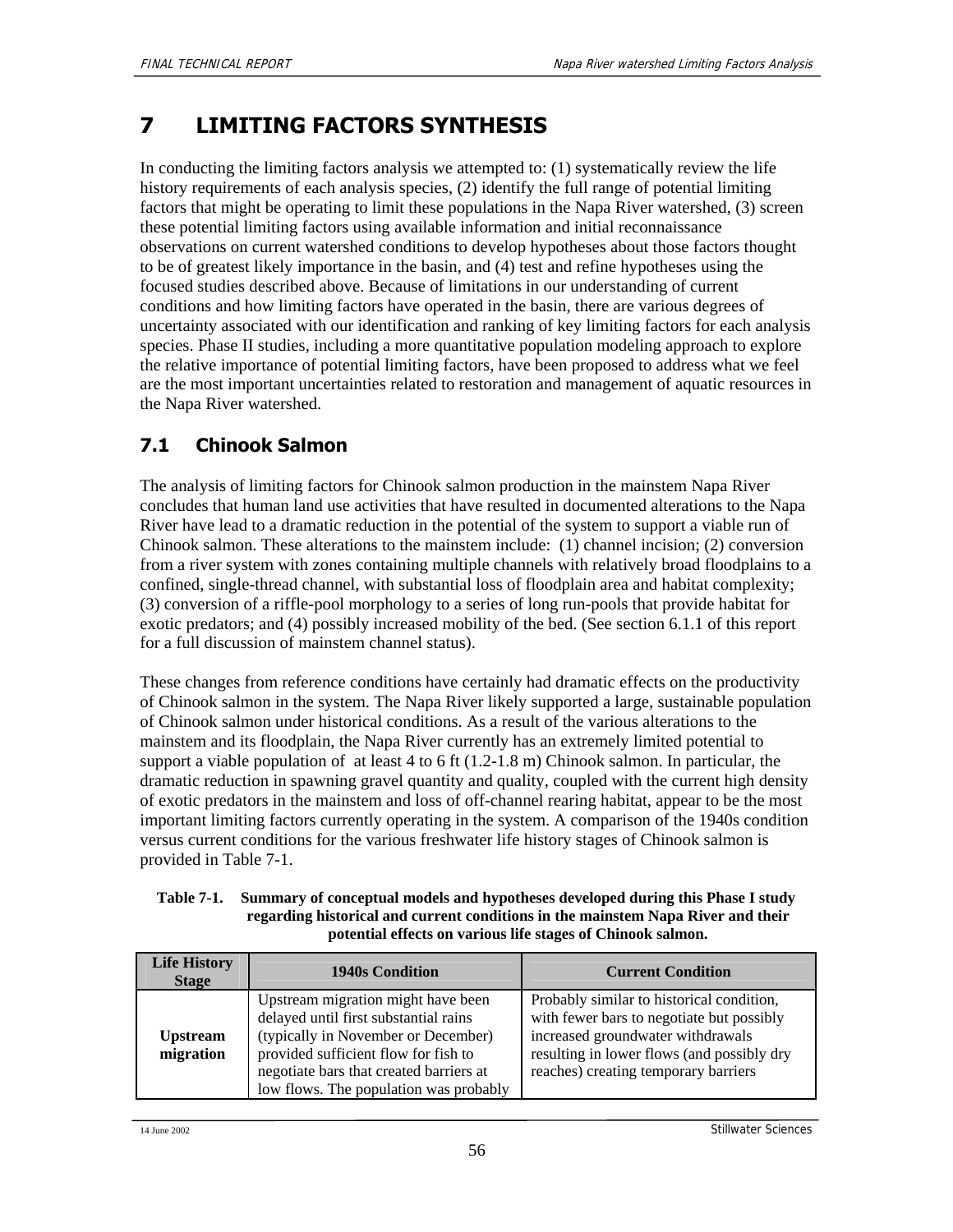| <b>Life History</b><br><b>Stage</b>                            | <b>1940s Condition</b>                                                                                                                                                                                                                                                                                                                                                                                                                                                                                                                                                                                          | <b>Current Condition</b>                                                                                                                                                                                                                                                                                                                                                                                                                                                                                     |
|----------------------------------------------------------------|-----------------------------------------------------------------------------------------------------------------------------------------------------------------------------------------------------------------------------------------------------------------------------------------------------------------------------------------------------------------------------------------------------------------------------------------------------------------------------------------------------------------------------------------------------------------------------------------------------------------|--------------------------------------------------------------------------------------------------------------------------------------------------------------------------------------------------------------------------------------------------------------------------------------------------------------------------------------------------------------------------------------------------------------------------------------------------------------------------------------------------------------|
|                                                                | late fall-run.                                                                                                                                                                                                                                                                                                                                                                                                                                                                                                                                                                                                  |                                                                                                                                                                                                                                                                                                                                                                                                                                                                                                              |
| <b>Spawning</b><br>and<br>incubation                           | Spawning habitat was relatively<br>abundant, and probably of good quality<br>(but actual quality unknown).                                                                                                                                                                                                                                                                                                                                                                                                                                                                                                      | Changes in the geomorphology of the<br>system have resulted in diminished<br>abundance of spawning habitat. Fine<br>sediments in gravels and bed mobility may<br>be increased.                                                                                                                                                                                                                                                                                                                               |
| <b>Rearing</b>                                                 | Abundant, good quality fry rearing<br>habitat (riffle margins, side channels,<br>sloughs) with abundant food supply<br>likely to have been present in the Napa<br>River. The estuary may have provided<br>important rearing habitat for juvenile<br>Chinook. Some juveniles might have<br>migrated to the estuary for rearing soon<br>after emergence (within 1-2 weeks),<br>while others might have reared in the<br>river until warmer temperatures in late<br>spring or summer triggered migration to<br>the estuary.                                                                                        | Very limited rearing habitat is present in the<br>Napa River (slough, side channel, and riffle<br>margin habitats have decreased<br>substantially). High mortality is likely from<br>exotic predators now found in the dominant<br>long run-pool habitat. Loss and<br>degradation of estuarine habitat may<br>substantially limit the potential for rearing<br>in the estuary. In addition, downstream<br>migration may be limited or prevented by<br>lack of flow (some reaches of the mainstem<br>go dry). |
| Outmigration                                                   | Unlike many Central Valley rivers<br>draining the Sierra Nevada, the natural<br>hydrograph did not include a spring<br>snowmelt runoff peak that would have<br>facilitated outmigration, but outmigrants<br>had only a relatively short distance to<br>travel to reach the bay (and did not<br>require a long journey through the Delta<br>region). Exotic predators were limited or<br>absent. It is possible that warm<br>temperatures occurred during<br>outmigration in some years (such effects<br>would be exacerbated in years when late<br>spawning occurred due to late onset of<br>winter baseflows). | It is likely that outmigrants experience high<br>mortality because of the persistence of<br>exotic predators in the long run-pools now<br>present in the mainstem. There is a possible<br>decrease in spring flows, which were<br>probably already low under historical<br>conditions, caused by water extraction and<br>diversion that might reduce outmigrant<br>success.                                                                                                                                  |
| <b>Summary of</b><br><b>Chinook</b><br>production<br>potential | Overall, the Napa River likely had<br>relatively high Chinook salmon<br>production, with low fall flows and<br>spring temperatures as the most likely<br>key limiting factors. Likely supported a<br>sustainable population of Chinook.                                                                                                                                                                                                                                                                                                                                                                         | Currently Chinook salmon production is<br>extremely limited. Spawning gravel<br>quantity and quality, redd scour, reduced<br>riverine and estuarine rearing habitat, and<br>introduced predators are likely key limiting<br>factors. Delayed upstream adult migration<br>caused by low fall flows may also be a key<br>factor limiting production in some years.<br>There is evidence that some, but very<br>limited, successful spawning has occurred<br>in recent years.                                   |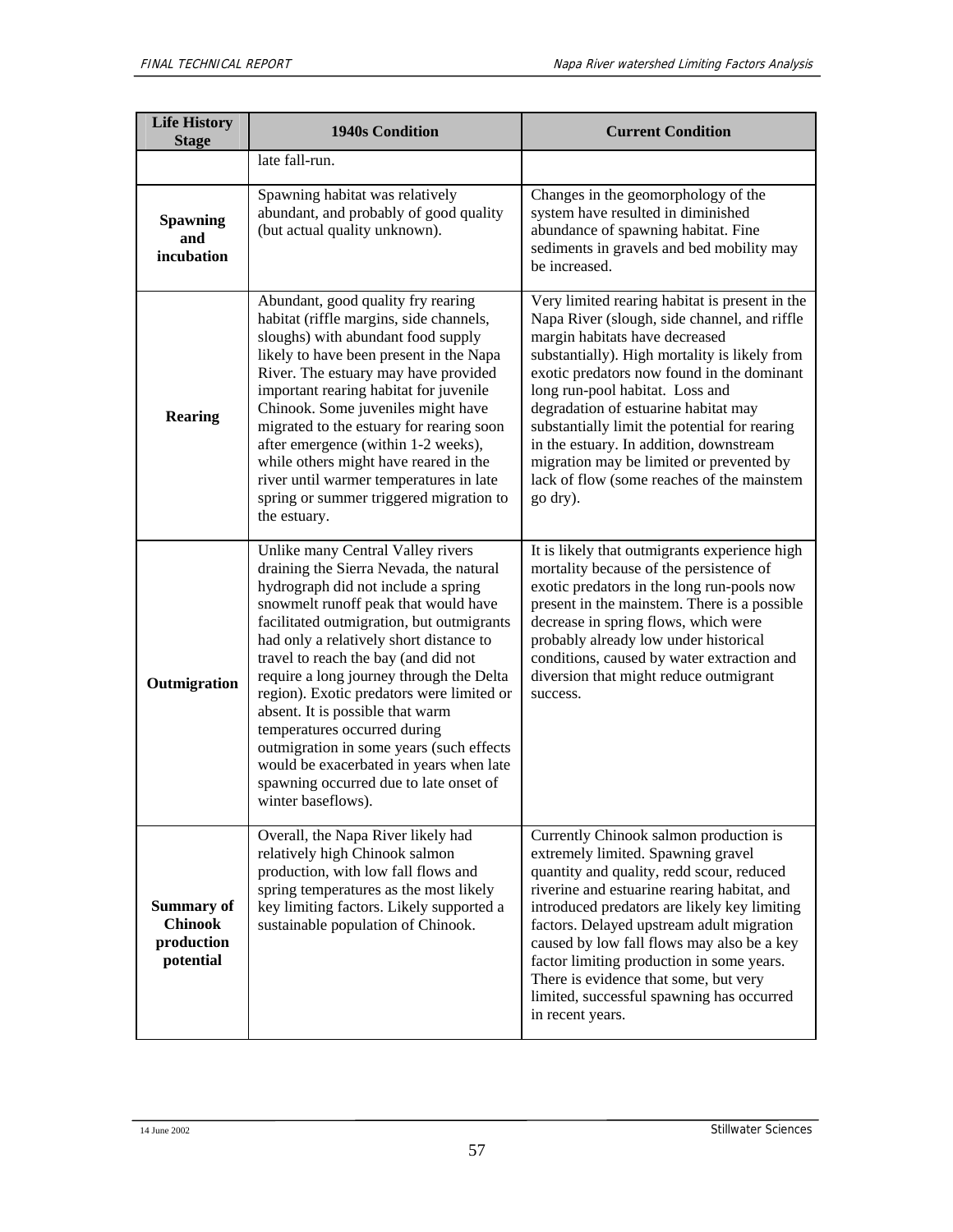## **7.2 Steelhead**

Steelhead probably spawned and reared throughout much of the Napa River system, including the mainstem and the major tributaries, particularly the tributaries on the east side that are now dammed for water supply. The alterations to the mainstem have likely affected steelhead in a fashion similar to that described above for Chinook salmon, although the impact on the overall population should have been proportionately less since the mainstem likely provided a smaller portion of the potential spawning and rearing habitat historically present in the basin.

Our limiting factors analysis for steelhead has therefore focused primarily on the tributaries. Tributaries to the Napa River are generally steep, coarse-bedded channels with limited pools, except those due to obstructions (wood, boulders, bedrock) or bends (see section 6.1.2 of this report for a full discussion of tributary status). Our permeability study shows that under current conditions, fine sediment intrusion into spawning gravels is causing low permeability which likely reduces survival of steelhead eggs and larvae, although our analysis indicates that the decline in steelhead population levels cannot be attributed to this factor alone. In addition, because Phase I focused on current conditions, we have not established whether the observed levels of fines in spawning gravels are due to natural or anthropogenic causes. The sources of fine sediment and the explanation for its high levels in the gravels will be explored in Phase II.

Other documented or inferred alterations to tributaries include numerous dams and road crossings, which serve as barriers or potential impediments to fish passage; reduced LWD levels; and the likely reduction in flow caused by surface water diversion, groundwater pumping, and various other land use activities and changes to the system. Summer water temperatures in the tributaries are generally warm enough to stress juvenile steelhead, although they are not high enough to be lethal. We do not know whether human land use activities have contributed to temperature increases, but we hypothesize that removal or alteration of riparian vegetation coupled with reduced flows due to landuse activities have likely increased summer water temperatures above historical reference conditions. Testing of this hypothesis has been proposed for Phase II.

Alluvial fans may have provided spawning habitat (although they may naturally have tended to be seasonally dry or intermittent), which coupled with estuary or lower mainstem rearing, could have led to high steelhead production under historical conditions. Due mainly to habitat loss caused by channel incision, current conditions do not appear favorable for steelhead spawning in the alluvial fan reaches of tributaries or in the mainstem, and the potential for estuary rearing may have been greatly reduced by diking, dredging, or introduction of exotic predators (although we did not evaluate this during Phase I). Testing of this hypothesis has been proposed for Phase II.

To help synthesize the information collected on steelhead habitat conditions, we conducted a population dynamics modeling exercise based on data collected in Ritchie Creek (Appendix A12). The modeling results indicate that, under current conditions, the combination of limited spawning gravel quantity and low gravel permeability may be limiting steelhead production to some degree. Furthermore, our results indicate that current conditions are near a threshold, such that any substantial decrease in spawning gravel quantity or permeability would tend to lead to a decline in steelhead smolt production.

Our current hypotheses regarding changes from historical conditions and their likely effects on various life stages of steelhead are summarized in Table 7-2.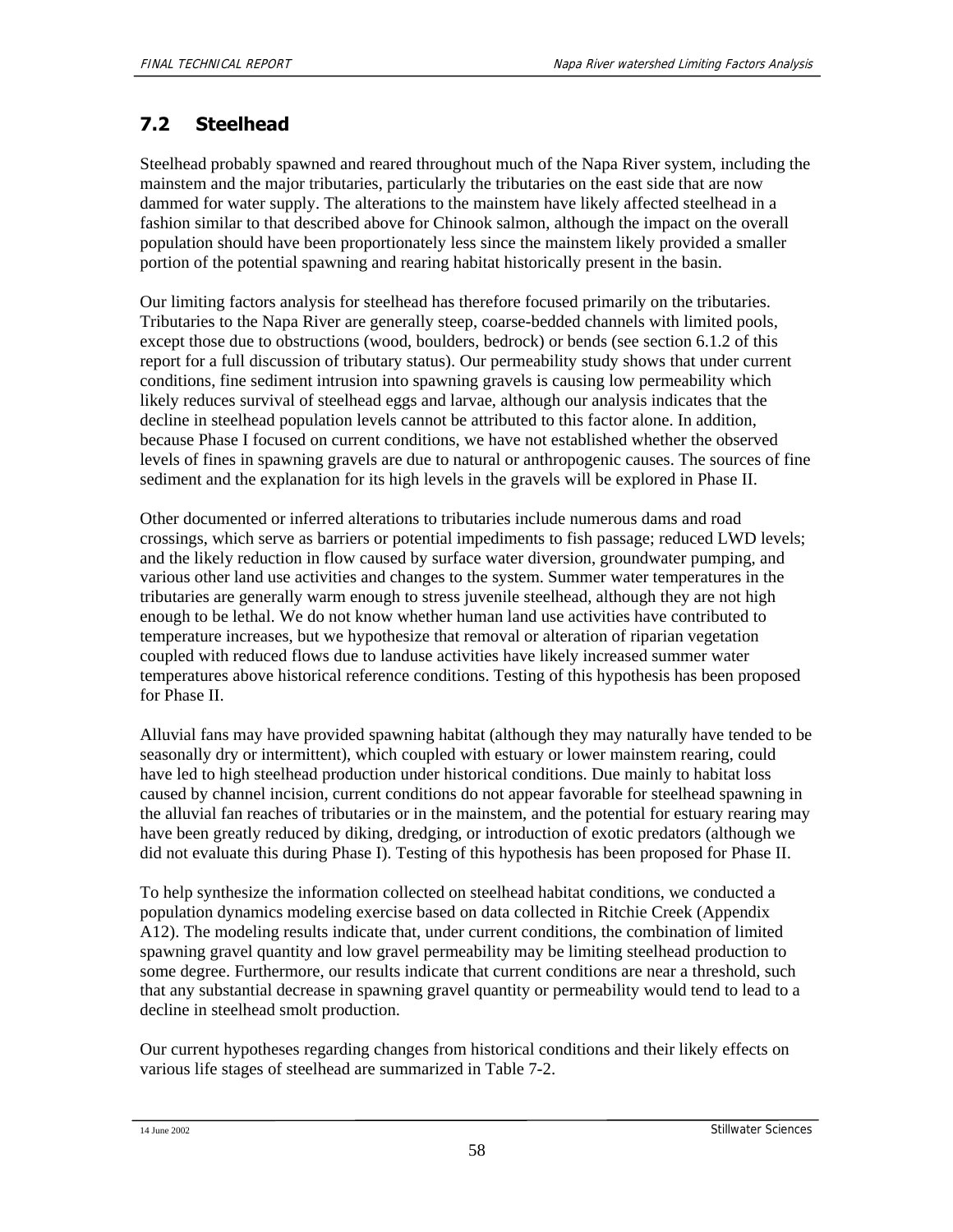| <b>Life History</b><br><b>Stage</b>  | <b>Hypothesized Historical Condition</b>                                                                                                                                                                                                                                                                                                                                                                                                                                                                                                                                           | <b>Current Condition</b>                                                                                                                                                                                                                                                                                                                                                                                                                                                                                                                                                                                                                                                                                                         |  |
|--------------------------------------|------------------------------------------------------------------------------------------------------------------------------------------------------------------------------------------------------------------------------------------------------------------------------------------------------------------------------------------------------------------------------------------------------------------------------------------------------------------------------------------------------------------------------------------------------------------------------------|----------------------------------------------------------------------------------------------------------------------------------------------------------------------------------------------------------------------------------------------------------------------------------------------------------------------------------------------------------------------------------------------------------------------------------------------------------------------------------------------------------------------------------------------------------------------------------------------------------------------------------------------------------------------------------------------------------------------------------|--|
| <b>Upstream</b><br>migration         | <i>Mainstem.</i> There were no significant<br>barriers or impediments to upstream<br>migration of spawners. Steelhead return<br>later in the season than fall-run<br>Chinook, hence they would have been<br>less likely to be affected by low flows<br>during years when the onset of winter<br>rains occurred later than normal.<br>Tributaries. There were relatively few<br>natural barriers present. LWD formed<br>deep pools, providing holding habitat<br>for spawners.                                                                                                      | Mainstem. Probably similar to historical<br>condition.<br>Tributaries. As a result of dams, road<br>crossings, and numerous other barriers,<br>there are numerous potential barriers or<br>impediments to upstream passage by<br>spawners. Eastside tributaries (particularly<br>tributaries to Conn Creek), which were<br>probably historically important for<br>steelhead production in the system, have<br>been blocked by major dams. Reductions in<br>LWD may have resulted in fewer deep<br>pools and reduced holding habitat for<br>spawners.                                                                                                                                                                             |  |
|                                      | Mainstem. Similar to Chinook salmon,<br>see Table 7-1.                                                                                                                                                                                                                                                                                                                                                                                                                                                                                                                             | Mainstem. Similar to Chinook salmon, see<br>Table $7-1$ .                                                                                                                                                                                                                                                                                                                                                                                                                                                                                                                                                                                                                                                                        |  |
| <b>Spawning</b><br>and<br>incubation | Tributaries. The steep tributaries of the<br>Napa River would tend to have<br>relatively limited areas of spawning<br>gravel and poorly developed pools.<br>LWD, however, would provide both,<br>and we hypothesize that historical levels<br>of LWD probably would have retained<br>sufficient patches of gravel with good<br>hydraulics to allow spawners to fully<br>seed the system. It is not known how<br>important alluvial fans were for<br>spawning habitat (see comment below).                                                                                          | Tributaries. We hypothesize that under<br>current conditions, reduced LWD has<br>decreased the quantity and quality of<br>spawning habitat. The relatively rare<br>patches of spawning habitat that are<br>presently available have fine sediment<br>intrusion, which has reduced permeability<br>and survival of steelhead eggs and larvae.<br>Alluvial fans have likely been subject to<br>large-scale incision and alteration, due to<br>urbanization and other development, which<br>may have reduced their value as spawning<br>habitat.                                                                                                                                                                                    |  |
|                                      | Mainstem. Similar to Chinook salmon,<br>see Table 7-1.                                                                                                                                                                                                                                                                                                                                                                                                                                                                                                                             | Mainstem. Similar to Chinook salmon, see<br>Table 7-1.                                                                                                                                                                                                                                                                                                                                                                                                                                                                                                                                                                                                                                                                           |  |
| <b>Rearing</b>                       | Tributaries. Flows were probably lower<br>and temperatures higher than steelhead<br>streams to the north, but the local<br>steelhead race was probably at least<br>partially adapted to cope with these<br>conditions. Flows were probably higher<br>prior to extensive diversions and<br>groundwater pumping, supporting<br>higher production of macroinvertebrates<br>in riffles and thus greater prey<br>abundance for juvenile steelhead.<br>Tributaries to the Napa River were<br>generally steep channels with a coarse<br>bed that provided good over-wintering<br>habitat. | Tributaries. Warm summer temperatures<br>and low food supply appear to severely<br>limit summer growth. We have not assessed<br>the cause of these conditions or whether<br>they differ significantly from historical<br>conditions. Additional studies are needed to<br>test the hypothesis that riparian vegetation<br>clearing or alteration has increased summer<br>water temperatures above historical or pre-<br>development conditions, and that summer<br>flows are lower due to surface and<br>groundwater extraction, leading to the<br>observed summer growth limitation.<br>As a result, the period in which fish can<br>feed and grow is probably limited to the fall<br>and spring. This hypothesis will be tested |  |

#### **Table 7-2. Summary of Phase I conceptual models and hypotheses; regarding hypothesized historical and current conditions in the mainstem Napa River and its tributaries and their potential effects on different life stages of steelhead.**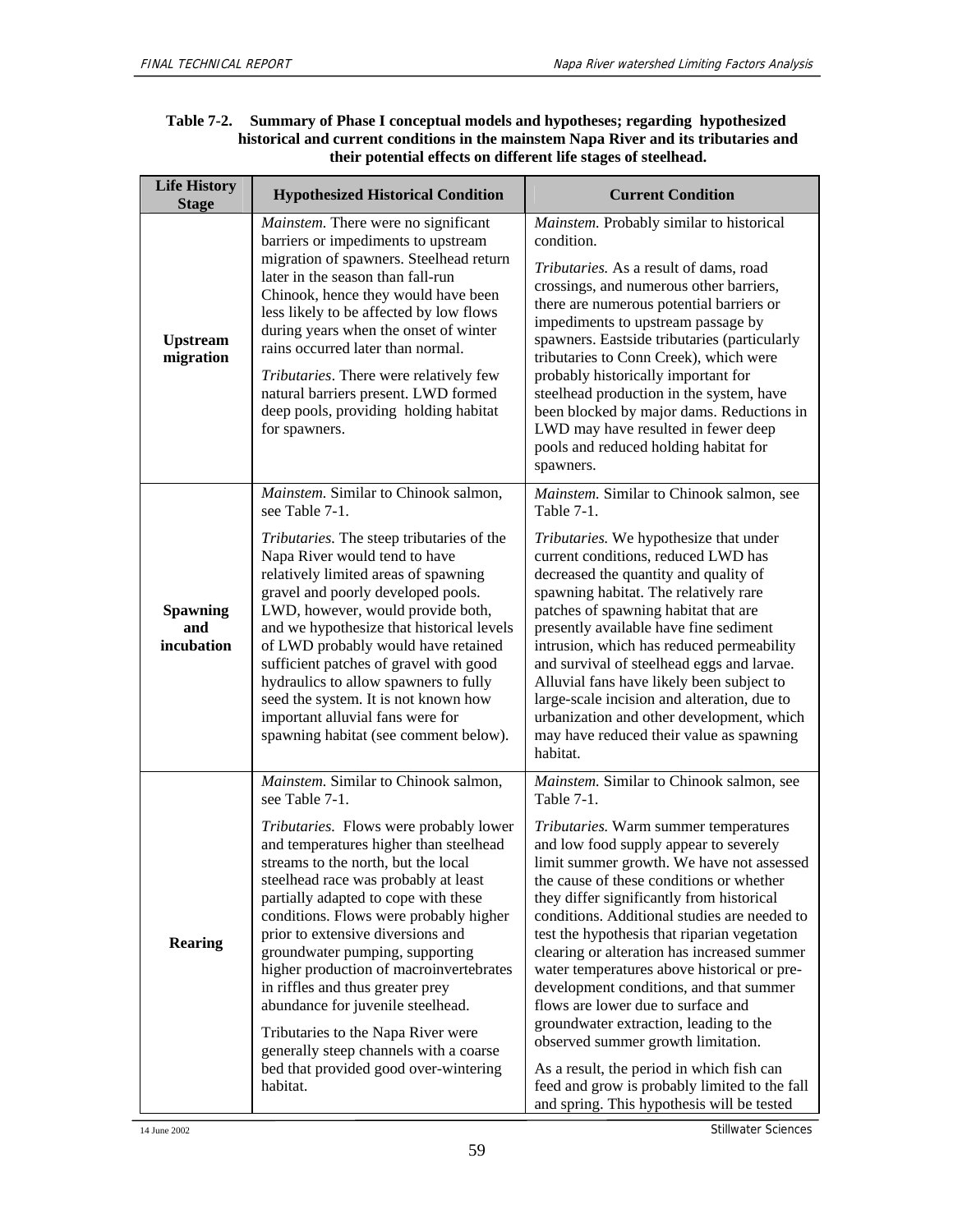| <b>Life History</b><br><b>Stage</b>                       | <b>Hypothesized Historical Condition</b>                                                                                                                                                                                                                                                                                                                                                                                                                                                                                     | <b>Current Condition</b>                                                                                                                                                                                                                                                                                                                                                                                                                                                                                                                                                                                                                                                                                                                                                                                                                                                                                                                                  |
|-----------------------------------------------------------|------------------------------------------------------------------------------------------------------------------------------------------------------------------------------------------------------------------------------------------------------------------------------------------------------------------------------------------------------------------------------------------------------------------------------------------------------------------------------------------------------------------------------|-----------------------------------------------------------------------------------------------------------------------------------------------------------------------------------------------------------------------------------------------------------------------------------------------------------------------------------------------------------------------------------------------------------------------------------------------------------------------------------------------------------------------------------------------------------------------------------------------------------------------------------------------------------------------------------------------------------------------------------------------------------------------------------------------------------------------------------------------------------------------------------------------------------------------------------------------------------|
|                                                           | Tributaries would have had limited<br>pools except those due to obstructions<br>(LWD, boulders) or bends. However,<br>well-developed forests around<br>tributaries, particularly on the west side<br>of the basin, would have provided large<br>amounts of LWD, leading to increased<br>frequency of deeper pools.<br>The Napa River has a large estuary that<br>would have been available for steelhead<br>rearing. More information is needed to<br>determine the role played by the estuary<br>in steelhead life history. | with additional growth studies during Phase<br>П.<br>Channels tend to have fewer pools due to<br>reduction in LWD levels, but the amount of<br>over-wintering habitat provided by<br>interstitial spaces in coarse substrates is<br>probably about the same as what occurred<br>historically.<br>Turbidity levels during the rainy season do<br>not appear to be limiting juvenile steelhead<br>feeding and growth.<br>The estuary of the Napa River has been<br>dramatically altered by dredging and                                                                                                                                                                                                                                                                                                                                                                                                                                                     |
|                                                           |                                                                                                                                                                                                                                                                                                                                                                                                                                                                                                                              | diking, as well as introduction of exotic<br>species. These activities may have greatly<br>reduced suitability of the estuary for<br>rearing.                                                                                                                                                                                                                                                                                                                                                                                                                                                                                                                                                                                                                                                                                                                                                                                                             |
|                                                           | Mainstem. Similar to Chinook salmon,<br>see Table 7-1.                                                                                                                                                                                                                                                                                                                                                                                                                                                                       | Mainstem. Similar to Chinook salmon, see<br><b>Table 7-1.</b>                                                                                                                                                                                                                                                                                                                                                                                                                                                                                                                                                                                                                                                                                                                                                                                                                                                                                             |
| Outmigration                                              | Tributaries. Occasional interruption by<br>reaches drying in spring likely occurred<br>under historical conditions.                                                                                                                                                                                                                                                                                                                                                                                                          | Tributaries. Outmigration may be<br>interrupted more frequently by early drying<br>of reaches on the alluvial fans due to<br>groundwater pumping and spring frost<br>protection.                                                                                                                                                                                                                                                                                                                                                                                                                                                                                                                                                                                                                                                                                                                                                                          |
| <b>Summary of</b><br>steelhead<br>production<br>potential | Steelhead production would have been<br>high, in general. Production would have<br>been limited occasionally during<br>drought years, but the availability of<br>suitable spawning habitat in both<br>tributaries and the mainstem would have<br>spread risks and reduced the odds of<br>substantial year-class failures.                                                                                                                                                                                                    | Steelhead production apparently remains<br>sufficient to maintain a population,<br>although at substantially reduced levels<br>compared to historical conditions. Summer<br>growth of steelhead in tributaries appears to<br>be substantially limited by warm<br>temperatures coupled with limited food<br>supply—a limitation that may be sensitive<br>to water extraction. Reduction in frequency<br>of deep pools, caused by LWD removal,<br>may have reduced carrying capacity of<br>juveniles in the tributaries. Reduction in the<br>abundance of spawning gravel in<br>tributaries, due to LWD removal, has<br>almost certainly occurred. Reduction in<br>gravel permeability as a result of increased<br>fine sediments in gravels may also have<br>occurred. Mainstem spawning and rearing<br>potential has been greatly reduced, while<br>outmigration hazards have increased,<br>similar to that described in Table 7-1 for<br>Chinook salmon. |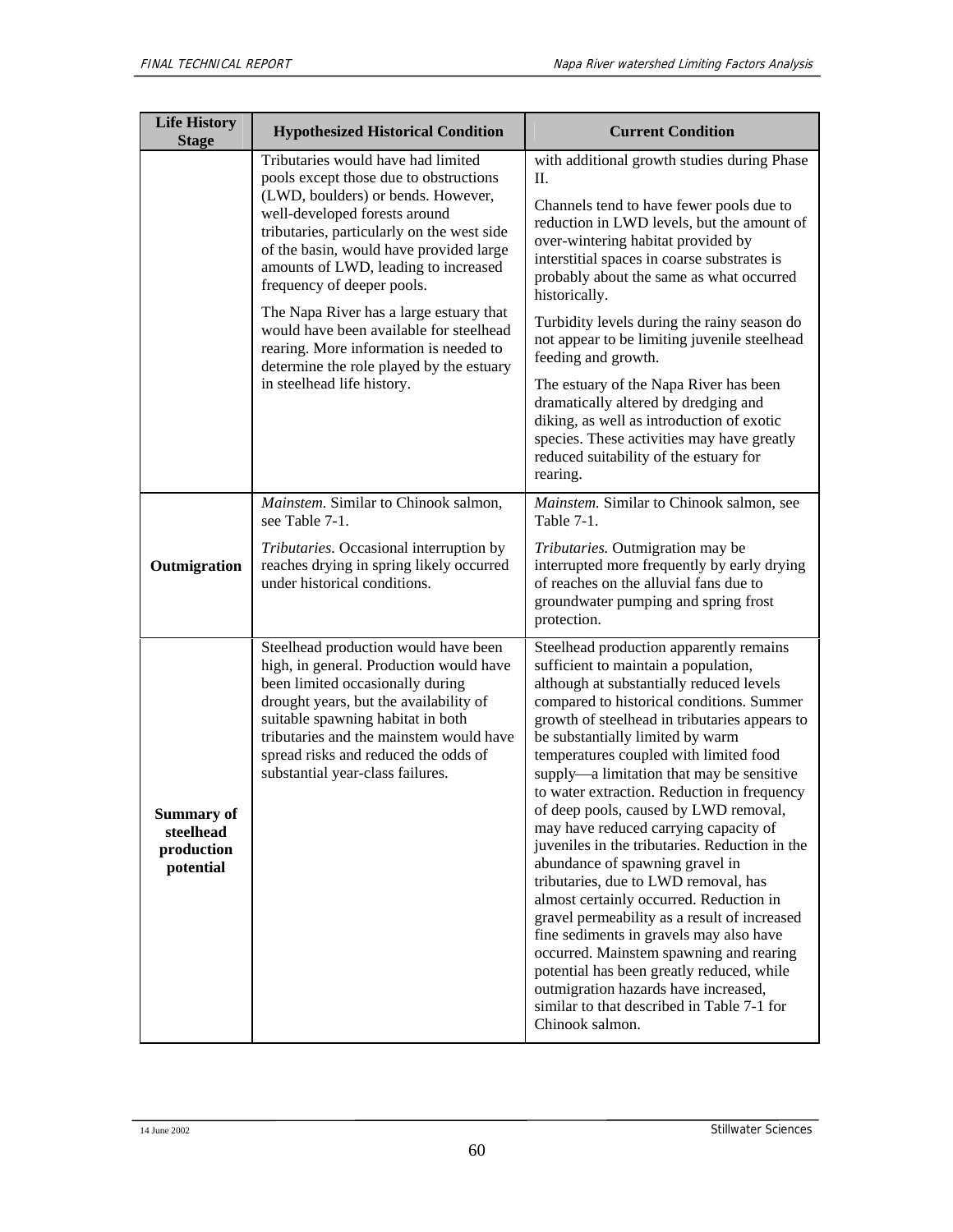#### **7.3 California freshwater shrimp**

Based on the surveys of the mainstem Napa River conducted during Phase I, potential habitat for California freshwater shrimp appears to be relatively abundant. However, a more quantitative assessment is needed to: (1) link abundance with habitat quality and quantity; (2) determine the distribution of habitat in the Napa River watershed as a whole; and (3) understand the geomorphic processes responsible for forming and maintaining freshwater shrimp habitat. In particular, the importance of overhanging vegetation should be further explored, particularly to assess impacts of cutting back riparian vegetation to minimize blue-green sharpshooter habitat (the vector for Pierce's disease which attacks grapevines).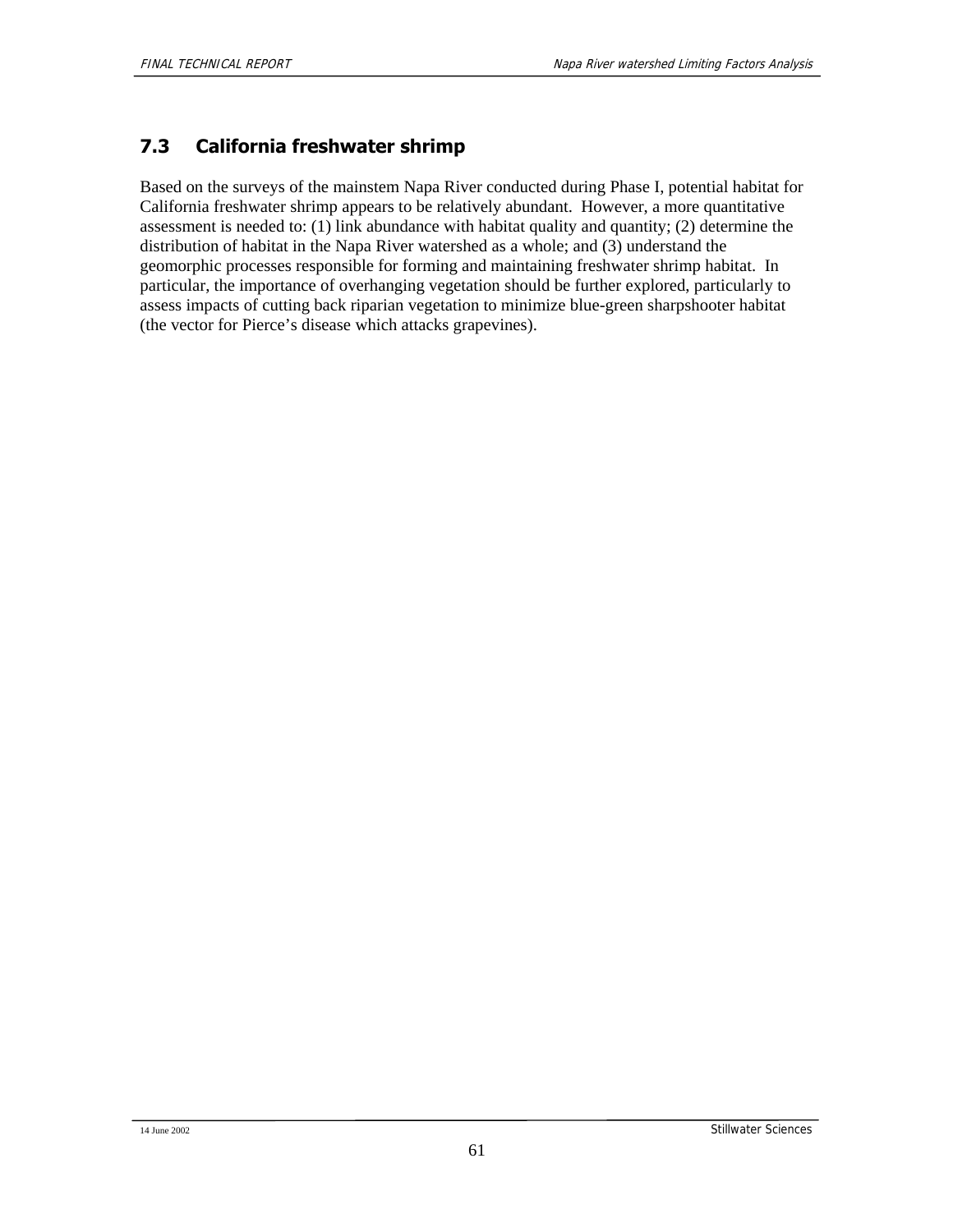# **8 RECOMMENDATIONS**

Concern for the short- and long-term health of the Napa River watershed has motivated many individuals, non-profits, and public agencies to either lead, expand, or participate in programs and initiatives focused on protecting, restoring, and enhancing the watershed's beauty, natural resources, agricultural heritage and economic viability. A sampling of the past and current efforts aimed at accomplishing these goals includes: (1) development of Napa County conservation regulations and recent discussions of their modification; (2) establishment of a watershed information center and conservancy; (3) development of a high-resolution vegetation map, highresolution aerial photography, and topographic mapping (see below) for Napa County; (4) various types of monitoring, including but not limited to steelhead, benthic macroinvertebrates, stream flow, groundwater, barriers to fish passage; (5) projects enacted by landowners alone or as part of a tributary stewardship group, in some cases with assistance from public agencies such as the Napa County RCD and USDA Natural Resources Conservation Service; (6) research about the historical ecology of the watershed; (7) the work of the Napa Sustainable Winegrowing Group; (8) the proposed Green Certification Program for grape growers and ranchers; and (9) the work of the Watershed Task Force.

A critical component of restoration efforts is to develop a more refined understanding of the cumulative effects of land and water use on in-channel habitat and prioritizing and predicting the cumulative outcome of restoration efforts in the Napa Valley. Such restoration efforts could be dramatically improved by use of a detailed model of the physical topography of the watershed. To this end the Regional Board, University of California, and Stillwater Sciences recently applied for, and were awarded, a CALFED grant to develop high-resolution topographic maps and watershed analysis modeling products for the entire Napa River watershed. This effort will provide much information that could be used in the proposed Phase II studies (see Appendix C and below for recommended future studies). This high-resolution mapping project will be completed by June 2003 and could be used to:

- delineate the complete channel network within the watershed, define stream reach types, and predict habitat structure and potential distributions of native fish and aquatic wildlife species;
- identify shallow landslide hazard areas and other important upslope sources of sediment delivery to channels (road crossings, hillslope hollows, deep-seated landslides, etc.);
- measure vegetation height and canopy structure to model stream temperature, estimate potential recruitment of large wood to channels, and evaluate habitat quality, quantity; and diversity for riparian and aquatic species.

These tools should also be tremendously useful to land owners, managers, and the Napa County Planning Department for site-specific to watershed-scale evaluation of the ecological benefits of stream setbacks, and in the identification of hillslope areas that may be susceptible to increases in peak flow and mass wasting that could occur as a result of vineyard, rural residential, resort, or other type of development. The watershed mapping and analyses developed from this project will provide residents and land managers with a common frame of reference, and means for exploring the opportunities and constraints of various land and water management decisions. We expect to make the mapping products available as GIS layers (stream channels, landslide hazard areas, etc.) that could be accessed by the public at the County Assessor's Office.

The recommendations for additional studies and restoration actions presented below (many of which we hope to address in more detail during Phase II of our study, see Appendix C for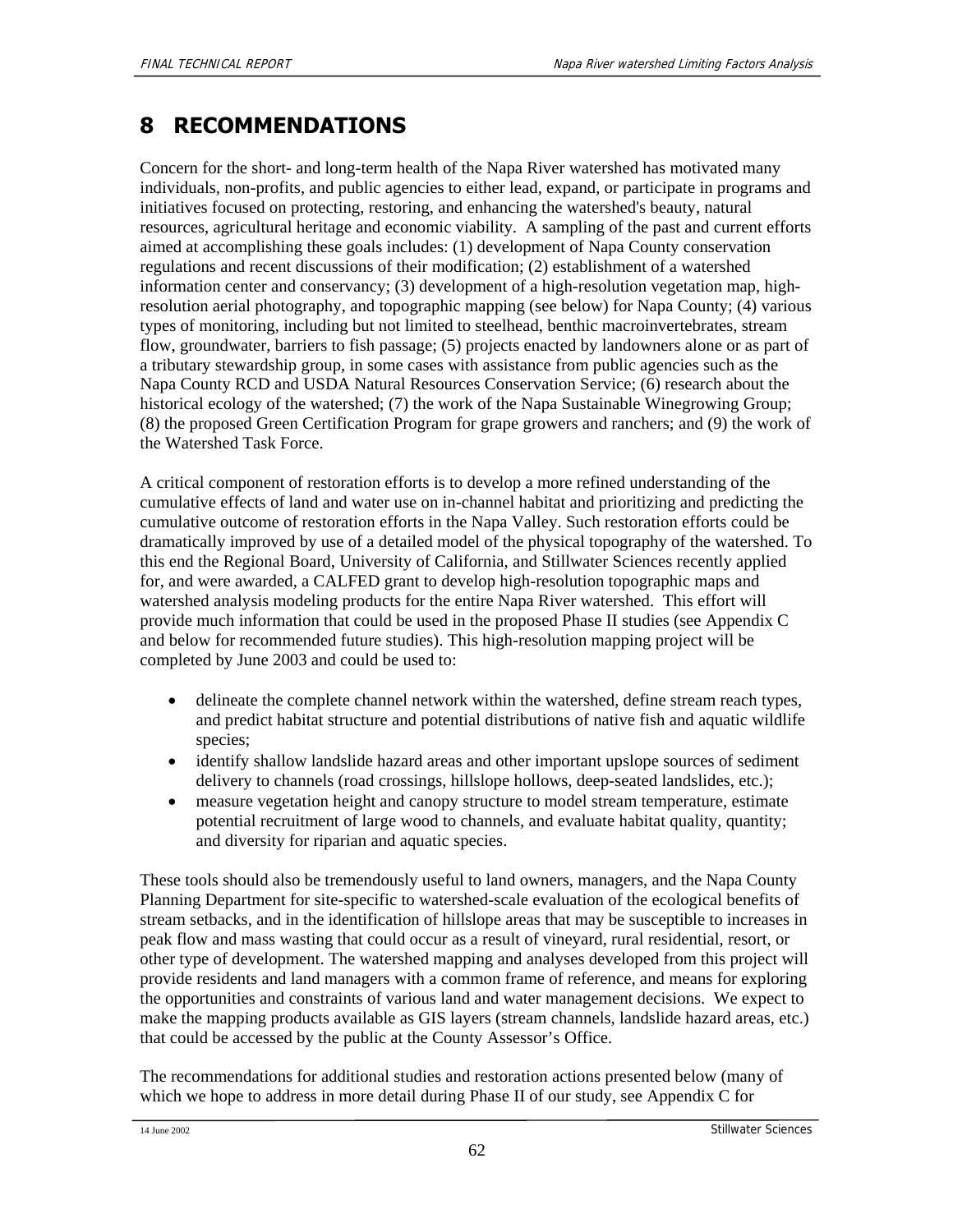additional information on the proposed studies) may be facilitated or enhanced through coordination with existing and/or proposed programs, some of which are listed above. For each of the key issues listed below, we have identified important information needs and restoration actions that seem warranted based on currently available information and hypotheses. We expect that local knowledge and experience, conveyed through input from local stakeholders, will enhance and bring specificity to the recommendations provided herein prior to implementation. Although some stakeholders expressed an interest in having us rank these recommendations in terms of priorities, we felt it was premature to develop basin-wide restoration priorities given the current state of our knowledge and scientific uncertainties. The results of future studies, including those currently underway or planned for many tributaries and the Phase II studies we have proposed (see below and Appendix C), should be used to develop a better understanding of restoration needs and priorities for each major tributary and for the mainstem and Napa River watershed as a whole.

#### **8.1 Physical Habitat and Chinook Salmon in the Mainstem Napa River**

The mainstem of the Napa River has undergone significant geomorphic transformation, which has converted a system with potentially high salmonid productivity into a system with little potential for salmonid production in the mainstem.

We have identified the following key information needs and studies:

- No further studies to characterize the current state of the mainstem with respect to salmonid spawning have been identified as high priority studies, although further field testing of the redd scour hypothesis and in-depth historical analysis to document pre-European settlement conditions and the extent and timing of channel alternations may be useful (see "Analysis of changes in channel and estuary conditions," pages C-4 and C-5, and "Population Dynamics Analysis," page C-6, Appendix C).
- The most significant information gaps relate to the effects of mainstem conditions, including exotic predator populations, on outmigrating steelhead smolts. Monitoring of mainstem fish populations, especially of potential salmonid predators, and mortality of outmigrating smolts would be valuable (see "Mechanistic Studies and Life History Assessments of Analysis Species," page C-5, Appendix C).
- In addition, assessment of historical and current rearing conditions for juvenile Chinook salmon in the estuary (see "Analysis of changes in channel and estuary conditions," pages C-4 and C-5, Appendix C) could contribute to an improved understanding of salmonid limiting factors in the Napa Basin and might lead to development of more effective restoration or enhancement strategies.

Given current information, and pending completion of Phase II studies to address the information needs mentioned above, we believe the following actions are warranted:

• Enhancement of Chinook salmon production in the Napa River appears to be of interest to a number of local stakeholders. However, due to the expected high social and economic costs of potential mainstem restoration activities such as riparian and levee setbacks, and gravel augmentation, no immediate actions can be recommended for Chinook salmon restoration without substantial further exploration and discussion regarding what is feasible and desirable to stakeholders. The possibility of creating a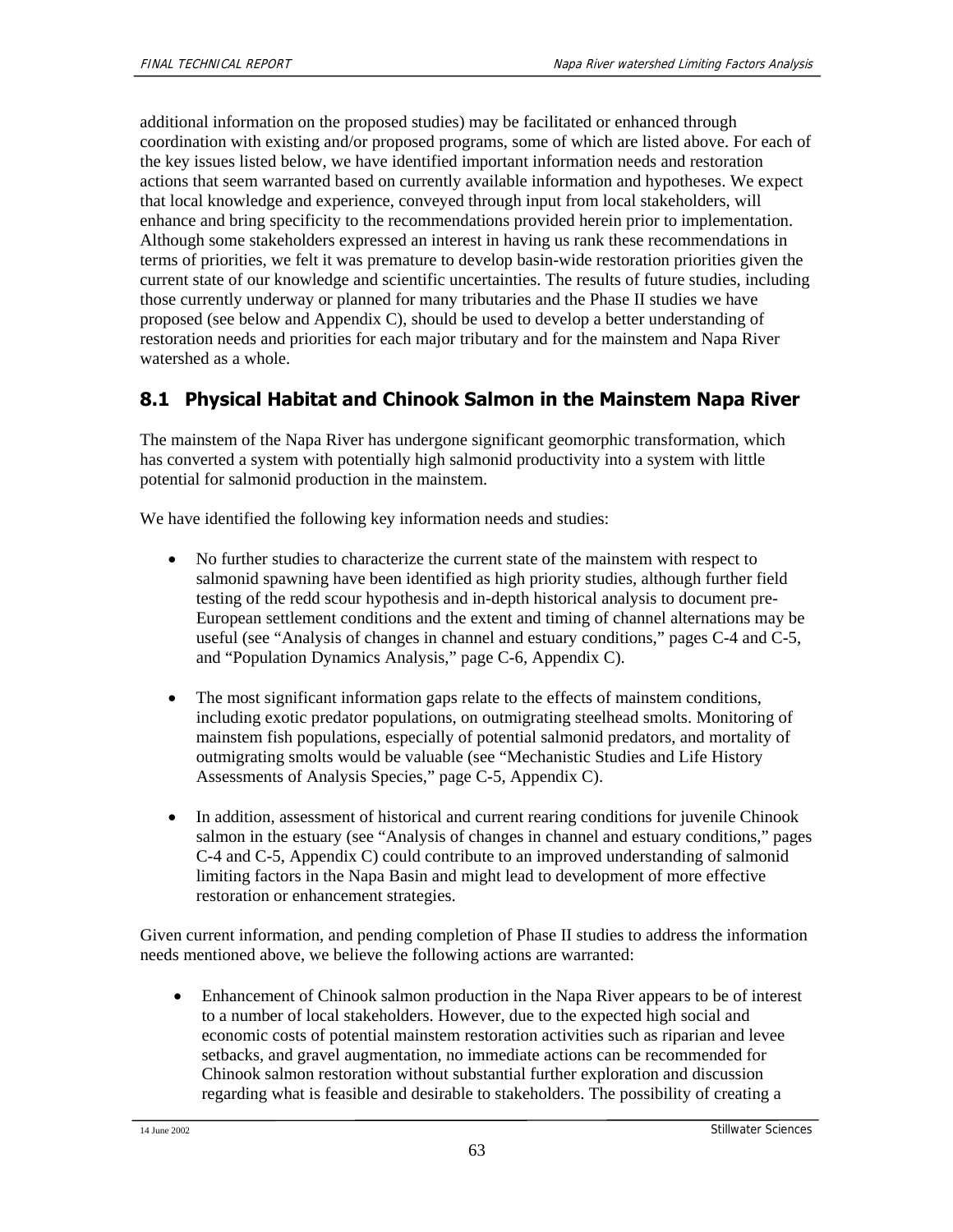Chinook restoration reach in the lower mainstem, including preliminary development of several alternative strategies, should be considered if there is sufficient stakeholder interest.

• Other recommended mainstem actions are addressed below under California freshwater shrimp habitat.

### **8.2 Physical Habitat Structure in Tributaries**

Deep pools in the tributaries are currently rare. In addition, tributaries tend to retain little spawnable gravel. In pre-settlement channels, large woody debris probably created significant deep pool rearing habitat. Information and actions focused on the effects of enhancing large woody debris levels in tributaries appear warranted.

We have identified the following key information needs and studies:

- Stream surveys should be conducted to quantify the amount and existing physical habitat functions of large wood (these surveys could be conducted by stewardship groups). These surveys could be combined with field surveys of barriers and efforts should be made to reconstruct historical LWD loading. (See "Large woody debris (LWD) assessment" and "Physical barriers to fish passage," page C-3, Appendix C.)
- Examine how land use, geology, LWD, and dam construction impact sediment supply to tributaries and how this affects the quality and quantity of pools and spawning gravels. (See "Sediment dynamics," pages C-2 and C-3, Appendix C.)
- In addition, assessment of historical and current rearing conditions for juvenile steelhead in the estuary (see "Analysis of changes in channel and estuary conditions," pages C-4 and C-5, Appendix C) could contribute to an improved understanding of salmonid limiting factors in the Napa Basin and might lead to development of more effective restoration or enhancement strategies.

Given current information, and pending completion of Phase II studies to address the information needs mentioned above, we believe the following actions are warranted:

- Increase retention of spawning gravels and the abundance of pools and cover in tributaries by adding large woody debris. Measures to add large wood to channels should be actively encouraged, carefully planned, and executed (as appropriate) to promote pool formation and gravel retention in tributaries. The effects of these efforts should be carefully monitored. Careful consideration of potential adverse impacts to downstream structures, such as bridges, that might be caused by movement of large woody debris during high flows is needed prior to implementation of any wood enhancement projects.
- Efforts to enhance woody riparian vegetation are also recommended to help provide potential sources for recruitment of in-channel large woody debris in the future (i.e., through natural processes of tree mortality in the riparian zone).

## **8.3 Gravel Permeability and Fine Sediment**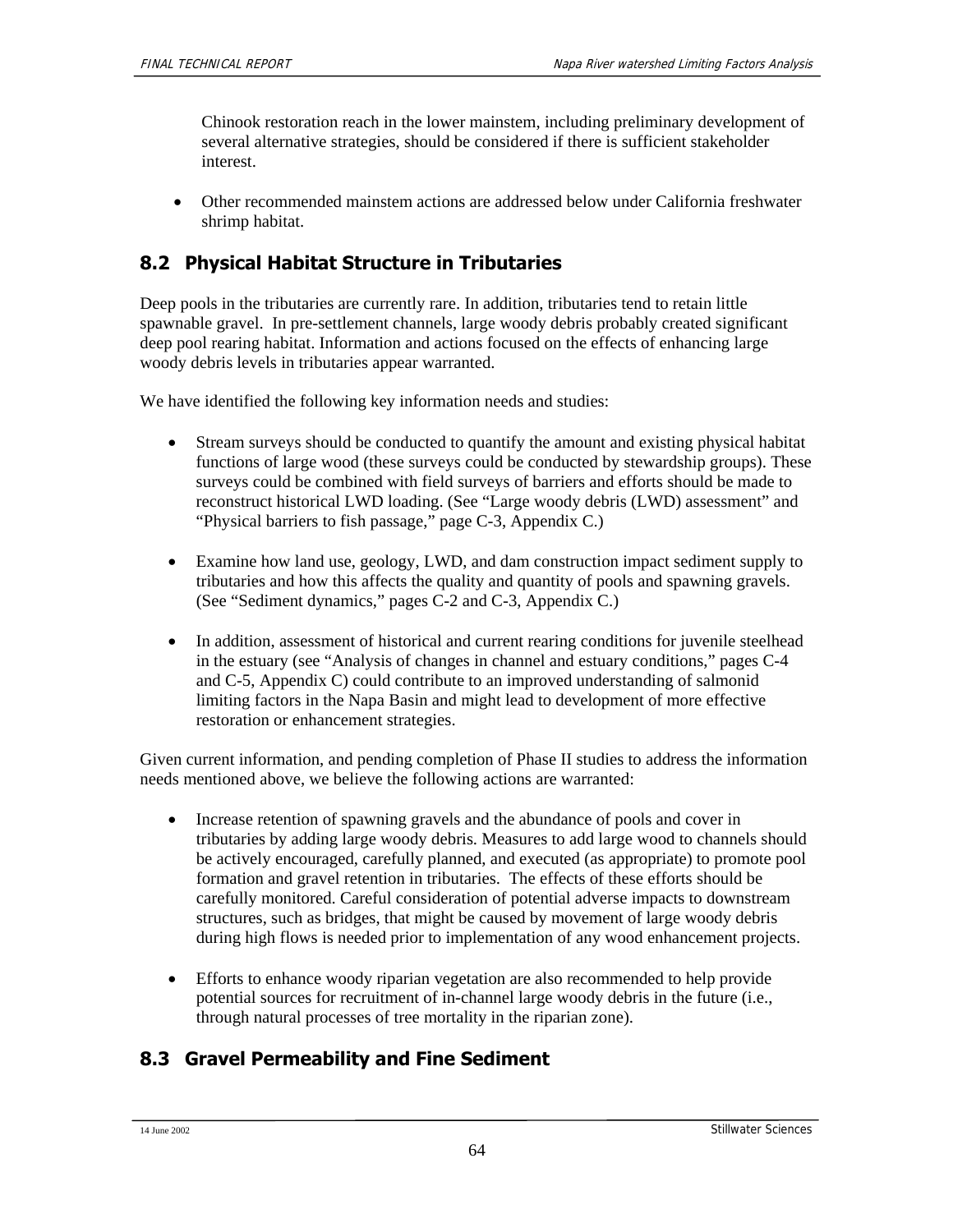Low gravel permeability in the Napa River mainstem and tributaries potentially reduces salmonid fry emergence by 50 percent or more. While the quantitative limiting factors analysis example for Ritchie Creek indicates that the benefits of increasing egg/larval survivorship may be limited, this analysis also demonstrates a potentially drastic negative response of steelhead populations to any further reduction in egg/larval survival compared with current conditions.

We have identified the following key information needs and studies:

- Additional permeability studies should be conducted to better characterize variability within and among tributaries and to provide long-term permeability monitoring to track changes over time. (See "Steelhead," page C-5, Appendix C.)
- Because the system may be near a critical threshold in terms of egg/larval mortality, it is critical the relationship between land use and fine sediment delivery to the channel be characterized as completely as possible. Therefore, a detailed sediment budget should be performed and field studies undertaken to quantify the relationship between different types of land use and the delivery of fine sediment to the channels (See "Sediment dynamics," pages C-2 and C-3, Appendix C.)
- To improve our understanding of the impact of permeability on the steelhead population in the Napa River watershed, detailed habitat surveys and life history studies are needed to refine and then apply the limiting factors analysis to the whole basin. (See "Steelhead," page C-5, and "Population Dynamics Analysis," page C-6, Appendix C.)

Given current information, and pending completion of Phase II studies to address the information needs mentioned above, we believe the following action is warranted:

• Identify opportunities to prevent increased delivery of sediment to channels, and preferably reduce sediment delivery, should be pursued.

## **8.4 Fish Passage Barriers**

Our results indicate that there are a large number of known or potential barriers and impediments to fish passage in the Napa River watershed. The scope of our barrier study was limited so uncertainty remains. However, even if only 25 percent of these sites actually serve as barriers limiting access to suitable habitat, the impact on steelhead production in the basin could be substantial.

We have identified the following key information needs and studies (much of this work should be done in cooperation with local watershed stewardship groups) (see "Physical barriers to fish passage," page C-3, Appendix C):

- Fully verify and document potential barriers on streams with potentially important salmonid habitat.
- Fully document the extent of suitable habitat and the locations of natural barriers to provide sufficient background for assessing the impact of barriers to help prioritize allocation of resources for barrier removal efforts.

Given current information, and pending completion of Phase II studies to address the information needs mentioned above, we believe the following actions are warranted: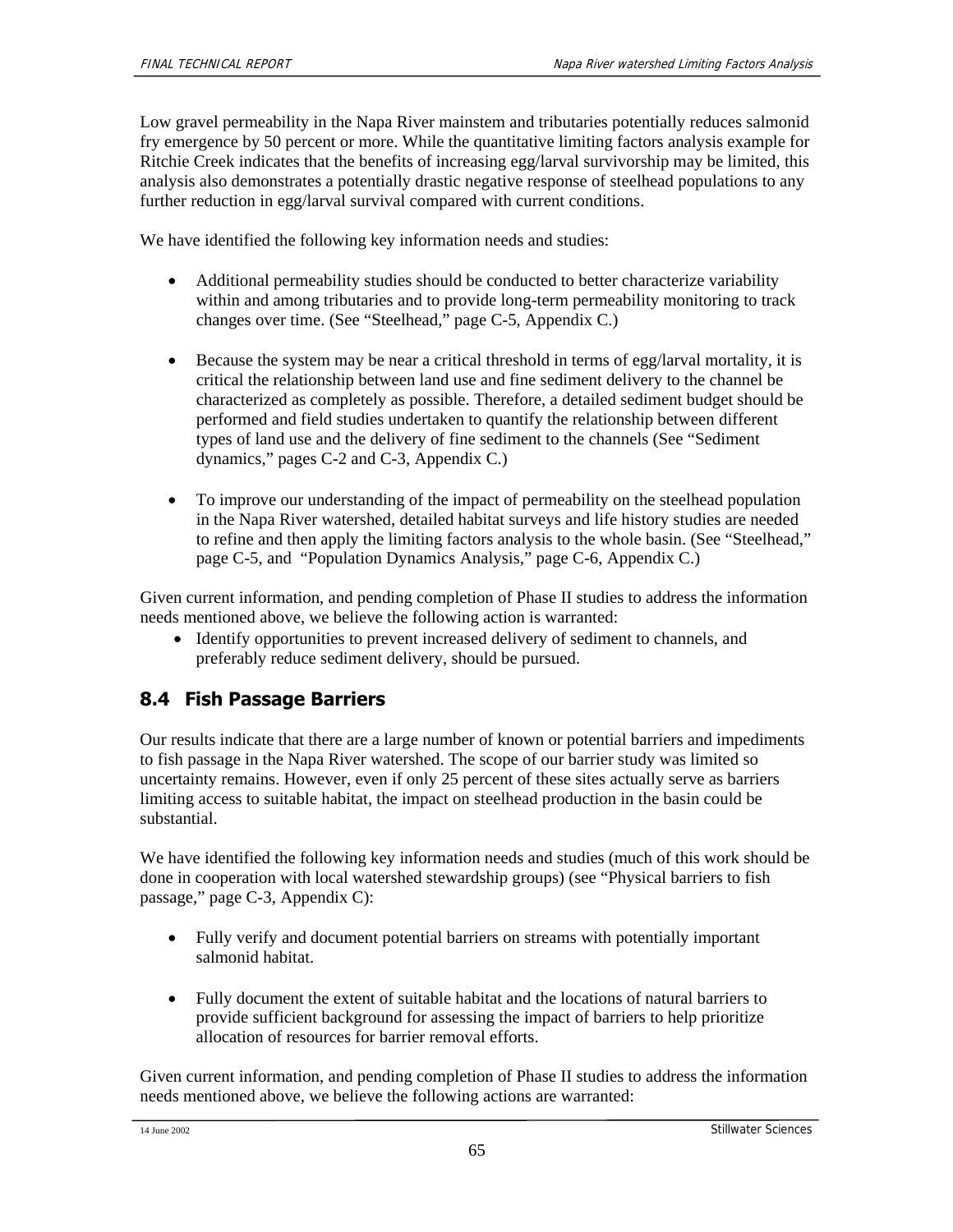• Considering the potential efficacy of barrier remediation projects, we strongly encourage that barrier remediation projects be emphasized in any strategy to restore the steelhead run. Artificial barriers that block fish access to usable habitat should be identified and removed or made passable, with emphasis given to those barriers obstructing access to large amounts of suitable habitat.

#### **8.5 Effects of Temperature, Food, and Flow on Growth of Juvenile Steelhead**

Summer growth rates of juvenile steelhead observed during our pilot study were very low, and in most cases negative, supporting our hypothesis that warm summer temperatures and low food supply (caused by low baseflows and very low or discontinuous flow during the dry season over productive riffle habitats) are important factors limiting steelhead production in the Napa River watershed. Levels of rainy season turbidity measured during our studies did not indicate a significant problem for steelhead, but increases in chronic turbidity beyond the 20 NTU threshold during rainy season baseflows (especially during the fall or spring growth seasons that we hypothesize are particularly critical for steelhead growth) could have adverse impacts on steelhead feeding and growth.

We have identified the following key information needs and studies.

- Further fish growth studies should be conducted in a larger sample of tributaries and extended into the spring and fall to confirm whether or not lack of summer growth is a spatially extensive phenomena, and whether low or negative summer growth can be offset by growth during the spring and fall.
- To improve our understanding of the relationship between flows and fish growth, studies should be performed that involve manipulating flows and measuring fish growth. The relative importance of macroinvertebrate and habitat availability versus temperature should be determined to better define the relationship between flows and fish growth. (See "Steelhead," page C-5, Appendix C.)
- Studies to assess historical and current levels of baseflow reduction and hydrograph change should be conducted to determine how much land and water use activities have affected summer baseflow levels. This analysis should include potential effects of both surface and ground water pumping on baseflow. (See "Baseflow reduction and hydrograph change," pages C-3 and C-4, Appendix C.)
- Further turbidity work should be conducted to characterize the turbidity response of the system under a broader range of conditions than was observed in Phase I, and to develop plans for long-term monitoring. (See "Sediment dynamics," page C-2, and "Steelhead," page C-5, Appendix C.)
- When they become available, the high-resolution topographic maps and other products to be developed under the CALFED grant should be used to perform GIS and digital terrain computer modeling to identify reaches with high current summer temperatures that might benefit from increased stream shading achieved through enhancement of riparian vegetation. (See "Sediment dynamics," page C-2, Appendix C.)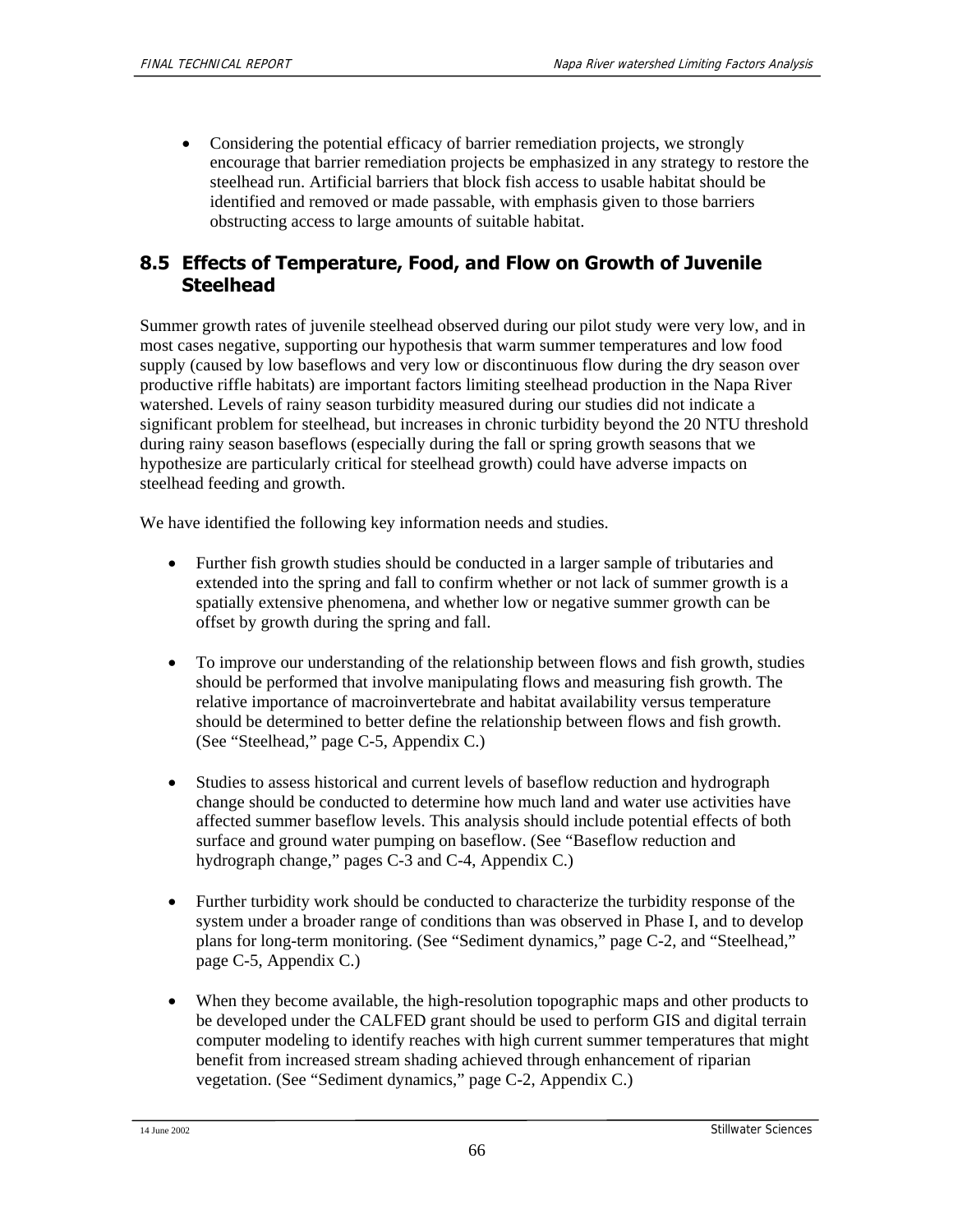Given current information, and pending completion of Phase II studies to address the information needs mentioned above, we believe the following actions are warranted:

- Reduce water temperatures where feasible by increasing stream shading through enhancement of riparian tree cover.
- Explore opportunities to reduce unnecessary or inefficient water use and thus increase summer baseflow in tributaries to increase macroinvertebrate production. (For example, efforts to provide diverters with flow information, through dial-up flow gages, should be funded and the benefits of sustained minimum flows should be monitored.)
- Ensure that potential sources of turbidity, such as sites of mass wasting and active gullies, are not increased or exacerbated.

## **8.6 Protection of California Freshwater Shrimp Habitat**

California freshwater shrimp habitat appears to be relatively well distributed in the Napa River mainstem, at least in the reaches we surveyed. However, we have little knowledge of the current or historical distribution and abundance of this species throughout suitable habitats in the Napa River watershed.

We have identified the following key information needs and studies (see "California freshwater shrimp," pages C-5 and C-6, Appendix C):

- Further surveys to document the distribution and abundance of undercut bank habitat should be conducted in all low gradient valley-floor streams, especially those known to support California freshwater shrimp (i.e., the Napa River, Garnett and Huichica creeks).
- While undercut banks with overhanging vegetation are clearly associated with California freshwater shrimp populations, the relationship between other aspects of habitat quality and production of California freshwater shrimp should be better developed to make restoration actions more focused and efficient.
- Conduct studies to determine the important geomorphic processes creating and/ or maintaining California freshwater shrimp habitat.

Given current information, and pending completion of Phase II studies to address the information needs mentioned above, we believe the following actions are warranted:

• Given the limited knowledge of this species, it is not possible to make detailed recommendations. However, the association of California freshwater shrimp with undercut bank habitat and overhanging vegetation and roots is well documented and protection of this habitat in the mainstem Napa River and tributaries known to support this species (i.e., Garnett and Huichica creeks) should be strongly encouraged. In addition, projects should be promoted that seek to retain or establish riparian vegetation that extends to the water's edge. Opportunites to develop riparian setbacks and conservation easements should be encouraged. Given the potential cost of such actions, however, better information on California freshwater shrimp habitat and population density may be required to help determine which areas might yield the greatest ecological benefits per unit cost.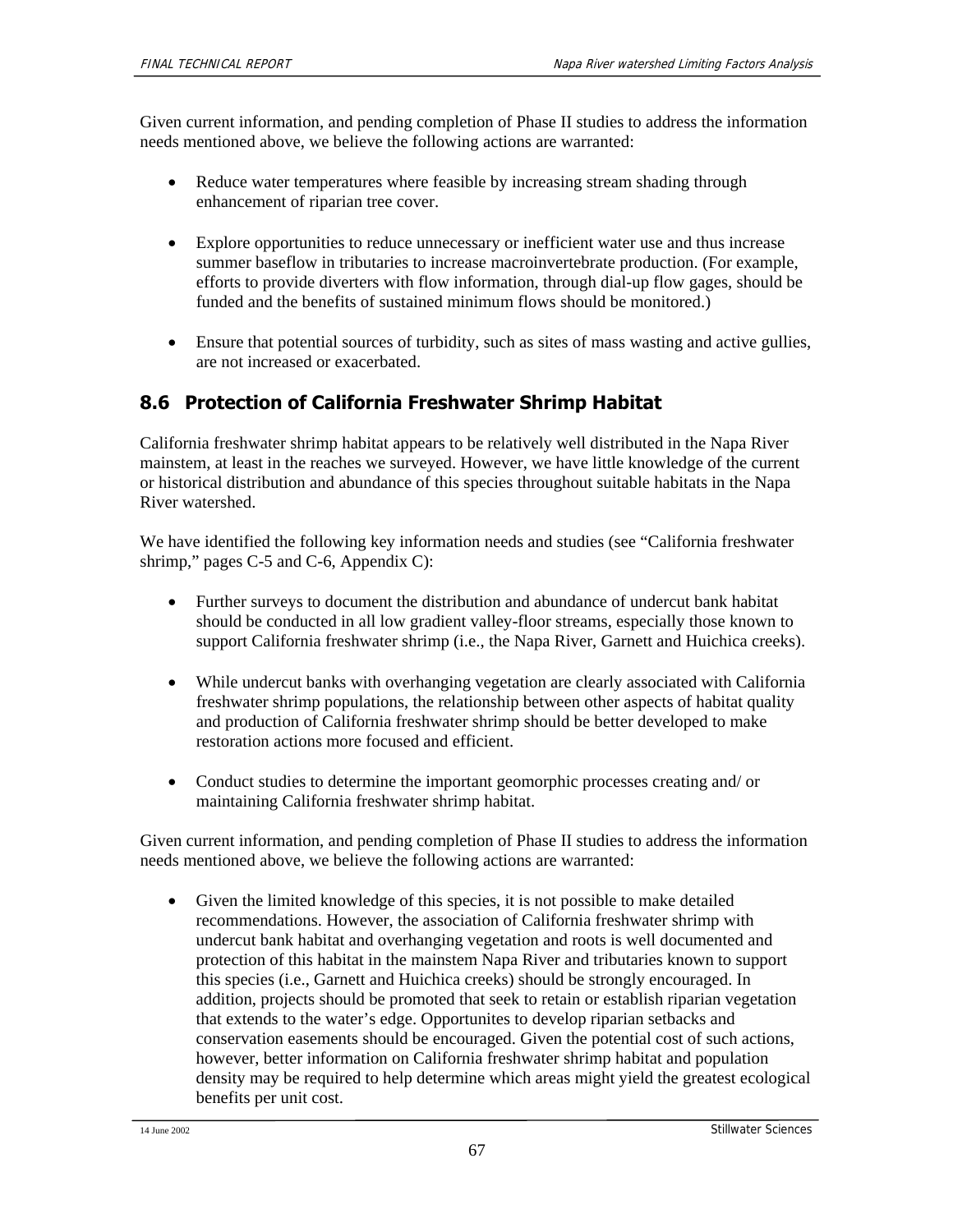# **9 LITERATURE CITED**

APHA (American Public Health Association), Ed. 1998. Standard Methods for the Examination of Water and Wastewater. 20th Edition. Washington, DC, American Public Health Association.

Alderdice, D. F., W. P. Wickett, and J. R. Brett. 1958. Some effects of temporary exposure to low dissolved oxygen levels on Pacific salmon eggs. Journal of the Fisheries Research Board of Canada 15: 229-250.

Anderson, K. R. 1969. Steelhead resource, Napa River drainage, Napa County. Memorandum to files. California Department of Fish and Game, Region 3. 23 December.

Anderson, S. 2000. Personal communication with S. Anderson by M. Napolitano, Regional Water Quality Control Board, California.

Barnard, K., and S. McBain. 1994. Standpipe to determine permeability, dissolved oxygen, and vertical particle size distribution in salmonid spawning gravels. Fish Habitat Relationships Technical Bulletin. No. 15. USDA Forest Service.

Barnhart, R. A. 1991. Steelhead *Oncorhynchus mykiss*. Pages 324-336 *in* Trout*,* J. Stolz and J. Schnell, editor. Stackpole Books, Harrisburg, Pennsylvania.

Bauer, S. B., and S. C. Ralph. 1999. Aquatic habitat indicators and their application to water quality objectives within the Clean Water Act. EPA-910-R-99-014. U. S. Environmental Protection Agency Region 10, Seattle, Washington.

Behnke, R. J. 1992. Native trout of western North America. American Fisheries Society, Bethesda, Maryland.

Berg, L., and T. G. Northcote. 1985. Changes in territorial, gill-flaring and feeding behavior in juvenile coho salmon (*Oncorhynchus kisutch*) following short-term pulses of suspended sediment. Canadian Journal of Fisheries and Aquatic Sciences 42: 1410-1417.

Bisson, P., J. L. Nielsen, R. A. Palmason, and L. E. Grove. 1982. A system of naming habitat types in small streams, with examples of habitat utilization by salmonids during low streamflows. Pages 62-73 *in*  N. B. Armantrout, editor. Proceedings of the symposium on acquisition and utilization of aquatic habitat inventory information. American Fisheries Society, Western Division, Bethesda, Maryland.

Bisson, P. A., and R. E. Bilby. 1982. Avoidance of suspended sediment by juvenile coho salmon. North American Journal of Fisheries Management 4: 371-374.

Bisson, P. A., K. Sullivan, and J. L. Nielsen. 1988. Channel hydraulics, habitat use, and body form of juvenile coho salmon, steelhead trout, and cutthroat trout in streams. Transactions of the American Fisheries Society 117: 262-273.

Bjornn, T. C., and D. W. Reiser. 1991. Habitat requirements of salmonids in streams. Pages 83-138 *in*  Influences of forest and rangeland management on salmonid fishes and their habitats. Special Publication No. 19*,* W. R. Meehan, editor. American Fisheries Society, Bethesda, Maryland.

Brett, J. R., J. E. Shelbourn, and C. T. Shoop. 1969. Growth rate and body composition of fingerling sockeye salmon, *Oncorhynchus nerka*, in relation to temperature and ration size. Journal of the Fisheries Research Board of Canada 26: 2363-2394.

Buffington, J. M. 1995. Effects of hydraulic roughness and sediment supply on surface textures of gravelbedded rivers. Master's thesis. Department of University of Washington, Seattle.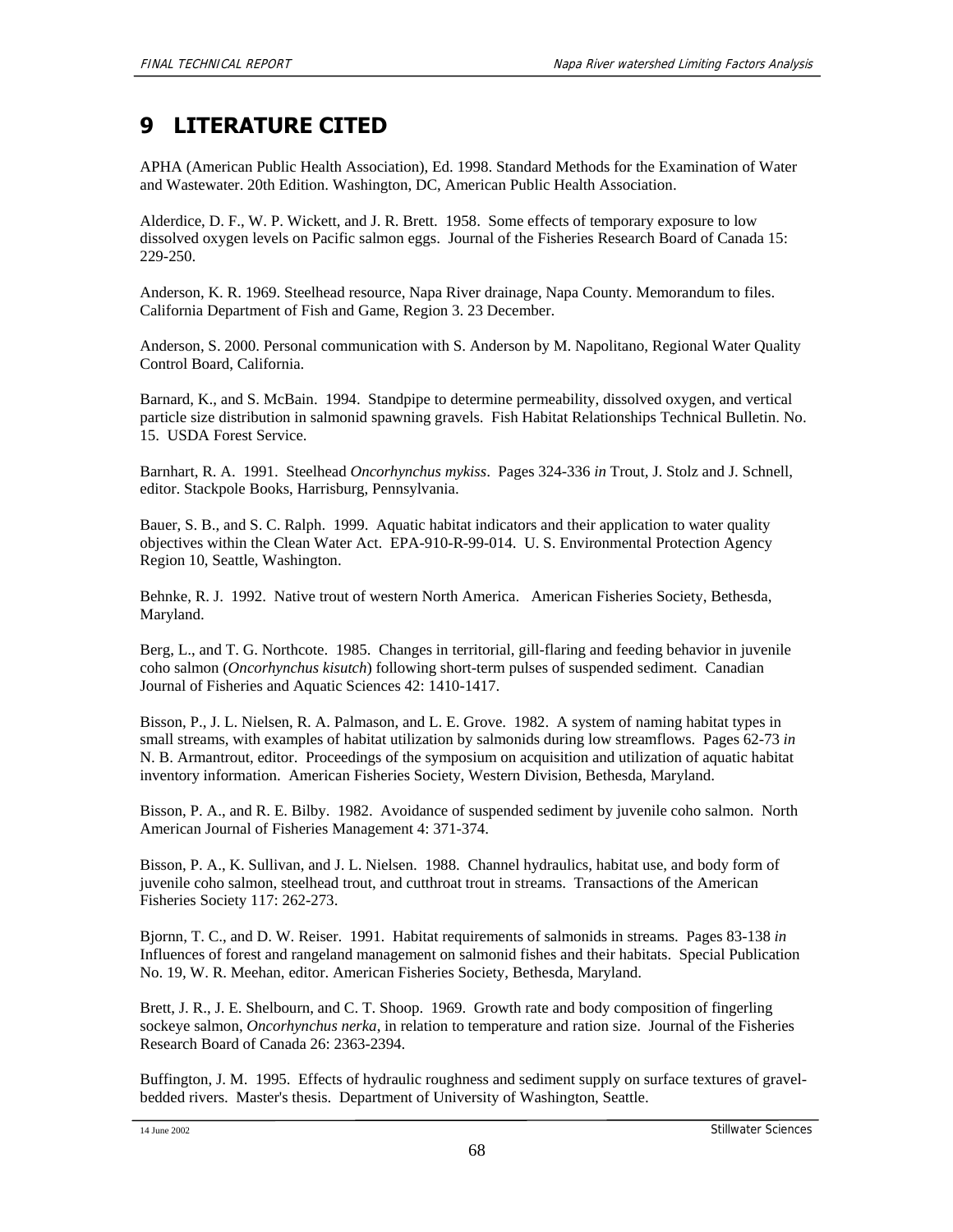Buffington, J. M., and D. R. Montgomery. 1997. A systematic analysis of eight decades of incipient motion studies, with special reference to gravel-bedded rivers. Water Resources Research 33: 1993-2029.

Burcham, K.H. and G.E. Van Houten. 1992. Holocene Faulting in a Pipeline Trench across the Rodgers Creek Fault Zone. *In* Borchardt, G. et al eds., Proceedings of the Second Conference on Earthquake Hazards in the Eastern San Francisco Bay Area. CDOC, Division of Mines and Geology, Special Publication 113, 576 p.

Burgner, R. L., J. T. Light, L. Margolis, T. Okazaki, A. Tautz, and S. Ito. 1992. Distribution and origins of steelhead trout (*Oncorhynchus mykiss*) in offshore waters of the North Pacific Ocean. International North Pacific Fisheries Commission Bulletin 51: 92 p.

Busby, P. J., O. W. Johnson, T. C. Wainwright, F. W. Waknitz, and R. S. Waples. 1993. Status review for Oregon's Illinois River winter steelhead. NOAA Technical Memorandum. NMFS-NWFSC-10. National Marine Fisheries Service, Seattle, Washington.

Bustard, D. R., and D. W. Narver. 1975. Preferences of juvenile coho salmon (*Oncorhynchus kisutch*) and cutthroat trout (*Salmo clarki*) relative to simulated alteration of winter habitat. Journal of the Fisheries Research Board of Canada 32: 681-687.

CDFG (California Department of Fish and Game). 1987. Memorandum to file from F. Gray, Fisheries Biologist, Yountville, CDFG.

Chapman, D. W., and K. P. McLeod. 1987. Development of criteria for fine sediment in the Northern Rockies ecoregion. Final Report. EPA 919/587-162. U. S. Environmental Protection Agency, Water Division.

Coble, D. W. 1961. Influence of water exchange and dissolved oxygen in redds on survival of steelhead trout embryos. Transactions of the American Fisheries Society 90: 469-474.

Cooper, A. C. 1965. The effect of transported stream sediments on the survival of sockeye and pink salmon eggs and alevin. Bulletin. 18. International Pacific Salmon Fisheries Commission, New Westminster, British Columbia, Canada.

Cox, B., K.H. Osborne, L. Serpa. 1994. California freshwater shrimp. *In* Life on the Edge: a Guide to California's Threatened and Endangered Natural Resources. Biosystems Books, Santa Cruz, California.

Cox, W. 2000. California freshwater shrimp (*Syncaris pacifica*). Prepared for workshop on freshwater shrimp, CDFG, Yountville, California.

Dietrich, W. E., J. W. Kirchner, H. Ikeda, and F. Iseya. 1989. Sediment supply and the development of the coarse surface layer in gravel-bedded rivers. Nature 340: 215-217.

Dietrich, W. E., C. J. Wilson, D. R. Montgomery, and J. McKean. 1993. Analysis of erosion thresholds, channel networks, and landscape morphology using a digital terrain model. The Journal of Geology 101: 259-278. (*http://socrates.berkeley.edu/~geomorph/shalstab/index.htm)* 

Dietrich, W. E., D. Bellugi, and R. Real de Asua. 2001. Validation of the shallow landslide model, SHALSTAB, for forest management. Pages 195-227 *in* Land use and watersheds: human influence on hydrology and geomorphology in urban and forest areas*,* American Geophysical Union.

Durham, J.B. 1979a. Geology and landslides of the St. Helena 15' Quadrangle, California. CDF, Title II Data Compilation Project, scale 1:62,500.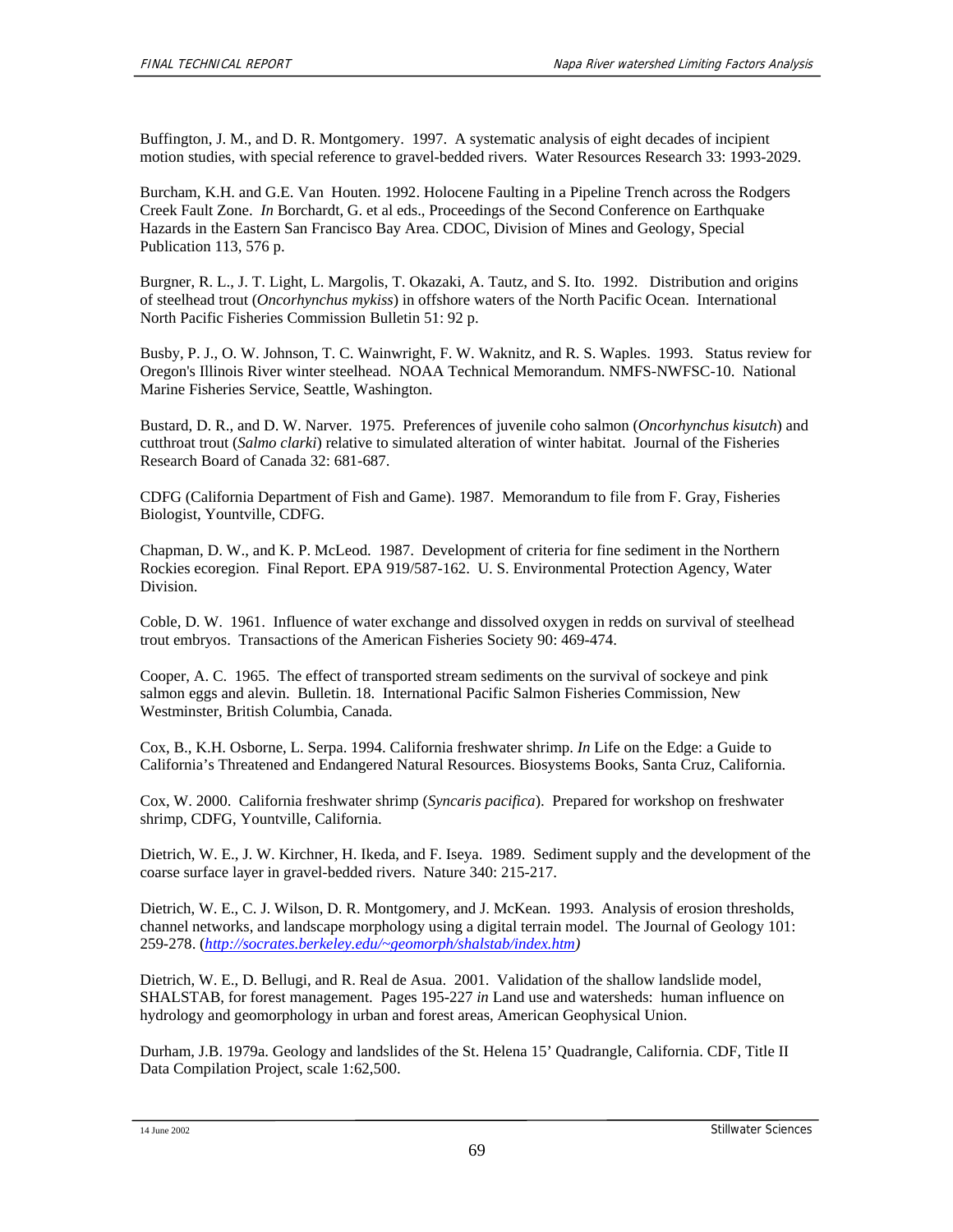Durham, J.B. 1979b. Geology and landslides of the Calistoga 15' Quadrangle, California. CDF, Title II Data Compilation Project, scale 1:62,500.

Dwyer, M.J., Noguchi, N. and O'Rourke, J. 1976. Reconnaissance photointerpretation map of landslides in 24 selected 7.5' quadrangles, Lake, Napa, Solano, and Sonoma counties, California. USGS OF report 76- 74, scale 1:24,000.

Eberhart-Phillips, D. 1988. Seismicity in the Clear Lake area, California, 1975-1983, in Sims, J.D., wd., Late Quaternary Climate, Tectonism, and Sedimentation in Clear Lake, Northern Coast Ranges, California. Geological Society of America Special Paper 214: 195-206.

Ellen, S. D., R. K. Mark, G. F. Wieczorek, C. M. Wentworth, D. W. Ramsey, and T. E. May. 1997. Map showing principal debris-flow source areas in Napa County, California. USGS Open file 97-745 E.

Elliott, J. M. 1984. Growth, size, biomass and production of young migratory trout, *Salmo trutta*, in a Lake District stream 1966-1983. Journal of Animal Ecology 53: 979-994.

Emig, J. 2000. Personal communication with J. Emig, Senior Fisheries Biologist, CDFG, Yountville, California with G. Fanslow, Stillwater Sciences, Berkeley, California.

Emig, J. 2001. Personal communication with J. Emig, Senior Fisheries Biologist, CDFG, Yountville, California with G. Fanslow, Stillwater Sciences, Berkeley, California.

Everest, F. H., and D. W. Chapman. 1972. Habitat selection and spatial interaction by juvenile Chinook salmon and steelhead trout in two Idaho streams. Journal of the Fisheries Research Board of Canada 29: 91-100.

Everest, F. H., N. B. Armantrout, S. M. Keller, W. D. Parante, J. R. Sedell, T. E. Nickelson, J. M. Johnston, and G. N. Haugen. 1985. Salmonids. Pages 199-230 *in* Management of wildlife and fish habitats in forests of western Oregon and Washington. Part 1—Chapter narratives*,* E. R. Brown, editor. USDA Forest Service, Portland, Oregon.

Everest, F. H., G. H. Reeves, J. R. Sedell, J. Wolfe, D. Hohler, and D. A. Heller. 1986. Abundance, behavior, and habitat utilization by coho salmon and steelhead trout in Fish Creek, Oregon, as influenced by habitat enhancement. Annual Report 1985. Project No. 84-11. Prepared by U. S. Forest Service for Bonneville Power Administration, Portland, Oregon.

Fontaine, B. L. 1988. An evaluation of the effectiveness of instream structures for steelhead trout rearing habitat in the Steamboat Creek basin. Master's thesis. Department of Oregon State University, Corvallis.

Fox, K. F., Jr., J. D. Sims, J. A. Bartow, and E. J. Helley. 1973. Preliminary geologic map of eastern Sonoma County and western Napa County, California. Miscellaneous Field Studies Map - U. S. Geological Survey, Report: MF-483

Friends of the Napa River. 2001. Napa River Steelhead Habitat Information. Data for snorkel survey and macroinvertebrate sampling locations provided on CD-ROM by Ecotrust and Friends of the Napa River.

Giger, R. D. 1972. Ecology and management of coastal cutthroat trout in Oregon. Fisheries Research Report. 6. Oregon State Game Commission, Corvallis.

Godt, J. W., W. Z. Savage, and R. Wilson. 1999. Map showing location of damaging landslides in Napa County, California resulting from 1997-98 El Nino rainstorms. USGS Miscellaneous Field Studies, Map MF-2325-A.

Hallock, R. J. 1989. Upper Sacramento River steelhead (*Oncorhynchus mykiss*), 1952-1988. Prepared for U. S. Fish and Wildlife Service, Sacramento, California.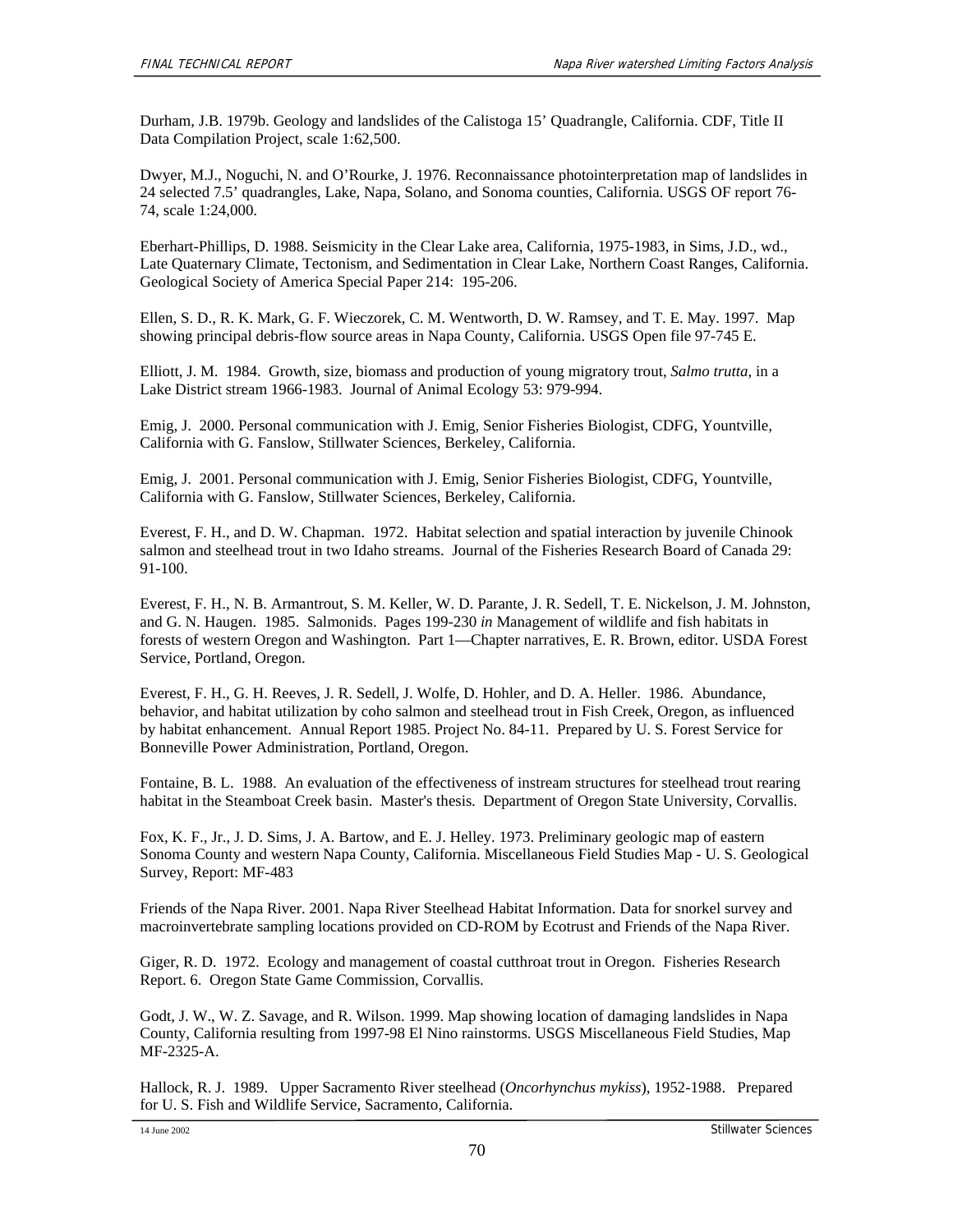Hallock, R. J., W. F. Van Woert, and L. Shapovalov. 1961. An evaluation of stocking hatchery-reared steelhead rainbow trout (*Salmo gairdnerii gairdnerii*) in the Sacramento River system. Fish Bulletin. 114. California Department of Fish and Game.

Harrison, C. W. 1923. Planting eyed salmon and trout eggs. Transactions of the American Fisheries Society 52: 191-200.

Hartman, G. F. 1965. The role of behavior in the ecology and interaction of underyearling coho salmon (*Oncorhynchus kisutch*) and steelhead trout (*Salmo gairdneri*). Journal of the Fisheries Research Board of Canada 22: 1035-1081.

Healey, M. C. 1991. Life history of Chinook salmon (*Oncorhynchus tshawytscha*). Pages 311-393 *in*  Pacific salmon life histories*,* C. Groot and L. Margolis, editor. University of British Columbia Press, Vancouver, British Columbia.

Hearn, Jr., B. C., R. J. McLaughlin, , and J. M. Donnelly-Nolan. 1988. Tectonic framework of the Clear Lake basin, California. *In* Late Quaternary Climate, Tectonism, and Sedimentation in Clear Lake, Northern California Coast Ranges, Geological Society of America, Special Paper 214: 9-20.

Heming, T. A. 1982. Effects of temperature on utilization of yolk by Chinook salmon (*Oncorhynchus tshawytscha*) eggs and alevins. Canadian Journal of Fisheries and Aquatic Sciences 39: 184-190.

Hilton, S., and T. E. Lisle. 1993. Measuring the fraction of pool volume filled with fine sediment. Research Note. PSW-RN-414. USDA Forest Service, Pacific Southwest Research Station, Berkeley, California.

Hobbs, D. F. 1937. Natural reproduction of quinnat salmon, brown trout and rainbow trout in certain New Zealand waters. Fisheries Bulletin. 6. New Zealand Marine Department.

Johnson, M. 1977. Ground-water hydrology of the lower Milliken-Sarco-Tulucay Creeks area, Napa County, California. USGS Water Resources Investigations 77-82, 40p.

Kabel, C. S., and E. R. German. 1967. Some aspects of stocking hatchery-reared steelhead and silver salmon. Marine Resources Branch Administrative Report. No. 67-3. California Department of Fish and Game.

Kerr, F. 2000. Personal communication with F. Kerr, regarding historical decline in Napa River tributary flows (a professional planner who has worked in and observed the watershed for over fifty years) with M. Napolitano, RWQCB, Oakland, California.

Kondolf, G. M., and M. G. Wolman. 1993. The sizes of salmonid spawning gravels. Water Resources Research 29: 2275-2285.

Kondolf, G. M., G. F. Cada, M. J. Sale, and T. Felando. 1991. Distribution and stability of potential salmonid spawning gravels in steep boulder-bed streams of the eastern Sierra Nevada. Transactions of the American Fisheries Society 120: 177-186.

Koski, K. V. 1981. The survival and quality of two stocks of chum salmon (*Oncorhynchus keta*) from egg deposition to emergence. Rapports et Proces-Verbaux des Reunions, Conseil International pour L'Exploration de la Mer 178: 330-333.

Kunkel, F. and Upson, S.E. 1960. Geology and groundwater in Napa and Sonoma valleys, Napa and Sonoma Counties California. USGS Water Supply Paper 1495, 252 p.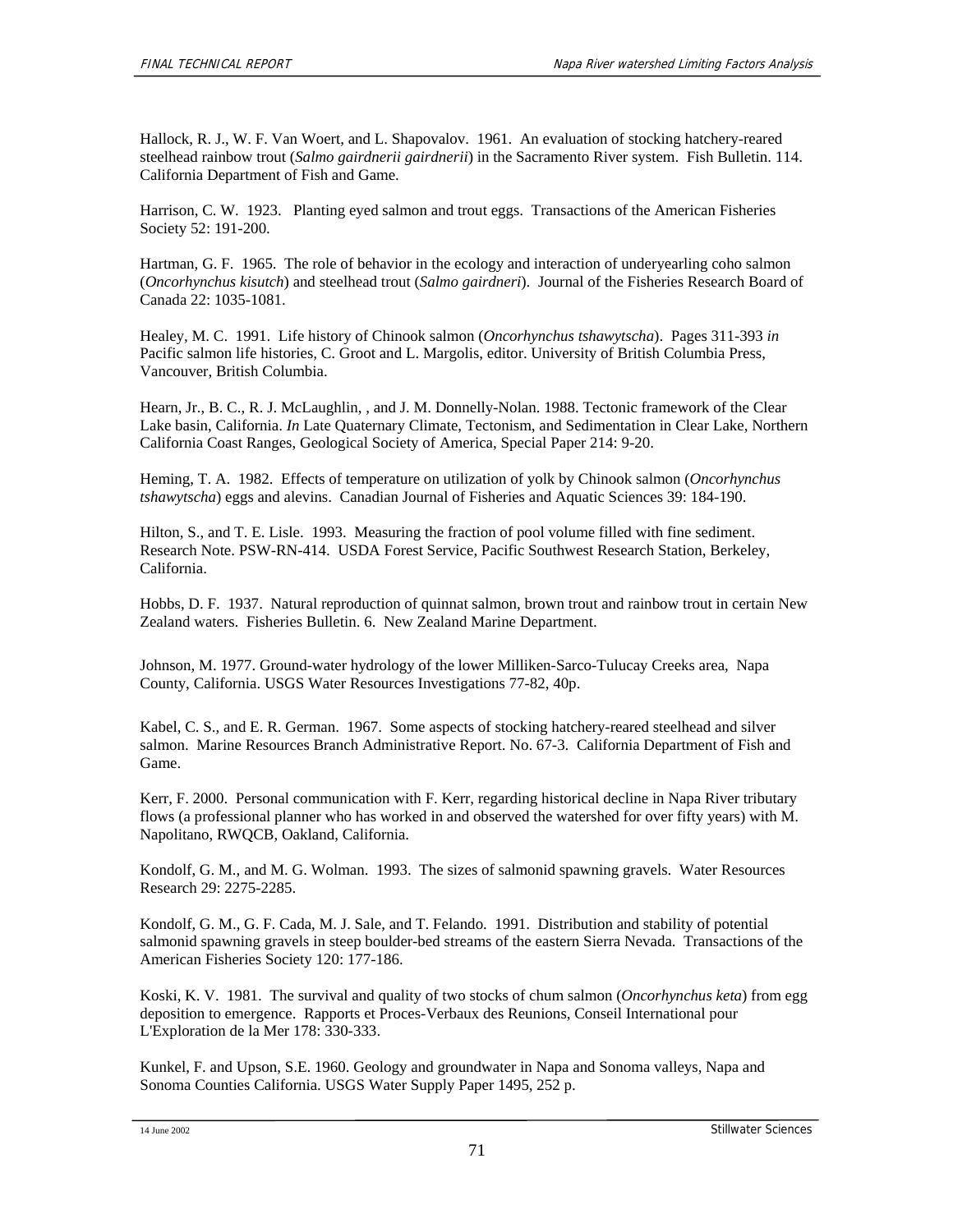Leidy, R. A. 1984. Distribution and ecology of stream fishes in the San Francisco Bay drainage. Hilgardia 52: 1-175.

Leidy, R. 1997. Native Fishes in Bay Streams. Pages 16-19 *in* "State of the Estuary, 1992-1997." San Francisco Estuary Project, Oakland, California.

Leidy, R. A. 2001. Steelhead *Oncorhynchus mykiss irideus*. Pages 101-104 *in* Baylands ecosystem species and community profiles: life histories and environmental requirements of key plants, fish, and wildlife*,* San Francisco Bay Area Wetlands Ecosystem Goals Project, Oakland, California.

Leidy, R. 2000. Native Fish in Streams. Pages 19-21 *in* "State of the Estuary 2000 - Restoration Primer." San Francisco Estuary Project, Oakland, California.

Leidy, R. A., and J. Sisco. 1999. Historical distribution and current status of steelhead (*Oncorhynchus mykiss irideus*), coho salmon (*O. kisutch*), and Chinook salmon (*O. tshawytscha*) in streams of the San Francisco Estuary, California. San Francisco Estuary Institute.

Leidy, R. A., and P. B. Moyle. 1997. Conservation status of the world's fish faunas: an overview. Pages 187-227 *in* Conservation biology for the coming decade*,* P. L. Fiedler and P. M. Kareiva, editor. Chapman and Hall, New York.

Lisle, T. E., and S. Hilton. 1991. Fine sediment in pools: an index of how sediment is affecting a stream channel. FHR Currents, Fish Habitat Relationship Technical Bulletin. No. 6. U. S. Forest Service, Pacific Southwest Region, Redwood Sciences Laboratory, Arcata, California.

Lisle, T. E., and S. Hilton. 1992. The volume of fine sediment in pools: an index of sediment supply in gravel-bed streams. Water Resources Bulletin 28: 371-383.

McCuddin, M. E. 1977. Survival of salmon and trout embryos and fry in gravel-sand mixtures. Master's thesis. Department of University of Idaho, Moscow.

McEwan, D., and T. A. Jackson. 1996. Steelhead restoration and management plan for California. Management Report. California Department of Fish and Game, Inland Fisheries Division, Sacramento.

McMahon, T. E., and L. B. Holtby. 1992. Behaviour, habitat use, and movements of coho salmon (*Oncorhynchus kisutch*) smolts during seaward migration. Canadian Journal of Fisheries and Aquatic Sciences 49: 1478-1485.

McNeil, W. J. 1964. Redd superimposition and egg capacity of pink salmon spawning beds. Journal of the Fisheries Research Board of Canada 21: 1385-1396.

Meehan, W. R., and T. C. Bjornn. 1991. Salmonid distributions and life histories. Pages 47-82 *in*  Influences of forest and rangeland management on salmonid fishes and their habitats. American Fisheries Society Special Publication No. 19*,* W. R. Meehan, editor. Bethesda, Maryland.

Meyer-Peter, E. and R. Muller. 1948. Formulas for bed load transport. Proceedings 2nd Congress of the IAHR, Stockholm: 39-64

Montgomery, D. R., and J. M. Buffington. 1993. Channel classification, prediction of channel response, and assessment of channel condition. Report. No. TFW-SH10-93-002. Prepared by Department of Geological Sciences and Quaternary Research Center, University of Washington, Seattle for SHAMW Committee of the Timber/Fish/Wildlife Agreement, Washington Department of Natural Resources, Olympia.

Montgomery, D. R., and J. M. Buffington. 1997. Channel-reach morphology in mountain drainage basins. Geological Society of America Bulletin 109: 596-611.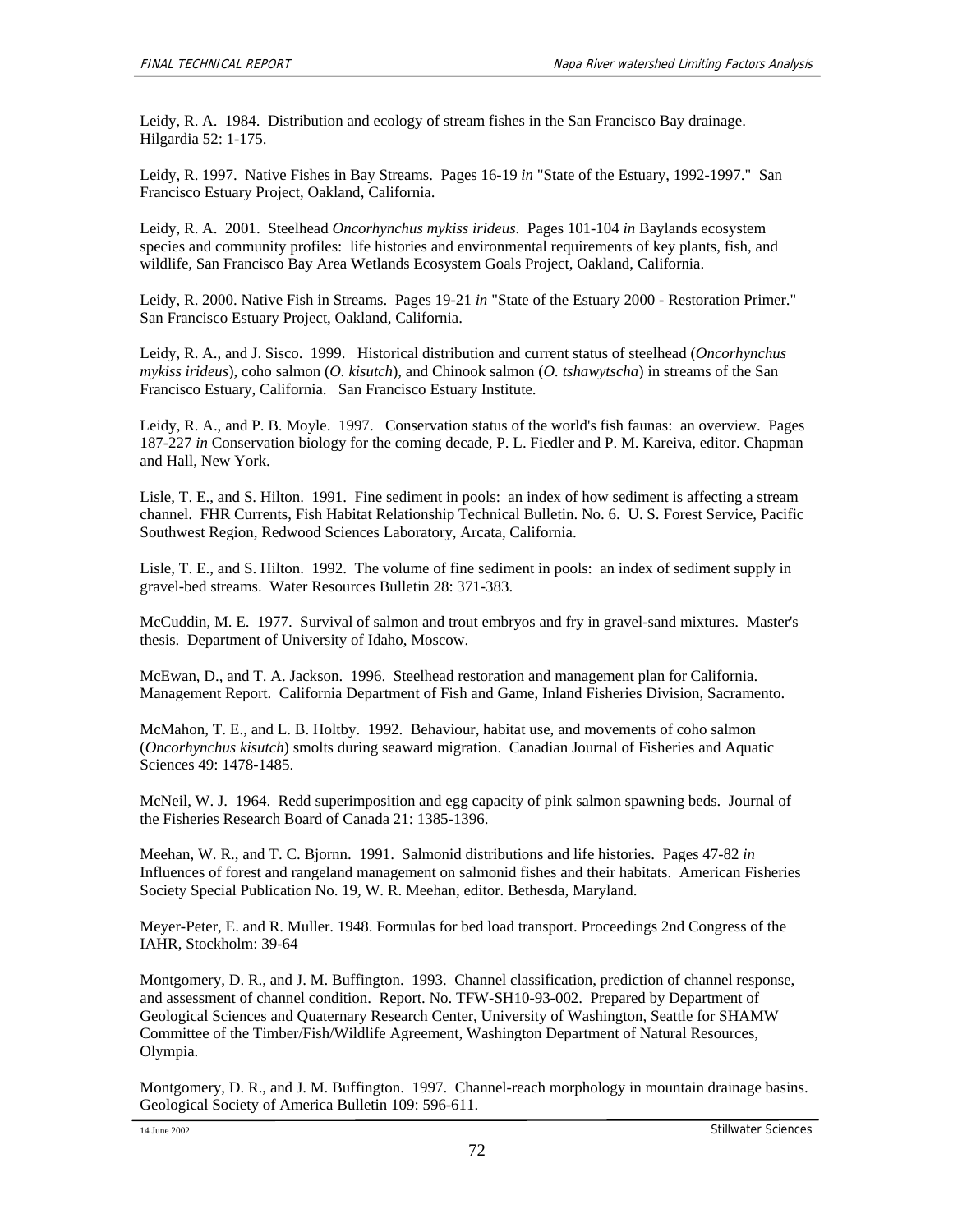Montgomery, D. R., and J. M. Buffington. 1998. Channel processes, classification, and response. Pages 13-42 *in* River ecology and management*,* R. J. Naiman and R. E. Bilby, editor. Springer-Verlag, New York.

Montgomery, D. R., and W. E. Dietrich. 1994. A physically based model for the topographic control on shallow landsliding. Water Resources Research 30: 1153-1171.

Moyle, P. B., J. E. Williams, and E. D. Wikramanayake. 1989. Fish species of special concern of California. Final Report. Prepared by Department of Wildlife and Fisheries Biology, University of California, Davis for California Department of Fish and Game, Inland Fisheries Division, Rancho Cordova.

Moyle, P. B. 2002. Inland fishes of California, revised and expanded. University of California Press, Berkeley.

Nakamura, F., and F. J. Swanson. 1993. Effects of coarse woody debris on morphology and sediment storage of a mountain stream system in western Oregon. Earth Surface Processes and Landforms 18: 43- 61.

Napa County RCD. 1997. Napa River Watershed Owner's Manual. 5<sup>th</sup> Printing. Napa County Resources Conservation District, Napa, California. 121 pp.

Napa River Watershed Task Force. 2000. Phase II Draft Report. Prepared for the Napa County Board of Supervisors by Moore Iacofano Gotlsman, Inc. 15 May.

Newcombe, C. P., and J. O. T. Jensen. 1996. Channel suspended sediment and fisheries: a synthesis for quantitative assessment of risk and impact. North American Journal of Fisheries Management 16: 693-727.

Nicholas, J. W., and D. G. Hankin. 1989. Chinook salmon populations in Oregon coastal river basins: descriptions of life histories and assessment of recent trends in run strengths. Report. EM 8402. Oregon Department of Fish and Wildlife, Research and Development Section, Corvallis.

Nielsen, J. L. 1994. Molecular genetics and stock identification in Pacific salmon (*Oncorhynchus* spp.). Doctoral dissertation. Department of University of California, Berkeley.

Nilsen, T.H., R.H. Wright, T.C. Vlasic, and W.E. Spangle. 1979. Relative Slope Stability and Land-Use Planning in the San Francisco Bay Region, California: U.S. Geological Survey Professional Paper 944, 96 p.

Nilsen, T.H., and Turner, B.L. 1975. Influence of Rainfall and ancient landslide deposits on recent landslides (1950-71) in urban areas of Contra Costa County, California: U.S. Geological Survey Bulletin 1388.

NMFS (National Marine Fisheries Service). 1997. Endangered and threatened species: listing of several evolutionary [sic] significant units (ESUs) of west coast steelhead. Federal Register 62: 43937-43954.

NMFS (National Marine Fisheries Service). 1999. Endangered and threatened species; threatened status for two Chinook salmon evolutionarily significant units (ESUs) in California. Federal Register 64: 50394- 50415.

NMFS (National Marine Fisheries Service). 2000. Designated critical habitat: critical habitat for 19 evolutionarily significant units of salmon and steelhead in Washington, Oregon, Idaho, and California. Federal Register 65: 7764-7787.

Napa County RCD. 1994. Napa River Watershed Owner's Manual, a framework for integrated resource management.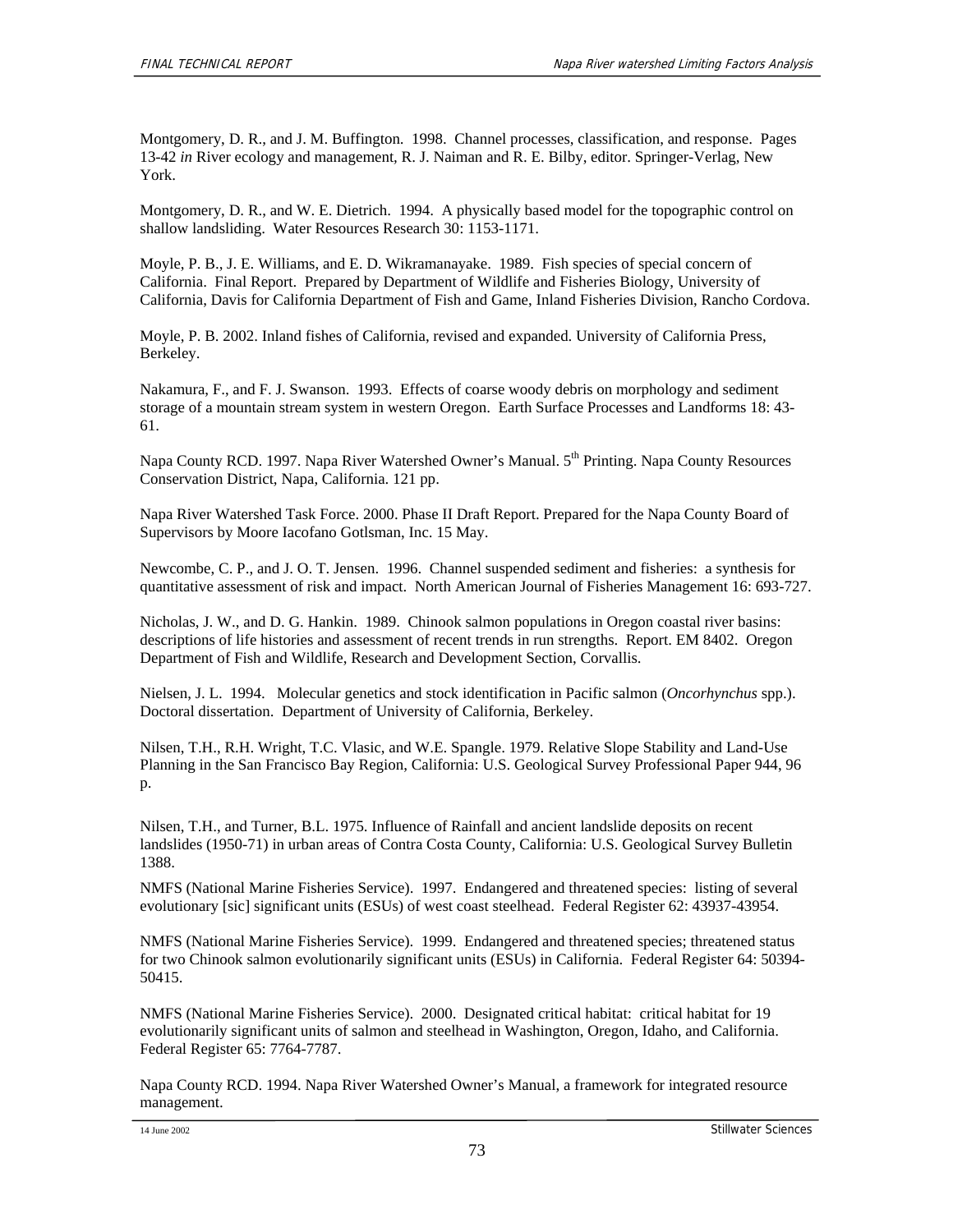Orsborn, J. F., and S. C. Ralph. 1994. An aquatic resource assessment of the Dungeness River system. Phase I: Annotated bibliography and proposed study plan; Phase II: Physical channel analysis, hydrology and hydraulics; and Phase III: Fisheries habitat survey. Prepared for Jamestown S'Klallam Tribe, Sequim, Washington.

Peterson, N. P., A. Hendry, and T. P. Quinn. 1992. Assessment of cumulative effects on salmonid habitat: some suggested parameters and target conditions. Timber/Fish/Wildlife Report. No. TFW-F3-92-001. Prepared by Center for Streamside Studies, University of Washington, Seattle for the Washington Department of Natural Resources and Cooperative Monitoring Evaluation and Research Committee, Olympia.

Platts, W. S. 1979. Relationships among stream order, fish populations, and aquatic geomorphology in an Idaho river drainage. Fisheries 4: 5-9.

Platts, W. S., M. A. Shirazi, and D. H. Lewis. 1979. Sediment particle sizes used by salmon for spawning with methods for evaluation. Ecological Research Series. EPA-600/3-79-043. U. S. Environmental Protection Agency, Corvallis Environmental Research Laboratory, Corvallis, Oregon.

Raleigh, R. F., T. Hickman, R. C. Solomon, and P. C. Nelson. 1984. Habitat suitability information: rainbow trout. FWS/OBS-82/10.60. U. S. Fish and Wildlife Service, Washington, D. C.

Reid, L. M. 1998. Forest roads, chronic turbidity, and salmon. Transactions of the American Geophysical Union 79: F285.

Roelofs, T. D. 1985. Steelhead by the seasons. The News-Review, 31 October, A4; A8.

Rugg, M. 2000. Personal communication with M. Rugg, Senior Fisheries Biologist, CDFG, Yountville, California with G. Fanslow, Stillwater Sciences, Berkeley, California.

Rugg, M. 2001. Personal communication with M. Rugg, Senior Fisheries Biologist, CDFG, Yountville, California with G. Fanslow, Stillwater Sciences, Berkeley, California.

Shapovalov, L., and A. C. Taft. 1954. The life histories of the steelhead rainbow trout (*Salmo gairdneri gairdneri*) and silver salmon (*Oncorhynchus kisutch*) with special reference to Waddell Creek, California, and recommendations regarding their management. Fish Bulletin. 98. California Department of Fish and Game.

Shumway, D. L., C. E. Warren, and P. Doudoroff. 1964. Influence of oxygen concentration and water movement on the growth of steelhead trout and coho salmon embryos. Transactions of the American Fisheries Society 93: 342-356.

Silver, S. J., C. E. Warren, and P. Doudoroff. 1963. Dissolved oxygen requirements of developing steelhead trout and Chinook salmon embryos at different velocities. Transactions of the American Fisheries Society 92: 327-343.

Skinner, J. E. 1962. A historical review of the fish and wildlife resources of the San Francisco Bay area. Report No. 1. California Department of Fish and Game, Water Projects Branch.

Sonoma Ecology Center. 2002. The Oral History Project. Sonoma, California.

Swales, S., R. B. Lauzier, and C. D. Levings. 1986. Winter habitat preferences of juvenile salmonids in two interior rivers in British Columbia. Canadian Journal of Zoology 64: 1506-1514.

Tagart, J. V. 1976. The survival from egg deposition to emergence of coho salmon in the Clearwater River, Jefferson County, Washington. Master's thesis. Department of University of Washington, Seattle.